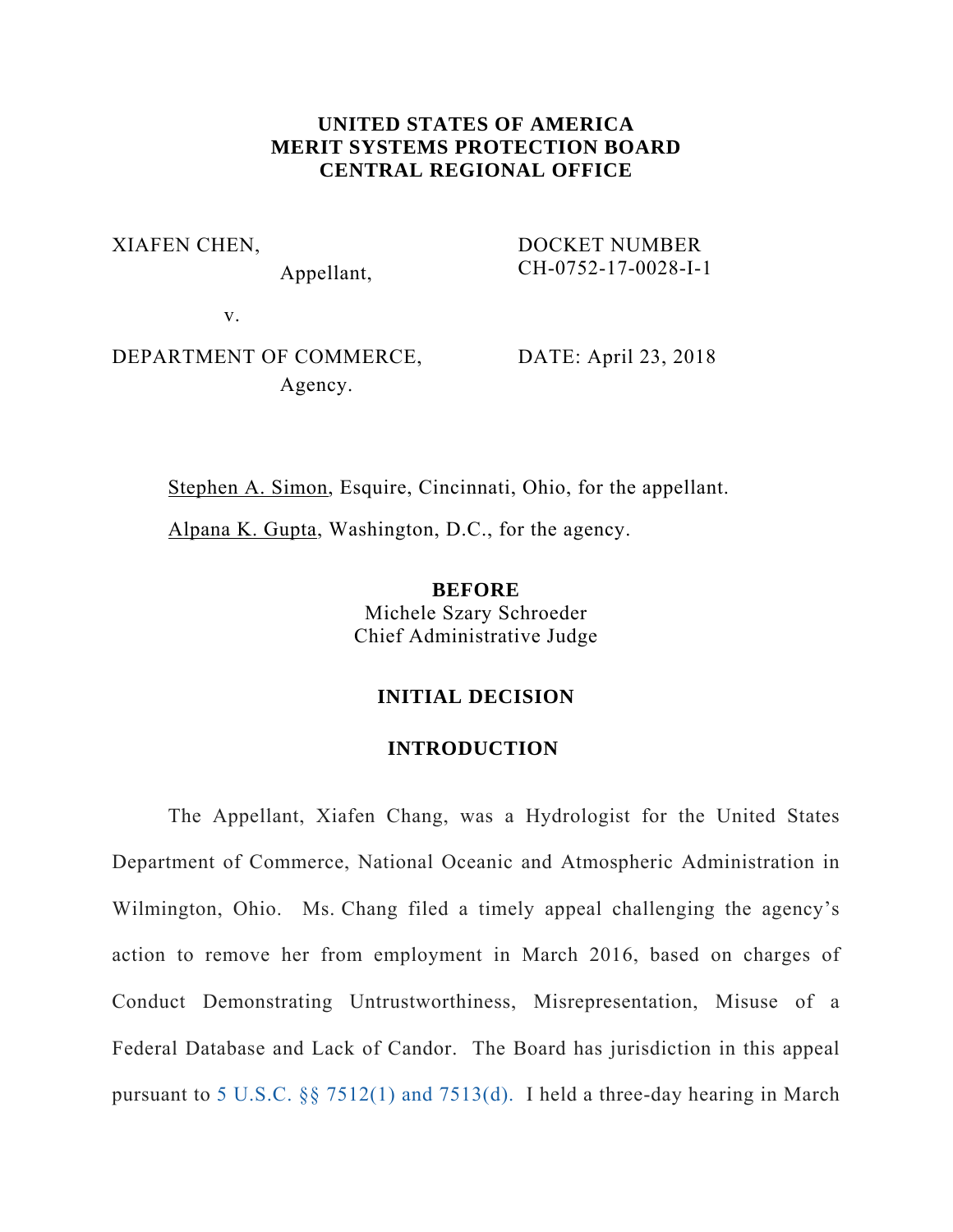2017. The parties submitted written closing arguments on April 26, 2017. For the reasons set forth below, the agency's penalty of removal is mitigated to a 15 day suspension.

**ANALYSIS AND FINDINGS** 

### **Background**

 $\overline{a}$ 

#### Introduction

The National Oceanic and Atmospheric Administration (NOAA) is dedicated to predicting and protecting the environment and is part of the United States Department of Commerce. The National Weather Service (NWS) is part of NOAA. NWS provides weather, hydrologic and climate forecasts and warnings. Within NWS are a number of River Forecast Centers that provide models and forecasts on flooding, water levels, and related weather events.<sup>1</sup>

Ms. Chen was born in China. She came to the United States in 1992 and became a United States citizen in 1997.<sup>2</sup> Tr. Chen, p.662 Prior to coming to the

<sup>&</sup>lt;sup>1</sup> Citations to the Board's record will be identified by the tab number followed by the page number in the bottom right hand corner, e.g., Tab 1, p.27. Some documents have more than one number shown in the bottom right hand corner. When available, the page number assigned by the Board's electronic filing system will be used.

<sup>&</sup>lt;sup>2</sup> Citations to the transcript for the first two days of hearing (March 14 and 15, 2017), will be identified by Tr., witness's last name, and the transcript page number(s). Citations to the transcript for the third day of hearing (March 28, 2017) will be identified by Tr. 2, witness's last name, and the transcript page number(s). Because of the deciding official's (Admiral Devany) unavailability to testify in person at the hearing, by agreement the parties secured his testimony through a video deposition on January 19, 2017. Tab 28. The transcript of his testimony was made part of the Board's record at Tab 51. Citations to Admiral Devany's testimony will be identified by Tab 51, Devany, and the electronic page number in the bottom right-hand corner.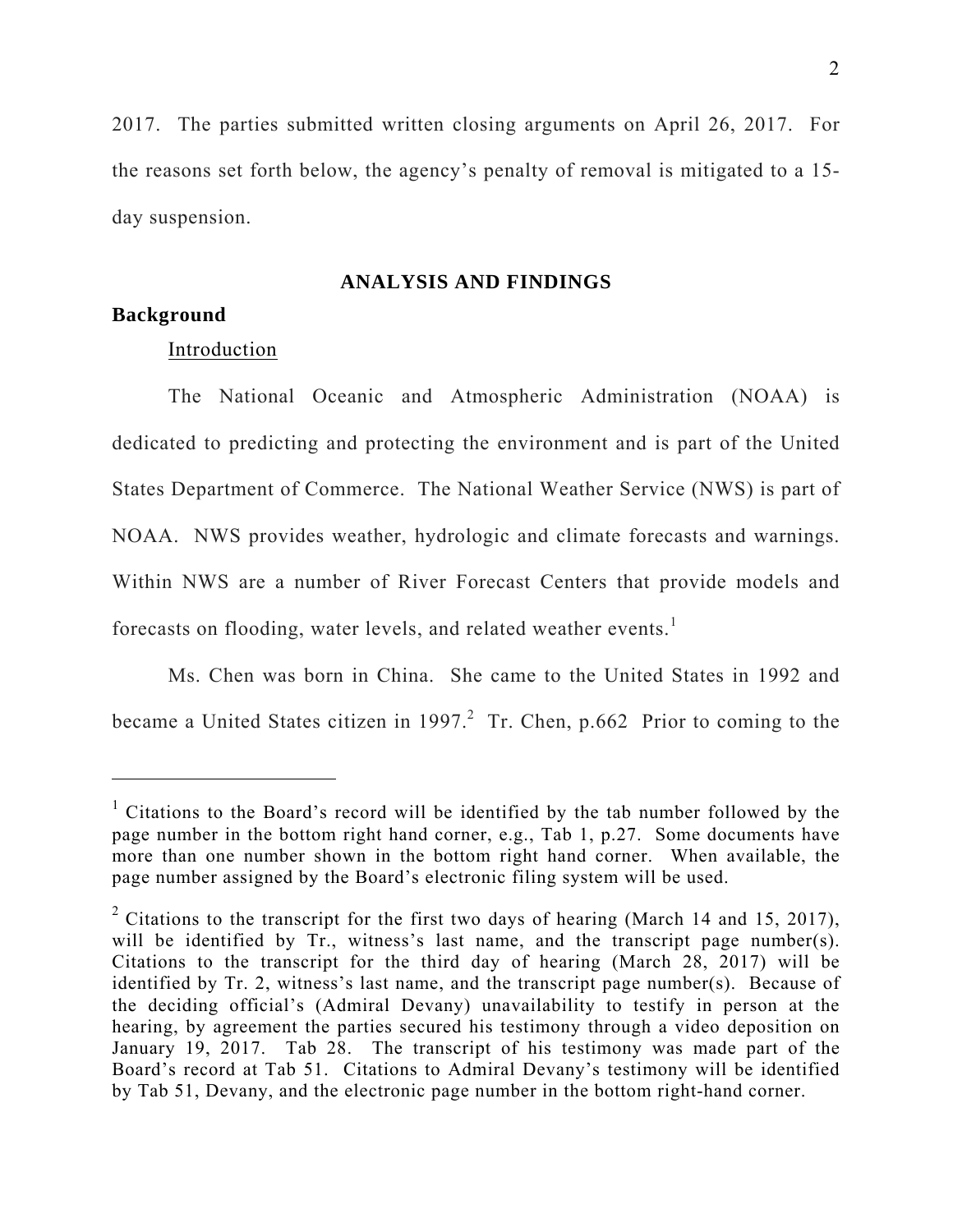United States, she received her bachelor's and master's degrees in hydrologic engineering from Tsinghua University and the Institute of Water Conservancy and Hydropower Research. After coming to the United States, Ms. Chen obtained a second master's degree from the University of Nebraska in water resources and climatology. Tr. Chen, pp.749-50.

Ms. Chen started her career with the NWS in March 2007 after working for the state of Missouri as a hydrologist.<sup>3</sup> Tr. Chen, p. 662. She was employed with the NWS as a Grade 12 Hydrologist until the agency removed her from employment in March 2016. Tab 54, p.5.

Ms. Chen was assigned to the Ohio River Forecast Center (ORFC) in Wilmington, Ohio, during her employment with NWS. *Id.* Ms. Chen was responsible for performing a wide range of assignments of considerable difficulty and complexity in hydrology and water resources, with an emphasis on developing river forecast models relating to the Ohio River and its tributaries. Tr. Lee, p.12; Schade, pp.108-11; Davis, pp.615-16; Chen, p.665. The river model was referred to as a Hydrologic Engineering Center's River Analysis System or HEC-RAS, which simulates flow on a river with input from its tributaries. Ms. Chen's Ohio HEC-RAS covered the whole Ohio River drainage area, which extends from the western edge of Pennsylvania to the Illinois/Indiana

 $\overline{a}$ 

 $3$  The appeal in this matter was filed under the name of Xiafen Chen. Ms. Chen went by the name of Sherry Chen during her employment with NWS. Accordingly, during the hearing and in some of the documentary evidence, Ms. Chen is referred to as Sherry. Tr., p.7. The hearing transcript uses two spellings — Sherry and Cherry.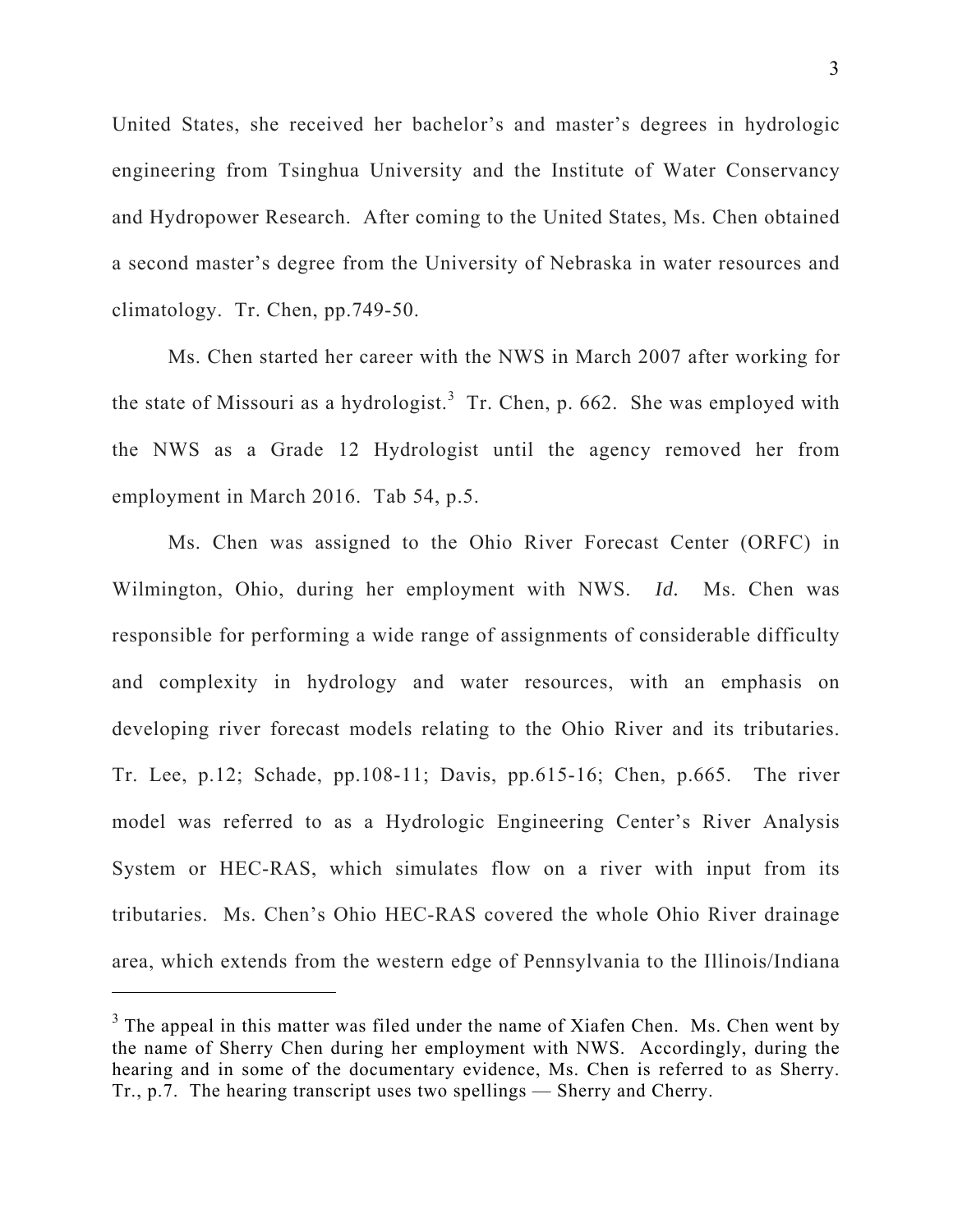border and from Lake Erie to Central Tennessee. To develop her HEC-RAS, Ms. Chen would gather information and data about the geometry of the river, the overbank, and the land surrounding the river. Ms. Chen would then use the information and data to run simulations along with a series of calibrations to improve the simulations. Tr. Schade, pp.108-11.

During her tenure with the NWS, Ms. Chen received excellent performance evaluations and was the recipient of the agency's Larry Johnson Award. Ms. Chen did not have any disciplinary actions taken against her prior to her removal from employment in this matter. Tr. Lee, pp.56-57; Furgione, pp.593-95; Chen pp.669-70; Tab 51, Devany, pp.67-68.

At all times relevant to this appeal, Trent Schade, Hydrologist in Charge at the ORFC, served as Ms. Chen's first-level supervisor. Laura Furgione, a Deputy Director of NWS, was Ms. Chen's fourth-level supervisor and the proposing official for Ms. Chen's removal from employment. Vice Admiral Michael Devany was the Deputy Under Secretary for Operations for NOAA until his retirement in July 2016. Admiral Devany was Ms. Chen's sixth-level supervisor and the deciding official.<sup>4</sup> Tr. Furgione, p.436; Tab 51, Devany, p.12; Tab 54, p.5.

 $\overline{a}$ 

<sup>&</sup>lt;sup>4</sup> Dr. Louis Uccellini, Director of NWS, was Ms. Chen's fifth-level supervisor. The agency initially named Dr. Uccellini as the deciding official when it issued Ms. Chen's initial proposed removal letter in September 2015. Dr. Uccellini recused himself from the matter and Ms. Furgione reissued the proposal letter in December 2015 naming Admiral Devany as the deciding official. Tr. Furgione, p.436; Tab 51, Devany, pp.12- 14.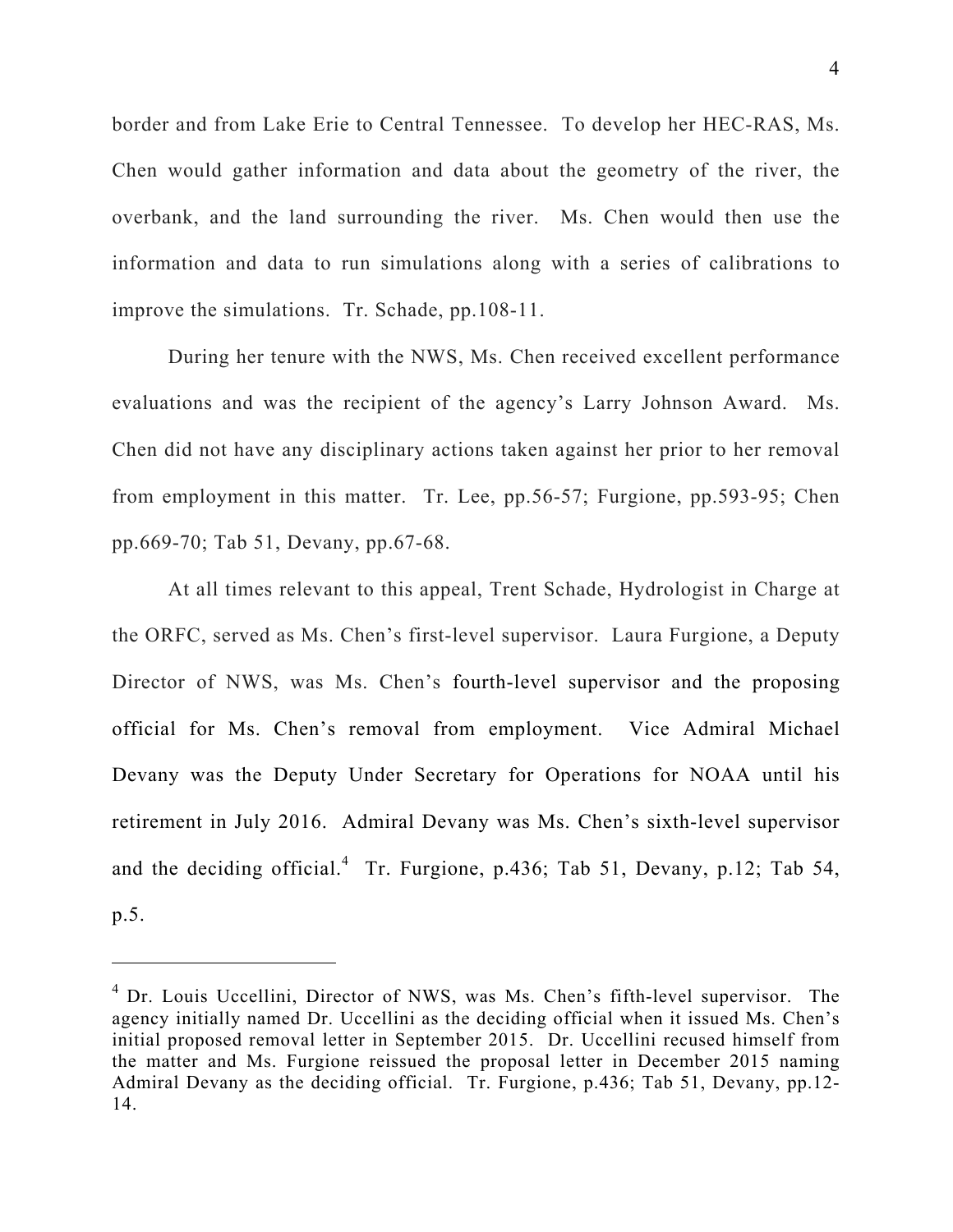## Ms. Chen's Trip to China

 $\overline{a}$ 

Ms. Chen has family in China and would visit them periodically. In April 2012, Ms. Chen visited her parents and other family members in Beijing, China, for approximately three weeks. During that visit, Ms. Chen's nephew approached her and asked if Ms. Chen would meet with her former classmate and colleague Jiao Yong.<sup>5</sup> Tr. Chen, pp.671-72. Mr. Jiao was the Vice Minister for Water Resources in Beijing. Tr. Lieberman, p.383. The nephew's father-in-law was having a dispute regarding a contract issue for work on a pipeline the father-inlaw had completed for a local government official. Ms. Chen's nephew was aware that Mr. Jiao had some responsibility in the area involving the contract dispute. Ms. Chen originally refused her nephew's request because she wanted to spend time with her family and she had not seen Mr. Jiao in several years, but after repeated requests, she agreed. After Ms. Chen's nephew provided a telephone number, Ms. Chen spoke to Mr. Jiao's secretary who arranged a meeting for the following day. The meeting lasted approximately 15-20 minutes. Tr., Chen pp.672-75; Tab 9, pp.41, 57-58.

Mr. Jiao and Ms. Chen spent the majority of the meeting discussing the contract dispute. Prior to leaving, Mr. Jiao asked Ms. Chen about her work in the United States. Ms. Chen explained her employment with the NWS. In response, Mr. Jiao asked Ms. Chen how the Federal and local governments shared costs to

 $<sup>5</sup>$  In China, the last name or family name is listed first followed by the given name.</sup> Accordingly, Jiao Yong is Mr. Jiao.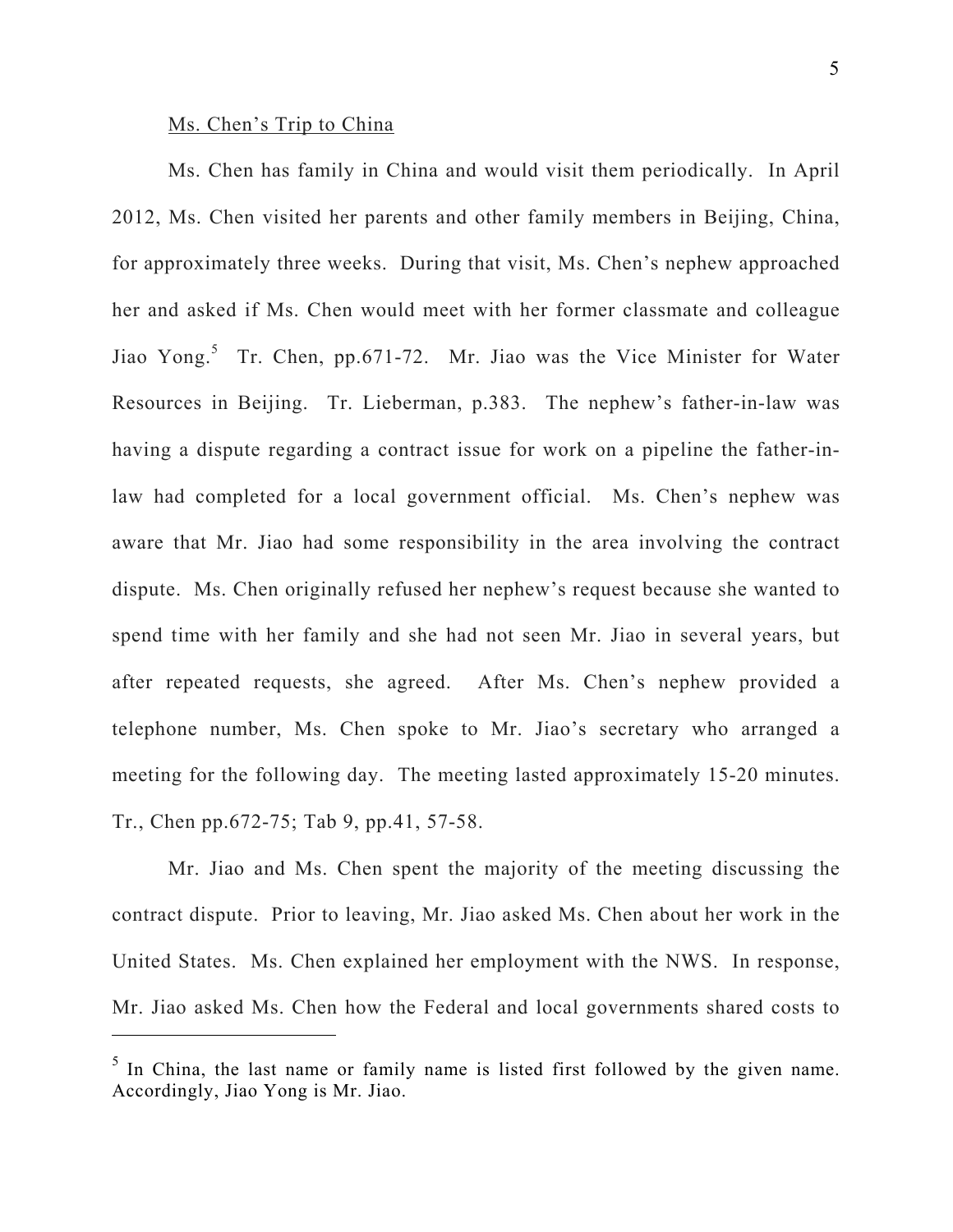repair aging dams as well as the total water volume in the United States. Ms. Chen was embarrassed that she did not know the answer to his question concerning total water volume and told Mr. Jiao she would look for an answer. The portion of the meeting where Ms. Chen and Mr. Jiao discussed Ms. Chen's work for NWS lasted a few minutes. Tr. Chen, pp.675-77; Tab 9, pp.41, 58, 60.

### Ms. Chen's Return to the United States

 $\overline{a}$ 

Ms. Chen returned to the United States from her trip to China on May 8, 2012, and returned to work on May 10, 2012. In an effort to find answers to Mr. Jiao's questions, Ms. Chen accessed the National Inventory of Dams (NID) website.  $6$  Tr. Chen, pp.677-78. The NID is managed by the U.S. Army Corps of Engineers (USACE).Tr. Lee, p.21. The NID has public information as well as databases that are restricted to government users. Tr. Chen, p.678; Tab 51, Devany, pp.88-89. The NID has approximately 63 attributes about dams that are publically available, such as who owns a dam, when it was last inspected, the height, and width of the dam, and the county where the dam is located. Tr. Lee,

 $<sup>6</sup>$  If there is a conflict in the parties' positions and testimony, I must make credibility</sup> determinations. To resolve credibility issues, an administrative judge must identify the factual questions in dispute, summarize the evidence on each disputed question, state which version he believes, and explain in detail why he found the chosen version more credible, considering such factors as: (1) the witness's opportunity and capacity to observe the event or act in question; (2) the witness's character; (3) any prior inconsistent statement by the witness; (4) a witness's bias, or lack of bias; (5) the contradiction of the witness's version of events by other evidence or its consistency with other evidence; (6) the inherent improbability of the witness's version of events; and (7) the witness's demeanor. *Hillen v. Department of the Army*, 35 M.S.P.R. 453, 458 (1987).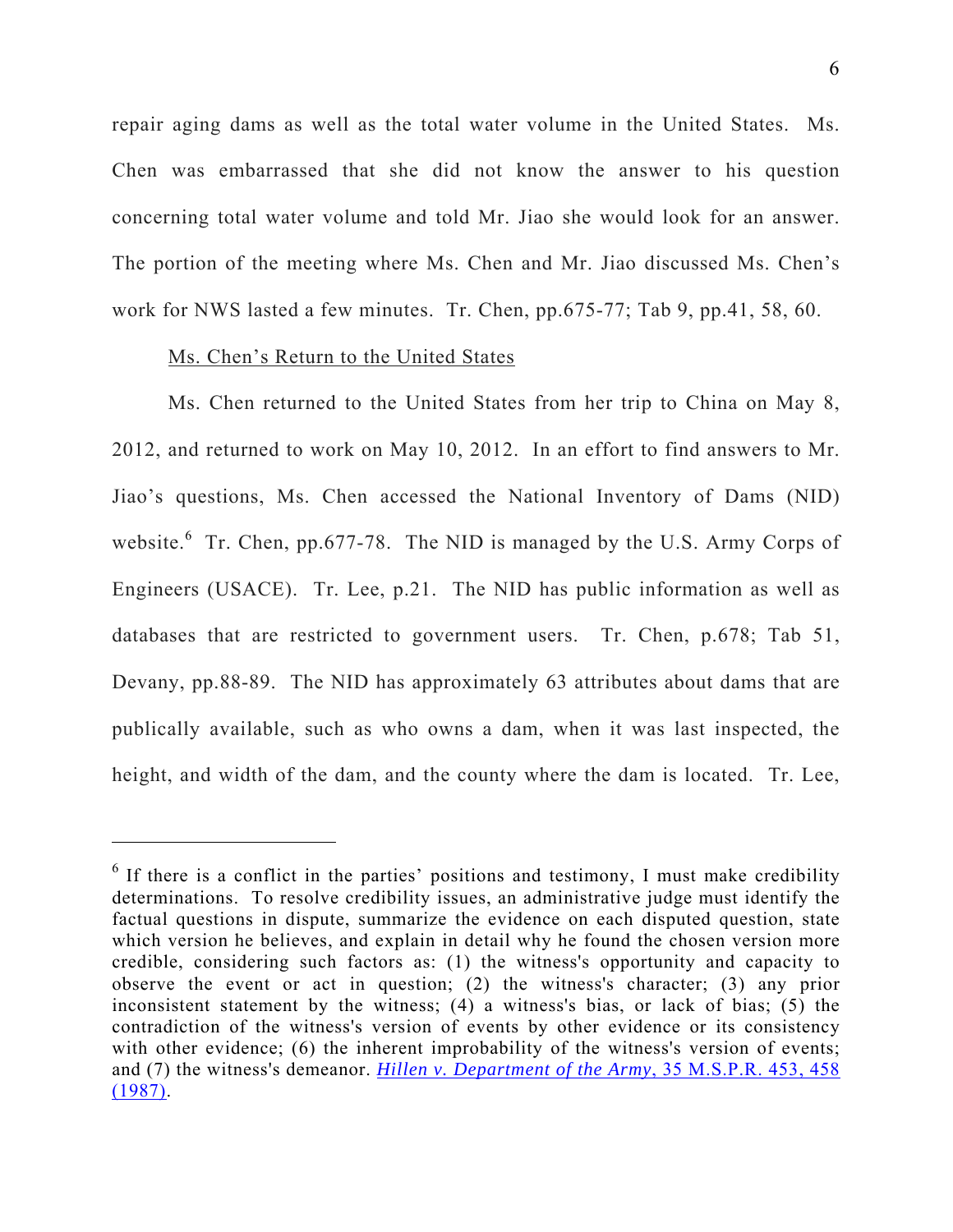p.20, 22. Ms. Chen initially searched the NID to look for answers to Mr. Jiao's questions during her lunch hour on May 10. At that time, Ms. Chen did not search the government-restricted databases because she did not have a password and she realized the password-protected areas would not be the place to find answers for Mr. Jiao. Tr. Chen, pp.680-81; Tab 9, pp.51-61.

Ray Davis was Ms. Chen's co-worker and a hydrologist at the ORFC. Tab 54, p.5. They usually interacted on a daily basis. Mr. Davis has training in geographic information systems, which allowed him to obtain and process map data that would be useful to Ms. Chen with the development of her Ohio River HEC-RAS. Tr. Davis, pp.614-16; Chen, p.682. Mr. Davis was also the focal point at the OHRC for emergencies involving dam breaks. Tr. Davis, pp.619-23; Chen, pp.681-82. Mr. Davis had a username and password for the restricted databases within the NID website. Not all employees in the ORFC had login information for the NID. The NID databases were the first place to look for information in the event of a dam break to obtain the characteristics of the dam. Tr. Davis, pp.620-21. Mr. Davis maintained the username and password for the NID in a "Dam Break" binder. Mr. Davis kept the binder in the operations area of the ORFC. The advantage to keeping the username and password in the binder was that it would be available to all employees in case of an emergency when Mr. Davis (as dam break focal point) was not available. Tr. Davis, pp.622-23; Tab 54, p.5. Mr. Davis maintained a current NID username and password for ORFC employees to access the NID starting in 2009 and the practice continued until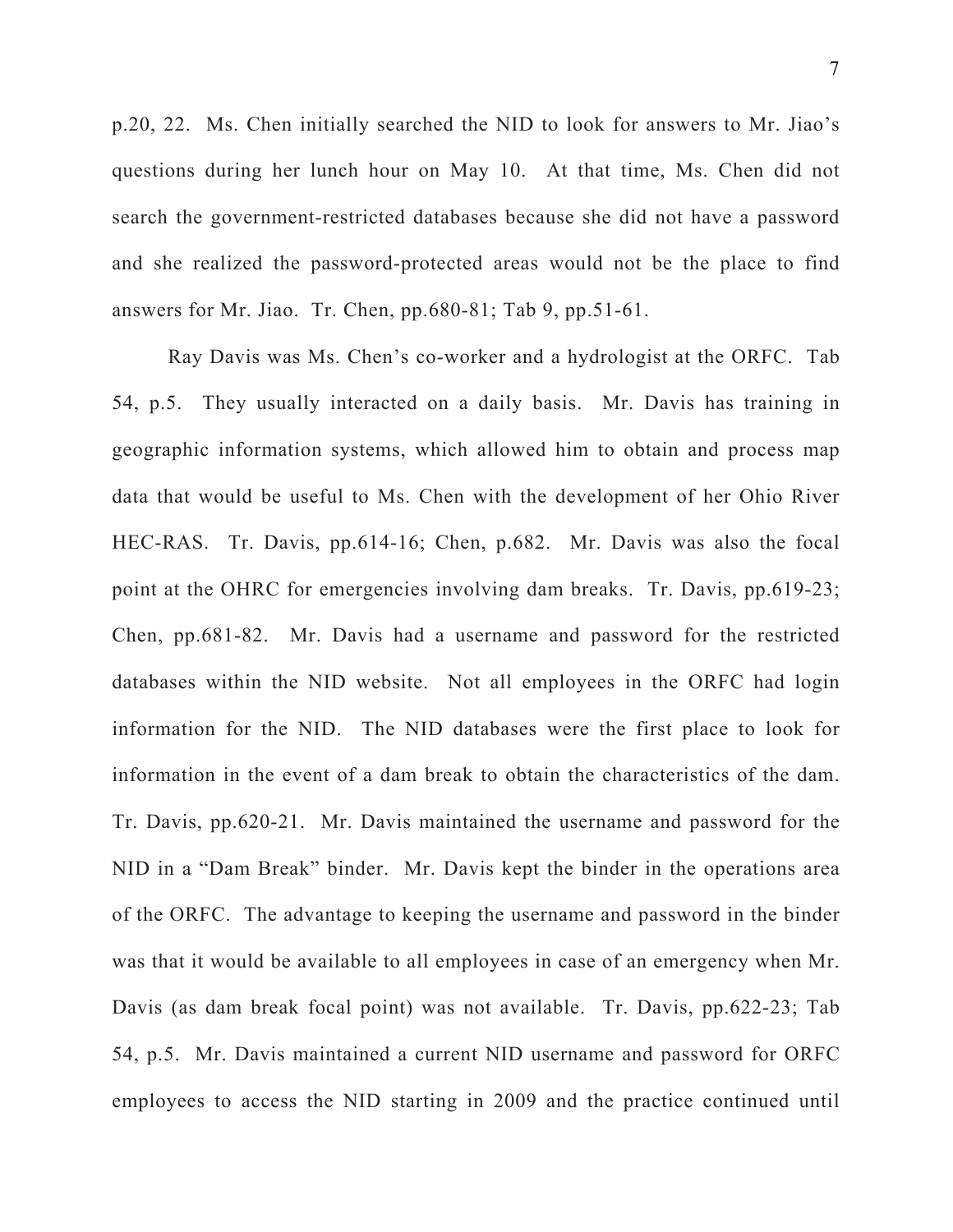approximately October 2014. Tr. Schade, pp.182-84; Davis, pp.640-41; Tab 37, pp.127-31.<sup>7</sup>

After seeing that certain databases within the NID required a password when Ms. Chen accessed the website during her lunch hour on May 10, 2012, she thought that the NID might have new or improved information that would be helpful with the development of her Ohio River HEC-RAS.<sup>8</sup> Tr. Chen, p.681. During the afternoon of May 10, Ms. Chen asked Mr. Davis about accessing the NID. Mr. Davis offered to provide her with the password, which he referred to as the "office" password. Initially, Mr. Davis told Ms. Chen that she could obtain the username and password from the binder. Mr. Davis also said he would email the information to her, which he did. $9$  Tab 9, p.64. After providing Ms. Chen with the login information, Mr. Davis realized he had enough time (he was scheduled to depart the office at 3:00 p.m.) to show Ms. Chen the NID. Mr.

 $\overline{a}$ 

 $<sup>7</sup>$  Although the practice may not have been appropriate and since changed, that was the</sup> practice in the ORFC at the time of the charged conduct.

 $8$  Ms. Chen started with NWS in 2007. At that time, no part of the NID website required a password. In 2009, the U.S. Army Corps of Engineers held a webinar for NWS employees to encourage NWS employees to use the NID website. It was in 2009 that certain portions of the NID website required a password to access. Tr. Davis, 645- 47, 655; Chen, 680-81.

 $9$  Mr. Davis did email Ms. Chen the username and password on May 10, 2012. The agency disciplined Mr. Davis for doing so. In September 2015, Mr. Davis received notice of a proposed three-day suspension for (1) sharing the NID password and (2) emailing the NID password. Mr. Davis challenged the suspension. Dr. Uccellini, the deciding official, did not sustain the specification for sharing the NID password, but did sustain the specification for emailing the NID password. Dr. Uccellini mitigated the proposed suspension to a letter of reprimand. Tr. Davis, pp.642-44.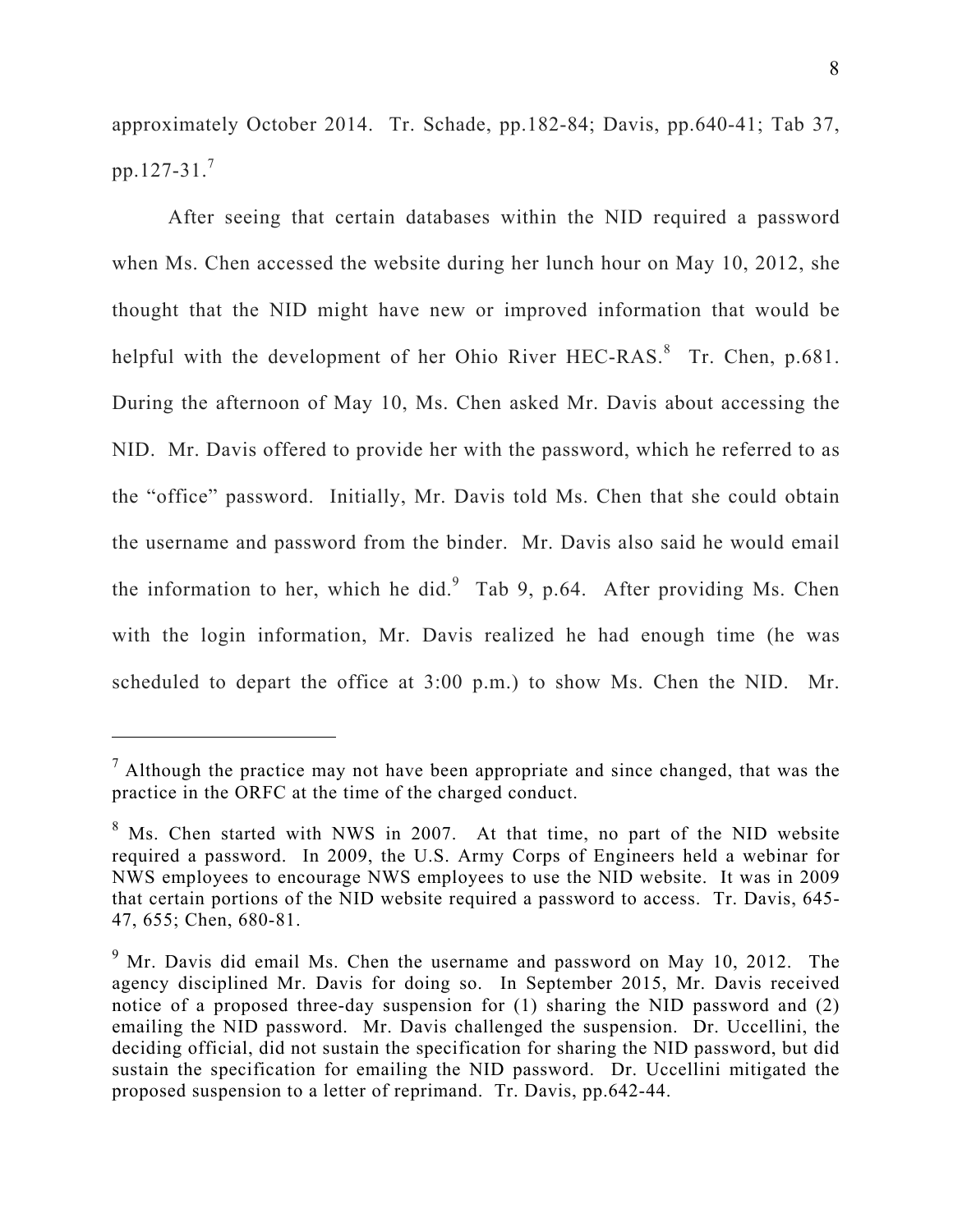Davis sat with Ms. Chen at her computer and Mr. Davis logged into the password-required NID database. Tr. Davis, pp.618-25; Chen, pp.681-85. Ms. Chen and Mr. Davis were in the database for 11 minutes. During that time on May 10, Mr. Davis and Ms. Chen downloaded one file from the NID database relating to Ohio dams, which were part of Ms. Chen's Ohio HEC-RAS model. Tab 54, p.9; Tr. Davis, p.624. On May 15, 2012, Ms. Chen accessed the password-required NID database by herself; she was logged on the NID for 16 minutes.<sup>10</sup> Tab 54, pp.10-11. Ms. Chen accessed the database on May 15, because after Mr. Davis gave her the "tour" she wanted to go back and follow "his footsteps" on her own. The file Ms. Chen downloaded on May 15 was also titled Ohio and was the same file that she and Mr. Davis downloaded four days earlier. Ms. Chen testified she was looking for information that would be useful to her HEC-RAS model, such as location of dams and flow from dams, but was not able to locate useful information because it was not up to date. Tr. Chen, pp.704-09; Tab 9, pp.42, 44, 52-62.

Ms. Chen contacted her supervisor Trent Schade via email on May 11, 2012, to obtain assistance in answering Mr. Jiao's questions. Mr. Schade had recently come from a position at the USACE and Ms. Chen thought Mr. Schade

 $\overline{a}$ 

<sup>&</sup>lt;sup>10</sup> The parties stipulated that Ms. Chen logged into the NID's password-protected database on May 11 and 14, 2012. The start and end times on those two dates are the same; Ms. Chen stated that she believes she may have mistakenly "clicked on the site" on those two dates and exited immediately, which would explain why no elapsed time was recorded. Tab 54, pp.9-10; Tr. Chen, p.703.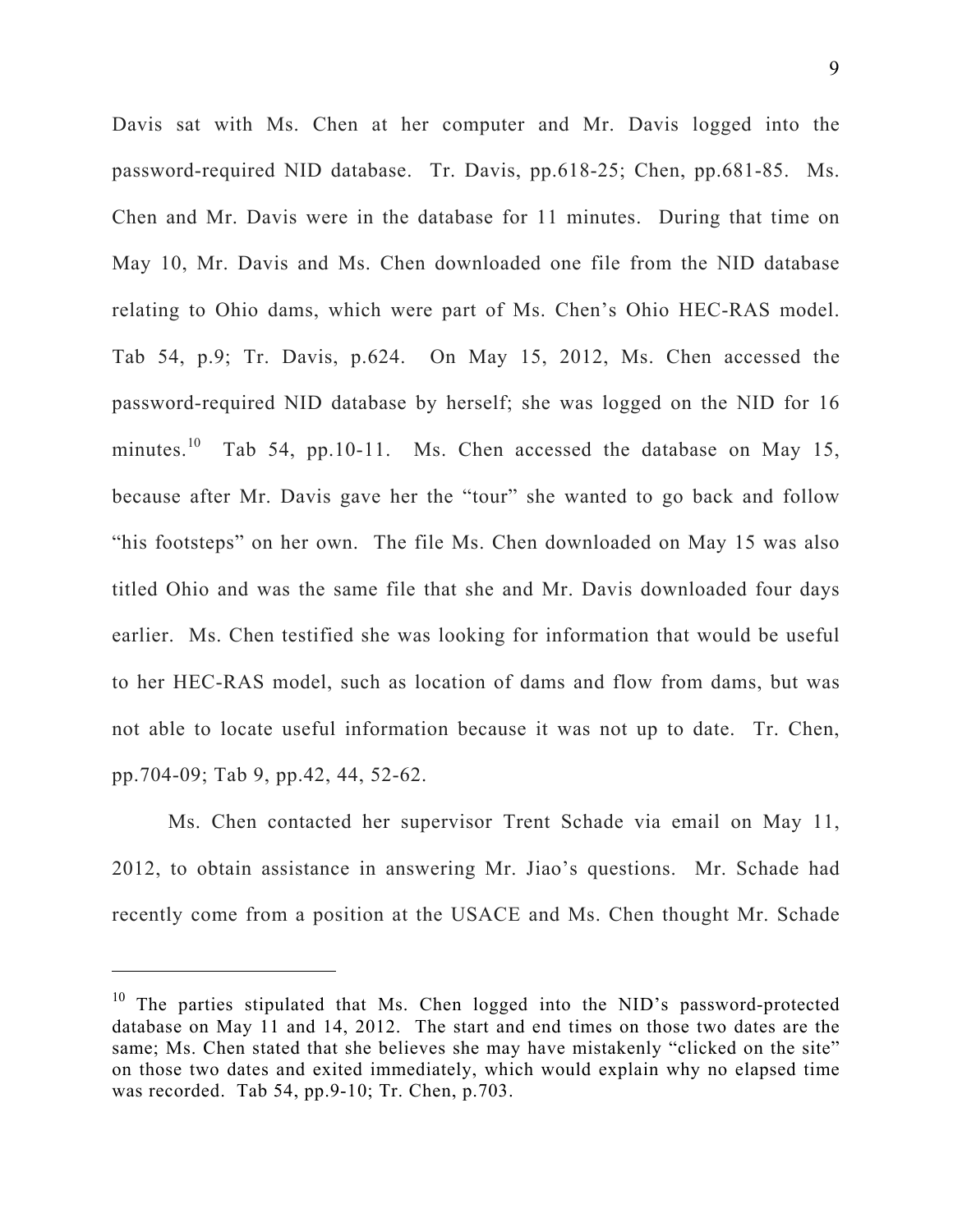might have answers to the questions Mr. Jiao asked relating to water management

because USACE administers the NID. Tab 9, pp.42, 55; Tr. Chen, pp.685-87.

Ms. Chen sent the following email to Mr. Schade:

Some one asked me about dam related questions that I don't have straight answers and thought you might be the best person to ask. Do you know or can you point me some contacts or agencies from which I can find more info such as: 1. Total dam storage or capacity at national level 2. The policy and procedures or guidelines to follow to build new dams 3. For large dams managed by COE, who pays for the construction and Maintenance and what are loan sources etc. National Inventory of Dams (NID) has dam storage info but it is by dams or states and only available to government users. Where to get some general info for public? Thanks. Sherry

Tab 54, p.6. All of the items and information requested by Ms. Chen was public

information. Tr. Lee, pp.89-92.

After receiving Ms. Chen's email, Mr. Schade contacted Deborah Lee. In

2012, Ms. Lee was the Director of the Watershed Management Division for the

U.S. Army Corps of Engineers, Great Lakes and Ohio River Division. Tr. Lee,

p.11. Mr. Schade sent the following email on May 11 to Ms. Lee:

## Debbie,

Sherry is after public information source related to dams. I would think mostly this information is not organized at a national level for public consumption due to national security concerns. I think some states might have information related to dam safety and dam inspections, but it might not be publicly available.

I'd appreciate if you have any ideas or know any other sources.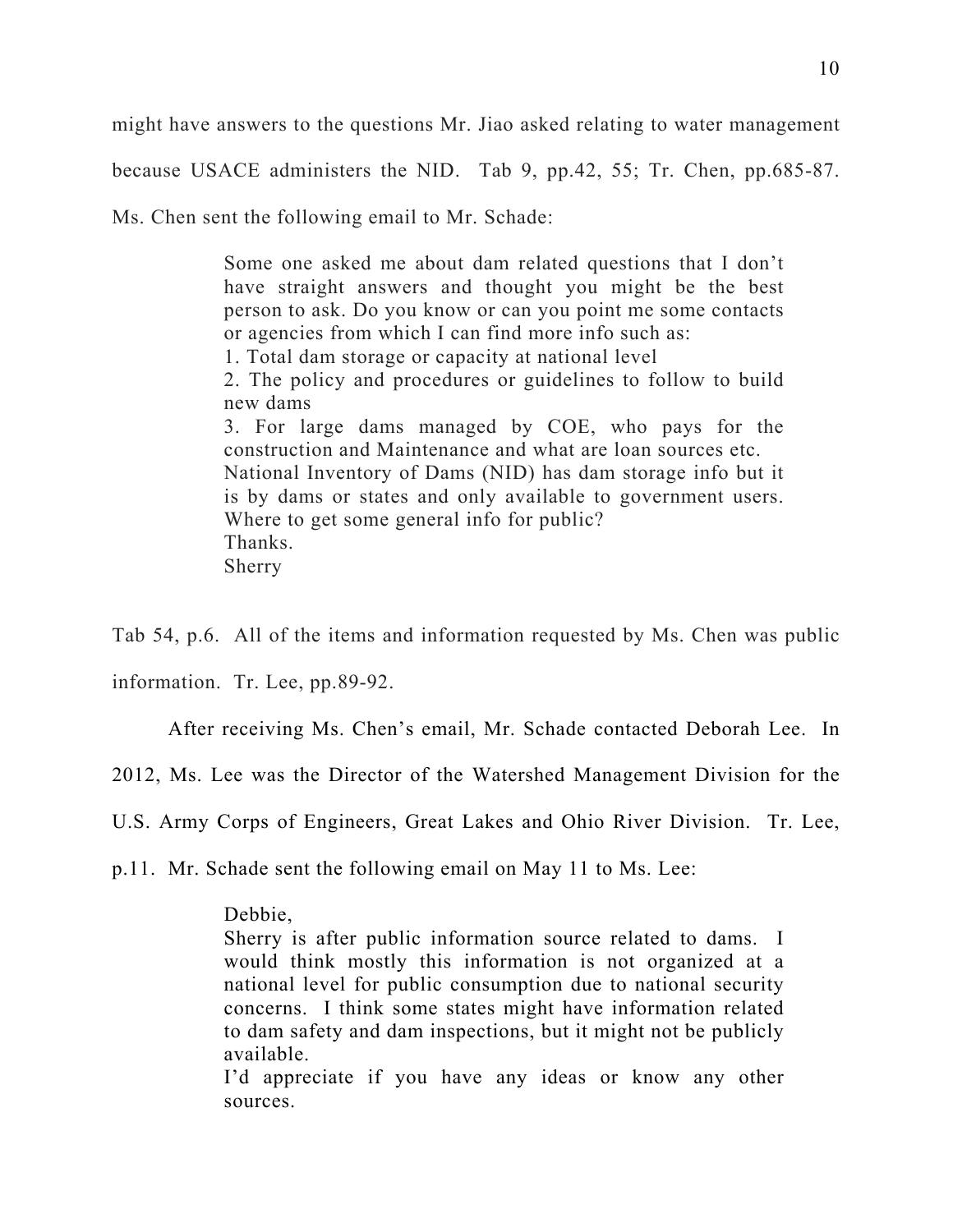Thanks,

Trent

Tab 37, pp.84-85. Ms. Lee responded to Mr. Schade the same day and advised Mr. Schade to "have Sherry refer the person to us and we'll address his/her question." Tab 37, p.84. Mr. Schade then emailed Ms. Chen on May 11 as follows:

> Sherry, Please refer requests related to dam information the Corps of Engineers. Have them call the operations number for water management at 513-84-3072, and they will help them get the information they need. Thanks, Trent

Tab 37, pp.84.

On May 15, 2012, Ms. Chen used her personal email account to send an

email to Mr. Jiao as follows:

Hello Jiao Yong,

 It was very glad to meet you in Beijing after so many years and impressed with your achievement and contribution to the nation in water resources development and management.

 I am back to home now and have been looking for the dam related information you are interested.

Here are some websites and articles with contact information that might interest to you.

 1. Federal Energy Regulatory Commission (FERC) http://www.ferc.gov/for Federal Energy Regulatory Commission (FERC) http://www.ferc.gov/forcitizens/aboutferc.asp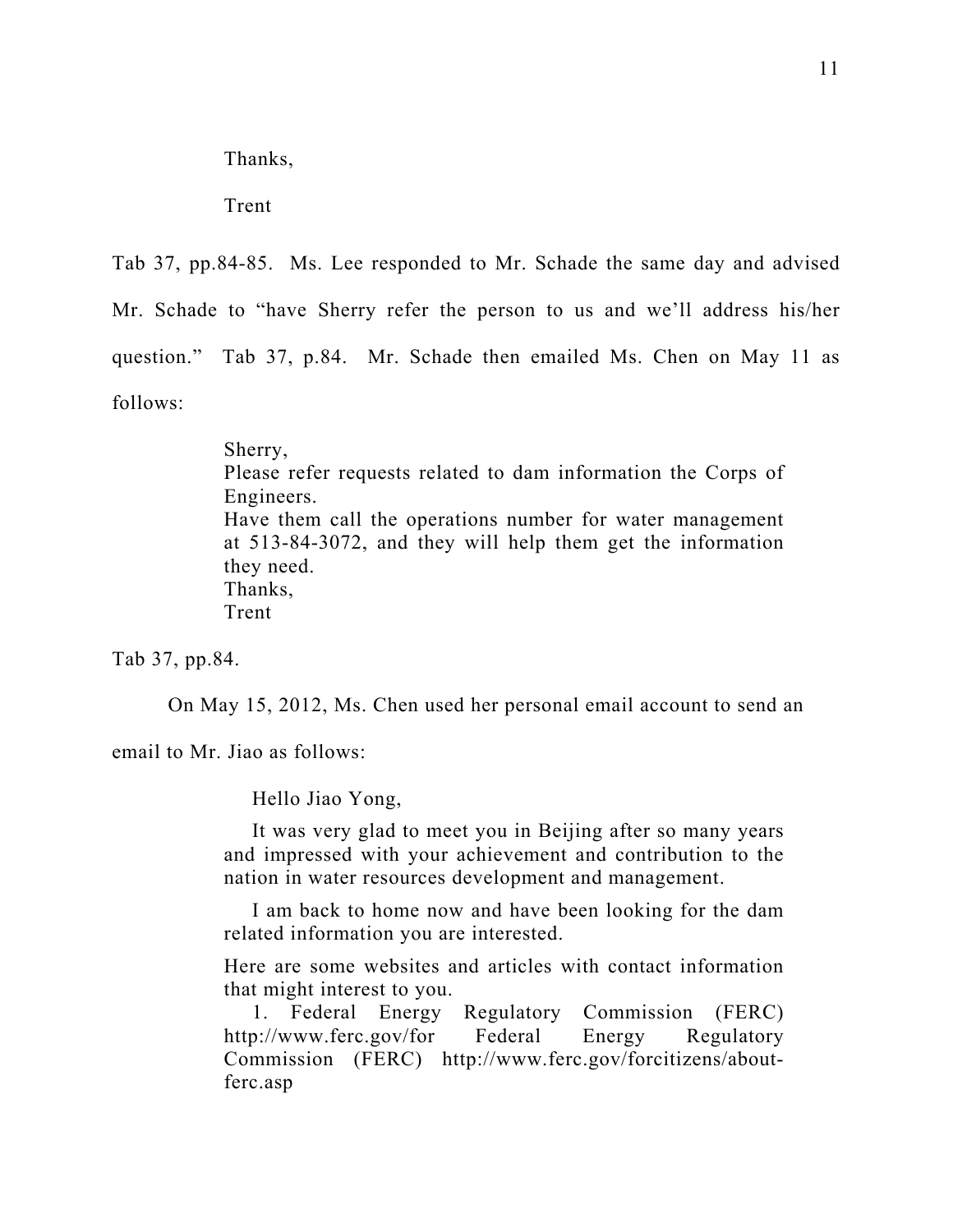FERC is an independent agency that regulates the interstate transmission of natural gas, oil and electricity. FERC also regulates natural gas and hydropower projects. It also oversees environmental matters related to natural gas and hydropower projects and major electricity policy initiatives. It can be contacted at:

 Office of External Affairs Telephone: 202-502-8004 Toll Free: 1-866-208-3372 Email: customer@ferc.gov

2. This article provides a brief review of who is involved in decisions affecting dams at Federal, states, tribal in the United States

http://ucowr.org/updates/126/126 A7.pdf

3. The following is the National Inventory of Dams (NID) website maintained and published by the US Amy corps of Engineers with collaboration with the Federal Emergency Management Agency (FEMA) and state regulatory offices. http://geo.usace.army.mil/pgis/f?p=397:1

The NID database contains dam information on location, type, storage, capacity, year of built etc. The dams meet at least one of the following criteria:

1) High hazard classification-loss of one human life is likely if the dam fails,

2) Significant hazard classification-possible loss of human life and likely significant property or environmental destruction,

3) Equal or exceed 25 feet in height and exceed 15 acre-feet in storage,

4) Equal or exceed 50 acre-feet storage and exceed 6 feet in height.

However, this database is only for government users and nongovernment users are not able to directly download any data from this site. I contacted some people I worked with at the COE regarding public information sources such as the total dam capacity, policies, procedures and guidelines for dam permit, regulation, financial aids etc. I was told that the Water Management Divisions at the Corps of Engineer (COE) could answer dam related questions. They said you could can their operation number for Water Management at COE at 513-684- 3072.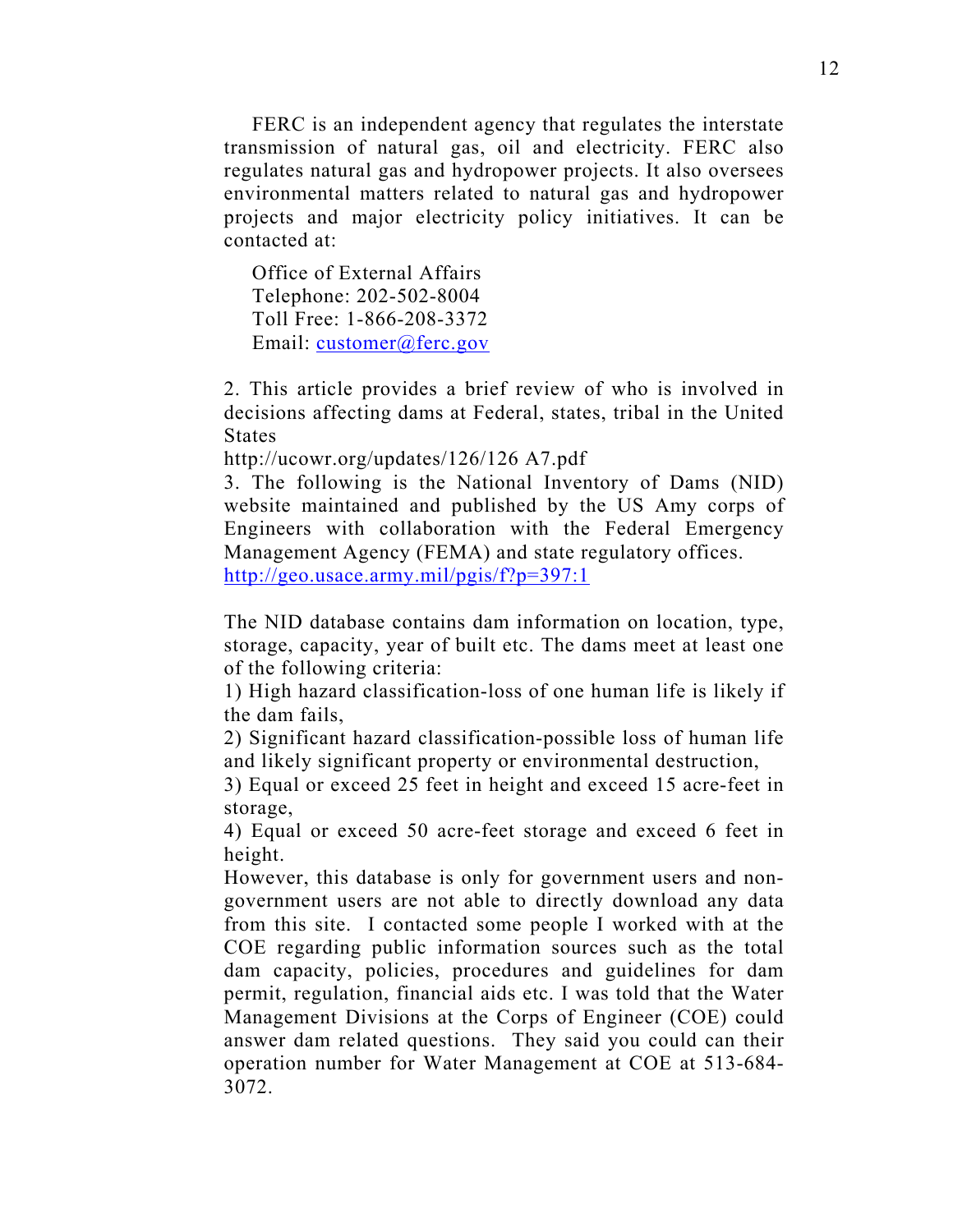I will do some more search and let you know what I come up with.

Keep in touch. Chen Xiafen

Tab 54, pp.6-7. On May 21, 2012, Ms. Chen sent a second email from her

personal account to Mr. Jiao as follows:

Jiao Yong,

I am send my earlier email again since I haven't heard from you. Please drop me note once you received the email. Thank you.

Chen Xiafen

Tab 54, p.7. On May 22, 2012, Mr. Jiao sent an email to Ms. Chen's personal account as follows:

> Hi, Xiafen: Your email received. I am sorry to reply you with a delay as I was on an one-week trip for inspection of flood works. Thanks for the information you forward to me. I will go through it.

Best regards, Jiayong.

Tab 54, p.8.

Ms. Chen contacted Ms. Lee on May 24, 2012, via telephone and had a short conversation with her in order to obtain information responsive to Mr. Jiao's questions. Ms. Lee referred Ms. Chen to the USACE website and indicated Ms. Chen could find water management information under the "Mission" tab. Tr.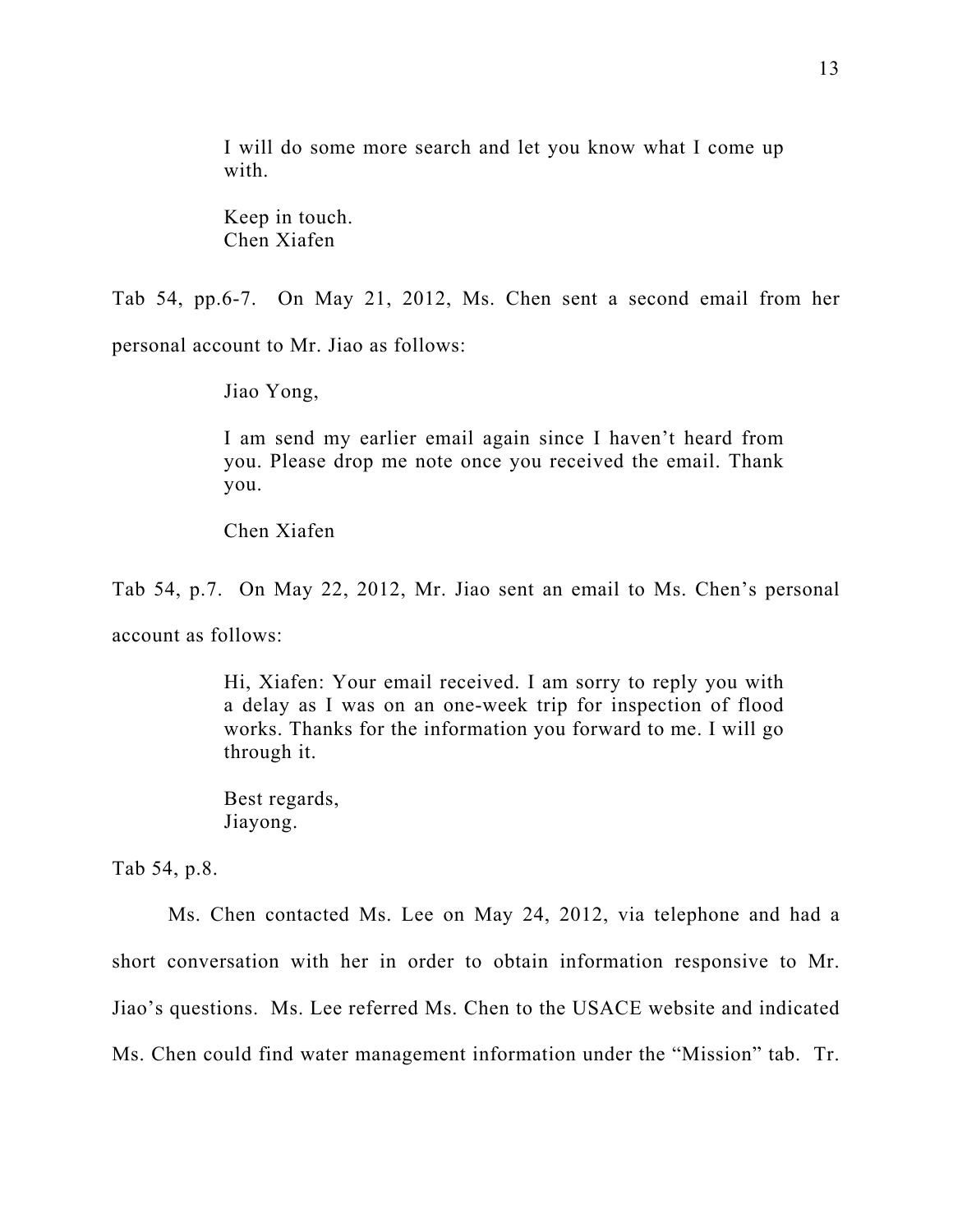Chen, pp.696-97. $^{11}$  After Ms. Lee's conversation with Ms. Chen, Ms. Lee sent

the following email to Joanne Rutledge who was the security officer for USACE,

Great Lakes and Ohio River division:

 $\overline{a}$ 

 I received a call today, 24 May 2012—3:00 ET from Ms. Sherry Chen (email address), who is a hydrologist with the National Weather Service, Ohio River Forecast Center. She is a US citizen, but a Chinese national.<sup>12</sup> She said based on a recent trip to China, where she was approached by Chinese colleagues, she was asked to collect information on how US Federal reservoirs are authorized, designed, and built. She was looking for specific documents on the planning process. She also wanted [to] know how we managed the built projects and wanted to know if the water control manuals were available for each project in the US. She also requested a list of storage capacity of the Federal reservoirs. I pointed her to the public web page on the USACE planning process but indicated that the water control manuals are not publicly available and that a summary of reservoir storages is not publicly available (to my knowledge).

In the past, she has requested detailed design documents of the Ohio River navigable dams, ostensibly for the purpose of hydraulic modeling for the National Weather Service, but that level of detail is not necessary and she was referred to the information available on the public navigation charts for her purposes. I'm concerned that an effort is being made to collect a comprehensive collection of USACE water control manuals

 $11$  In July 2015, Ms. Lee provided an affidavit in connection with the EEO complaint filed by Ms. Chen. In her affidavit, Ms. Lee stated that during their May 24 conversation, Ms. Chen asked Ms. Lee how to access the NID. Ms. Lee testified that her statement was incorrect — Ms. Chen did not ask how to access the NID during their conversation; rather, when Ms. Chen asked how to get information on U.S. dams, Ms. Lee understood this to mean she wanted to know how to access the NID. Tr. Lee, pp.33-34, 94; Tab 9, pp.96-99.

 $12$  Ms. Lee testified that she meant to say that Ms. Chen was a naturalized citizen. Tr. Lee, p.58.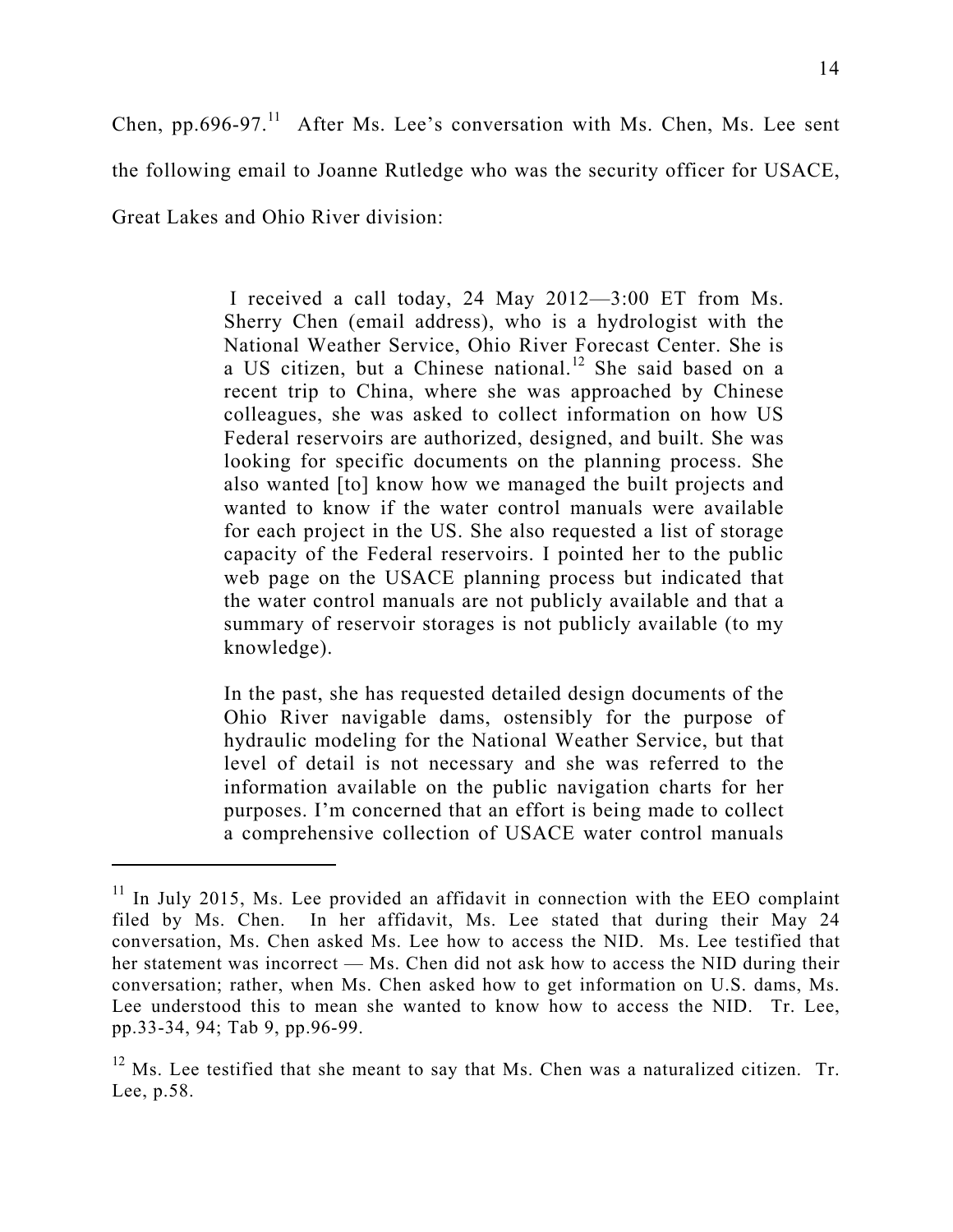by a foreign interest. While the manuals are not secret, they contain sensitive information on points of contact, dam site information, and operating priorities such as navigation, fossil fuel plants, etc.

Tab 54, p.8.

 $\overline{a}$ 

On May 29, 2012, Ms. Chen sent the following email from her personal

account to Mr. Jiao to which Mr. Jiao responded, "Thanks a lot! Jiao."13:

Jaoyong,

I talked to a chief of Water Management Division of the U.S. Army Corps of Engineers (COE). I asked about water storage of dams at national level as well as complete process of building dams. Here is a brief summary of our conversation.

 COE owns and operates more than 600 dams in the United States.

 COE operates and maintains 12,000 miles of commercial Inland navigation channels.

COE maintains 926 coastal, Great Lakes and Inland harbors.

 COE provides a total water supply storage capacity of 329.2 million acre-feet in major Corps lakes.

 Owns and operates 24 percent of the U.S. hydropower capacity or 3 percent of the total U.S. electric capacity

Dams to be built require authorization from US congress

A study to assess feasibility must be done by COE.

 Dams to be built and approved by the Congress will get 100% financing, no cost sharing with states of local governments.

 Water users have to pay fees for the cost of building and maintenance of the dam.

 No new dams have been built since early 1980s. There is a tremendous need for dam repairing in the United States Here is a link of more information on COE mission and Civil

Works. http://www.usace.army.mil/Missions.aspx

 $13$  All the information Ms. Chen provided to Mr. Jiao was public information. Tr. Lee, pp.89-92; Tab 51, Devany, p.85.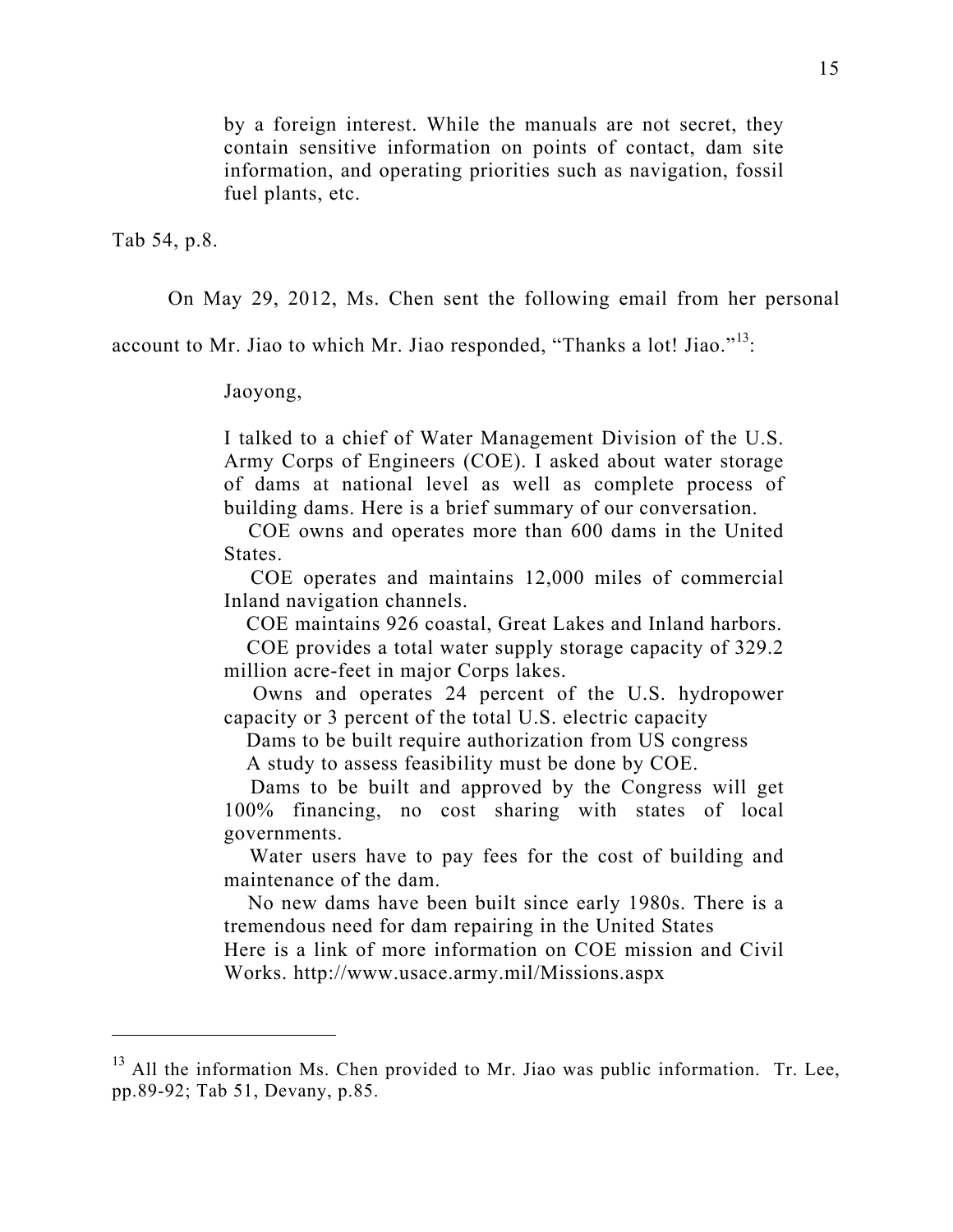I was also told that we would see many changes in the future since the federal government is going to revise the policy and procedures of the whole process of building new infrastructure. The Water Management Chief at COE said you could contact them directly if you have more specific questions. Let me know if you need other information. Take care.

Tab 54, pp.8-9.

## Criminal Investigation

The Department of Commerce's Office of Security conducted a review of Ms. Chen's work email account after receiving the information in Ms. Lee's email concerning Ms. Chen's request for information when Ms. Chen returned from China in May 2012. After completing its review, Department of Commerce Special Agents Andrew Lieberman and Mike Benedict interviewed Ms. Chen at the ORFC office in Wilmington, Ohio, on June 11, 2013, for approximately seven hours. Tr. Lieberman, pp.254, 310. The interview initially consisted of general questions about Ms. Chen's work with NWS and then the agents asked her questions about her trip to China and her interactions with Mr. Jiao. Tr. Lieberman, pp.266-67. Before leaving the ORFC offices on June 11, the agents requested that Ms. Chen provide them with a written statement. After Ms. Chen provided her written statement to the agents, the agents reviewed her statement and asked her follow-up questions before leaving the ORFC offices on June 11. Tab 9, p.63. At some point, the Department of Commerce turned the investigation over to the Federal Bureau of Investigation. Tr. Lieberman, p.302.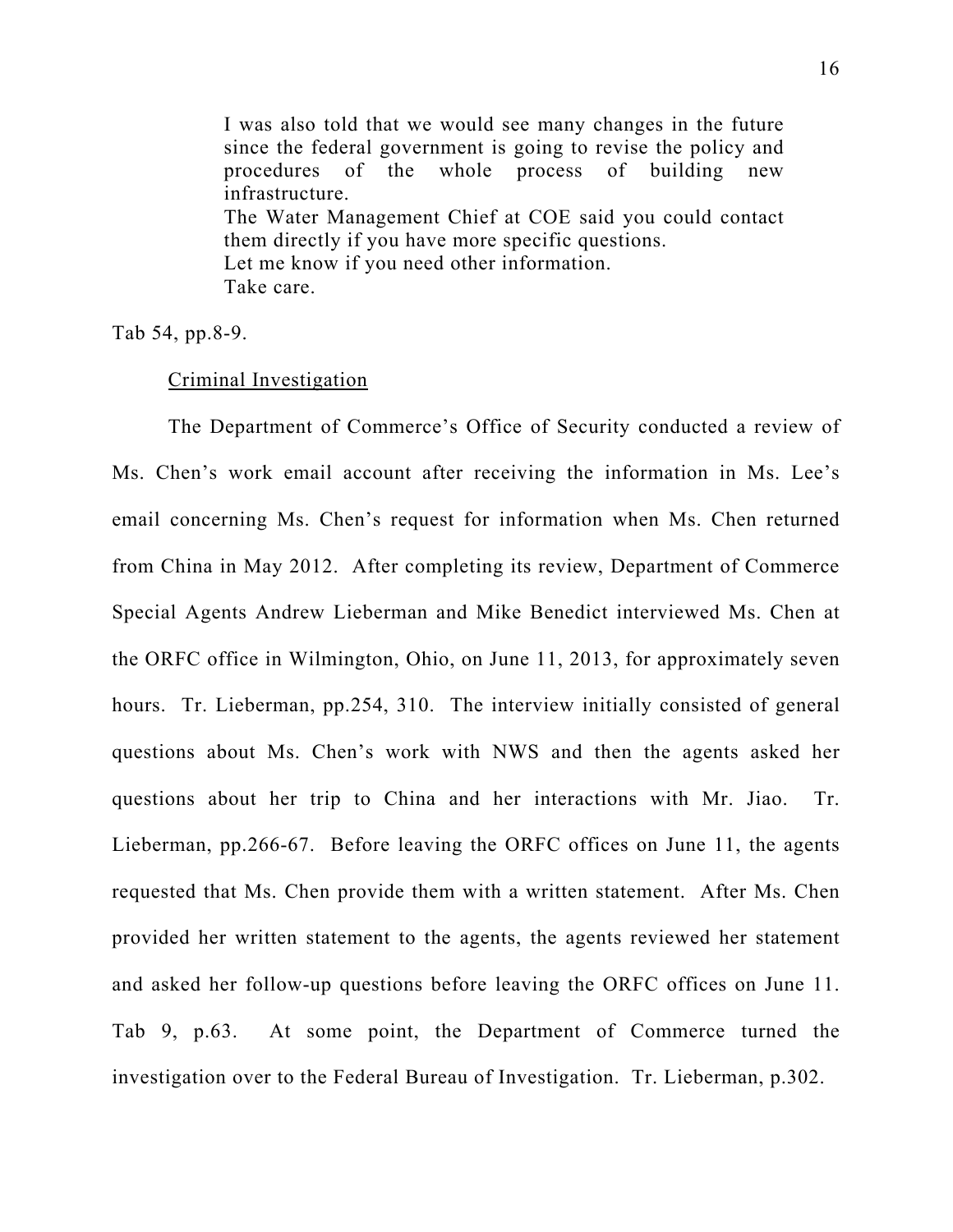A federal grand jury indicted Ms. Chen in October 2014 on two counts involving unauthorized access of the NID database and two counts of lying to federal agents. Tab 37, pp.58-59. Ms. Chen was arrested at the ORFC on October 20, 2014. Tab 54, p.10. NWS indefinitely suspended Ms. Chen from her position on November 24, 2014. Tab 9, p.130. On March 11, 2015, the criminal charges against Ms. Chen were dismissed as a result of the Department of Justice's motion to dismiss the indictment. Tr. Lieberman, pp.338-39; Tab 37, p.60.

## Ms. Chen's Emails to Tom Adams<sup>14</sup>

 In April 2013, Ms. Chen received an email from Tom Adams. Mr. Adams had been employed as the NWS Development and Operations Hydrologist at the ORFC and left the agency in February 2013.<sup>15</sup> Mr. Adams' April 10 email advised Ms. Chen that he needed assistance in preparing an academic paper that he intended to submit to the American Society of Civil Engineers Journal of

<sup>&</sup>lt;sup>14</sup> The charged conduct involves two unrelated areas. Two of the charges (Misuse of a Federal Database and Lack of Candor) relate to Ms. Chen's interactions with Mr. Jiao and her subsequent actions during May 2012. The other two charges (Conduct Demonstrating Untrustworthiness and Misrepresentation) relate to Ms. Chen's interactions with Mr. Adams in May 2013. Agent Lieberman interviewed Ms. Chen in September 2013 concerning her May email exchanges with Mr. Adams. Tr. Chen, p.732; Tab 9, p.72.

<sup>&</sup>lt;sup>15</sup> The emails sent between Ms. Chen and Mr. Adams in October 2013 reflect that Mr. Adams has a "noaa.gov" extension on his email address and next to his name is the notation "NOAA Affiliate." There was no testimony presented as to Mr. Adams' current relationship with NOAA or NWS; however, in a May 2015 email from Patricia Washington, Labor Relations Specialist with NOAA, to Ms. Furgione, Mr. Adams is identified as a NOAA contractor. Tab 41, p.55.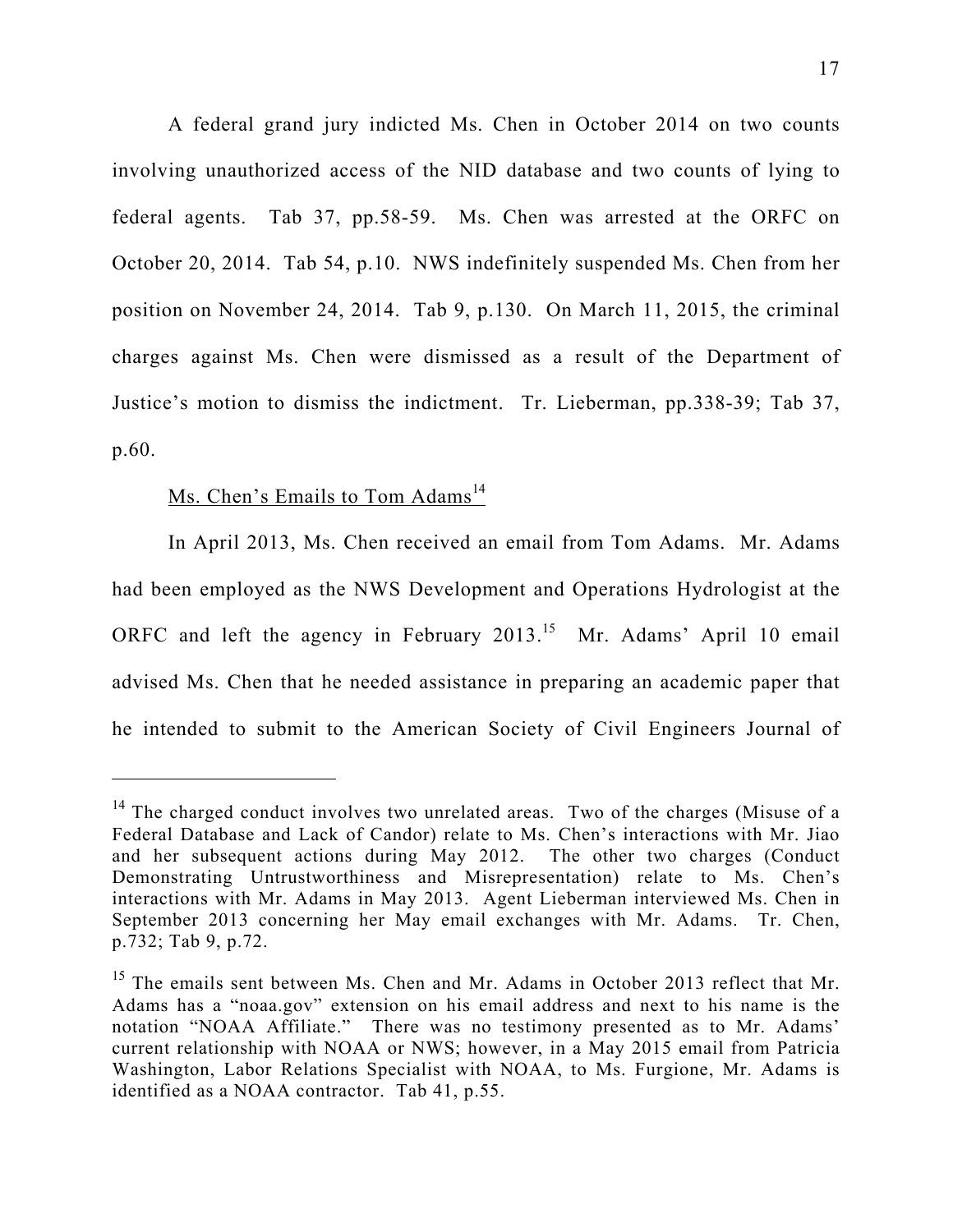Hydraulics. Mr. Adams asked if Ms. Chen had completed her calibrations for the Kentucky and Licking Rivers because to "most effectively write the paper, the new results should be included." Tab 9, p.93; Tab 21, p.17. Ms. Chen responded the same day and advised Mr. Adams:

> It is So Glad to hear from you. We miss you very much here. Every time pass by your old office, wish you were there. Believe it or not, your name is brought up almost everyday in the office. Some people are saying that you might be our boss' boss at the new water center. Will that be nice? I know you have gone through some tough time lately but everything will be fine at the end because you are a such strong person and a fighter.

> Regarding of the paper off HEC-RAS model, yes, of course. Just give me a little more as I just got some new dss file from Joe and waiting for the rest. The data I have been using for calibration ends 2011, over a year old. I would like to bring the new data in to see how the model looks for last year events. I think I can get the new model to you some time this month. Just let us know what you need.

Tab 9, p.93.

On April 16, 2013, Mr. Schade, the Hydrologist in Charge at the ORFC, emailed Mr. Adams and copied all ORFC employees, including Ms. Chen, as follows: "Tom, Please send your requests for data or code through me. Thanks, Trent." Tab 9, p.88.

 On May 16, 2013, Ms. Chen emailed Mr. Adams and explained the difficulties she was having with obtaining updated data for her model, but was hopeful she could get Mr. Adams the information she needed by the following week. The email message in pertinent part stated: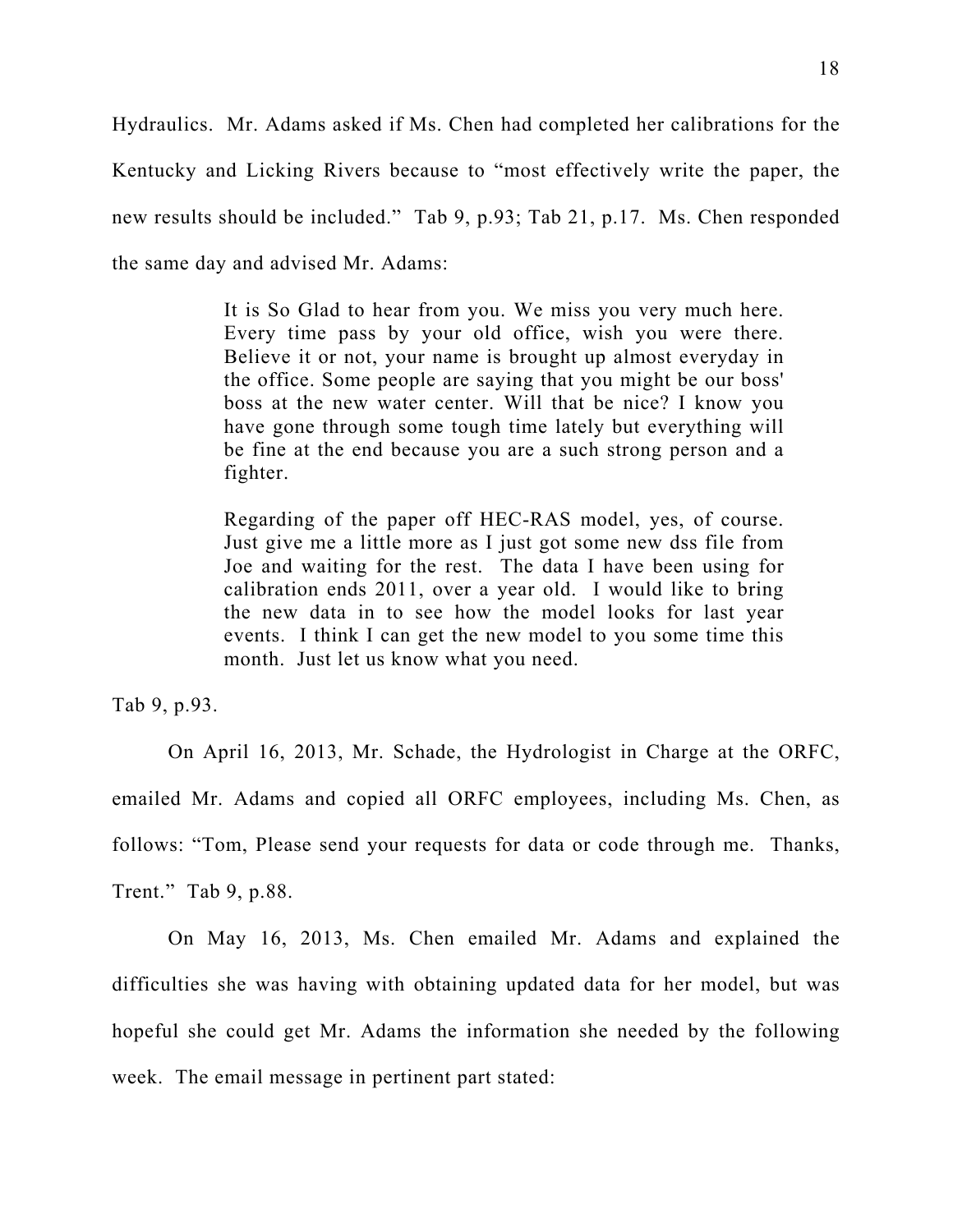I am sorry that I couldn't get the model to you as I expected. I have had hard time to get the data I need. The same data I have requested for about six months ago. I am very frustrated for that. I did start push to get the data but again delayed due to recent flood events and Joe's vacation. The hard drive hasn't sent out to the Kentucky Planning Commission for the Licking River data that you promised them we would send to them last December or January.

I had sent out emails to the management to complain that the delays had directly impacted my work since you left. I asked Jim Noel to be the lead person for the hydraulic work group and mentioned to them what you had been doing and asked for the go-to person for issues. The answer was Jim would be involved in some degree but would not be the lead person. Anyway, you got the point.

For the model I just got final piece of data and was be able to run model up to mid 2012. I have also got new surveyed cross section data from USGS from Bellville L&D to Hannibal L&D that I am processing right now and about to finish. But I think I can get data out to you next week based what I have so far. Let me know what data you need. The same table with simulated vs. obs?

Tab 9, p.89. The same day, Mr. Adams responded with the following email:

Sherry,

It sounds like a mess; I'm very sorry for that. When exactly are you going to China (I hope you have a wonderful time)? Please send me data exactly like you did before so we can make exact comparisons. Please do not tell anyone you are doing this; is that OK? Thank you so much for your help and friendship!

Tom

Tab 9, p.89. Ms. Chen responded the same day as follows:

Tom,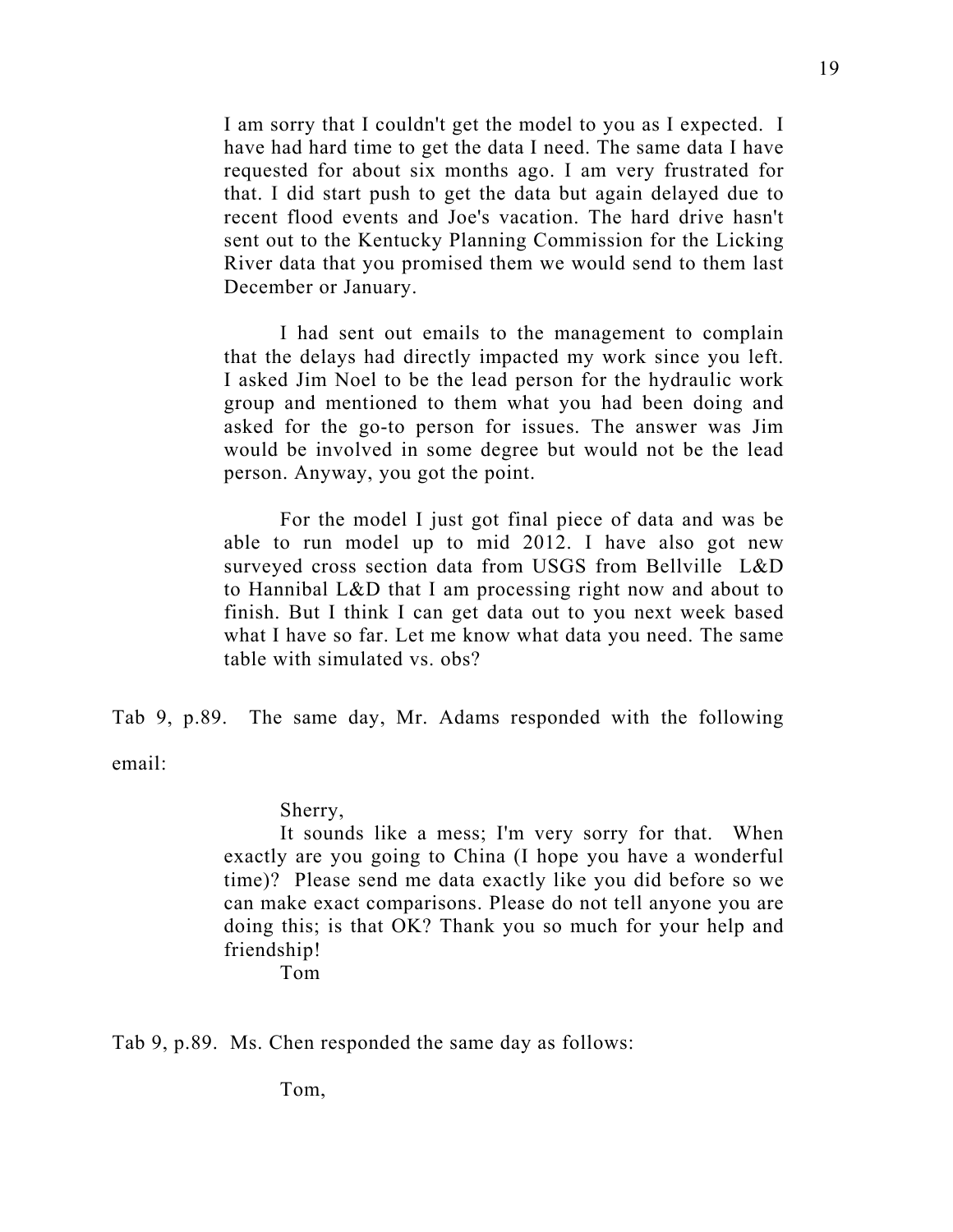I am going to China August 26 and come back September 24 about one month. I will not tell anyone I give the data since COE has been push me release the model several times and I have refused so far but we are going to have a meeting in a few minutes regarding the release in our office. I really like to know how our model is doing and your analysis will tell. No one in the office can do what you can do on the statistic analysis. I will try to get the obs in so I can send you the data early next week. Got to go to the meeting. Sherry

Tab 9, p.92. On May 22, 2013, Ms. Chen emailed Mr. Adams data relating to her

Ohio HEC-RAS model with the subject line "new HEC-RAS." Tab 13, p.16.

In October 2013, five months later, Ms. Chen and Mr. Adams exchanged

emails. Mr. Adams initiated the email exchange the morning of October 22.

Dear Sherry,

I have sent you a couple of emails which I did not hear back from you. I guess you have been very busy and lost track. I'm very sorry it took so long for me to generate the . . .

Tab 37, p.89. Later that morning, Ms. Chen, in pertinent part, responded as

follows:

After sent you the simulation result of the HEC-RAS model, I heard that Trent had sent out an email to the office that any request from you had to go through him. I must have missed it as I had never seen it. It seems like it was sent after your request of data from Scott.

Your statistic analysis of the model results definitely help us to see how the model is doing and give me insights where it should be improved. But I have to get permission from Trent to send the data to you. Do you want to send him an email or do you want me talk to him?

Sherry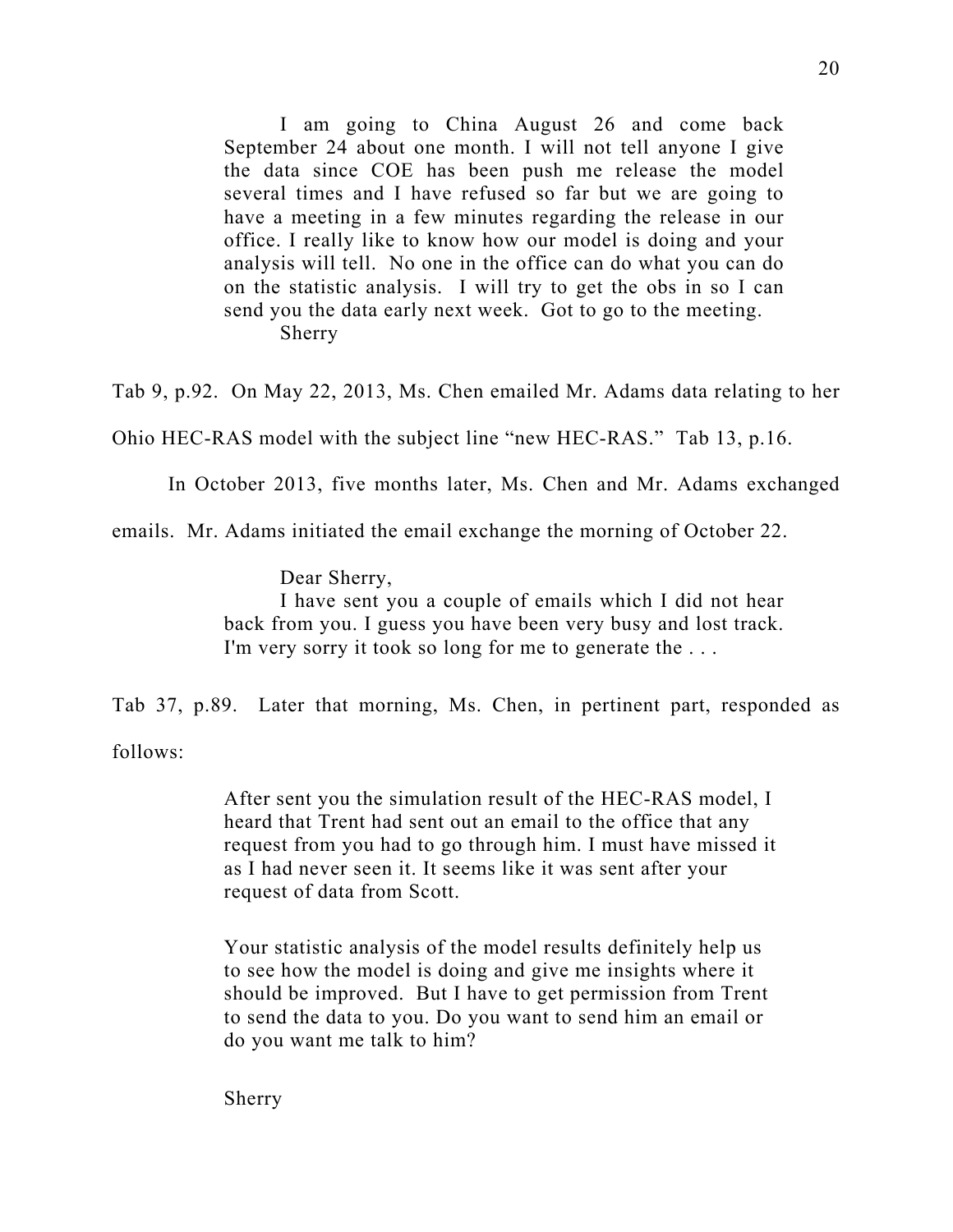Tab 37, p.89.

That same day, shortly before noon, Mr. Adams responded:

#### Sherry,

Things are OK here, although Anne is still in Ohio. We have been unable to sell our house. So, I come back to visit every other weekend. But you know how that is, when you were away from your husband for so long!

The HIC [Trent Schade] will not allow anyone to send me data or files; he is very vindictive and he is punishing me for not worshiping him. This is why I had to leave. Probably what I'll do to get data, if I need it, is to contact NWS Eastern Region Headquarters and make an official request that will make it impossible for the HIC to deny. If he does I will file a freedom of information act appeal and possibly sue him, if l can do that.

But, please tell me, how is the HEC-RAS model progressing? What do you currently have in CHPS that you run every day. I do want to write a paper, but I need to at least know what is in the model right now and have information about how many miles are modeled, number of structures, etc. -- like you have given me before. I'll start writing the paper and you and I will be authors.

Take care, Tom

Tab 37, pp.88-89.

Shortly thereafter, Ms. Chen responded:

Tom,

You know all you need is just one buyer to sell the house, one buyer who likes the house, and that can happen at any day. It seems like the house market has picked up momentum here even in Wilmington. There are many higher priced houses for sale in my subdivision including Jeff Meyers house and they are sold out one by one. Jeff and Link just had their house sold lately. I hope yours soon too.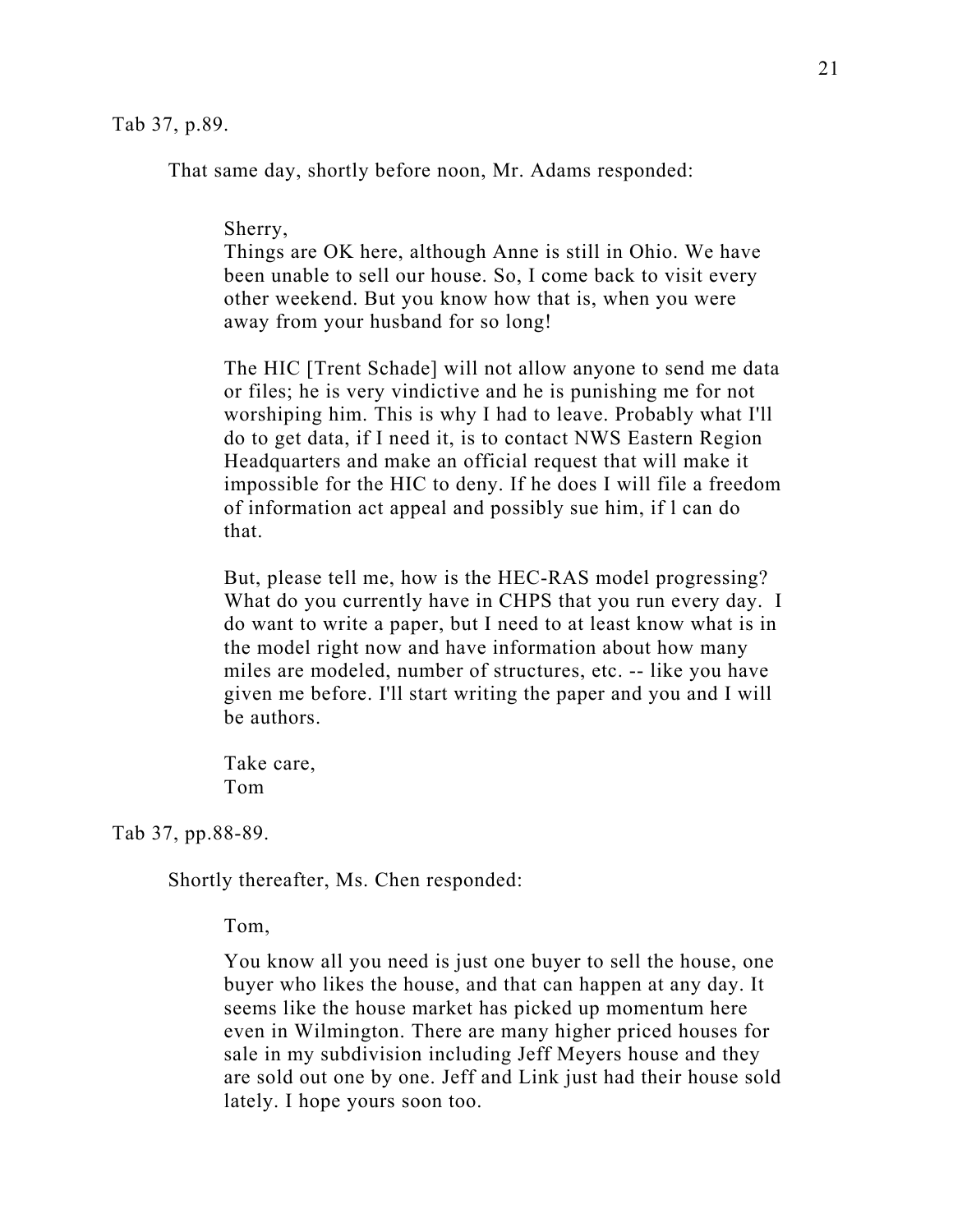The model component is pretty much like what you know. I believe I have Liking and Kentucky Rivers added to the model when you were here. There is no new reach added since then but only some new cross sections around Marietta were added. I have been mainly doing calibrations. Not sure how the statistic would show but simulation looks better. There are no dramatic swings at L&Ds during low flows and match well at high flows. I am about to stop further calibrations since I don't think I can make it any better without new data.

However, We just got all the data we asked for when you were here for Green, Wabash, great Miami and McApline. I will add them in one by one.

We are running the model in FEWS daily and many new HEC-RAS related graphics has been added to and will be added to FEWS.

Sherry

Tab 37, p.88. Followed by a response from Mr. Adams:

Sherry,

Thank you; what we'll need for a paper is exact numbers in terms of:

(1) current total model length

(2) total number of cross-sections

(3) modeled lengths of Licking & Kentucky Rivers (since they were recently added)

(4) did any of the added cross-sections around Marietta go up the Muskingum; how far?

(5) can you send me some examples of some of the new HEC-RAS graphics that are generated?

(6) an example graphic from CHPS showing a comparison between modeled and

simulated stages at low flow downstream of a lock&dam None of this is data, so it should not involve the HIC.

Thank you, Tom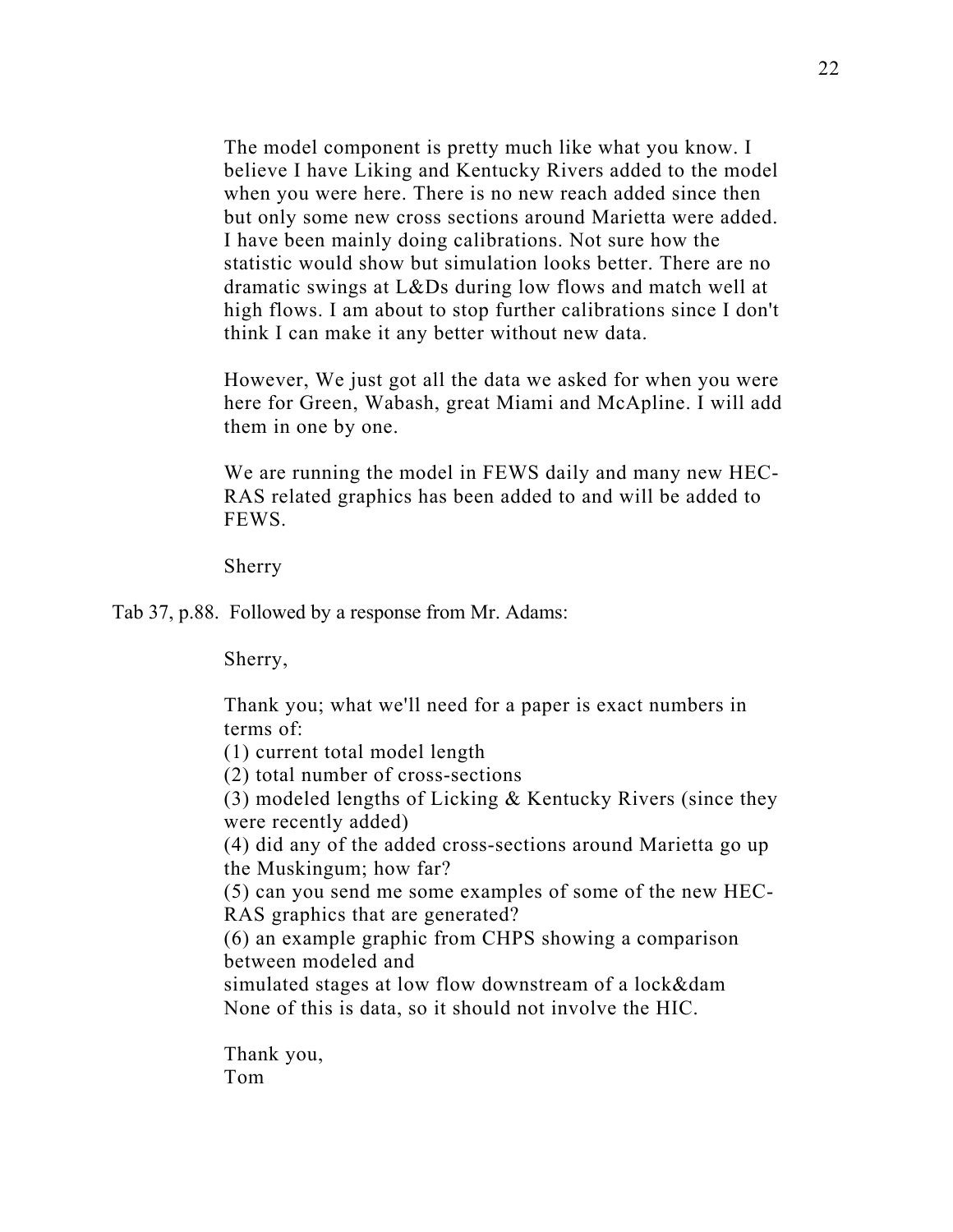Tab 37, p.87. The correspondence ended with Ms. Chen's response early that evening:

#### Tom,

You really have to forgive me on this one. Not just data but all requests. It is clear that it is the HIC's position. Please accept my apologies. I am deeply sorry about the way the things have to be and sincerely ask you for understanding.

Best regards, Sherry

Tab 37, p.87.

 $\overline{a}$ 

## Administrative Action

 After the dismissal of the criminal charges, NOAA initiated a disciplinary investigation. Tr. Furgione, pp. 487-94. NOAA's proposing official, Ms. Furgione, issued proposed removal letters to Ms. Chen in September and December 2015.<sup>16</sup> Ms. Chen was charged with: (1) two specifications of Conduct Demonstrating Untrustworthiness based on her email exchange with Tom Adams and providing him with data in May 2013, (2) misrepresentation based on her statement to a federal agent as to how she learned of Mr. Schade's April 2013 email, (3) two specifications of Misuse of a Federal Database for accessing the NID and downloading two documents, and (4) nine specifications of Lack of Candor relating to her responses about her trip to China and subsequent actions

 $16$  The two proposed removal letters were the same. As previously noted, Ms. Furgione issued the December 2015 letter due to a change in the deciding official. Tr. Furgione, p.436.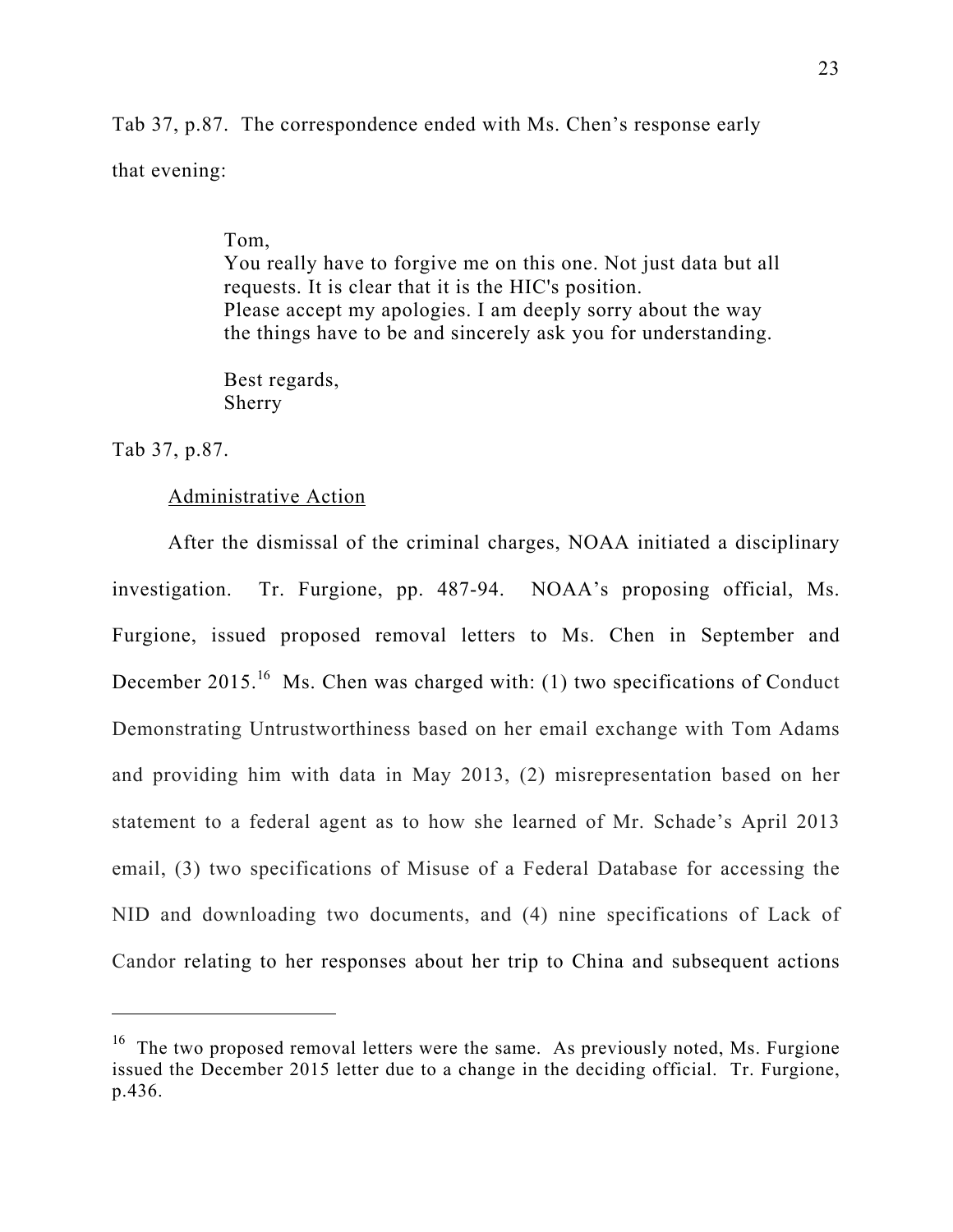when interviewed by federal agents on June 13. Tab 9, pp.5-24. In March 2016, Admiral Devany sustained the four reasons proposed, $17$  upheld Ms. Chen's proposed removal, and terminated her employment effective March 11, 2016. Tab 7, pp.5-16.

### Media Coverage

 There was significant media coverage of Ms. Chen's criminal case and the agency's action to remove her from employment. Admiral Devany testified, "There was a lot of flurry out there." Tab 51, Devany, pp.6, 173. In 2015, the *New York Times* published, "Accused of Spying for China, Until She Wasn't" and "Chinese-American Cleared of Spying Charges Now Faces Firing." The *Washington Post* published, "Falsely accused of spying, Weather Service employee's life turned upside down," and the *Wall Street Journal* published an article after the criminal charges were dismissed. Ms. Chen's then-attorney's Op-Ed "Chinese-Americans are being caught mistakenly in the U.S.'s cybercrime dragnet" was also published by the *Washington Post*. Tab 39, pp.73-96. Members of Congress also sent letters relating to Ms. Chen and her employment at the NWS to the Secretary of the Department of Commerce and the Attorney General of the United States. *Id.* at pp.97-116. The articles and letters reference Ms. Chen's ethnic background and on at least two occasions, Ms. Chen and her

<sup>&</sup>lt;sup>17</sup> The decision letter does not reference Reason 4 (Lack of Candor), Specification 6; however, Admiral Devany testified he did not sustain that specification. Tab 51, Devany, p.32.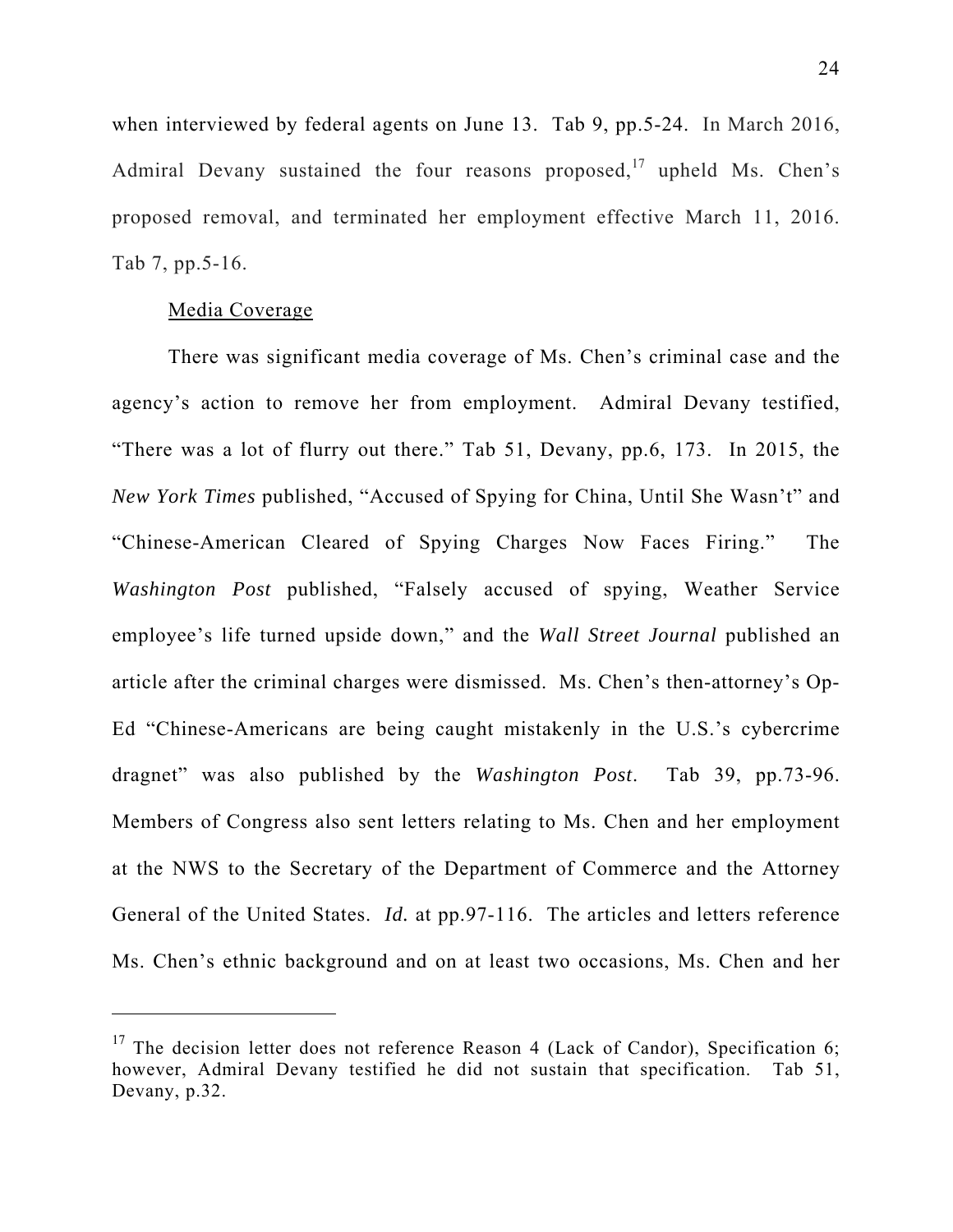attorney made statements concerning allegations of racial discrimination against the agency. For instance, Ms. Chen's counsel was quoted in the *New York Times* as saying, "How is this not a clear case of racial discrimination." *Id.* at p.86. Ms. Chen released a statement saying, "I know they treated me unfairly, but I'm proud of my service." *Id.* at p.82. Numerous emails indicate that various agency officials were aware of the media coverage. *Id.* at pp.39, 45-73. Admiral Devany and Ms. Furgione were the recipients of some of the emails that discussed the newspaper coverage as well as a segment being considered for the television program 60 Minutes. Tab 39, pp.45-61, 71-72; Tab 51, Devany, p.272. In addition, they both testified regarding their knowledge of the media and congressional attention raised by Ms. Chen's situation as most of the coverage predated the proposed removal letter issued in September 2015. Tr. Furgione, pp.571-78; Tab 51, Devany, pp.46, 60-61, 173-81.

## Ms. Chen's appeal

On May 20, 2016, Ms. Chen filed a formal complaint of discrimination with the Department of Commerce Office of Civil Rights alleging her removal from employment was based on discrimination (race (Asian) and national origin (Chinese)) and retaliation for publically protesting that she was the victim of discrimination. The agency completed its investigation and issued a Final Agency Decision on September 21, 2016. Tab 3. On October 6, 2016, Ms. Chen filed a timely appeal with the Board. Tab 1.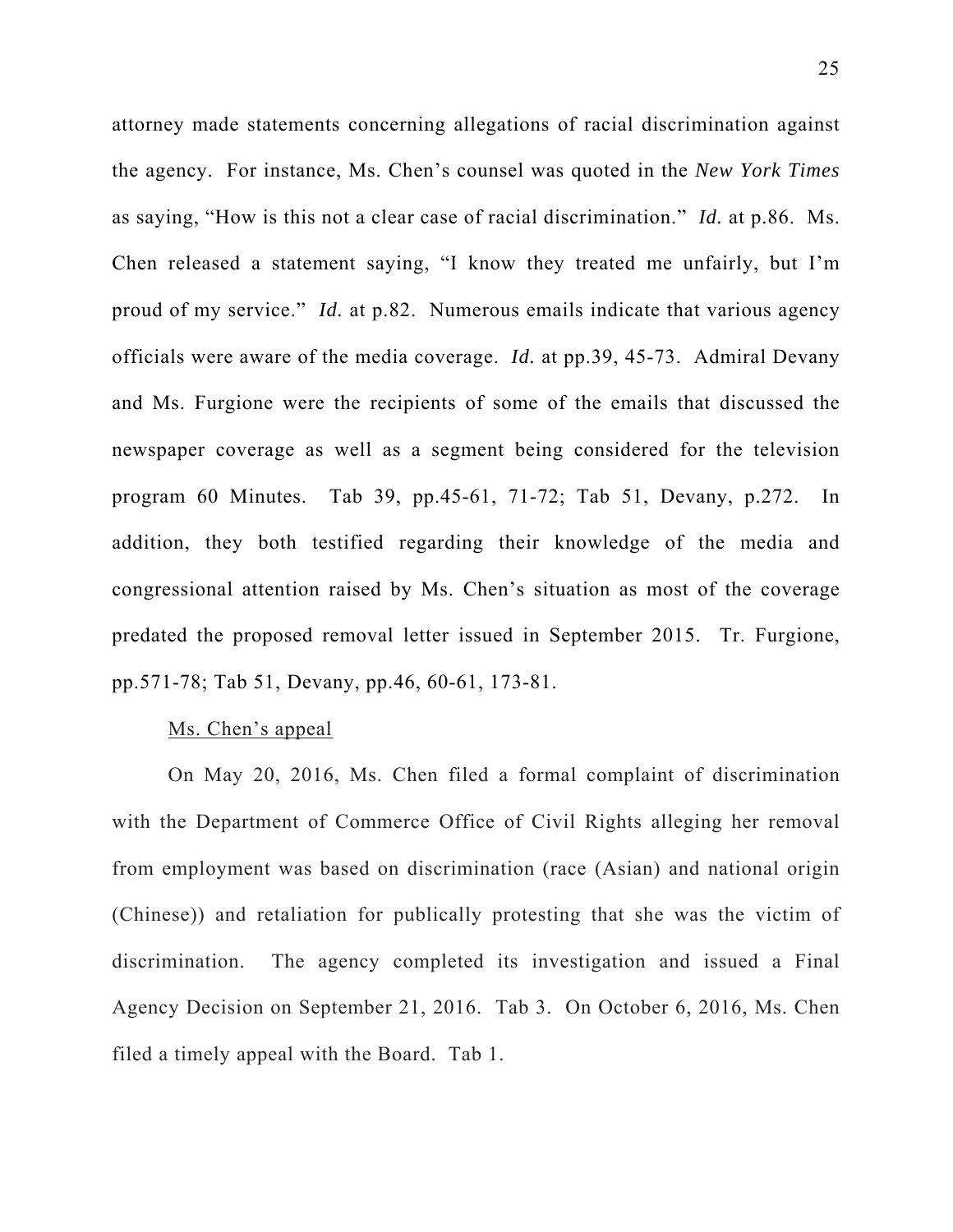# **Stipulations**

- 1. The parties filed Amended Joint Stipulations on March 7, 2017. Tab 54; Tr.2, pp.41-42.
- 2. The parties stipulated that there was a nexus between the charged conduct and the efficiency of the service. Tab 52, p.3.
- 3. The agency stipulated that it turned over the documents contained in Tabs 41, 42, 44, and 45, to Ms. Chen during discovery. Tr. Furgione, p.554.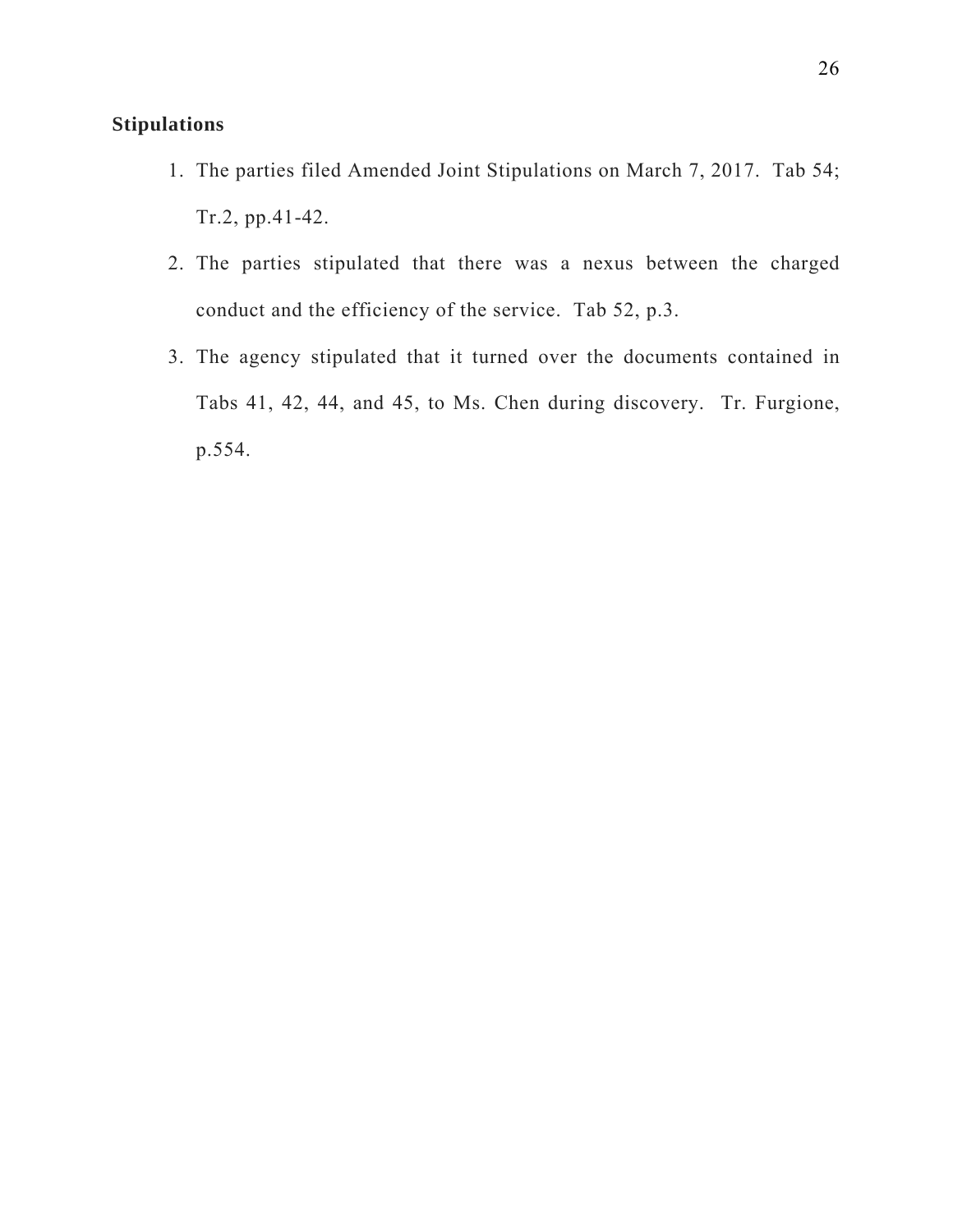## **Charged Conduct**

## Applicable Law

To sustain an adverse action before the Board an agency must prove, by preponderant evidence, the factual basis for the misconduct charged and must establish the disciplinary action, based on the proven misconduct, promotes the efficiency of the service. 5 C.F.R. § 1201.56(b)(1)(ii); *Pope v. U.S. Postal Service*, 114 F.3d 1144, 1147 (Fed. Cir. 1997); *Douglas v. Veterans Administration*, 5 M.S.P.R. 280, 306 (1981). Preponderant evidence is defined as the degree of relevant evidence that a reasonable person, considering the record as a whole, would accept as sufficient to find that a contested fact is more likely to be true than untrue. 5 C.F.R. § 1201.4(q). Where an agency supports a charge with more than one specification, proof of one or more, but not all, of the supporting specifications is sufficient to sustain that charge. *Miller v. U.S. Postal Service*, 117 M.S.P.R. 557, ¶ 17 (2012); *Oates v. Department of Labor*, 105 M.S.P.R. 10,  $\P 9(2007)$ .

The Board's review of a removal action under Chapter 75 is designated as an appeal of the agency's action. Despite the fact that the employee initiates the action, the agency is required to establish its case by preponderant evidence under 5 U.S.C. § 7701(c). This standard results in a *de novo* review by the Board. *See Norris v. Securities and Exchange Commission,* 675 F.3d 1349, 1355 (2012); *Jackson v. Veterans Administration*, 768 F.2d 1325, 1329 (Fed. Cir. 1985). Because it is a *de novo* proceeding, all evidence obtained up to the time of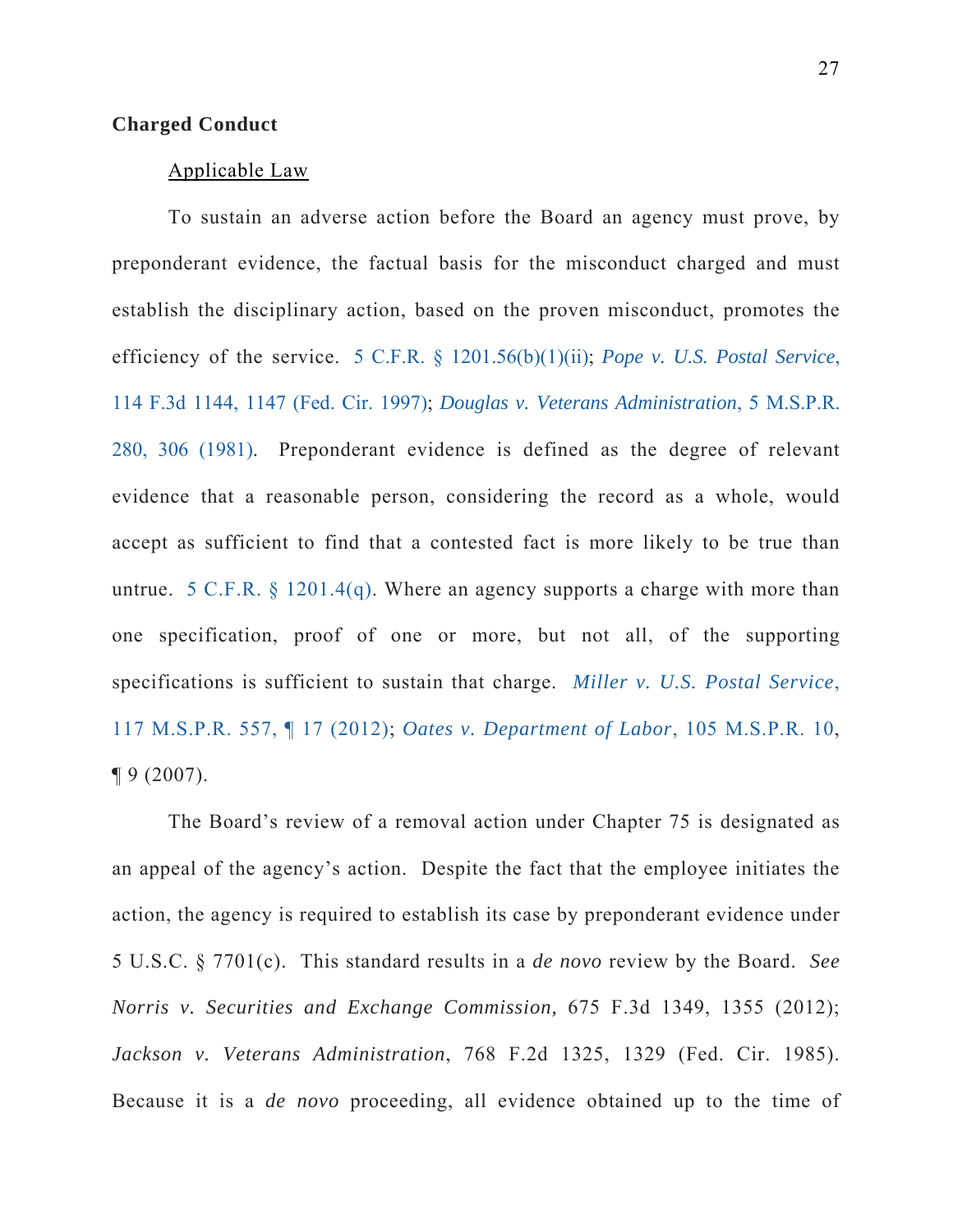hearing is admissible. *See Brook v. Corrado,* 999 F.2d 523, 528 (Fed. Cir. 1993)(the OIG report was relevant to the removal decision and was not barred from consideration by reason of having been obtained after the notice of removal was issued); *see also Zeiss v. Veterans Administration.,* 8 M.S.P.R. 15, 17–18 (1981)(this Board has consistently rejected the notion that its scope of review is limited to that of appellate courts or to consideration of the administrative record established before the agency, citing, *inter alia, Chavez v. Office of Personnel Management*, 6 M.S.P.R. 404, 412–14 (1981)). This Board is mandated by 5 U.S.C. § 7701(a) and (b) to conduct a hearing if requested by appellant, and to consider *de novo* all the relevant evidence presented by both parties, whether offered at a hearing or transmitted as part of the administrative record. Accordingly, I have taken into consideration all credible evidence before me.

#### Materials Excluded from the Agency File

Ms. Furgione and Admiral Devany were unable to consider some documentary evidence because it was not in the agency file. For example, the agents unilaterally decided which interviews they would reduce to writing. They based their decision on whether the information gleaned from the interview was, according to them, material to the case. If the agents believed the information was material, the agents would transcribe the hand-written notes from an interview into a typed Memorandum of Investigation (MOI) and it would become part of the agency file; if they did not, the notes or information did not make it to the file. Tr. Lieberman, pp.333-35. For instance, as described in more detail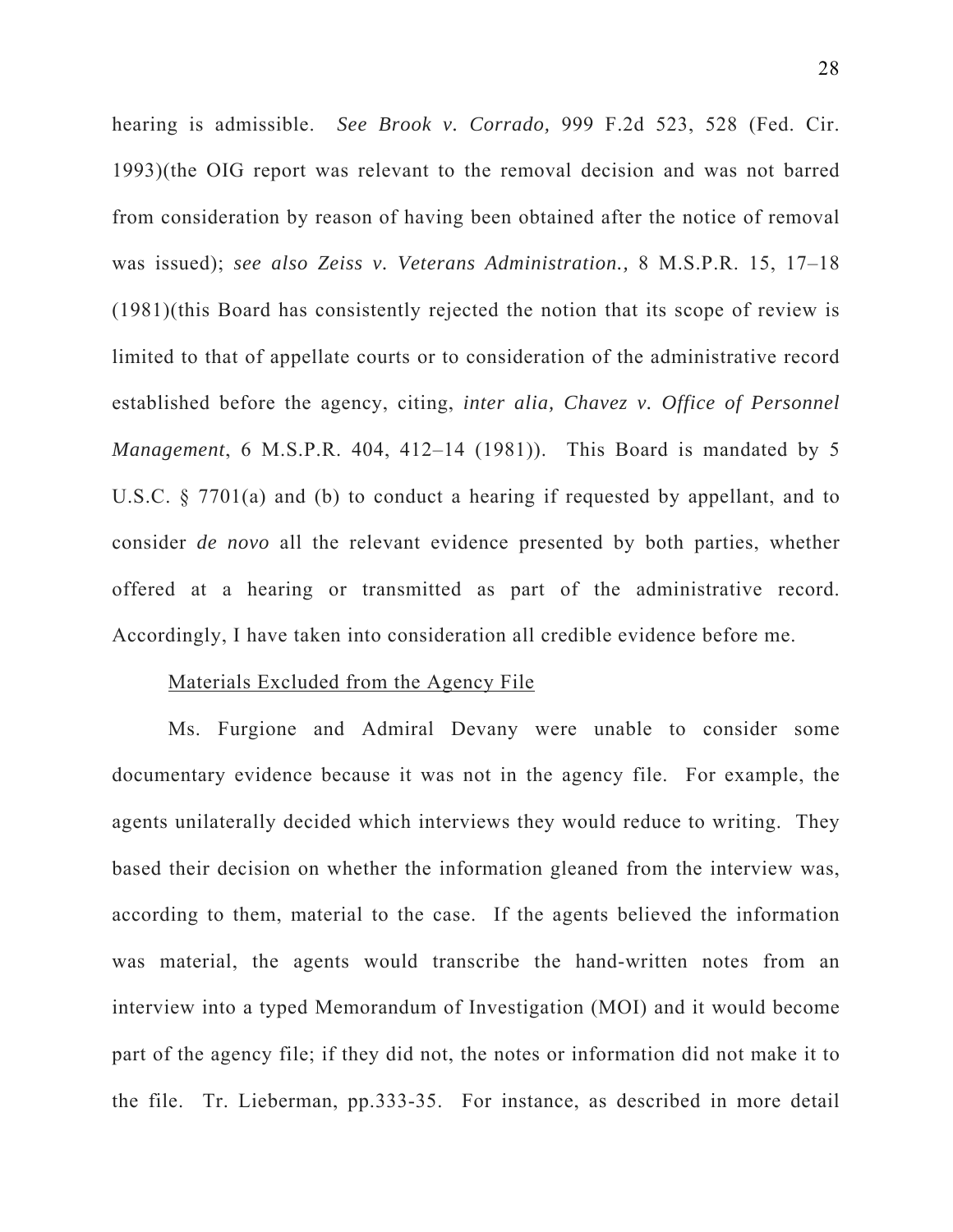below, the agents determined that an interview with Mr. Davis, which specifically discussed why Ms. Chen would have work-related reasons to access the NID and his sharing of the NID password, was not material information. Tr. Lieberman, pp.351-66. This is both puzzling and unfortunate.

Equally troubling is the agency's belated submission to Ms. Chen (one day after the deadline for prehearing submissions had passed) of approximately 200 pages of documents that involved material relevant to this appeal that were created prior to the issuance of Ms. Chen's proposed removal letter. Tab 40, Tr. Furgione, pp.557-70. The agency's untenable position is that the materials were not relevant and that is why they were not part of the agency file, not provided to the proposing and deciding officials, and not turned over initially in response to Ms. Chen's discovery requests. Tab 43.<sup>18</sup> NWS only turned the documents over to Ms. Chen after her counsel discovered their existence by chance.<sup>19</sup> Admiral Devany could not offer any explanation as to why the agency did not provide him with any of these documents. Tab 51, Devany, p.109.

The documents originated from an investigation by Patricia Washington who was an Employee and Labor Relations Specialist with NOAA. The agency

 $18$  I denied the agency's Motion to Strike the Appellant's Supplemental Prehearing Submissions, which describes its position in detail, as moot. Tabs 43, 48.

<sup>&</sup>lt;sup>19</sup> Ms. Chen had requested and received documents relating to Mr. Davis's appeal (see p.8, fn. 9). When Ms. Chen's counsel deposed Mr. Schade about these documents, he testified that the agency investigator (Patricia Washington) had interviewed everyone in the office. After receiving this information, Ms. Chen requested the additional documents. Tab 40.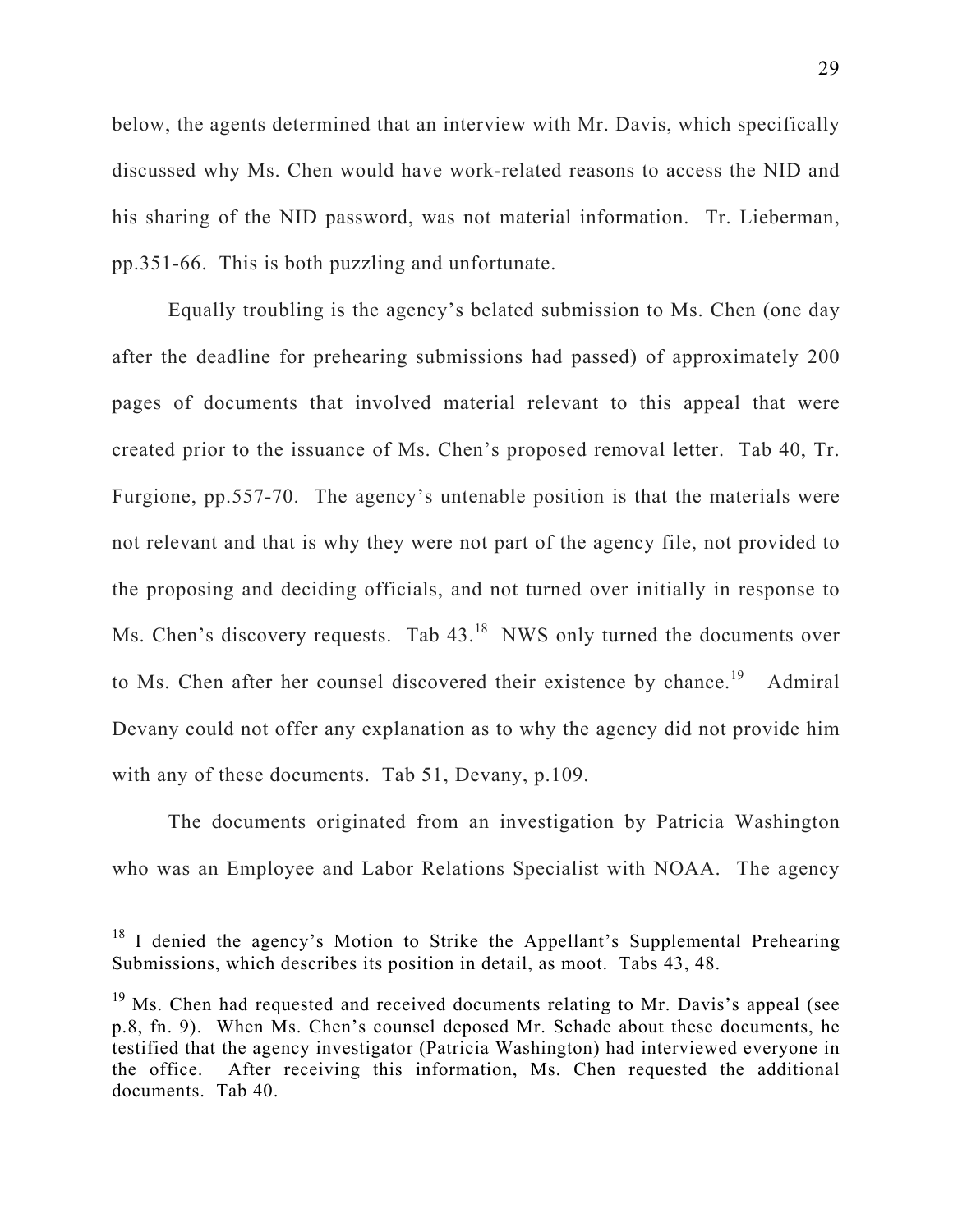assigned Ms. Washington to the employee relations matter involving Ms. Chen. Tab 41, p.21. The documents consisted of emails and declarations that Ms. Washington and others sent or created between March and August 2015. Ms. Washington turned over the declarations to the Department of Commerce's Office of General Counsel (OGC) in August 2015.<sup>20</sup> Tab 44, p.30. When Ms. Washington was seeking travel funds to go to the ORFC she explained, "I am working with OGC regarding the Xiafen (Sherry) Chen case that was recently featured In a New York Times story. I suggested [redacted] that I conduct an investigation of whether other Ohio River Forecast Office staff used the username/password assigned to one employee in the office to access the National Inventory of Dams database . . . I need to meet with the Ohio River employees and interview them so that a determination of whether or not disciplinary action is warranted can occur. This determination will have an impact on the Chen case." Tab 41, p.60. Ms. Washington sent another email entitled "Travel for Chen case" and again discussed traveling to interview the ORFC employees. *Id.*  at p.58. The sworn declarations Ms. Washington obtained from numerous ORFC employees extensively discuss the use of the NID username and password acquired by Mr. Davis that was available to other employees. Tab 41, p.103; Tab 42, pp.13, 17, 54, 60; Tab 44, pp.13, 15, 19, 25.

 $20$  Ms. Furgione issued Ms. Chen's first proposal letter in September 2015, one month after Ms. Washington obtained the declarations. Tr. Furgione, p.436.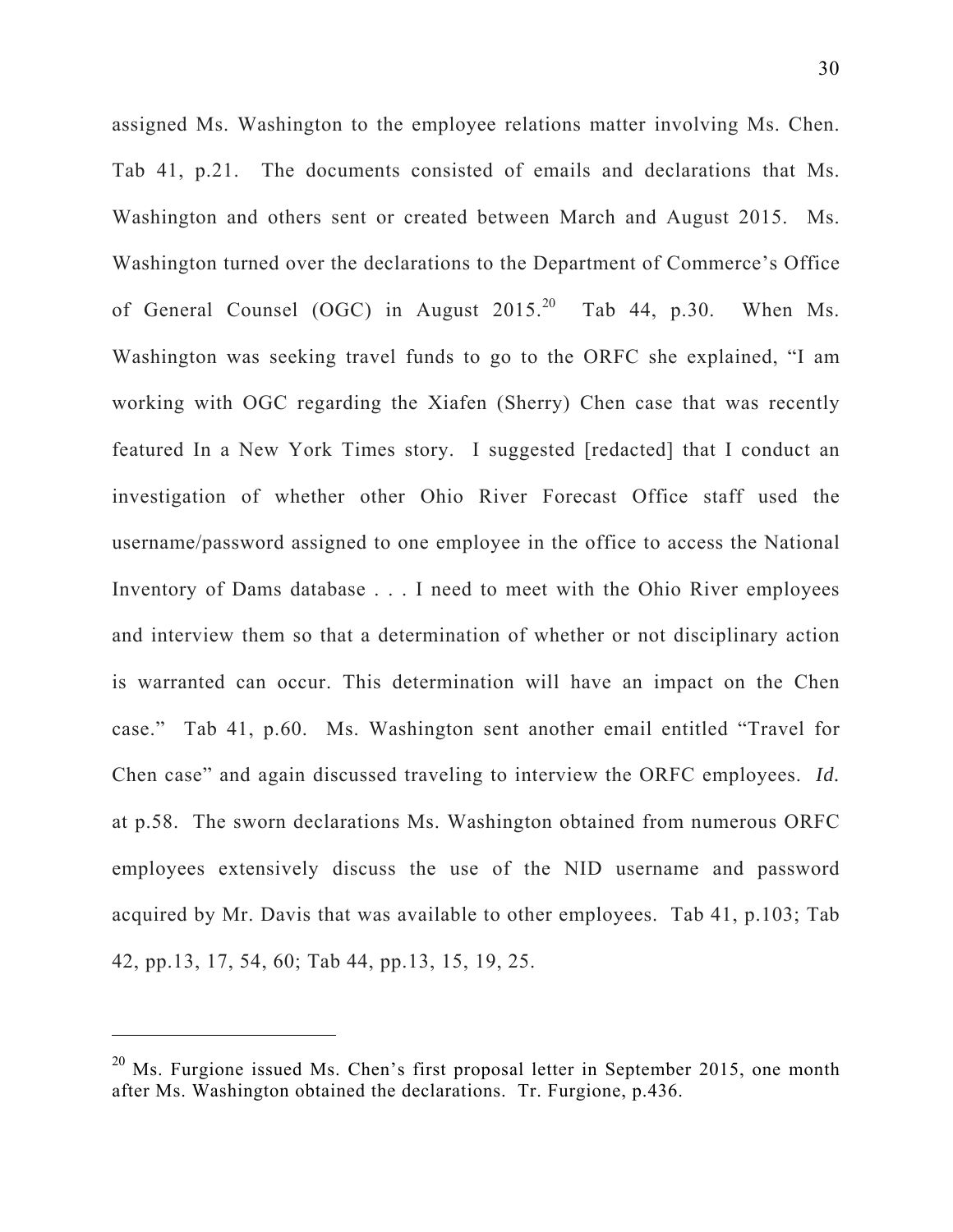I can discern no reason how the agency could have reached the conclusion that these materials were not relevant. Ms. Furgione's testimony regarding this issue defied logic — she testified that she knew that Ms. Washington interviewed ORFC employees about the username and password, but without seeing the declarations she testified that she was not given them because "it didn't add to the case and didn't add any relevancy to my decision." Ms. Furgione did not ask Ms. Washington to see the other interview statements because, "I had plenty of other material already to reference. I had 519 pages of material already." Tr. Furgione, pp.557-58. Ms. Furgione clearly believed that Ms. Chen's case was significant as she acknowledged that she was willing to spend the agency's money in order to obtain certain computer documents. During the hearing, Ms. Furgione acknowledged when referring to the computer documents during the administrative investigation, she stated, "This is a big viable case, so let me know how much it would cost." *Id.* at p.555. Based on Ms. Furgione's recognition of the significance of Ms. Chen's case, it is difficult to understand why she assumed she had enough information based on a number of pages. $^{21}$ 

A few more pages would have provided Ms. Furgione and Admiral Devany with sworn declarations from a number of employees that explained the NID username and password was an office password. Those pages would have

 $\overline{a}$ 

<sup>&</sup>lt;sup>21</sup> Although I question why Ms. Furgione did not request the declarations from Ms. Washington, I also question why OGC did not provide them as part of the agency file. Ms. Washington turned over all of the declarations to OGC by August 2015. Tab 40, p.12; Tab 44, p.30.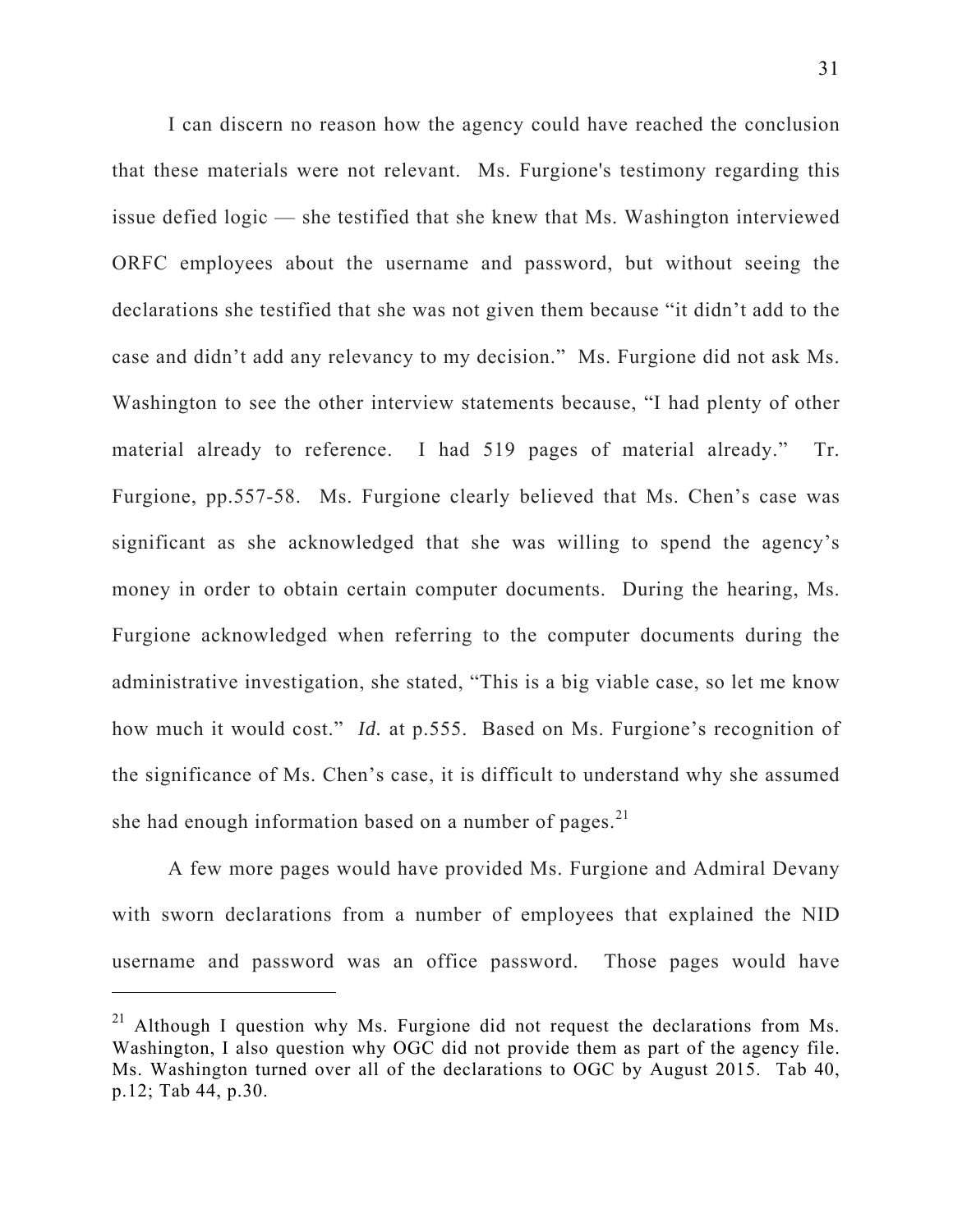included a sworn declaration from Mr. Schade (Ms. Chen's supervisor and the hydrologist-in-charge of the ORFC) that stated, "Data from the NID could be downloaded into our systems. The focal point for access was Ray Davis. He was supposed to maintain access and keep the operational system up to date. There was a practice of keeping the username and password for the NID in a binder. It was not a policy. This practice was in place for other passwords. We kept a binder of shared username passwords for systems. We still do." Tab 41, p.103. If Ms. Furgione had received this declaration obtained by Ms. Washington, it seems unlikely that she would have made statements in Ms. Chen's proposal letter to the effect that, "you asked Ray Davis to give you his individual credentials and password to access the NID," or "you used Mr. Davis's individual credentials to access the NID," or "you requested a colleague's individual credentials and password to the NID." Tab 9, pp.5-24.

It is also likely that, had Admiral Devany had the benefit of the declarations, he would not have accused Ms. Chen of "using someone else's access information," or stated, "you had no business browsing the NID," or "the investigators found no evidence that Mr. Davis's personal username and password were contained in the password binder."<sup>22</sup> Tab 7, p.8.

 $\overline{a}$ 

 $22$  There was reference to both a "password binder" and a "dam break binder"— both of which were available to ORFC employees. The username and password for the NID were maintained in the dam break binder.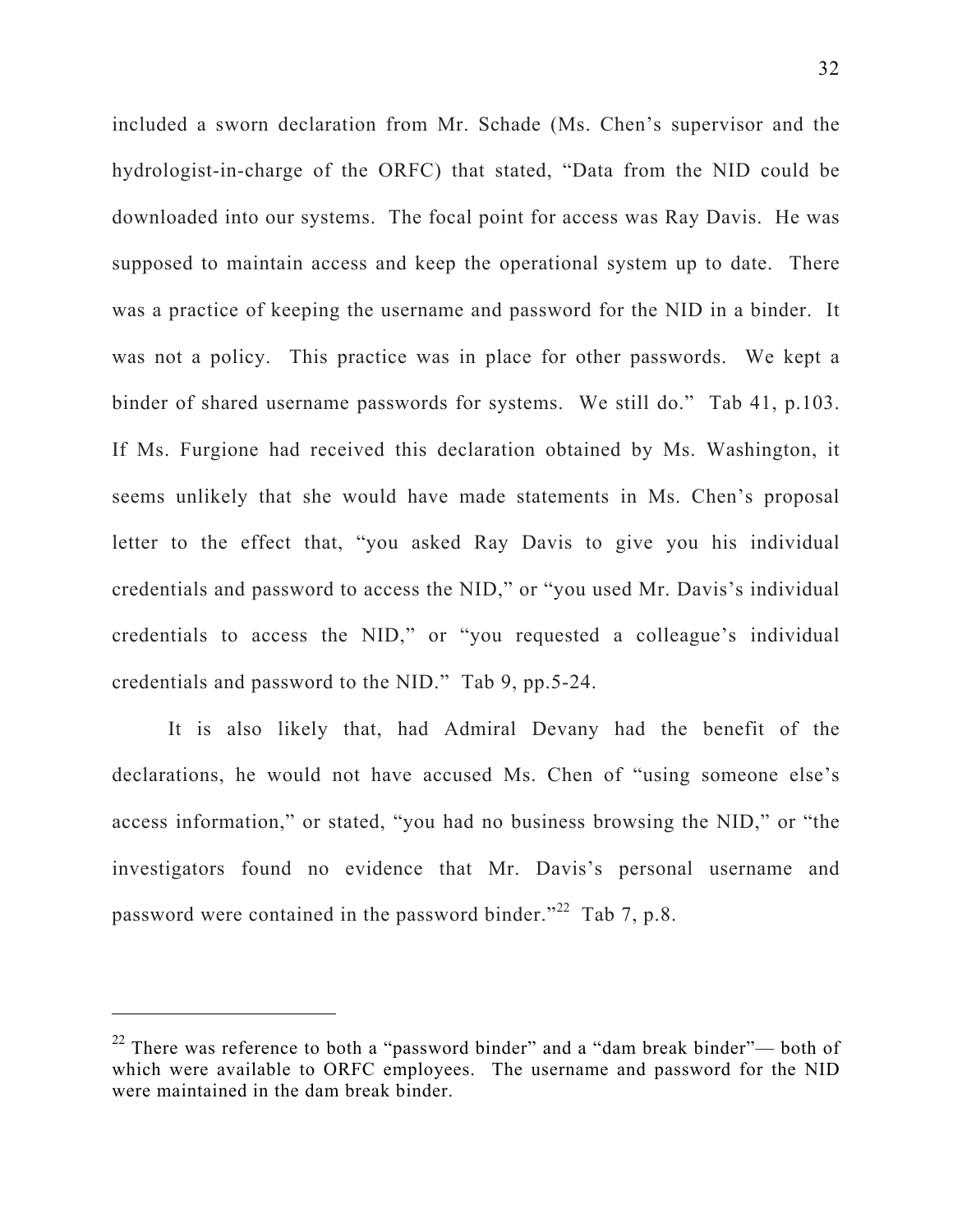There is extensive discussion throughout Ms. Furgione's proposal letter and Admiral Devany's decision letter about the NID and its password. There is questioning in June 2013 by the agents of Ms. Chen relating to the password. Even isolating the Misuse of a Federal Government Database charge renders these materials relevant. For instance, the fact that Ms. Chen had an "office" username and password readily available to her could shed doubt on the agency's contention that she had no work-related reason to be on the database. In sum, the documents were clearly relevant evidence.

### Reason 1: Conduct Demonstrating Untrustworthiness

Specification 1: On or about May 16, 2013, you sent Thomas Adams, former National Weather Service employee, an email from your NOAA email address in which you stated, in relevant part:

Tom, 1 will not tell anyone I give you the data since COE has been push me release the model several times and I have refused so far but we are going to have a meeting in a few minutes regarding the release in our office. I really like to know how our model is doing and your analysis will tell. No one in the office can do what you can do on the statistic analysis. I will try to get the obs in so I can send you the date early next week. Got to go to the meeting. Sherry.

A charge of conduct demonstrating untrustworthiness is much like a charge of conduct unbecoming, as it has no specific elements of proof and it is established by proving that the employee committed the acts alleged in support of the broad label. *Canada v. Department of Homeland Security*, 113 M.S.P.R. 509,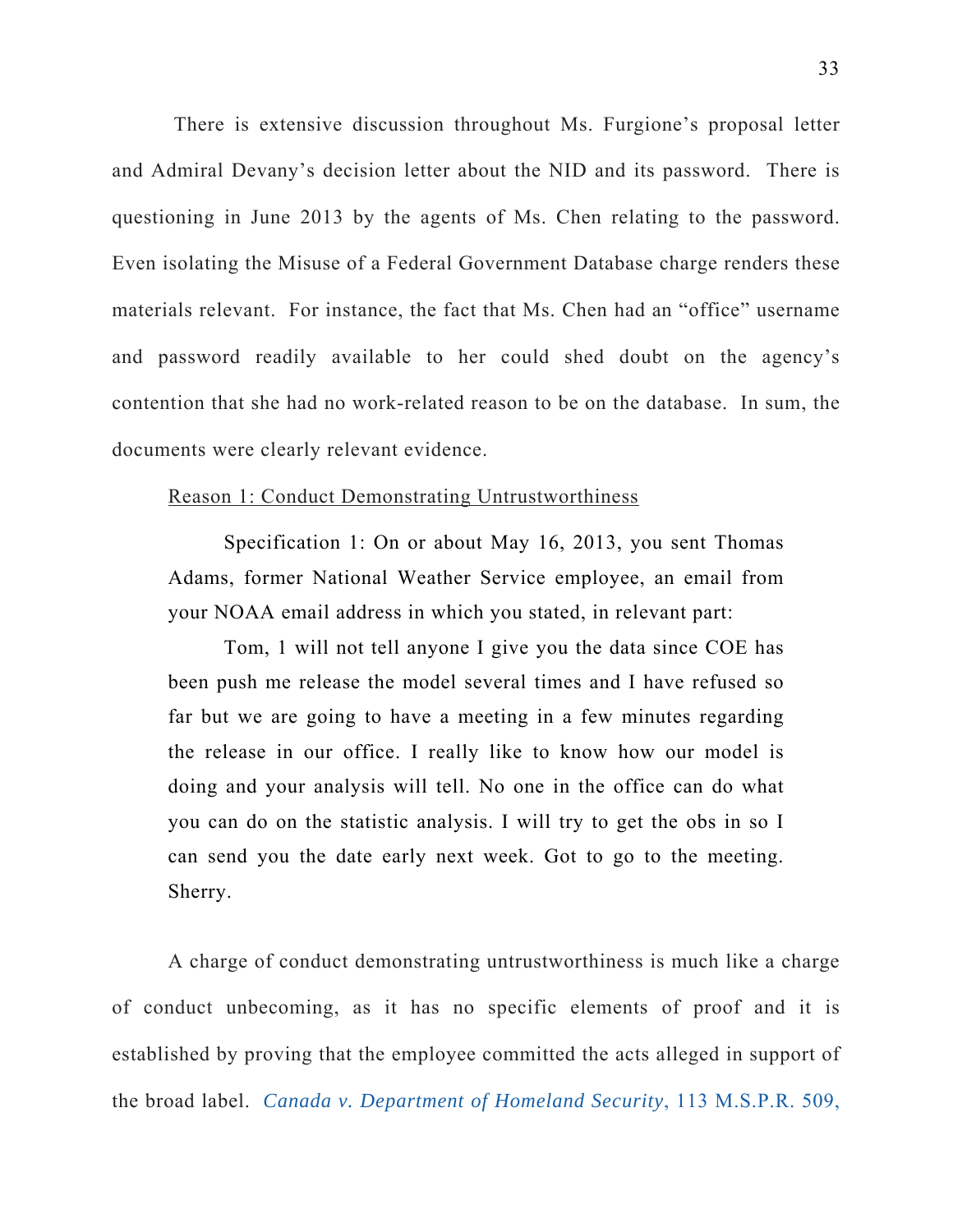¶ 9 (2010); *Alvarado v. Department of the Air Force*, 103 M.S.P.R. 1, ¶ 22 (2006);  $aff'd$ , 490 Fed.Appx. 932 ( $10<sup>th</sup>$  Cir. 2012). However, a general charge must be described in sufficient detail to allow an appellant to make an informed reply and it is acceptable so long as it describes the misbehavior. *See Colbert v. U.S. Postal Service*, 93 MSPR 467, ¶ 12 (2003). *Cross v. Department of the Army*, 89 M.S.P.R. 62, ¶ 8 (2001).

There is no dispute that Ms. Chen sent the two emails to Thomas Adams (a former NOAA employee) on May 16 and 22, 2013, that are identified in Specifications 1 and 2. Ms. Chen testified the emails were accurate. Tr.2 Chen, p.26. The emails from May 16 and 22 were the continuation of an email exchange between Ms. Chen and Mr. Adams that started on April 10, 2013. On April 10, Mr. Adams advised Ms. Chen that he planned to write a HEC-RAS paper for a journal, but needed assistance from Ms. Chen and Ray Davis. From Ms. Chen, Mr. Adams was looking for information concerning "calibrations" for the "Kentucky and Licking Rivers" that were part of Ms. Chen's Ohio HEC-RAS. Ms. Chen responded the same day stating she would be willing to share the calibration information, but wanted to wait until she updated her model with new data. Tab 9, p.93.

Subsequently on May 16, Ms. Chen apologized to Mr. Adams for the delay in providing the information he requested and explained she had difficulties in securing updated information, but expected she could provide the data the following week. In response, Mr. Adams thanked Ms. Chen for her assistance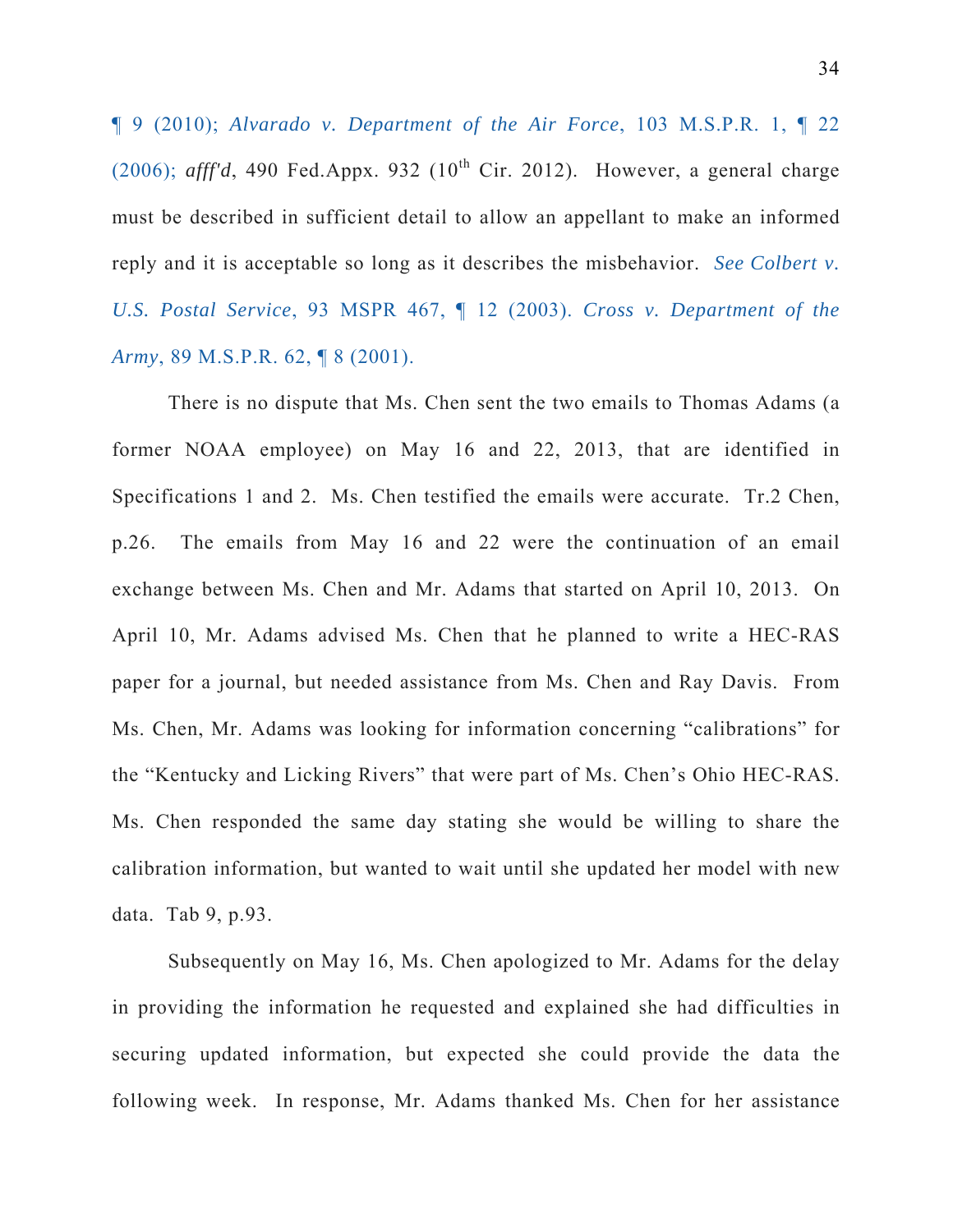and requested she not tell anyone she was providing him with the data. *Id.* at p.89. I find Mr. Adams made this request to Ms. Chen (although he did not specify a reason in his message) because after his April 10 communication with Ms. Chen when he initially requested the information from her, he had received the April 16 email from Mr. Schade advising him to direct all requests for data or code through Mr. Schade. Ms. Chen responded on May 16 that she would not tell anyone that she was giving Mr. Adams the data and then on May 22, Ms. Chen emailed Mr. Adams the data. Tab 9, pp.88-92.

 Ms. Chen testified credibly — and she provided the same explanation during the EEO investigation and in her oral and written replies — that she agreed not to tell anyone that she was providing the data to Mr. Adams because she knew Mr. Schade and Mr. Adams had a difficult personal relationship and was just repeating the language Mr. Adams used in his email in her response. Tr. Chen, pp.731, 738-40; Tab 2, p.45. Mr. Schade's testimony corroborates the existence of a contentious relationship between himself and Mr. Adams. Mr. Schade acknowledged that there was a sentiment in the office that he and Mr. Adams did not get along. He acknowledged there was a rumor in the office that Mr. Schade left the NWS because of Mr. Adams and then when Mr. Schade came back Mr. Adams left. Tr. Davis, pp.227-28. Mr. Adams' email to Ms. Chen on October 22 also mentions the nature of his relationship with Mr. Schade when he stated, "The [Hydrologist in Charge] (Trent Schade) will not allow anyone to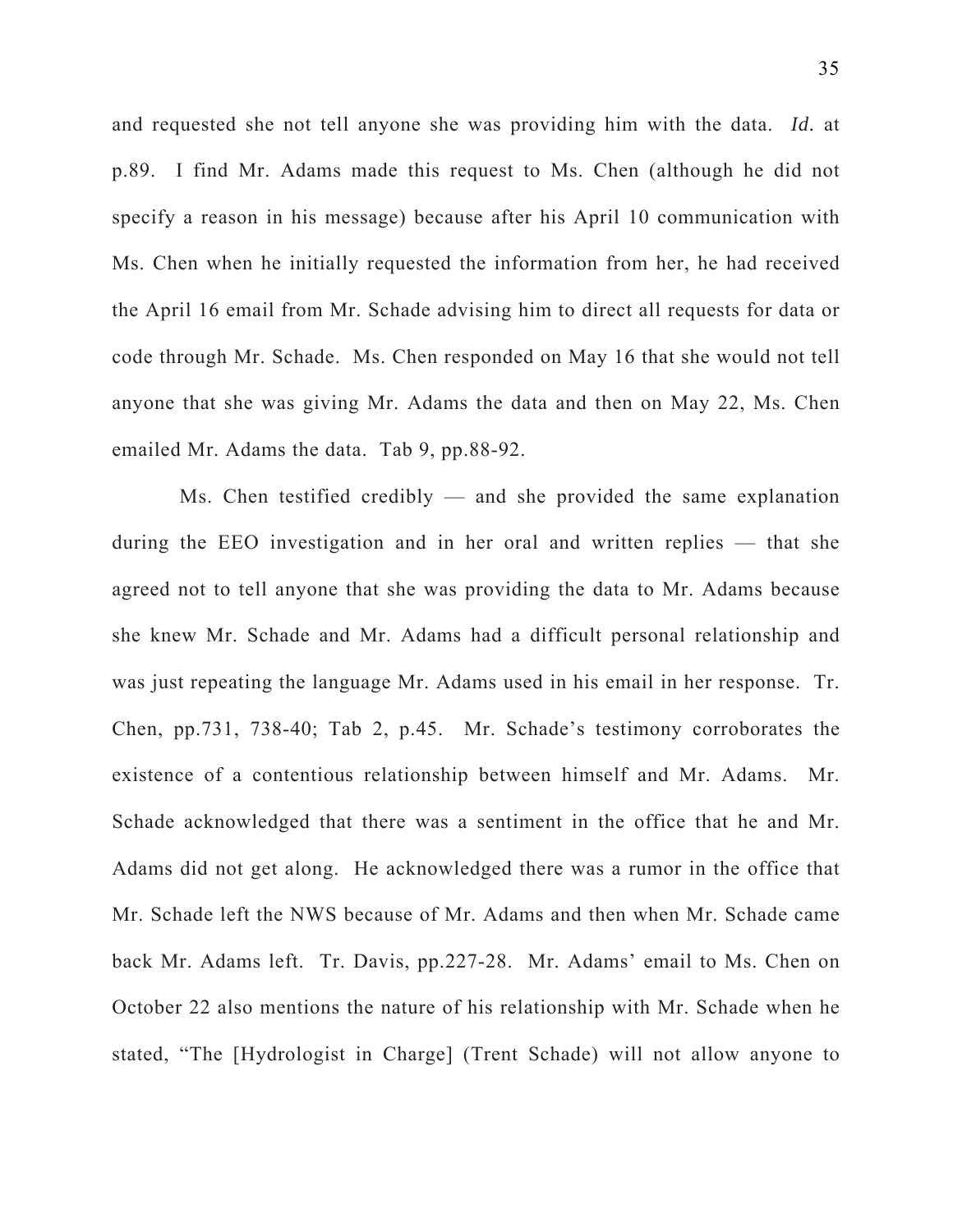send me data or files; he is very vindictive and he is punishing me for not worshiping him. This is why I had to leave." Tab 37, p.88.

Ms. Chen asserts that at the time she did not see any issues with agreeing not to tell anyone she was going to send Mr. Adams data on May 16, because there was no requirement to tell anyone when releasing information to the public. Tr. Chen, p.724. There was no prohibition to providing the information to Mr. Adams because it was not proprietary or confidential. Both Ms. Furgione and Mr. Schade testified that there was nothing proprietary in the information Ms. Chen provided to Mr. Adams. Tr. Schade, p.232; Furgione, p.488; Tab 54, p.6. At one point, Mr. Schade testified that they would not have shared the information with Mr. Adams because it was "still a work in progress," but later stated it was not proprietary. Tr. Schade, pp.152, 232. I find that when Mr. Schade was discussing that the information Ms. Chen provided to Mr. Adams was a "work in progress" he was conflating Ms. Chen's model with simulated data. Ms. Chen discussed in her email that the USACE was pushing her to release her model, which was a work in progress. Ms. Chen had been "waiting for data for several rivers" and did not want to release the model until she updated it. On the other hand, Ms. Chen was providing Mr. Adams with simulated data, not the model. Tr. Chen, pp.741-45.

Ms. Chen also testified she did not become aware of Mr. Schade's April 16 email to Mr. Adams regarding requests for data or code until after she provided the data to Mr. Adams on May 22. Prior to Mr. Schade joining NWS as the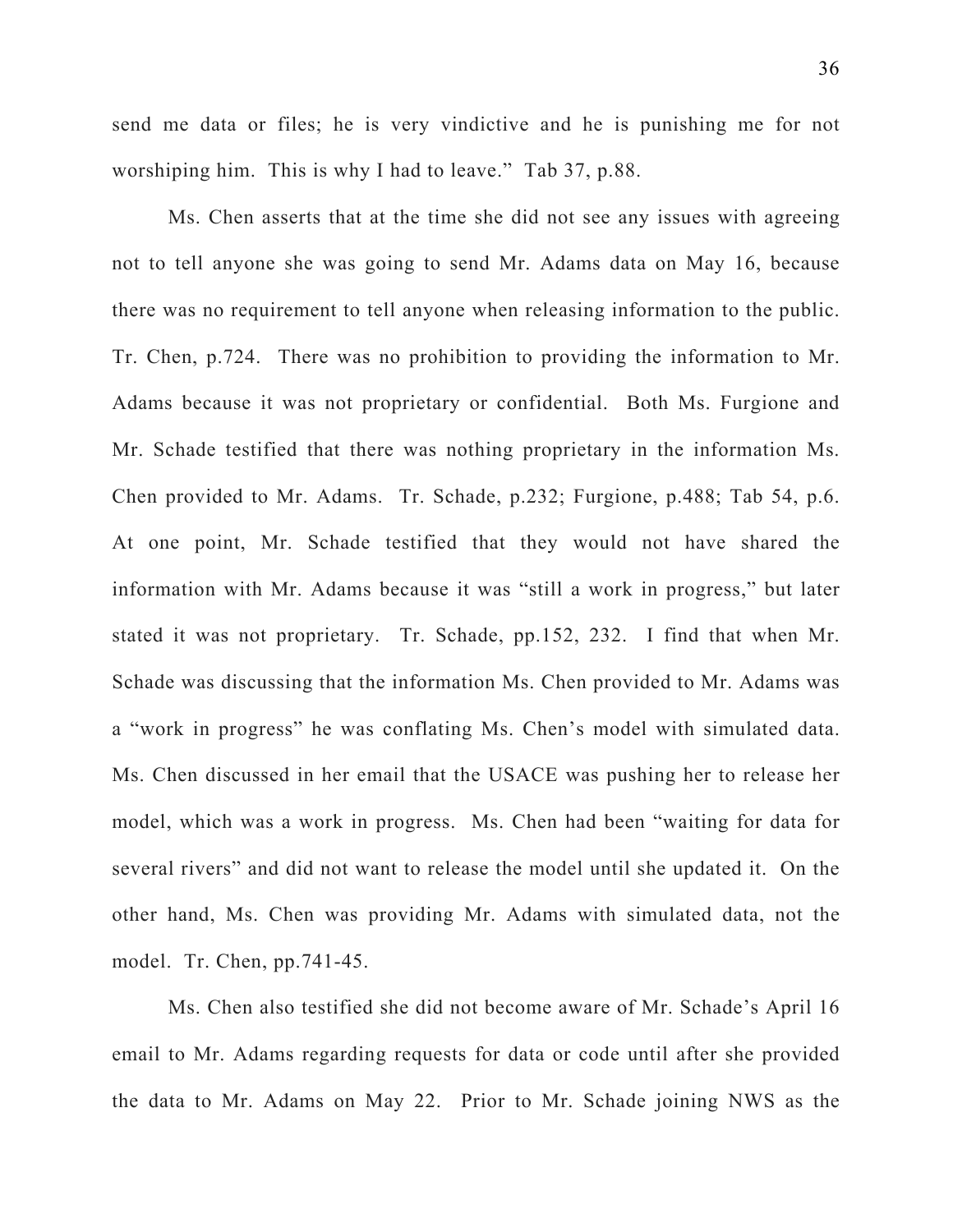Hydrologist in Charge (HIC), NWS staff members handled information requests from the public on a routine basis and there was no policy that anyone had to tell the HIC prior to disclosing information or data. Tr. Davis, pp.649-51. There is contradictory testimony and evidence regarding NWS's policy on public information requests once Mr. Schade came to the office in April 2012. Mr. Schade testified that he established a policy within a month of coming to the office in April 2012 that he wanted the NWS employees to send him all requests for information from the public. Mr. Schade also testified that he did not put the policy in writing, but rather announced it at a staff meeting and he reminded the staff at subsequent staff meetings. Tr. Schade, p.144. However, he also testified that requests from the public "are usually routed through me," rather than there being a policy that employees were required to route requests through him. *Id.* at p.143. On two other occasions during the criminal investigation, when discussing the release of information with the agents, Mr. Schade never mentioned a policy that required employees to route all requests through him. In fact, when asked by the agents in June 2013 about Ms. Chen's request from Mr. Jiao, Mr. Schade commended Ms. Chen's efforts in responding to the inquiry rather than stating she should have passed the request to him:

> S/A Lieberman asked Schade if there was a policy, protocol or process for matters like this. Schade said what she did was consistent with what a good performer would do: continue to follow up. If ACE can't share the information, we need to say that. In that case I hope she would make sure the request is being handled. If a data request comes in don't let it go. Talk to ACE put the two [parties] together and ensure it's handled.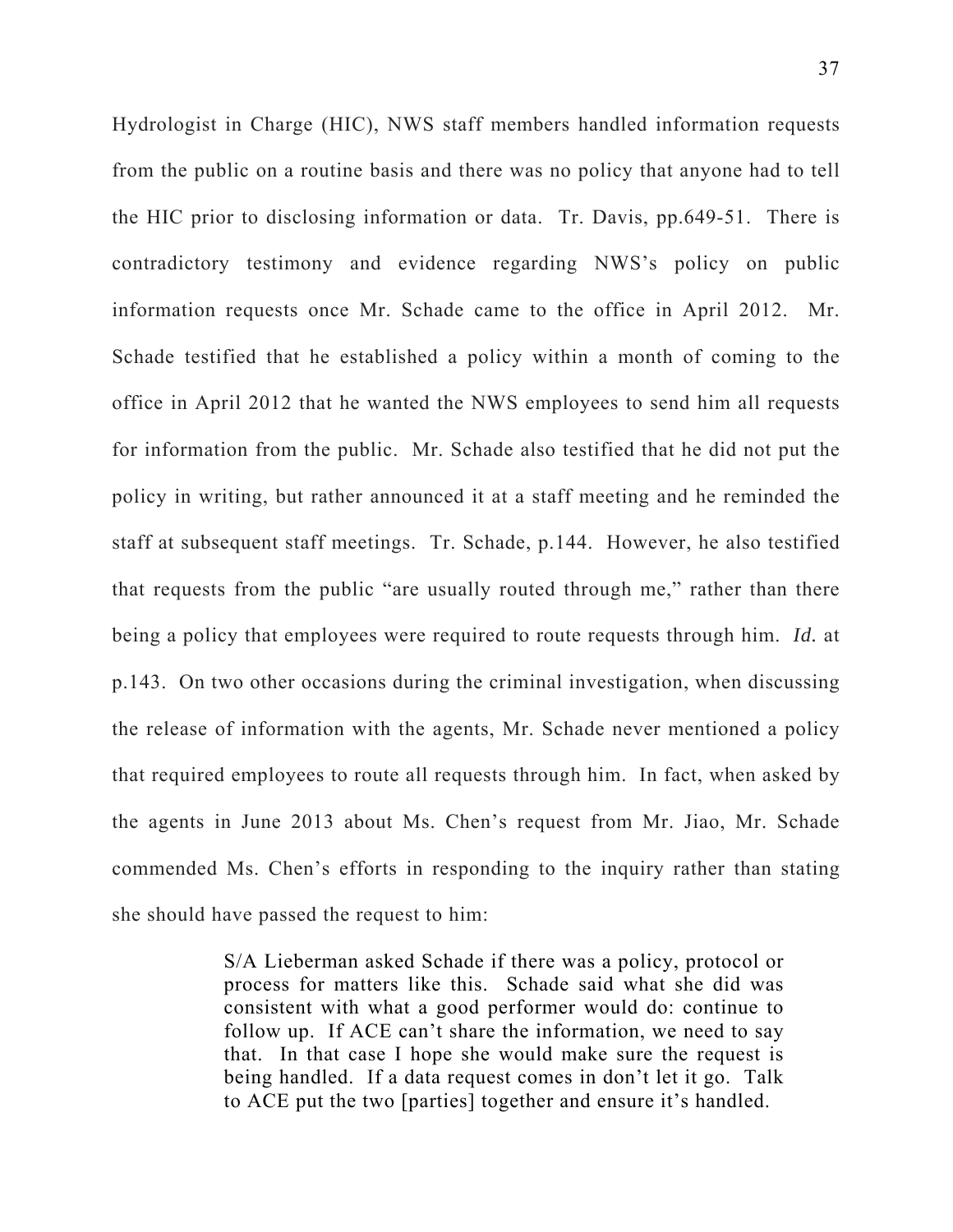S/A Lieberman asked Schade if there was a formal process for requests [for information]. Schade said "No" and that calls or website emails come in and the WEBADMIN determines who on staff should field.

Tab 8, pp.75-76.

In June 2014, Mr. Schade told the FBI that once he learned that Tom Adams was making requests to NWS employees he cautioned them not to provide him with data or code. As he used the identical phrase "data or code" in his email, I find he was referring to the email he sent on April 16, 2013. Furthermore, he limits his cautionary instruction to requests from Tom Adams and never mentions to the agents that there is a policy that would have required Mr. Adams' requests be sent to him. Tab 8, p.82. Additionally, Mr. Adams was employed by NWS in the ORFC until February  $2013$ ,  $^{23}$  so he would have been present when Mr. Schade said he made announcements about his new policy regarding public information requests starting in April 2012. However, when Mr. Schade sends the April 16, 2013 email to Tom Adams the language Mr. Schade used in the email indicates he is making a new request. Mr. Schade states, "Please send your requests to me" rather than confirming language that would remind Mr. Adams of the policy. Mr. Adams' October 22, 2013 email corroborates what the policy was before April 16, 2013, when Mr. Adams discusses the issue of Mr. Schade refusing to give him data and asks Ms. Chen for information "like you gave me before." Tab 37, p.88.

 $^{23}$  At some point, Mr. Adams became a contractor with NOAA. See fn.15.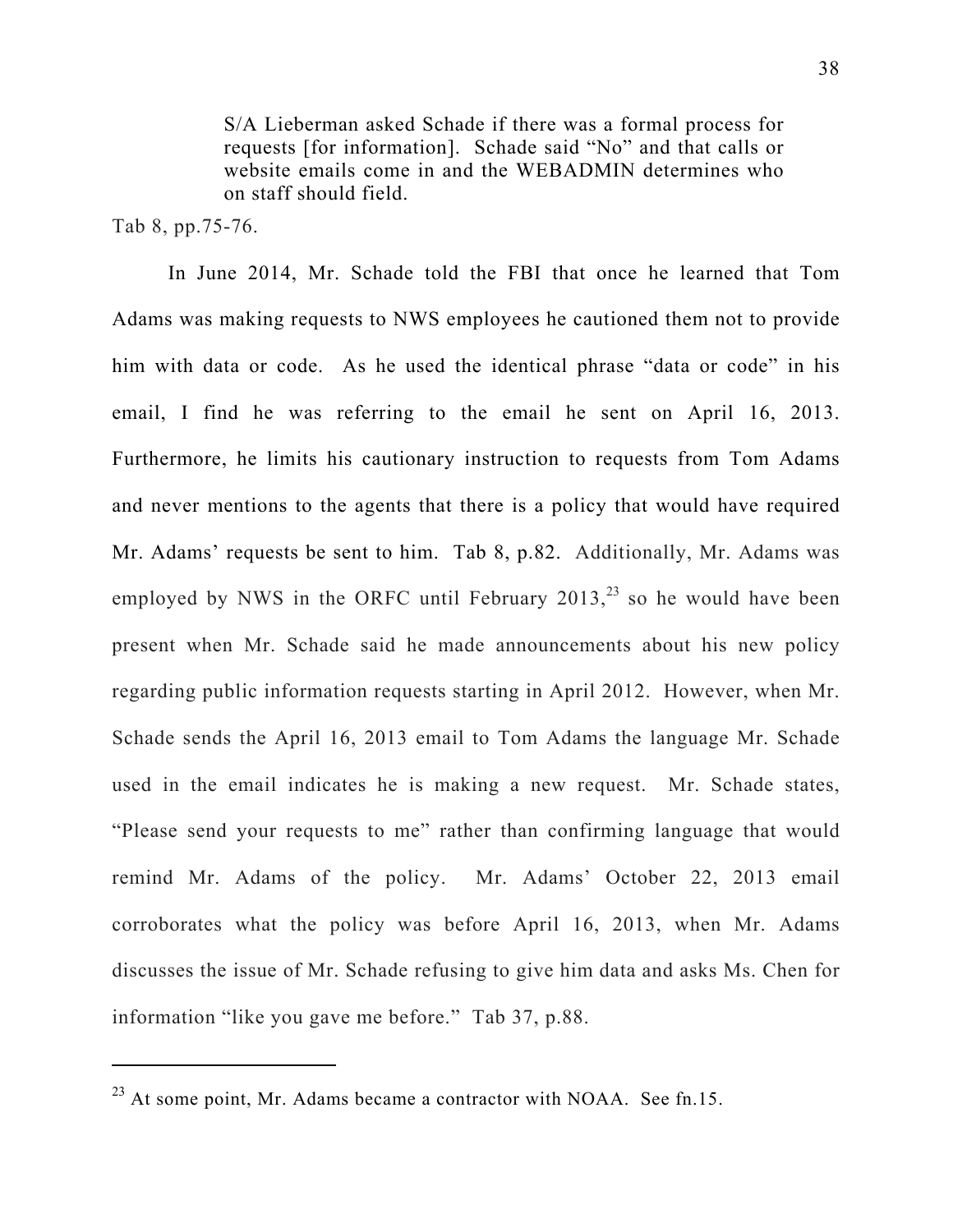Based on Mr. Schade's inconsistent statements and testimony and his definitive statement to the agents that there was no formal process, I find that there was no policy or directive in the ORFC to route requests for information received from the public through Mr. Schade prior to April 16, 2013.

Ms. Furgione testified about the national NWS policy relating to the release of information in response to public requests and stated a memorandum of understanding (MOU) controlled the release of information to academics. The agency did not produce any evidence that ORFC employees were advised that sharing with academics was controlled by MOUs. Ms. Furgione further testified that she was not aware of the practices or policy for sharing information in ORFC. Tr. Furgione, p.496. During Mr. Schade's testimony he stated they routinely shared information with academics, but never mentioned a MOU. Tr. Schade, p.224.

In addition to the contradictory positions Mr. Schade has taken and Ms. Furgione's lack of knowledge regarding the policies and procedures at the ORFC, Ms. Chen and Mr. Davis both testified that there was no policy put in place by Mr. Schade — except for the email instruction on April 16, 2013, specifically addressing requests from Mr. Adams — regarding information requests from the public. They also testified similarly about sharing information with the public and those in academia. Tr. Schade, p.143; Davis, pp.649-51; Chen, p.724. Ms. Chen also testified that she had a very good reputation for answering all of the questions posed by the public. Tr.2 Chen, p.38. I find that the policy in place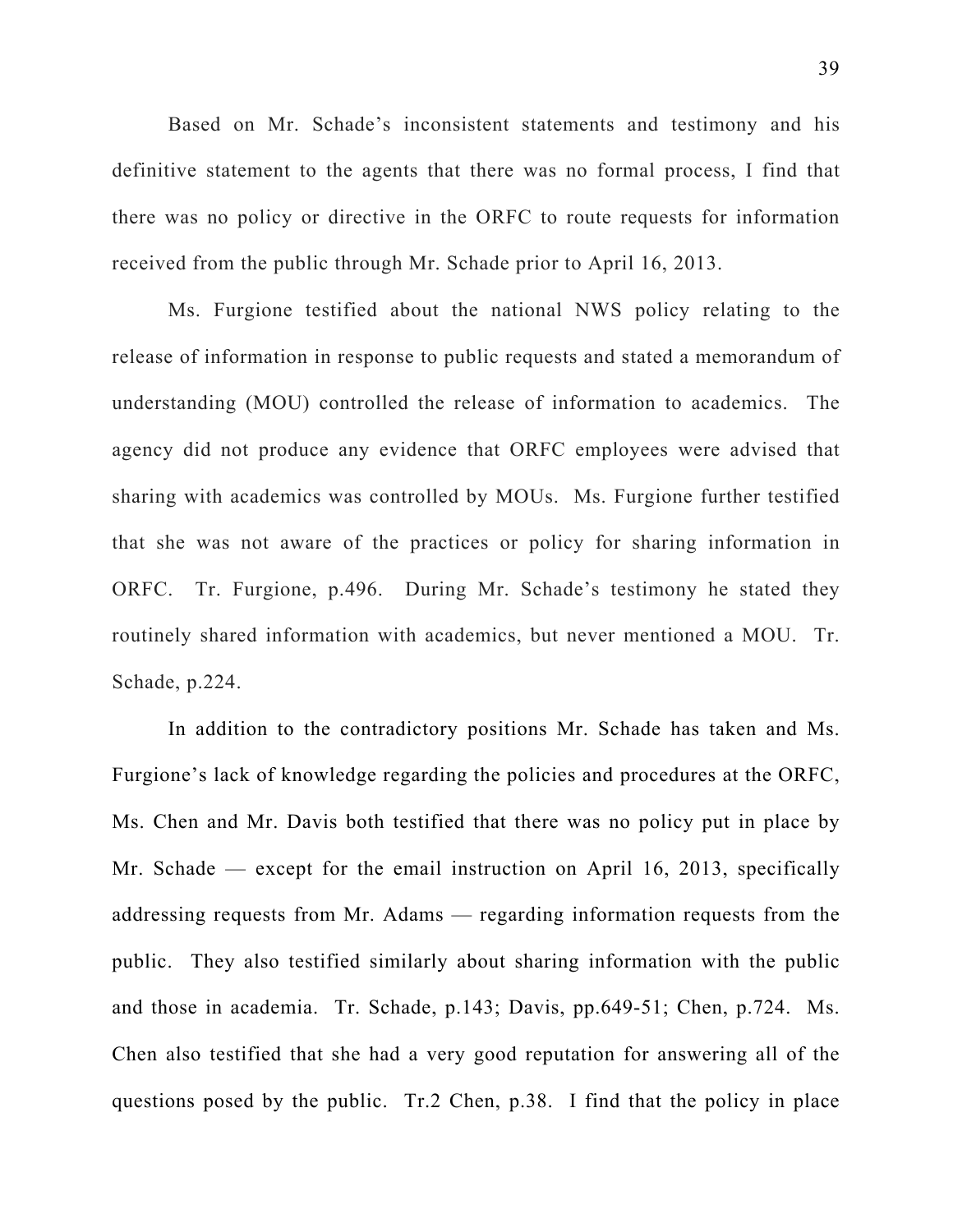prior to April 16, 2013, permitted NWS employees to respond to requests from the public without advising or obtaining approval from the HIC.

The findings related above, although they are relevant to the penalty analysis below, do not negate the fact that the conduct of Ms. Chen identified under Specification 1 constitutes untrustworthy behavior. The crux of the conduct identified under Specification 1 is that Ms. Chen was demonstrating untrustworthy behavior when she agreed with a member of the public not to tell anyone that she was giving him data that she acquired by virtue of her position with NOAA.

Admiral Devany determined — and I agree — that Ms. Chen promising not to reveal to anyone that she was giving Mr. Adams data from NWS resulted in conduct that was untrustworthy. The fact that Ms. Chen believed Mr. Adams' request not to reveal that she was giving him data was the result of a contentious relationship between Mr. Schade and Mr. Adams is not a reason to agree not to divulge to her agency that she is providing information to a member of the public. In addition, the fact that there was no agency prohibition to releasing this type of information to the public — putting Mr. Schade's April 16 email aside — may be a reason not to inform anyone in the agency, but it is not a basis to agree in advance to withhold information from the agency. I am not speculating as to what Ms. Chen would have done if Mr. Schade or anyone from NWS or NOAA asked her after the fact if she provided Mr. Adams with the data, but as charged by the agency, she did agree not to divulge her release of the data.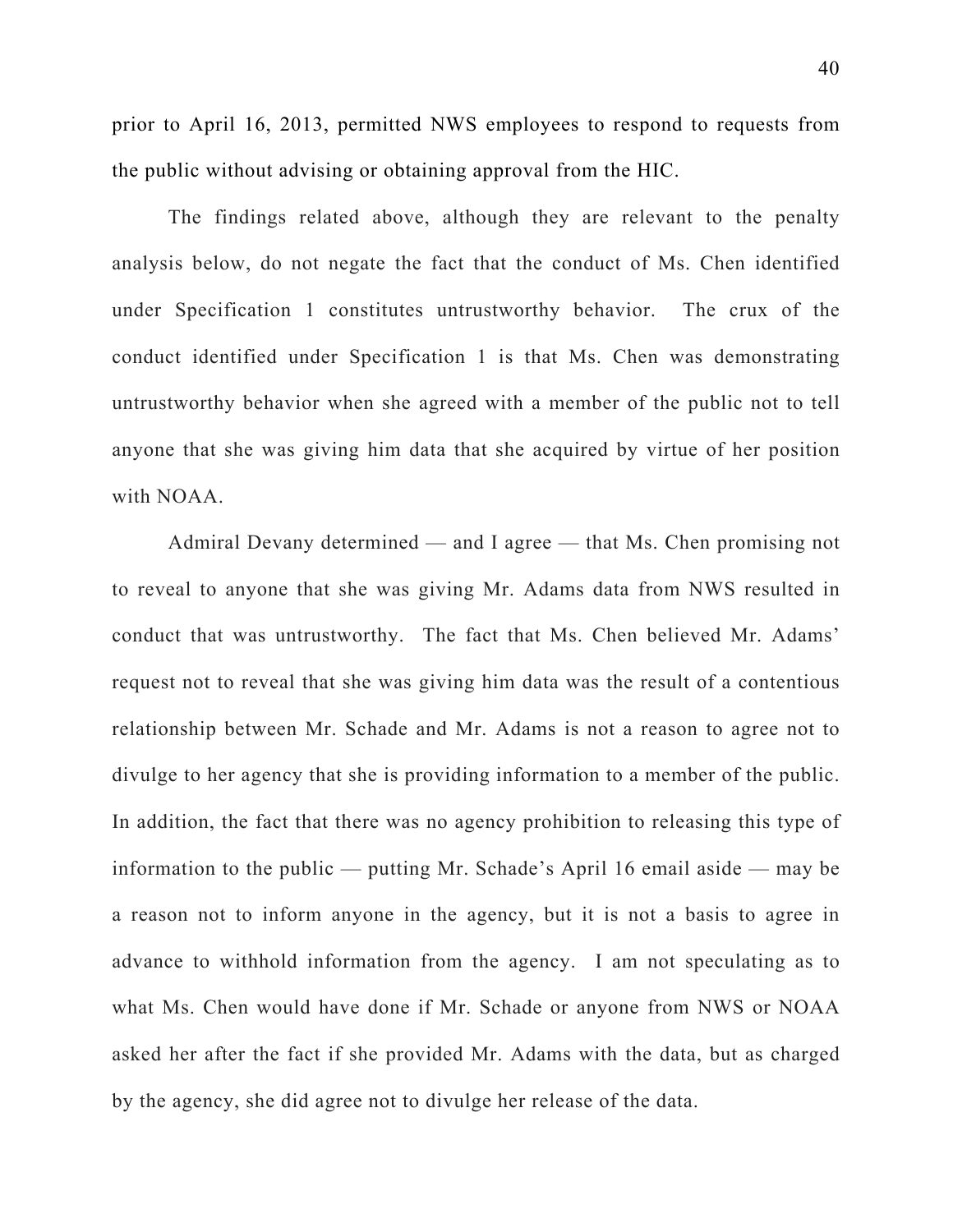The agency proved by preponderant evidence that Ms. Chen's agreement in her May 16 email not to tell anyone she was providing information to Mr. Adams constitutes conduct demonstrating untrustworthiness. Accordingly, Specification 1 of Reason 1 is sustained.

Specification 2: On or about May 22, 2013, you sent Thomas Adams, former National Weather Service employee, an email from your NOAA email address and attached government data available to you at the Ohio River Forecast Office.

In Specification 2, the agency charged Ms. Chen with demonstrating untrustworthiness by actually sending the data to Mr. Adams. Putting Mr. Schade's April 16 email regarding requests from Mr. Adams to the side, there was no evidence presented by the agency that Ms. Chen providing this data to Mr. Adams was inappropriate or constituted untrustworthy conduct. As noted above, the information Ms. Chen provided to Mr. Adams was routinely provided to academics and was not proprietary. Tr. Furgione, p.488; Tab 54, p.6. In fact, after Mr. Schade learned from the agents in September 2013 that Ms. Chen sent data to Mr. Adams, he apparently had no significant concerns about Ms. Chen releasing the data because he never even checked to see what data Ms. Chen sent Mr. Adams. Tr. Schade, p.232.

 The only basis for finding that Specification 2 constitutes untrustworthy conduct rests on Ms. Chen's knowledge of Mr. Schade's April 16 email. The agency did not rely on Ms. Chen's knowledge of the email and if it was implying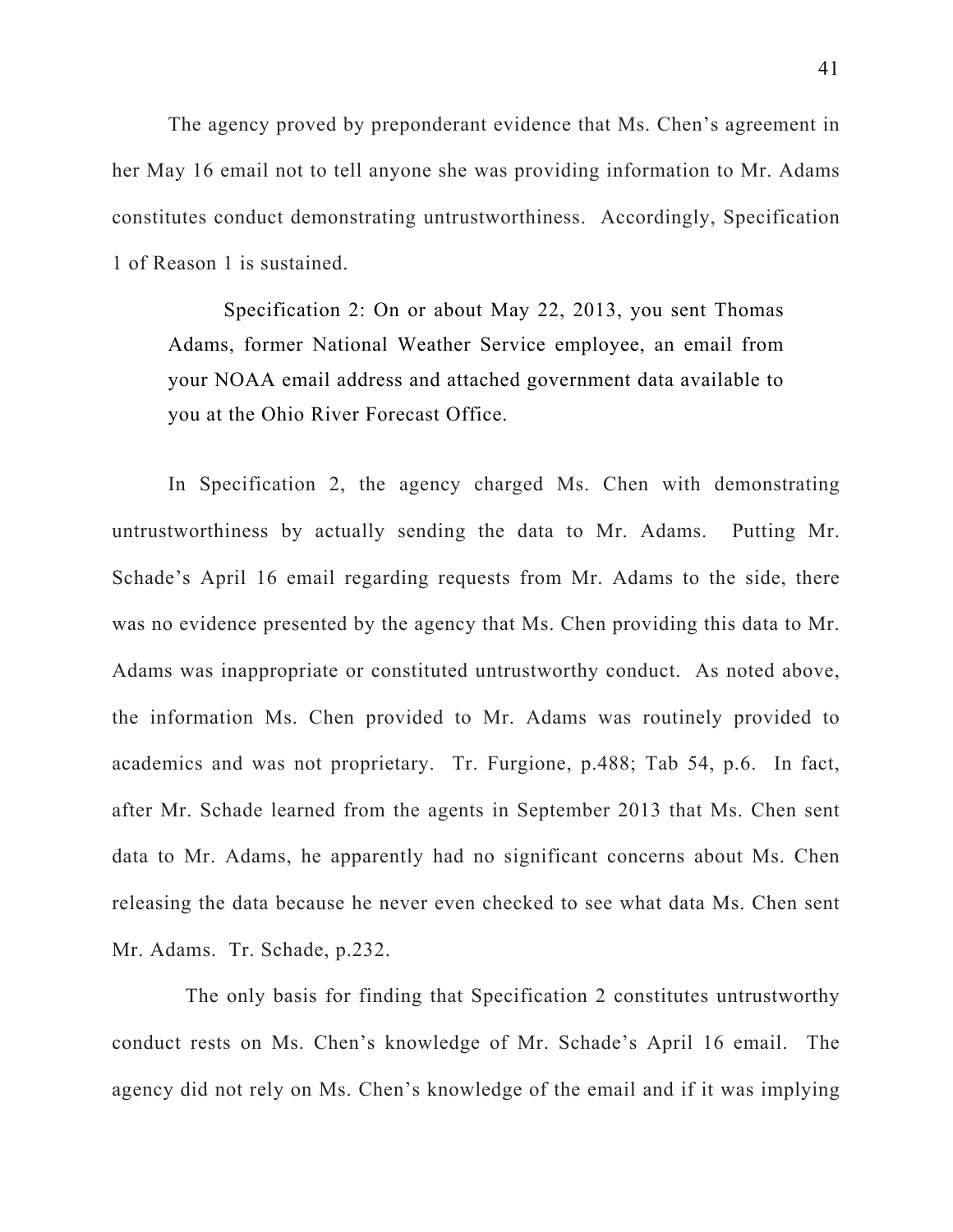as such, it did not prove by preponderant evidence that Ms. Chen was aware of Mr. Schade's April 16 email when she sent the information to Mr. Adams on May 22. Ms. Chen's position was that she was not aware of Mr. Schade's email concerning requests from Mr. Adams until Jim Noel told her about it. Tr. Chen, pp.728-31. Although Admiral Devany discredits Ms. Chen's position that she did not see the April 16 email until after she sent her emails on May 16 and May 22, he does not rely on that conduct when deciding her behavior was untrustworthy.<sup>24</sup> Tab 7, p.6. Accordingly, Specification 2 of Reason 1 is not sustained.

Where more than one event or factual specification is set out to support a charge . . . proof of one or more, but not all, of the supporting specifications is sufficient to sustain the charge. *Burroughs v. Department of the Army*, 918 F.2d 170, 172 (1990). Because I have sustained Specifications 1 of Reason 1, the agency's charge that Ms. Chen's conduct demonstrated untrustworthiness is sustained.

### Reason 2: Misrepresentation

 $\overline{a}$ 

Specification: In a September 25, 2013 interview, you told Special Agent Lieberman that you were not aware of Mr. Schade's April 16, 2013 email asking that all requests for code or data from

<sup>&</sup>lt;sup>24</sup> Although Admiral Devany did not believe Ms. Chen when she said she did not see the email, the agency made the same argument when discussing whether Admiral Devany saw an email that was sent to him and three other individuals about a potential 60 Minutes episode concerning Ms. Chen. In that situation, the agency stated that since there was no response from [Admiral] Devany there was no indication he "even read the message." Tab 29, p.39.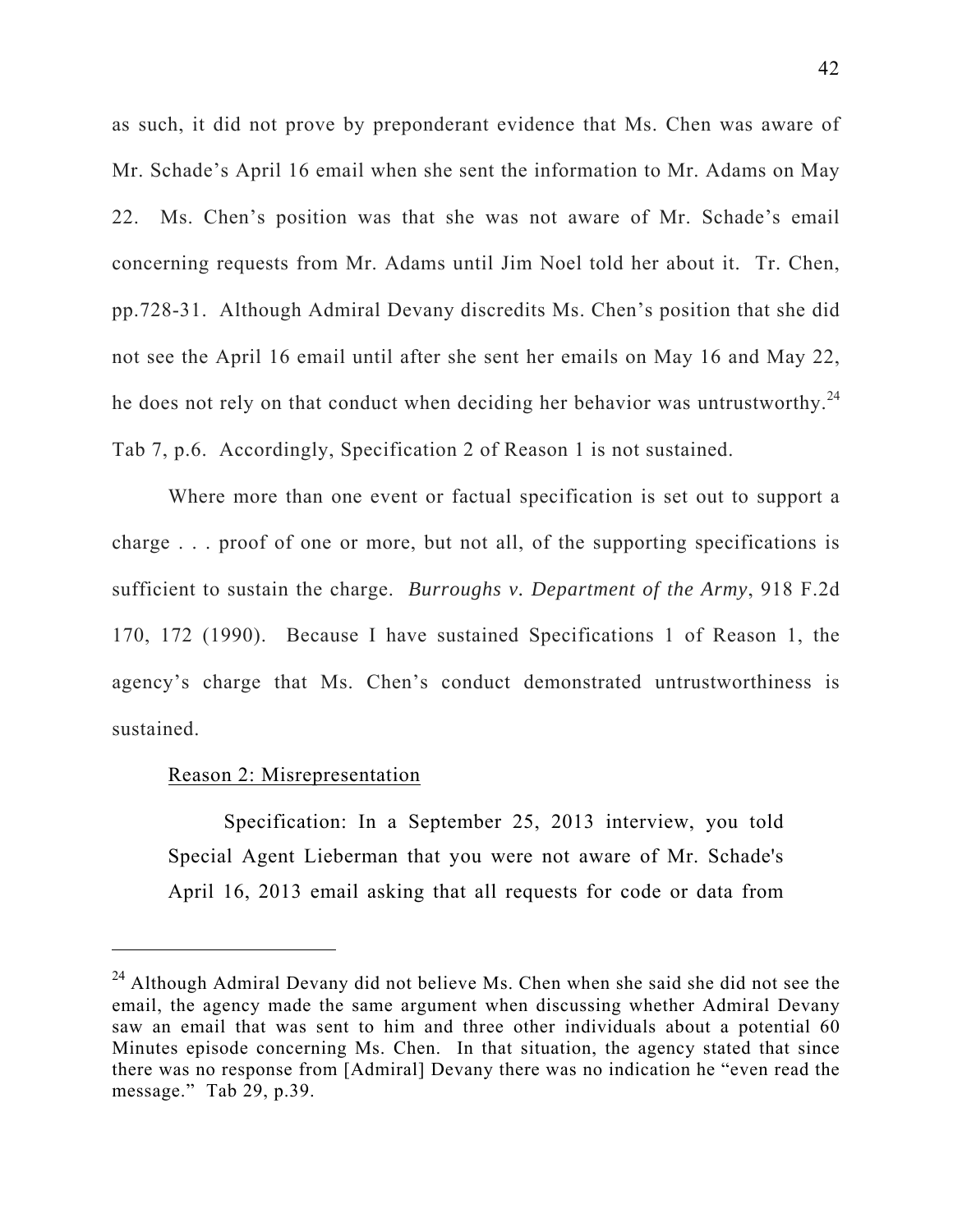Adams be routed through Mr. Schade until your coworker, Jim Noel, advised you about it, which occurred after you already sent the code to Adams, or something to that effect.

Charges of falsification and misrepresentation require the same elements of proof. *See Guerrero v. Department of Veterans Affairs*, 105 M.S.P.R. 617, ¶ 9 (2007). The Board has held that to establish a charge of falsification, the agency must prove, by preponderant evidence, that the appellant: (1) supplied wrong information; and (2) knowingly did so with the intention of defrauding, deceiving, or misleading the agency for her own private gain. *Gardner v. Department of Veterans Affairs,* 123 M.S.P.R. 647, ¶ 11 (2016), citing *Boo v. Department of Homeland Security,* 122 M.S.P.R. 100, ¶¶ 10-12 (2014). Falsification and fraud cases often turn on proof of the element of intent. However, a finding that an appellant has provided incorrect information cannot control the question of intent for purposes of adjudicating a falsification charge. *Mendez v. Department of the Treasury*, 88 M.S.P.R. 596, ¶ 16 (2001). Whether intent has been proven must be resolved by the totality of the circumstances. *Blake v. Department of Justice*, 81 M.S.P.R. 394, ¶ 27 (1999). Although circumstantial evidence generally is used to establish intent, the Board must also consider the appellant's plausible explanation as an element of the totality of the circumstances. *Guerrero*, 105 M.S.P.R. 617 at ¶ 10; *Nelson v. U.S. Postal Service*, 79 M.S.P.R. 314, ¶¶ 6–7 (1998); *Riggin v. Department of Health and Human Services*, 13 M.S.P.R. 50, 52 (1982).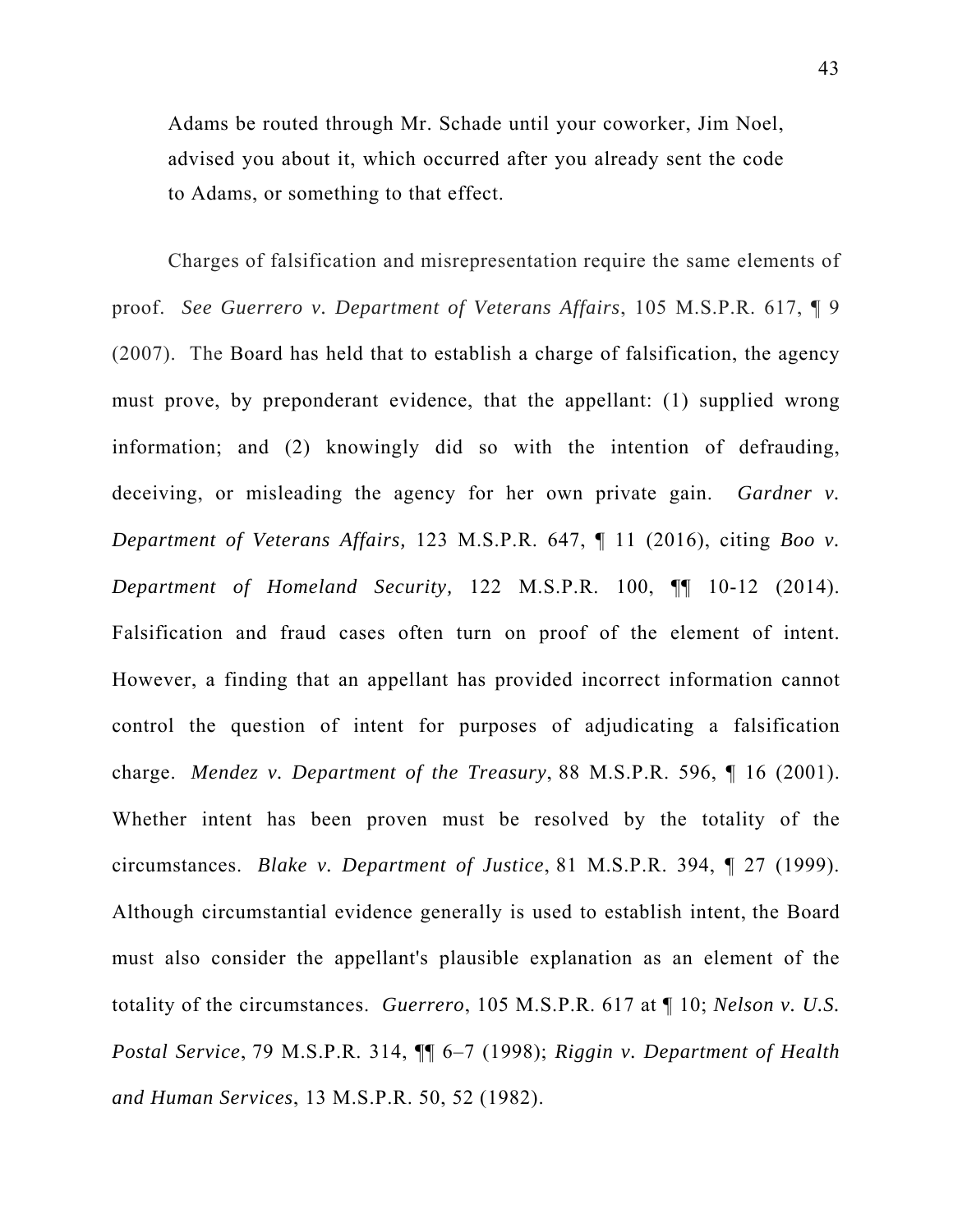In April 2013, Mr. Schade sent an email to Tom Adams and copied the NWS staff, which included Ms. Chen. Tab 9, p.88. As noted above, the email requested that Mr. Adams send any requests for data or code to Mr. Schade. Ms. Chen asserts that she must have overlooked the email and first learned of it from her co-worker Jim Noel after she provided data to Mr. Adams. Tr. Chen, pp.726- 33. At the time, Mr. Noel was the Service Coordination Hydrologist at the ORFC. Tr.2 Noel, p.54.

Mr. Schade sent the April 16 email when Ms. Chen was not in the office. When Ms. Chen returned after being gone for three days, she had approximately 80 unread emails in her in box. I find Ms. Chen testified credibly when she stated that she overlooked Mr. Schade's email. The day Ms. Chen returned to the office she was on the evening shift, which only included one other co-worker compared to five to seven people that would have been on duty during the day shift and she stated she had too much work to read all of her emails. Ms. Chen testified credibly that sometime after May 22, she was having a conversation with Mr. Noel about Mr. Schade and Mr. Adam's relationship being so volatile ("any moment, they can explode") and then Mr. Noel stated that is why "Trent sent out that email." Ms. Chen asked Mr. Noel what email he was referring to and Mr. Noel referenced Mr. Schade's April 16 email requiring Mr. Adams to request data or code directly from Mr. Schade. Ms. Chen stated that she had not seen the email and asked Mr. Noel who were the recipients of Mr. Schade's email. Mr. Noel then showed Ms. Chen the email on his computer. Tr. Chen, pp.728-32.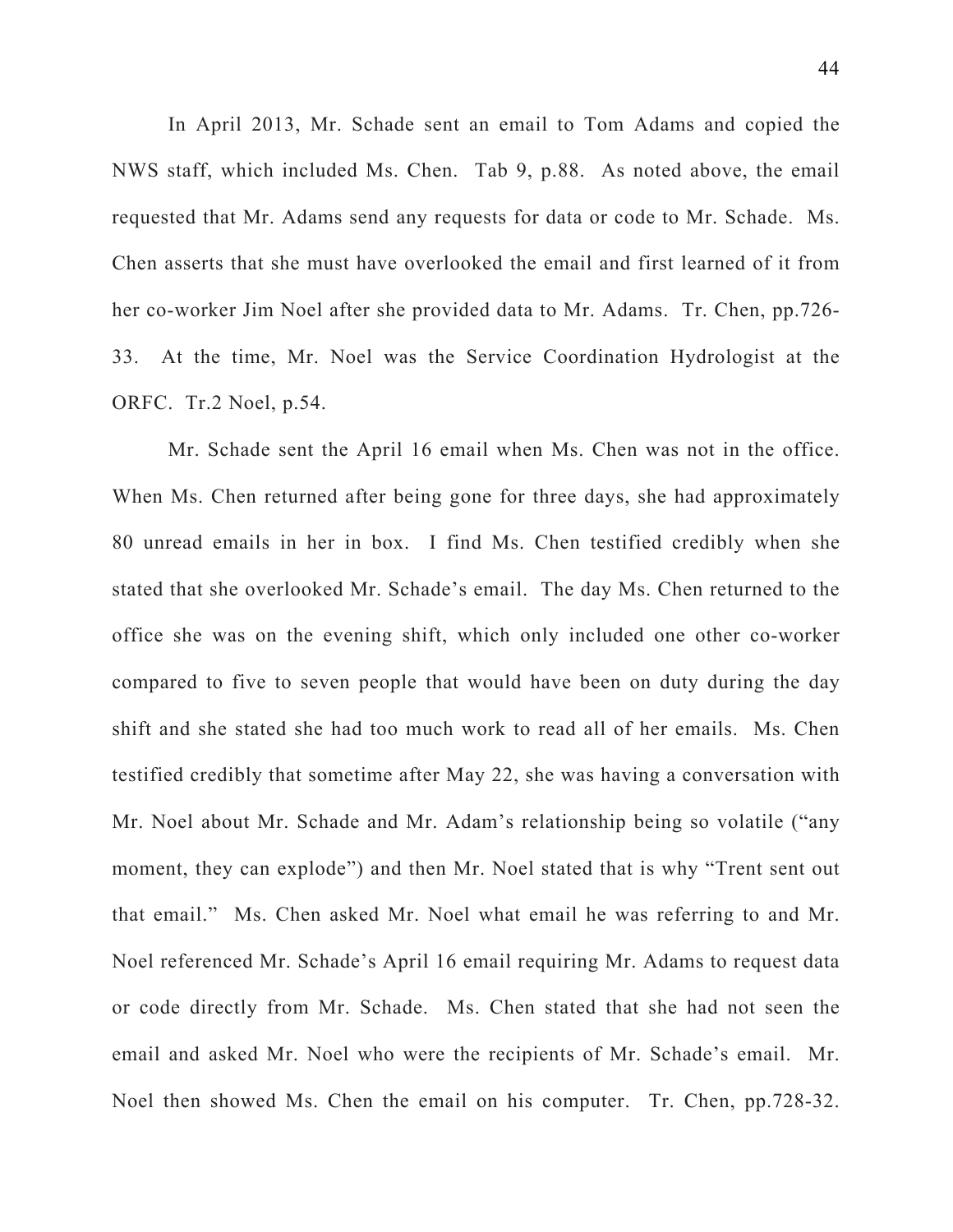Ms. Chen's testimony was consistent with what she relayed to the agents when interviewed on September 25, 2013, i.e., she did not see the email originally and learned about it from Mr. Noel.<sup>25</sup> Tab 9, p.72.

Two days after the interview with Ms. Chen, Agent Lieberman interviewed Mr. Noel telephonically. According to the typed MOI, Mr. Noel stated that: (1) he did not have a conversation with Ms. Chen about Mr. Schade's email; (2) he did not have a conversation with her about her statement that she did not see the email, and (3) Ms. Chen had not approached him at any time to discuss any aspect of the situation. Tab 9, p.72. Agent Lieberman testified about his interview with Mr. Noel and stated that Mr. Noel was clear that he did not have a conversation with Mr. Chen about her not seeing Mr. Schade's email. He further testified that although Mr. Noel originally said he could not recall, later Mr. Noel was certain that he never discussed the email with Ms. Chen. Tr. Lieberman, pp.287-94, 399- 402. I did not find Agent Lieberman's testimony credible.<sup>26</sup> Agent Lieberman's testimony was inconsistent with Mr. Noel's testimony at the hearing, with the  $\overline{a}$ 

<sup>&</sup>lt;sup>25</sup> The portion of Agent Lieberman's MOI relating to Ms. Chen's September 25 interview that resulted in this misrepresentation charge consisted of only five typed lines, which demonstrates Agent Lieberman's inquiry was limited. Tab 9, p.72.

 $26$  Agent Lieberman's demeanor during his testimony revealed he was determined not to provide any positive testimony for Ms. Chen. Even some of the most direct questions on cross-examination were responded to with circuitous answers, e.g., Counsel - "You see the words . . . exemplary employee . . . Do you think Mr. Schade was describing Sherry Chen?" Agent Lieberman – "He could have been . . . I can't say for sure." Counsel – "Who else would you have been discussing with Trent Schade . . . ?" Agent Lieberman – "I mean my conversations with Mr. Schade were about Sherry Chen. But I don't have that, you know, in my notes right here. So, I don't want to say with 100 percent." Tr. Lieberman, pp.323-24.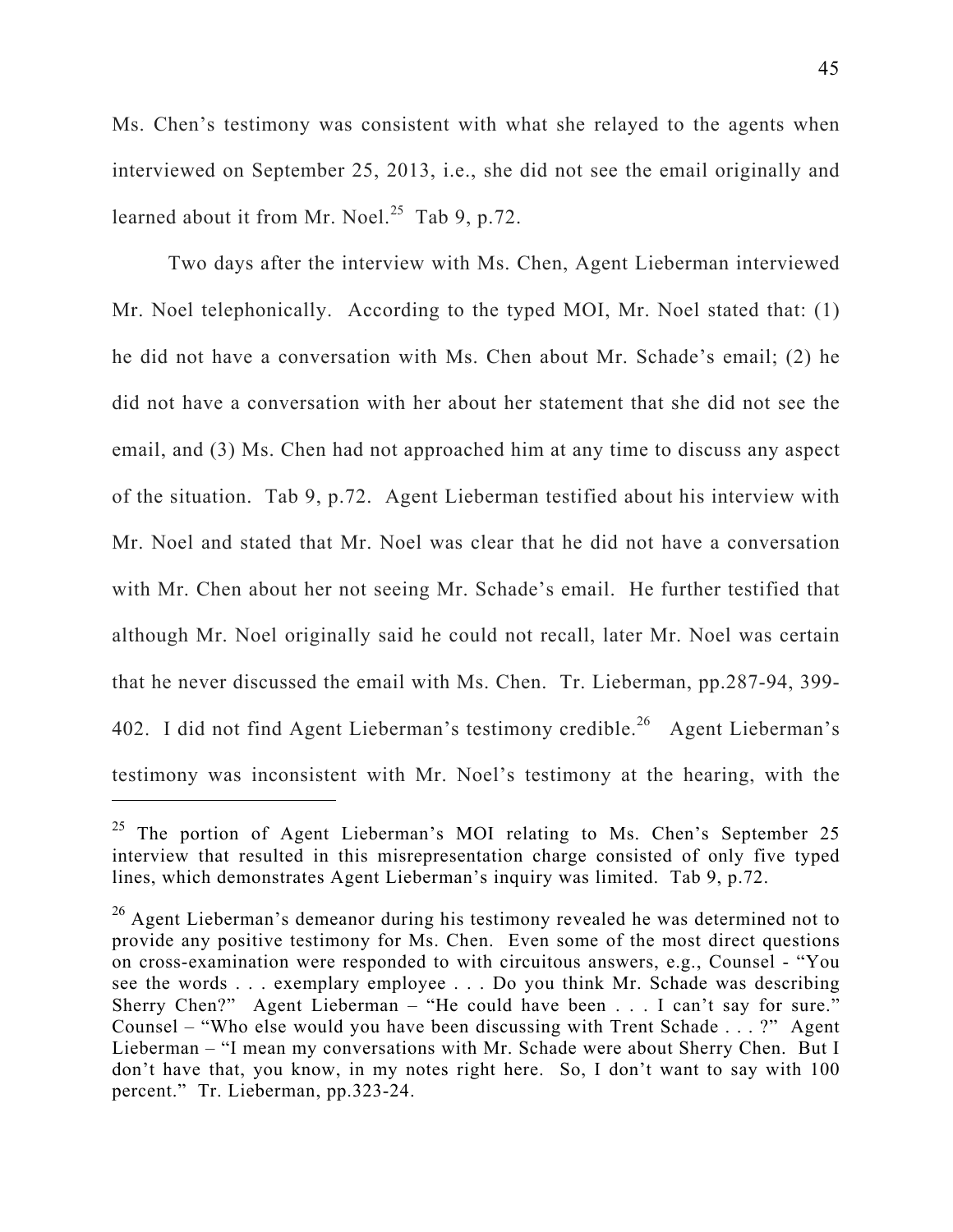EEO affidavit Mr. Noel submitted prior to the hearing, and most notably Agent Lieberman's testimony was inconsistent with the hand-written notes taken during his telephonic interview of Mr. Noel. $^{27}$ 

The MOI and hand-written notes as well as Mr. Noel's recollection demonstrate Agent Lieberman's interview of Mr. Noel did not last very long. Tr.2, Noel, p.57; Tab 8, p.79; Tab 9, p.72. According to the hand-written notes, there were two bullet points relevant to the topic of Mr. Noel having any discussions with Ms. Chen about Mr. Schade's email. The first bullet point stated: "Don't recall meeting or discussion with Sherry where she discussed not having received Trent's email re: Tom Adams." The second bullet point stated: "Sherry has not discussed anything with Jim and has not advised about conversation." I find it is readily apparent that the first bullet point involved the question of whether Ms. Chen had a conversation with Mr. Noel about the existence of Mr. Schade's April 16 email after Mr. Schade sent it. I further find that the second bullet point from the hand-written notes resulted in the second and third statements in the written MOI. First, that Ms. Chen did not discuss anything about this issue with Mr. Noel during the two days between Ms. Chen's September 25 interview with Agent Lieberman and Mr. Noel's September 27 interview and second, that Ms. Chen did not advise Mr. Noel that Agent Lieberman spoke to her on September 25.

 $27$  Agent Lieberman acknowledged that the typed MOIs were not always consistent with the hand-written notes. Tr. Lieberman, pp.397-98.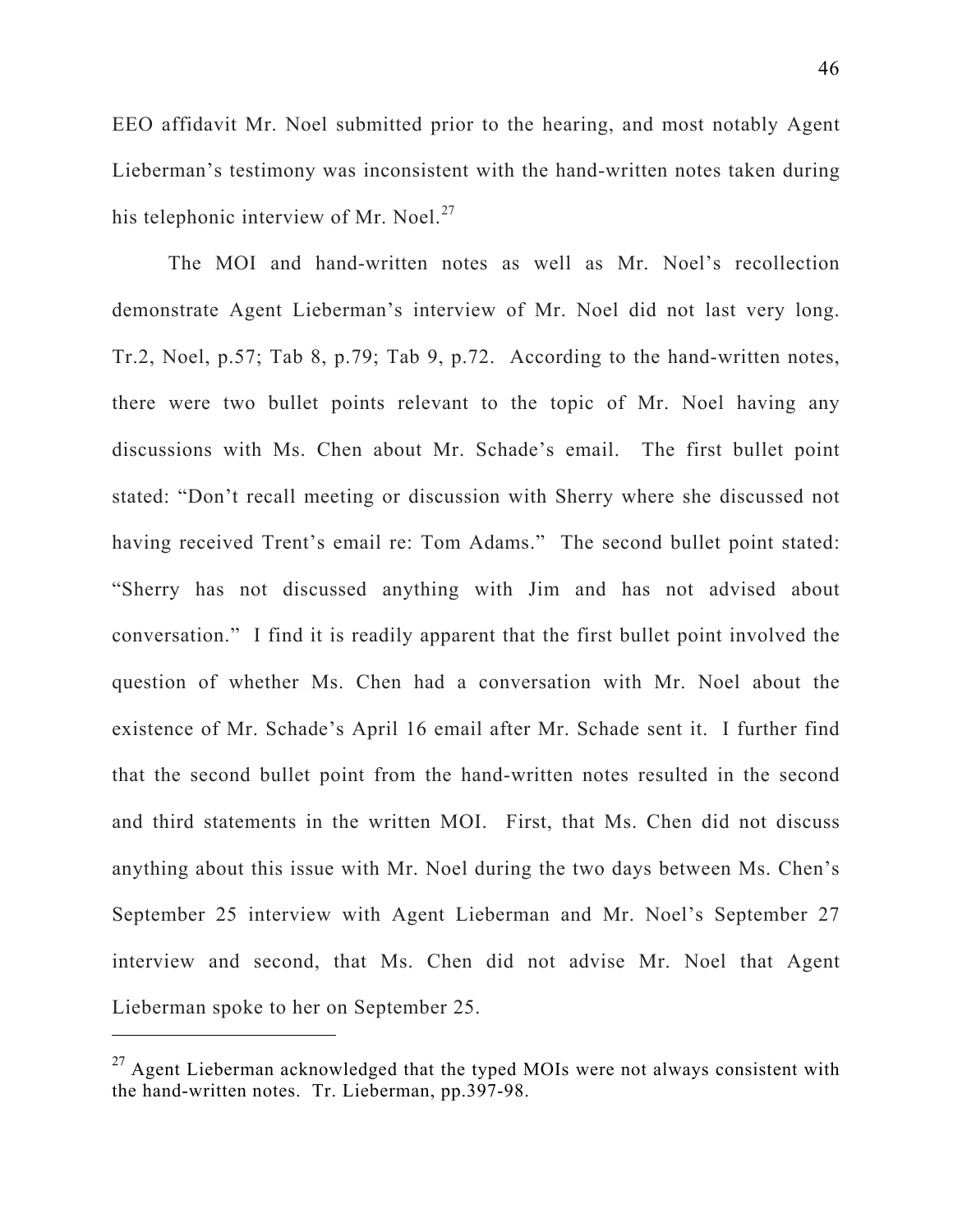Mr. Noel testified that he recalled a short conversation with an agent in September  $2013<sup>28</sup>$  Mr. Noel could not remember the specifics of the interview and could not recall if Agent Lieberman asked him about Mr. Schade's April 16 email. He testified that he was not certain and that he does not recall having a conversation with Ms. Chen about the email, but could not guarantee that it did not happen. Tr.2 Noel, pp.54-59. Mr. Noel's declaration in the EEO proceeding in July 2016 consistently stated that he could not recall whether he had a conversation with Ms. Chen about the email or showed her the email. Mr. Noel definitively stated, as he did to Agent Lieberman, that he does not recall whether or not he had a conversation with Ms. Chen about Ms. Schade's April 16, 2013 email or whether he shared the email with her. Mr. Noel has never asserted that those events did not happen. Tab 14, pp.82-85. I find that Mr. Noel had a conversation with Ms. Chen between May and September 2013 as credibly related by Ms. Chen, but that Mr. Noel did not remember it four months later.

In his decision letter, Admiral Devany determined that Ms. Chen's statement that she overlooked the email was not credible because a supervisor has a right to expect that emails "will be read and understood." Tab 7, p.7. Admiral Devany further stated that if Ms. Chen decided not to read the email, "that her willing ignorance of his [Mr. Schade's] expectations are no different from

<sup>&</sup>lt;sup>28</sup> During Mr. Noel's testimony, he was initially confusing Agent Lieberman's interview with a conversation he had with an NWS employee about his affidavit filed in Ms. Chen's EEO matter.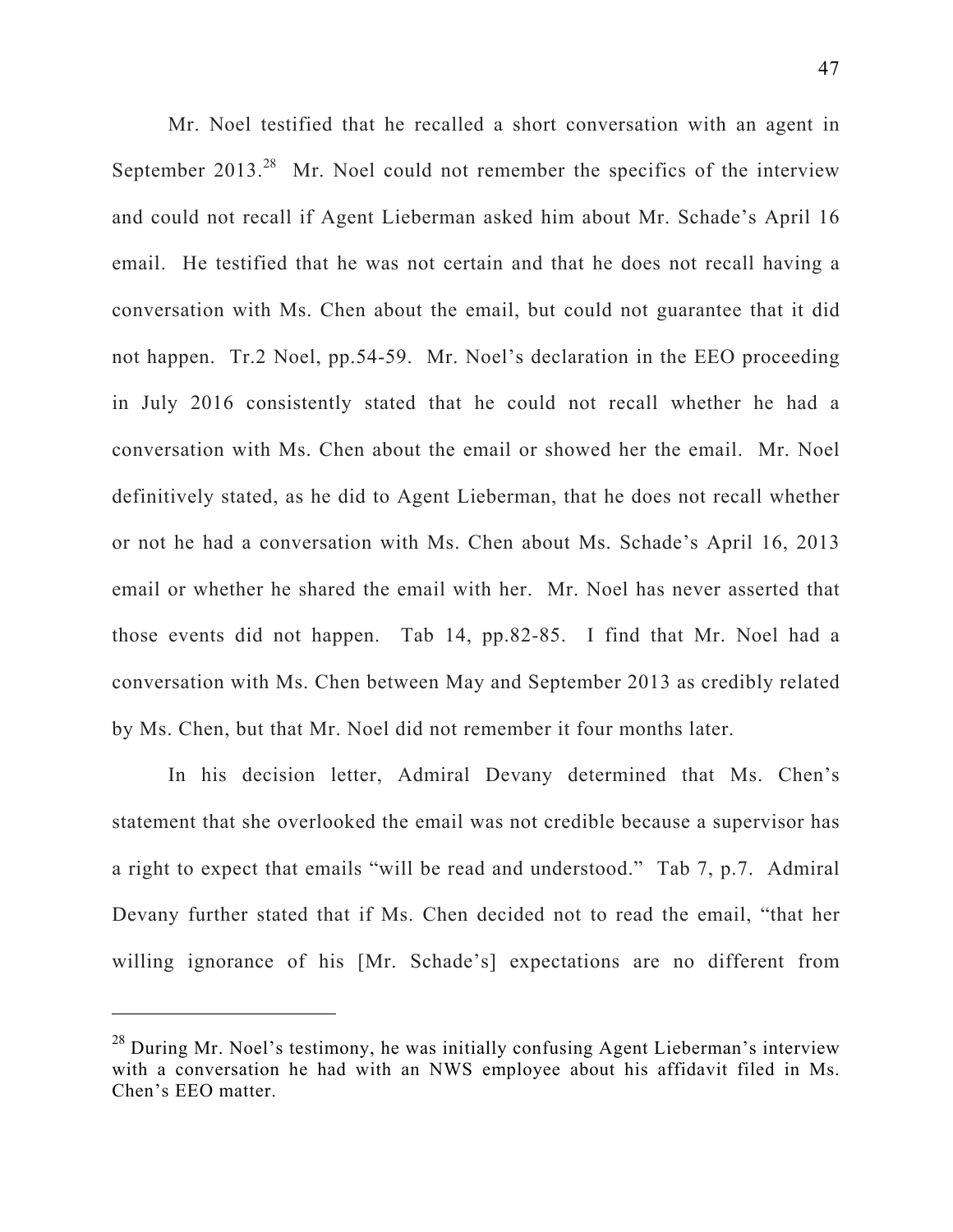learning those expectations and ignoring them."29 *Id.* In sustaining the charged conduct, Admiral Devany discounts Ms. Chen's position that she learned of Mr. Schade's April 16 email from her co-worker Mr. Noel by concluding that the investigation revealed that Mr. Noel was certain he did not have a conversation with Ms. Chen about the email. Admiral Devany found Ms. Chen's position that she would not have used another co-worker "for cover" because it could be easily discovered (by contrary testimony from the co-worker) as a "cynical assertion." *Id.* 

The decision letter indicated that Admiral Devany relied on the typed MOI, which reflected that Mr. Noel stated unequivocally that he did not have a conversation with Ms. Chen about the email. However, in his testimony he referred to Mr. Noel's position as not recalling whether he spoke to Ms. Chen, but felt that it was a definitive statement even though he was unaware of what the agents did, if anything, to refresh Mr. Noel's recollection of the event.<sup>30</sup> Admiral Devany testified that Mr. Noel said, "I do not recall." And to me, that's pretty

 $29$  This statement by Admiral Devany may have been relevant if the charged conduct involved Ms. Chen's failure to read an email or failure to follow a supervisor's directive, but I do not find it relevant evidence to a misrepresentation charge, which requires the appellant to have knowingly supplied wrong information.

 $30$  Admiral Devany repeatedly refused to acknowledge that any change in the evidence he reviewed could alter any part of his decision and testified that he was required to stand by his decision to remove Ms. Chen from employment regardless of whether exculpatory evidence existed. For example, when asked, "So no matter what facts I show today, you're going to maintain the termination was proper. Is that what you are saying?" Admiral Devany responded, "That's correct." Tab 51, Devany, pp.64-65. This casts serious doubt on Admiral Devany's testimony.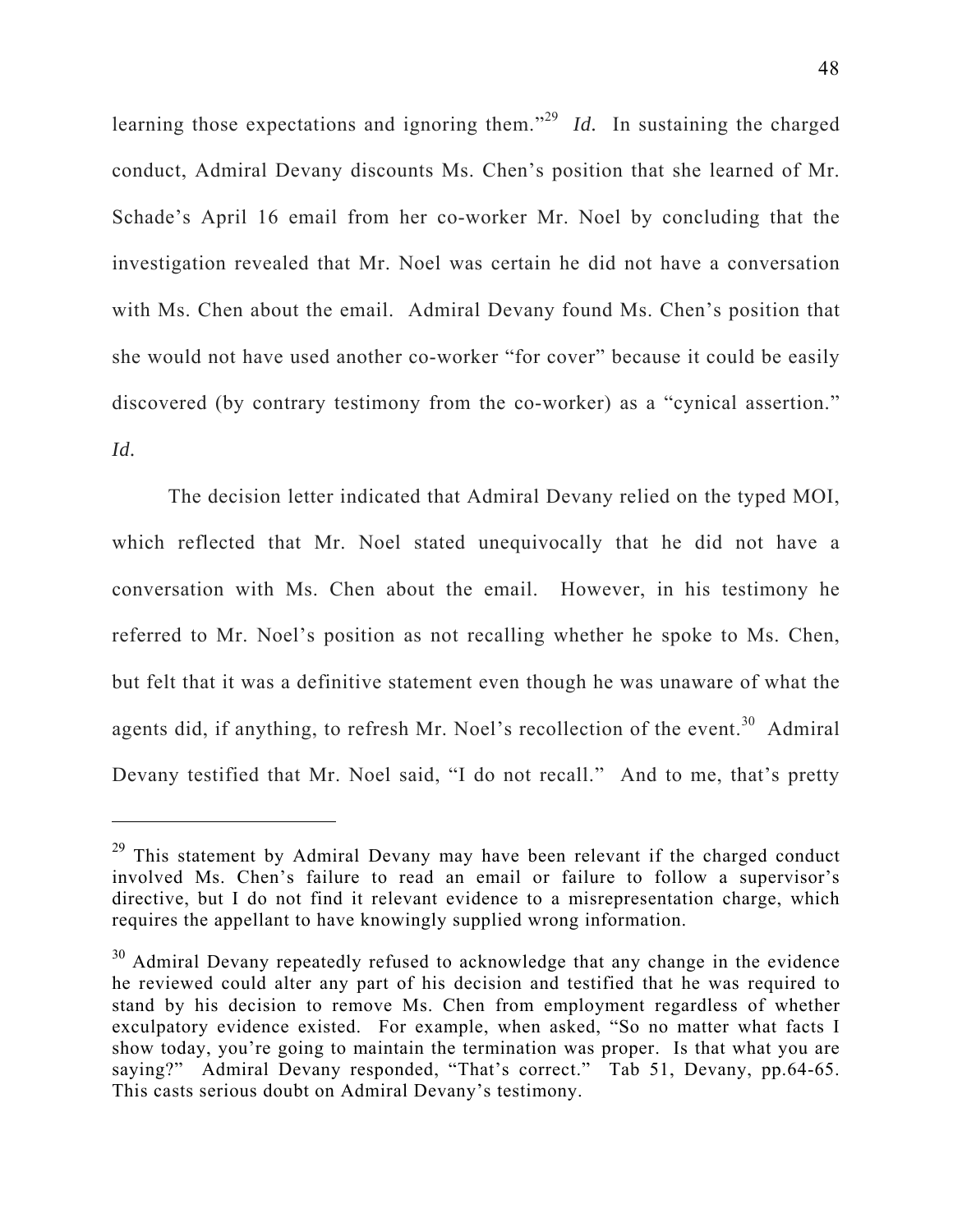clear." Tab 51, Devany, p.28. It is difficult to discern what Admiral Devany found "clear" about Mr. Noel not being able to recall the discussion with Ms. Chen.

I also find it relevant that Ms. Chen, when asked again by Mr. Adams to provide him with information in October 2013, refuses his request and cites her acquired knowledge of the April 16 email that requires Mr. Adams to submit requests to Mr. Schade. Granted, this was after her September 25 interview, but she is insistent that she cannot provide any information. In fact, when Mr. Adams attempts to distinguish his request as not being "data or code", Ms. Chen still maintains she cannot provide Mr. Adams with anything unless she has permission from Mr. Schade. Tab 37, pp.87-89.

I further find Ms. Chen's testimony credible and relevant that she would not have risked her job to disobey a directive from her supervisor just to provide Mr. Adams with data. Ms. Chen testified that it was "absolutely not" worth her career or job to help Mr. Adams with his academic paper. Tr. Chen, p. 740-41. Ms. Chen further testified, "I would not be that crazy and risk my job to get the data to Tom." Tr.2 Chen, p.39. The emails between Ms. Chen and Mr. Adams in April, May, and October 2013, clearly demonstrate that they respected each other professionally and were acquaintances. In the emails, they are aware of each other's marital status, discuss real estate issues, and travel plans. However, it is also clear that they did not keep in regular contact as there were significant gaps of times between their email correspondence and the language in the emails does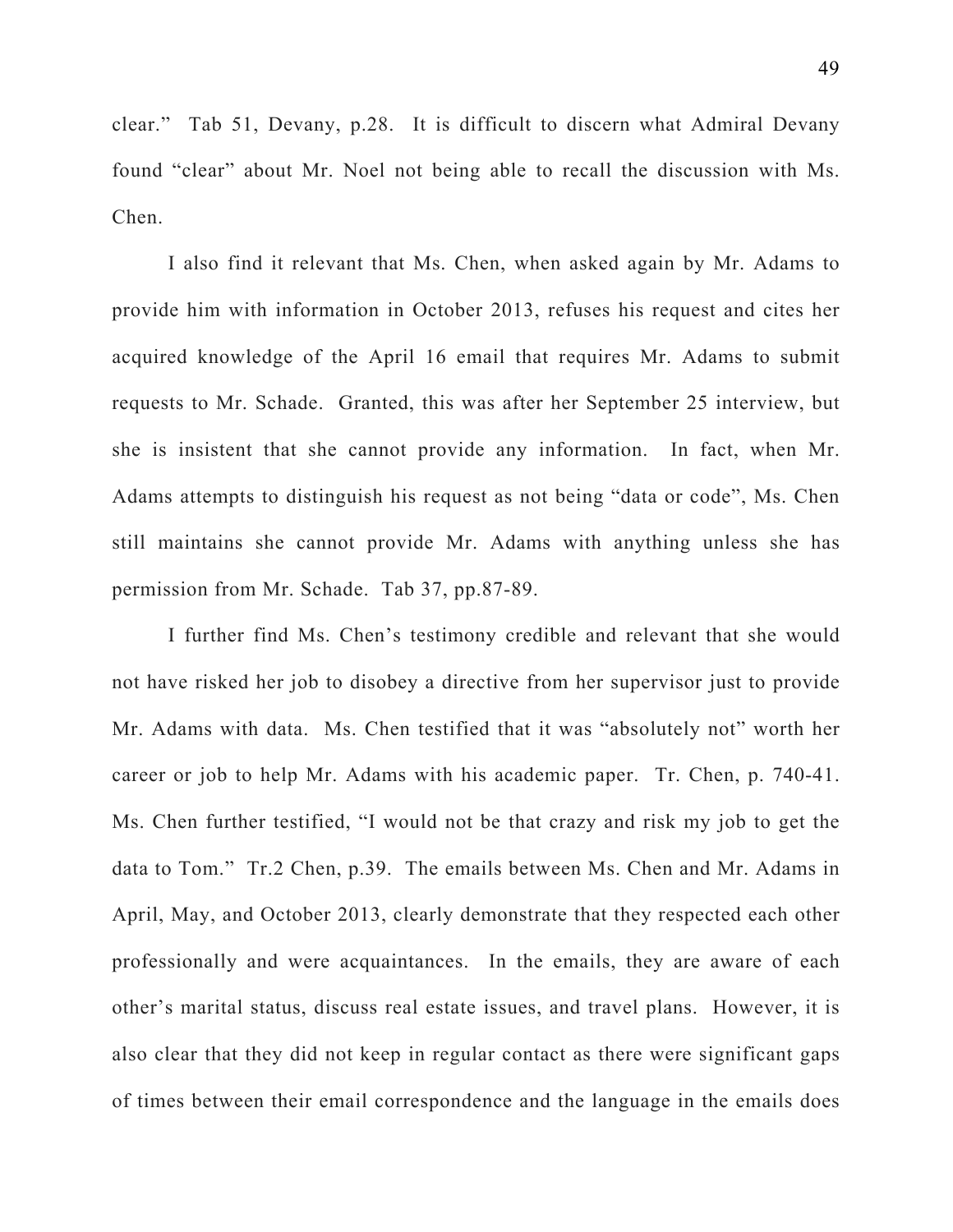not give any indication that they had been in contact by other means. I find it unlikely that someone would risk their job — both initially by providing the data and then by lying about the knowledge of a directive — for what I would categorize as a professional associate.

Unlike Admiral Devany, I find Ms. Chen's repeated assertion that she learned of Mr. Schade's April 16 email after a conversation with Mr. Noel to not be a "cynical assertion" but relevant evidence. Admiral Devany testified that Ms. Chen's motive for telling the story about Mr. Noel was because she needed to "cover her tracks." Tab 51, Devany, p.28. I find that Ms. Chen, when asked by the Agent Lieberman during a short interview as to her knowledge of Mr. Schade's April 16 email, would not have created a story on the spot involving Mr. Noel. And then not ask Mr. Noel to "cover" for her or at least try to explain the situation to Mr. Noel if she was actually lying about how she learned of the email. The hand-written notes and MOI of Agent Lieberman's interview with Mr. Noel, as well as Mr. Noel's testimony, were clear that Ms. Chen never approached Mr. Noel after her September 25 interview with the agents to explain the situation, ask for his help, or coach him. Even Agent Lieberman acknowledged that when people tell a lie they would pull people in, talk to the person, and ask for their help. Tr. Lieberman, pp.403-04. That simply did not happen.

 In sustaining this charge, Admiral Devany relies on Ms. Chen's reputation for checking her email and being responsive to requests at work. There certainly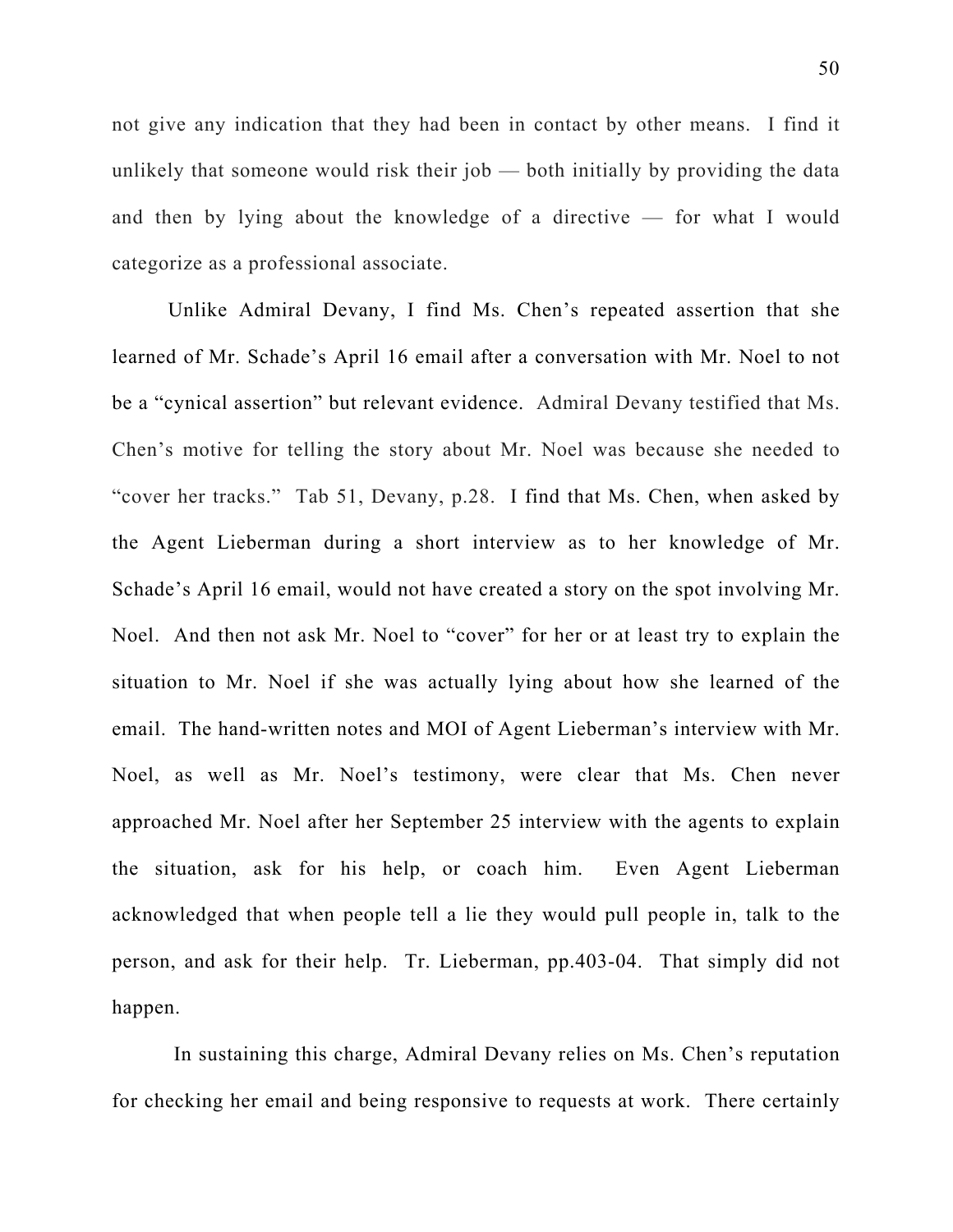was testimony and evidence attesting to this fact from a number of witnesses that Ms. Chen was very responsive to her emails and I find that evidence relevant. But I do not find the fact that she was attentive to emails comes close to tipping the scale in favor of finding preponderant evidence to sustain the charge. Rather, the totality of the evidence, which includes (1) Ms. Chen's explanation as to why she missed Mr. Schade's April 16 email, (2) her plausible explanation as to how she learned of the email from Mr. Noel, and (3) the absence of any communication from Ms. Chen to Mr. Noel after they were both interviewed by Agent Lieberman in September 2013, supports my finding that Ms. Chen gave a truthful explanation to Agent Lieberman when asked about how she learned of the Mr. Schade's email.

Accordingly, I conclude that Ms. Chen did not supply wrong information to Agent Lieberman. Therefore, the agency did not establish its misrepresentation charge by preponderant evidence and Reason 2 is not sustained.

## Reason 4: Lack of Candor $31$

 $\overline{a}$ 

In *Ludlum v. Department of Justice*, 278 F.3d 1280 (Fed. Cir. 2002), the Federal Circuit explained that lack of candor and falsification are distinct charges. While falsification "involves an affirmative misrepresentation, and requires intent to deceive," lack of candor, by contrast, "is a broader and more

 $31$  A portion of evidence that is necessary to address the specifications in Reason 4 is relevant to my analysis of the conduct charged under Reason 3. For clarity and efficiency, I will address the specifications under Reason 4 first and my analysis of the conduct charged under Reason 3 will follow.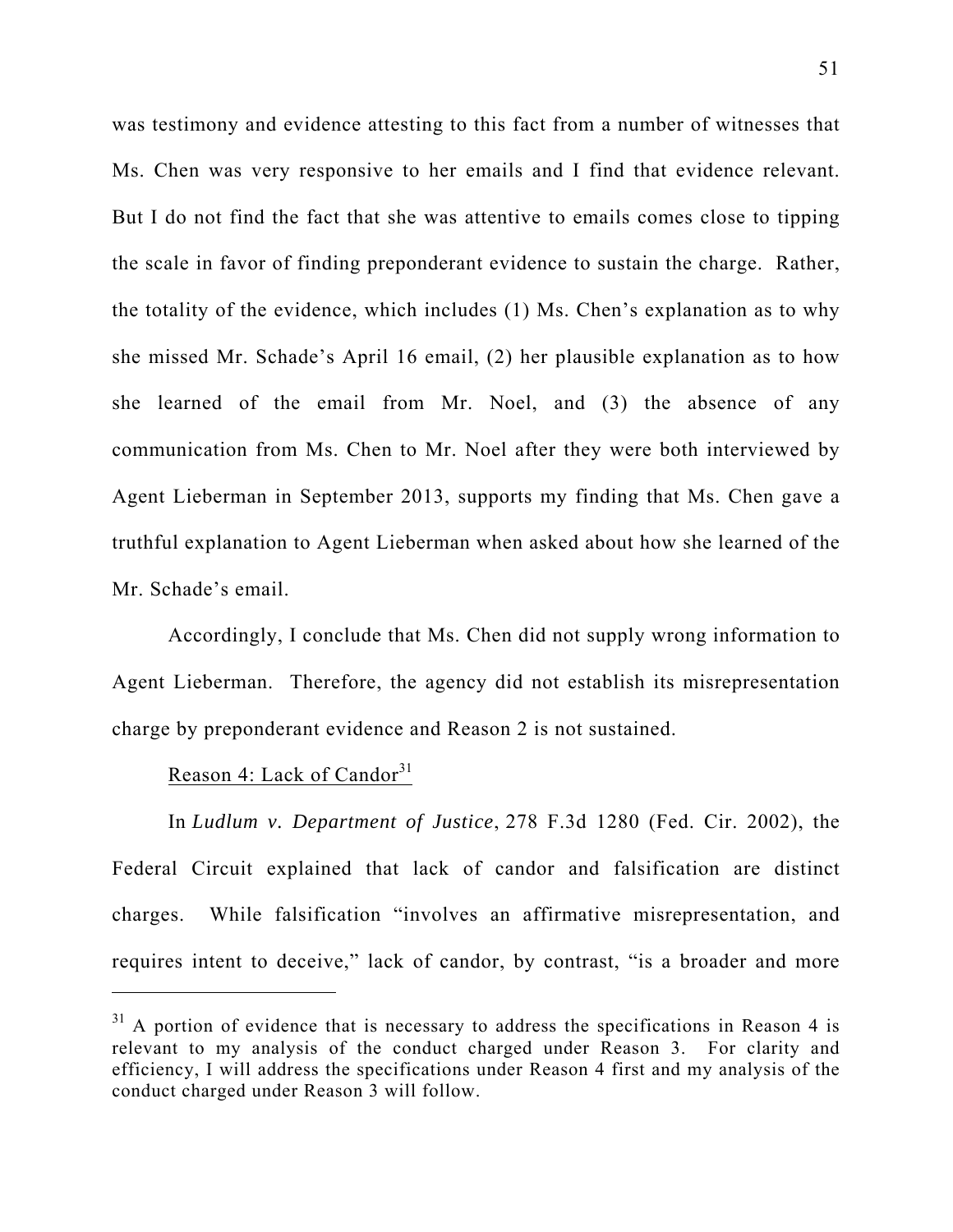flexible concept whose contours and elements depend on the particular context and conduct involved." *Id.* at 1284. Lack of candor need not involve an affirmative misrepresentation, but "may involve a failure to disclose something that, in the circumstances, should have been disclosed to make the statement accurate and complete." *Id.* Unlike falsification, lack of candor does not require "intent to deceive." *Id.* at 1284–85. Lack of candor, however, "necessarily involves an element of deception." *Id.* at 1284; see *Parkinson v. Department of Justice*, 815 F.3d 757, 766 (Fed. Cir. 2016); *Rhee v. Department of the Treasury*, 117 M.S.P.R. 640, ¶ 11 (2012), overruled in part on other grounds by *Savage v. Department of the Army*, 122 M.S.P.R. 612 (2015).

In *Rhee*, a case in which the appellant was charged with lack of candor in making an incorrect statement to her supervisor, the Board found that, to establish the "element of deception," the agency had to prove that the appellant knowingly made an incorrect statement. *Rhee,* 117 M.S.P.R. 640 at ¶ 11. The Board found that the agency failed to establish by preponderant evidence that the appellant knew her statement was false and the charge could not be sustained. *Id.* at ¶¶ 12–16. The Federal Circuit took a similar approach in *Parkinson*, in which an employee of the Federal Bureau of Investigation was charged with lack of candor under the FBI Offense Code based on his alleged "failure to be fully forthright" in his statements to agency investigators. In that context, the court found that the "element of deception" required under *Ludlum* entailed that the employee must have "knowingly" failed to be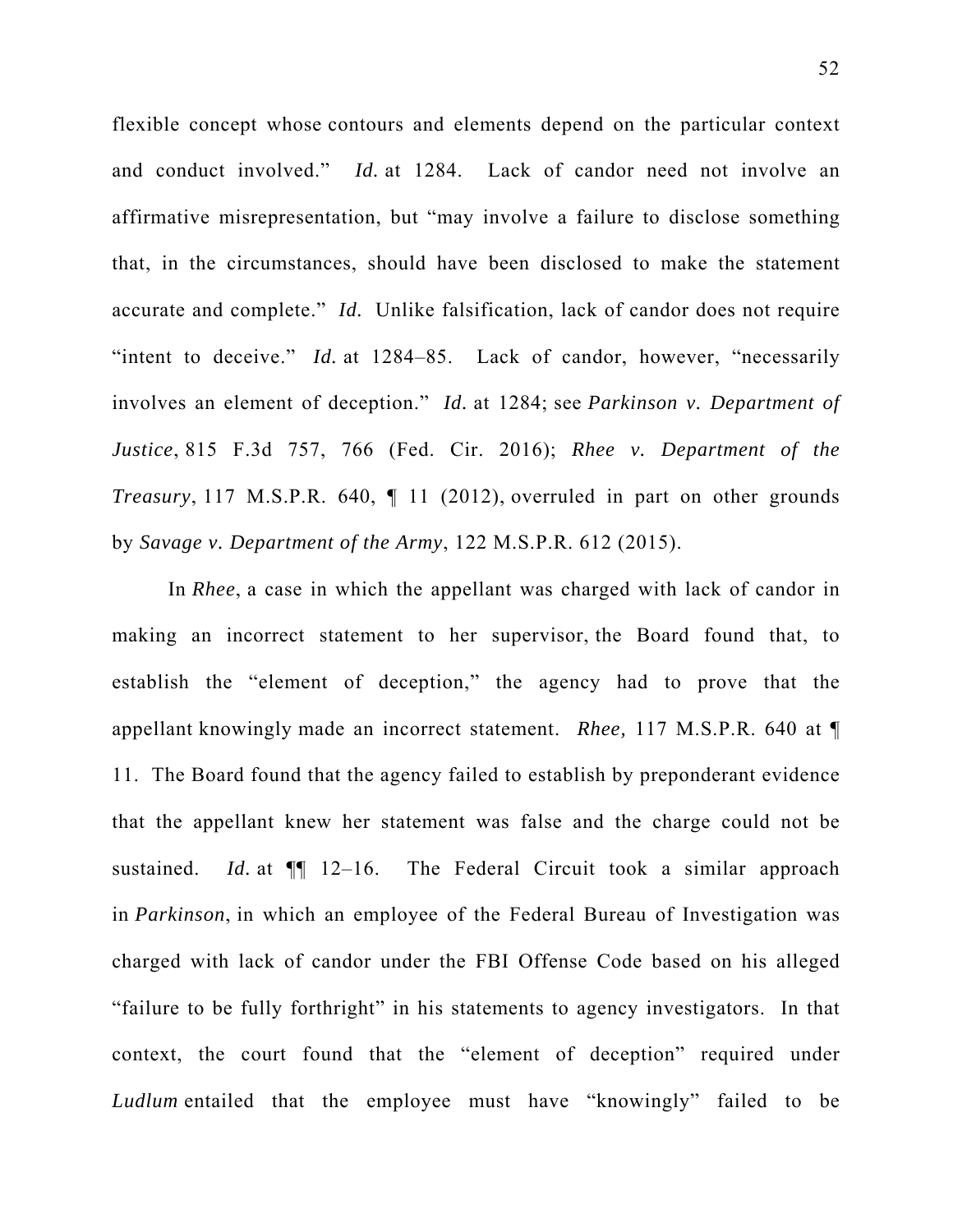forthright. *Parkinson*, 815 F.3d at 766–67. The court reversed the Board's decision to sustain the charge, finding that, even if the employee failed to be fully forthright, there was no substantial evidence that he did so knowingly. *Id*. at 767–68. In light of *Rhee* and *Parkinson*, a lack of candor charge requires proof of the following elements: (1) that the employee gave incorrect or incomplete information; and (2) that she did so knowingly. Accordingly, in addition to determining whether Ms. Chen gave incomplete or incorrect information, I must also make findings as to whether there was an element of deception present, i.e., whether she knowingly gave incomplete or incorrect information.

# Lack of Candor Specifications $32$

 $\overline{a}$ 

 Specification 1: In a June 11, 2013 interview with the DOC OSY, S/A Lieberman asked you whether anyone approached you regarding your work. You said, "You mean internationally? Yea they ask me what I do." S/A Lieberman asked you, "Where?" You replied, "Beijing." S/A Lieberman asked you, "Did anyone ask you for information?" On June 11, 2013, in response to Department of Commerce Office of Security Special Agent Andrew Lieberman's question to you regarding whether anyone asked you for information, you stated, "No, or something to that effect."

 $32$  English is Ms. Chen's second language. A review of Ms. Chen's testimony, emails, and June 13 handwritten statement corroborate the existence of a language barrier at times between Ms. Chen and the agents. Admiral Devany stated that he was aware that English was Ms. Chen's second language and agreed there may have been some miscommunication between Ms. Chen and the agents. Tab 51, Devany, p.166. Mr. Schade also explained that Ms. Chen had a "language hindrance" when explaining why he thought Ms. Chen did not apply for a promotion despite her co-workers thinking that Ms. Chen would be perfect for the position. Tab 8, p.83.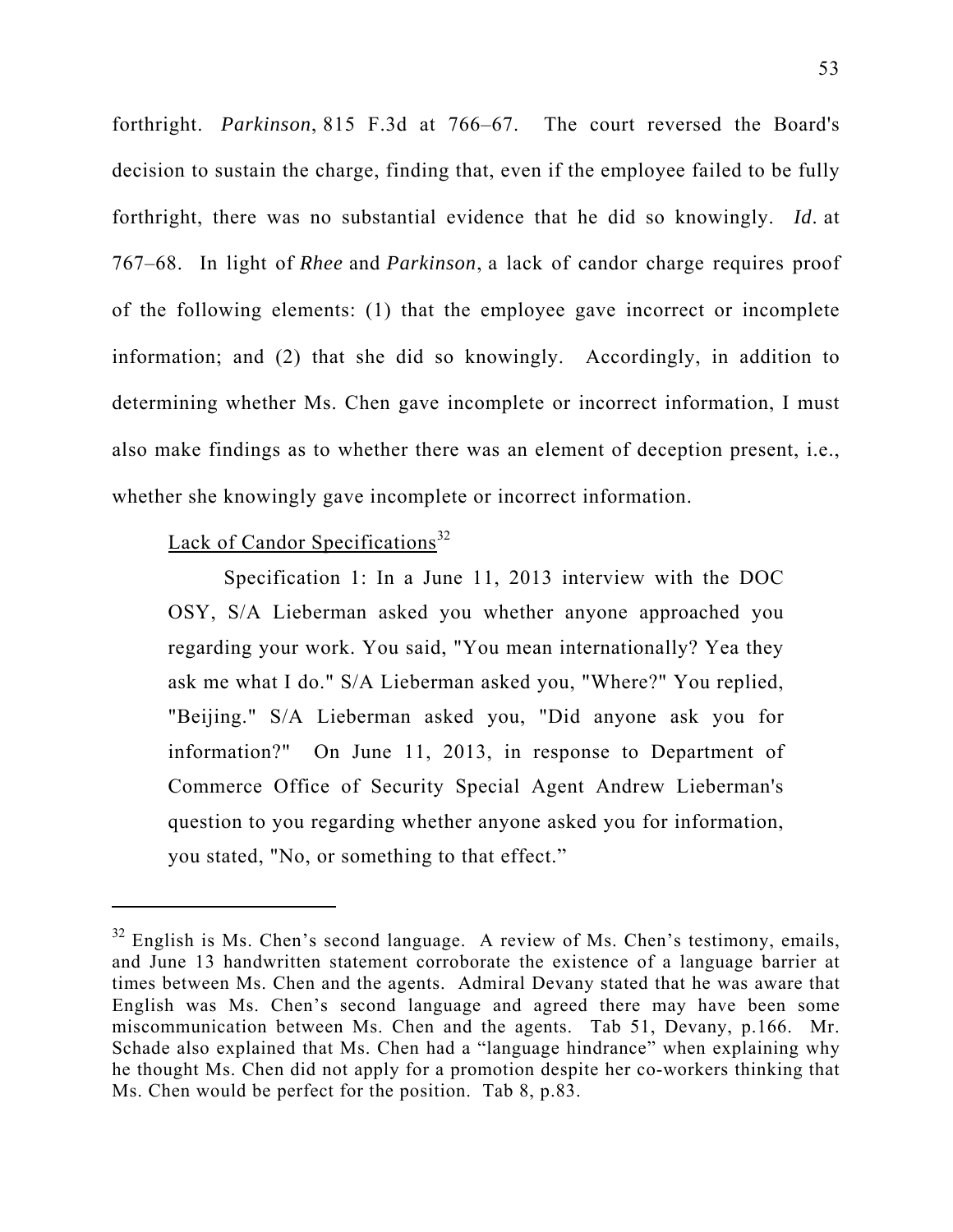According to the written report of the interview with Ms. Chen, immediately prior to asking if anyone approached her about her work, the agents were asking her questions about international collaboration regarding her work with NOAA. She responded negatively and explained that her work involves the Ohio River and other rivers in its proximity so international collaboration would not be beneficial to her work. She further expounded that she knew of two individuals ("Tom Adams and Joe") who had worked on a project with Romania for a couple years. After Agent Lieberman asked Ms. Chen if anyone approached her about her work, Ms. Chen asked if Agent Lieberman meant internationally and Agent Lieberman responded affirmatively. Ms. Chen then stated, "Yeah they ask me what I do. My parents are too old, they're 80, they don't care." Agent Lieberman then said, "where" to which Ms. Chen responded, "Beijing." The next question was, "Did anyone ask you for information," to which Ms. Chen responded, "no." Tab 9, p.49. It is at this point the agency's specification comes to fruition. Based on this exchange, the agency charged Ms. Chen with the first specification of lack of candor for not telling the agents about her visit and conversation with Mr. Jiao. The very next question — and I emphasize it was not after a break but the very next question — was, "Did anyone internationally ask you for information regarding locks and dams," to which Ms. Chen immediately responded, "Yeah, my colleague. I didn't have the information to provide." Tr. Lieberman, p.383; Tab 9, p.49. Ms. Chen then told the agents that she wondered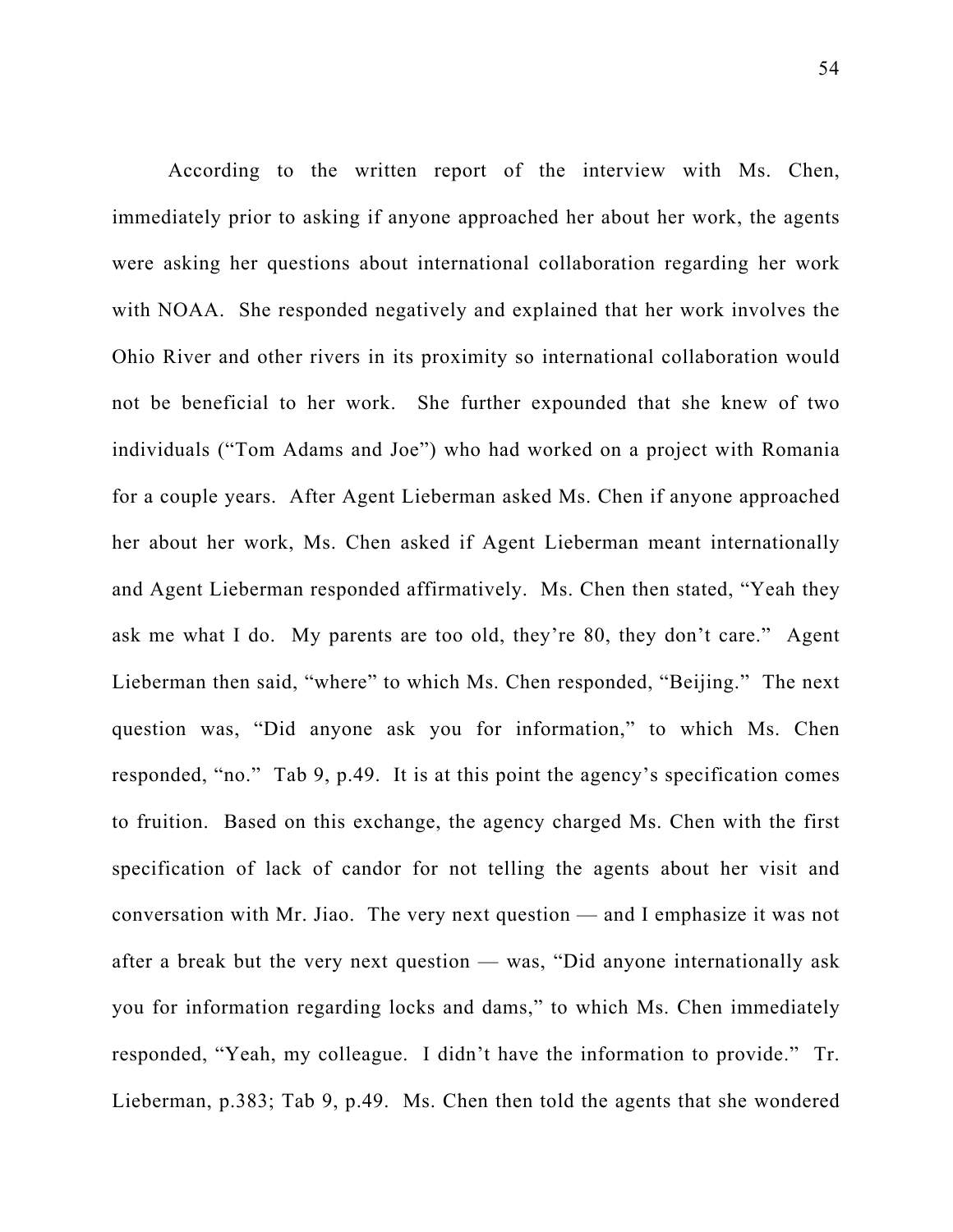if there was anything online she could provide to her colleague regarding his question about how [the United States] manages its projects. She further explained that she did not know so she asked Ms. Lee. Tr. Lieberman, p.383; Tab 9, p.49.

I initially find that when Ms. Chen responded that no one asked her for information, she was continuing the dialogue presented in the prior question where she mentioned her parents. In other words, she assumed that Agent Lieberman was asking if the family and friends she interacted with when visiting China asked her for information about her work. Therefore, in light of how and when Agent Lieberman posed the question, Ms. Chen's answer was not incorrect because the agency has not shown that anyone other than Mr. Jiao asked her for information during her visit to China in 2012.

Based on the common pace of a conversation, there may have been 30 seconds at most between Ms. Chen telling the agents that no one asked her for information and then responding that her colleague asked her for information on locks and dams. In sustaining the specification, Admiral Devany stated in his decision letter, "while you ultimately acknowledged Mr. Jiao's request for information when confronted with the evidence, I find that you lacked candor when you initially denied that anyone internationally had asked you for information." Tab 7, p.8. The definition of ultimately — finally, in the end, eventually — clearly requires some passage of time. And there was no passage of time as it was Ms. Chen's response to the very next question. In addition, there is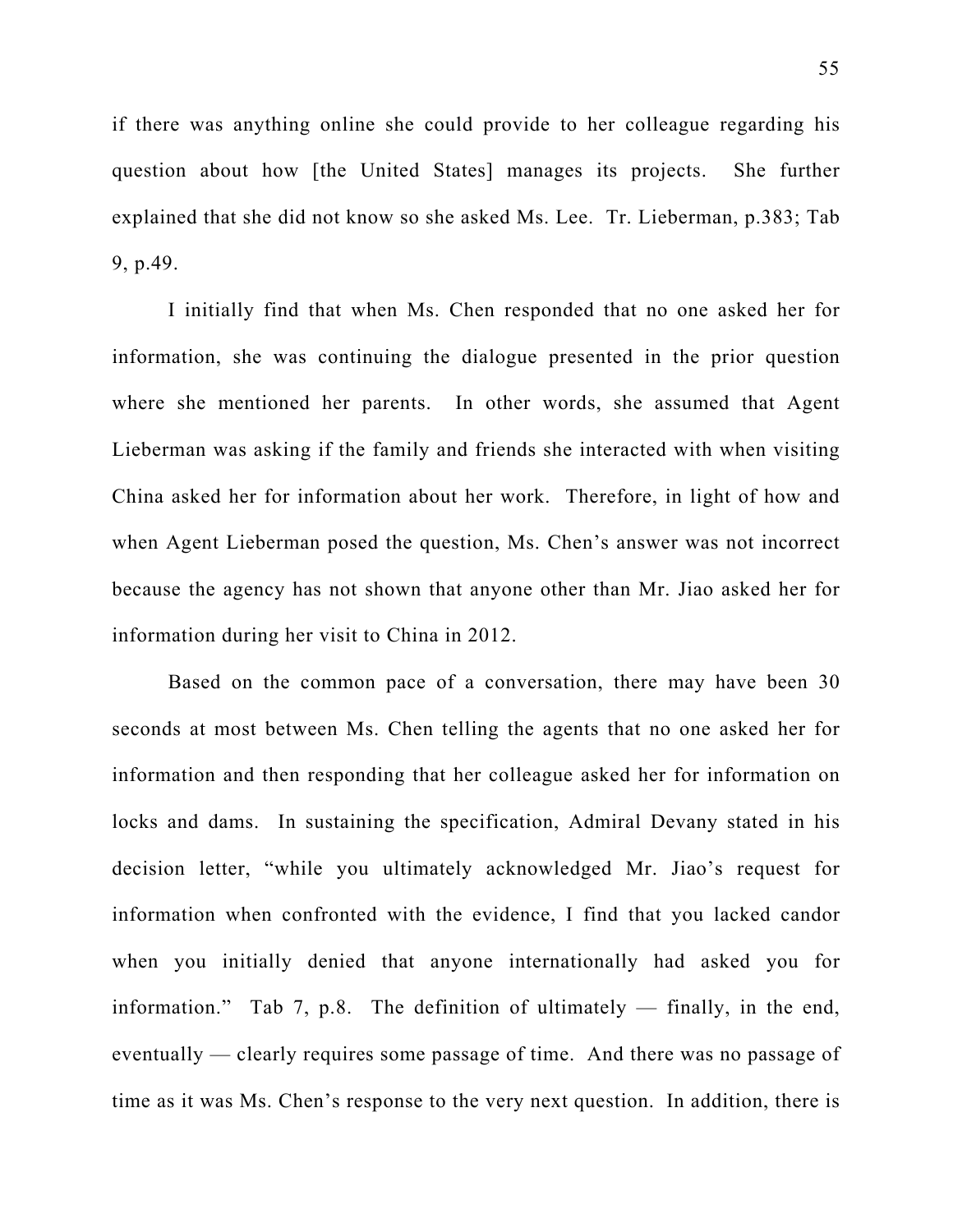no basis for Admiral Devany's statement that Ms. Chen responded truthfully, when "confronted with the evidence" as neither the written report nor any other evidence, indicates that the agents presented Ms. Chen with any evidence when she responded that her colleague asked her for information about locks and dams. *Id.* 

It can be said that because Mr. Jiao was from Beijing, Ms. Chen's initial response was incorrect when she said no one asked her for information. To that extent, I find, that based on her very next response that her colleague asked her for information, her initial response, even if incorrect, was not a knowing act by Ms. Chen to provide incorrect information.

The agency has presented no evidence, let alone preponderant evidence, to support Specification 1 that Ms. Chen knowingly supplied the agents with incorrect or incomplete information. Accordingly, this specification is not sustained.

Specification 2: In a June 11, 2013 interview with the DOC OSY, S/A Lieberman asked you, "Did anyone internationally ask you for information regarding locks and dams?" You said, "Yeah, my colleague ... " S/A Lieberman asked you for the name of the individual who asked you for the information. On June 11, 2013, in response to Department of Commerce Office of Security Special Agent Andrew Lieberman's question to you regarding the name of the individual who asked you for information regarding locks and dams, you stated, "Umm, he was one class above me; I haven't seen him in ten years; let me think about it," or something to that effect.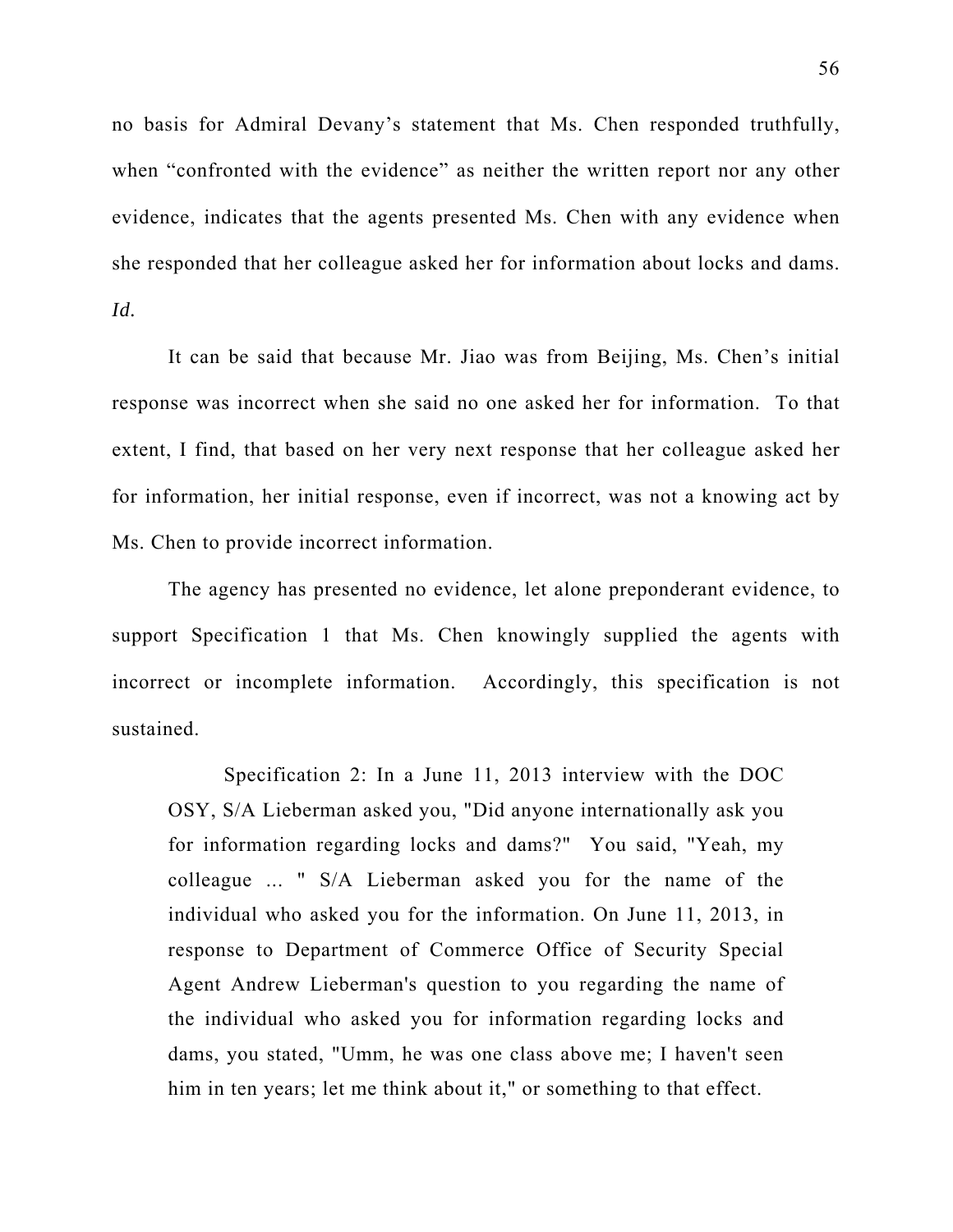During the interview, Agent Lieberman asked Ms. Chen for the name of the individual and Ms. Chen explained that her colleague was one class above her [in college] and that she had not seen him in ten years. Ms. Chen then said, "Let me think about it." She further then explained she saw him last time she visited her parents for three weeks. She stated her father was in the hospital and that her parents were not doing well. Tab 9, p.50. The interview continued with questions relating to her visit to Beijing and in her responses Ms. Chen explained the meeting with Mr. Jiao in detail and corresponding with him via email. Agent Lieberman asked Ms. Chen if she used her work or personal email account when corresponding with Mr. Jiao and Ms. Chen responded, "I don't recall, I can forward you the email." Tab 9, p.61. During the interview, Ms. Chen tells the agents that she has memory issues  $-$  "I have to tell you  $-$  I have surgery and my memory is bad." *Id.* at pp.55, 62. Shortly after that statement, Agent Lieberman asked Ms. Chen if there is anything the agents could do to help her remember and she responded, "Yes, anything you can do" and she also told them that since her two surgeries, "I don't trust my memory."<sup>33</sup> *Id.* at 55. As the interview continued and before Ms. Chen took a break to use the restroom, Agent Lieberman asked

 $33$  It was obvious Ms. Chen was having issues with dates during the interview. For example, she told the agents she met with Mr. Jiao "two years ago" although that would have been in 2011. In fact, she insisted on numerous occasions that her last trip to China took place in 2011. Tab 9, pp.49-54. Mid-way through the interview the agents showed Ms. Chen the 2012 email where she is asking Mr. Schade for public information for Mr. Jiao and Ms. Chen then realized her last trip was in 2012. *Id.* at 55.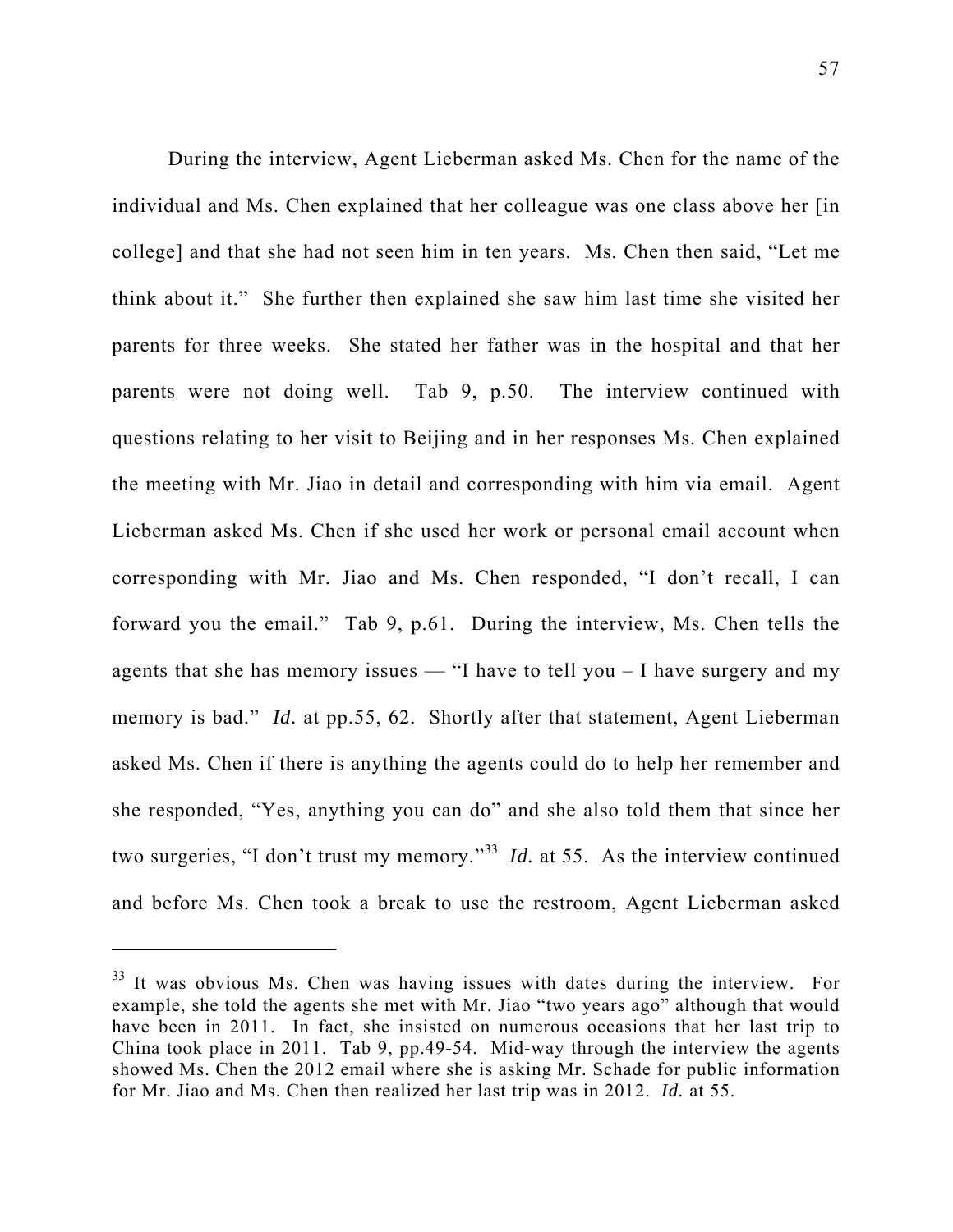Ms. Chen again to provide the name of the individual she met with. He then asked her how old he was. Ms. Chen responded by describing him as 56 and a Deputy Director and told the agents that she would send them the email she sent to him in English. *Id.* at 57.

I do not find that with her responses Ms. Chen was knowingly proving incorrect or incomplete information. In fact, right after Ms. Chen said she would provide the agents with the email she sent to Mr. Jiao, she remembered his name and wrote it on a "sticky note" that she handed to Agent Lieberman. In addition, right before Ms. Chen remembered Mr. Jiao's name, she reiterated that she would provide Agent Lieberman with the email she sent. *Id.* Furthermore, Ms. Chen saw Mr. Jiao thirteen months before her interview with the agents and had not seen Mr. Jiao prior to that time for approximately ten years. The meeting encompassed 15-20 minutes of a three-week trip to Beijing to visit family, including her elderly parents who were in poor health. Tab 9, pp.50, 58; Tab 51, Devany, p.80. Ms. Chen indicated to the agents that she had trouble with her memory at times. She subsequently provided Mr. Jiao's name during the interview before she even took a break and without the agents refreshing her recollection with emails or other documents. In addition, prior to remembering Mr. Jiao's name she offered to provide the email she sent to Mr. Jiao, which would have identified his name or at least reflected the email address had she been unable to remember. Prior to remembering Mr. Jiao's name, she also provided a number of details about where Mr. Jiao went to school, where he was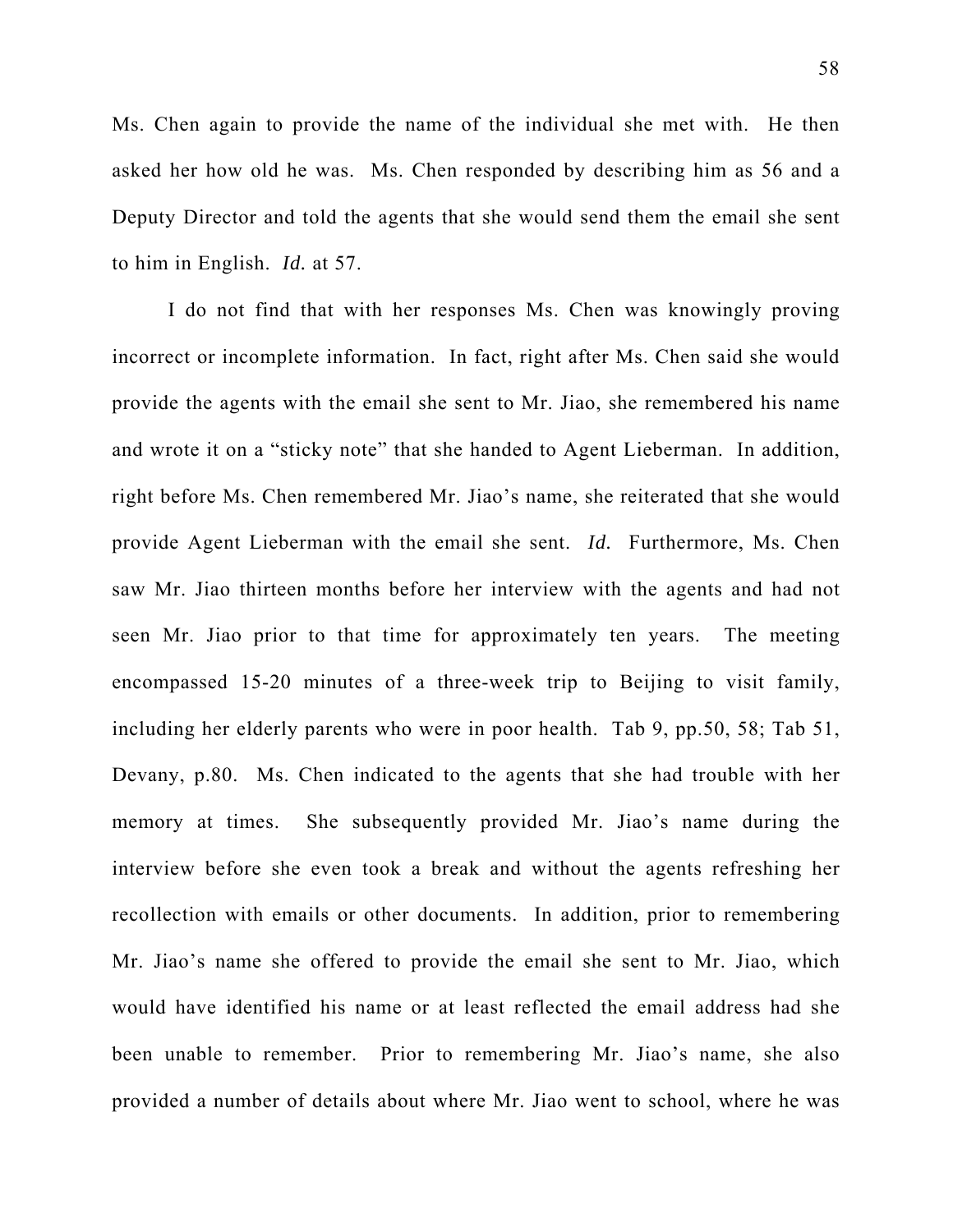currently working, and his title. I found no evidence that she knowingly lacked candor when Ms. Chen could not recall Mr. Jiao's name immediately.<sup>34</sup>

The agency has not presented preponderant evidence to support Specification 2 that Ms. Chen knowingly supplied the agents with incorrect or incomplete information. Accordingly, this specification is not sustained.

Specification 3: In a June 11, 2013 interview with the DOC OSY, S/A Lieberman asked you when you last corresponded with the individual who asked you for the information (Mr. Jiao). On June 11, 2013, in response to Department of Commerce Office of Security Special Agent Andrew Lieberman's question to you regarding when you last corresponded with the individual who asked you for the information (Jiao Yong), you stated that you sent only one email to Mr. Jiao or something to that effect.

Over the course of 15 days, a little over a year before Ms. Chen's June 2013 interview with the agents, Ms. Chen sent three emails from her personal account to Mr. Jiao (May 15, 21, and 29). Tab 54, pp.6-9. The middle email sent on May 21 contained no substantive information, but rather was a follow-up to see if Mr. Jiao had received the May 15 email as Ms. Chen had not received a response. During Ms. Chen's interview with the agents, Agent Lieberman asked

<sup>&</sup>lt;sup>34</sup> On a number of occasions during the hearing, it was demonstrated that other employees during the course of the investigation were unable to recall certain facts although none were deemed by the agency to have lacked candor. Notably, Admiral Devany during his deposition was unable to recall the last name of a co-worker he worked with during a 2-year period, sometimes daily, but remembered it later that day when testifying. Tab 51, Devany, p.193.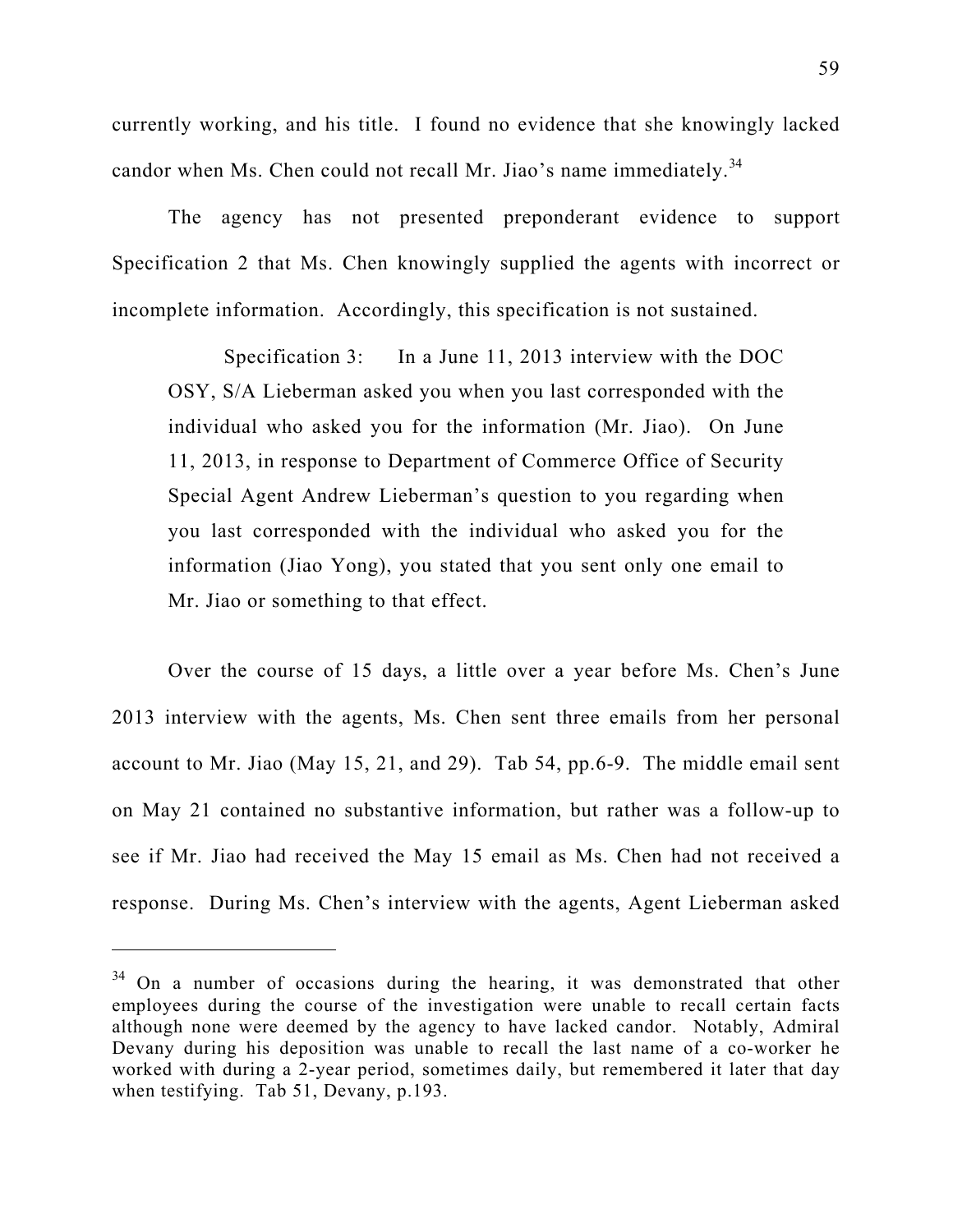Ms. Chen about her correspondence with Mr. Jiao and the MOI indicated that she only sent Mr. Jiao one email. However, throughout the interview, Ms. Chen described in detail for the agents the type of information she emailed Mr. Jiao. The information Ms. Chen described to the agents throughout her interview was in both the May 15 and 29 emails. For example, Ms. Chen tells the agents she provided Mr. Jiao with the link that Ms. Lee gave her (that was in the second email) as well as that she told Mr. Jiao that only government users could download information on the NID (that was in the first email). Tab 9, pp.51, 54; Tab 54, pp.7-9. Ms. Chen provided this information without the benefit of the agents showing her any emails. Tr. Lieberman, pp.378-81. And what Ms. Chen described was completely consistent with what was in the emails. Furthermore, as stipulated by the agency, none of the information in Ms. Chen's two substantive emails to Mr. Jiao was inappropriate for Ms. Chen to give to Mr. Jiao, i.e., it was all public information. Tab 54, p.6. Near the end of the seven-hour interview, SA Lieberman asked Ms. Chen if there were any other emails to Mr. Jiao. Ms. Chen responded that she was "not sure" and that she would "search" again pointing out that she cannot remember everything since her surgeries in the 90s. According to the MOI, they stopped the first portion of the interview at that time. Within 13 minutes, Ms. Chen provided the agents with two printed emails to Mr. Jiao from her private email account. The agents left Ms. Chen's office for approximately 45 minutes; when they returned, Ms. Chen told them she found another email and provided them with a copy. Ms. Chen advised the agents that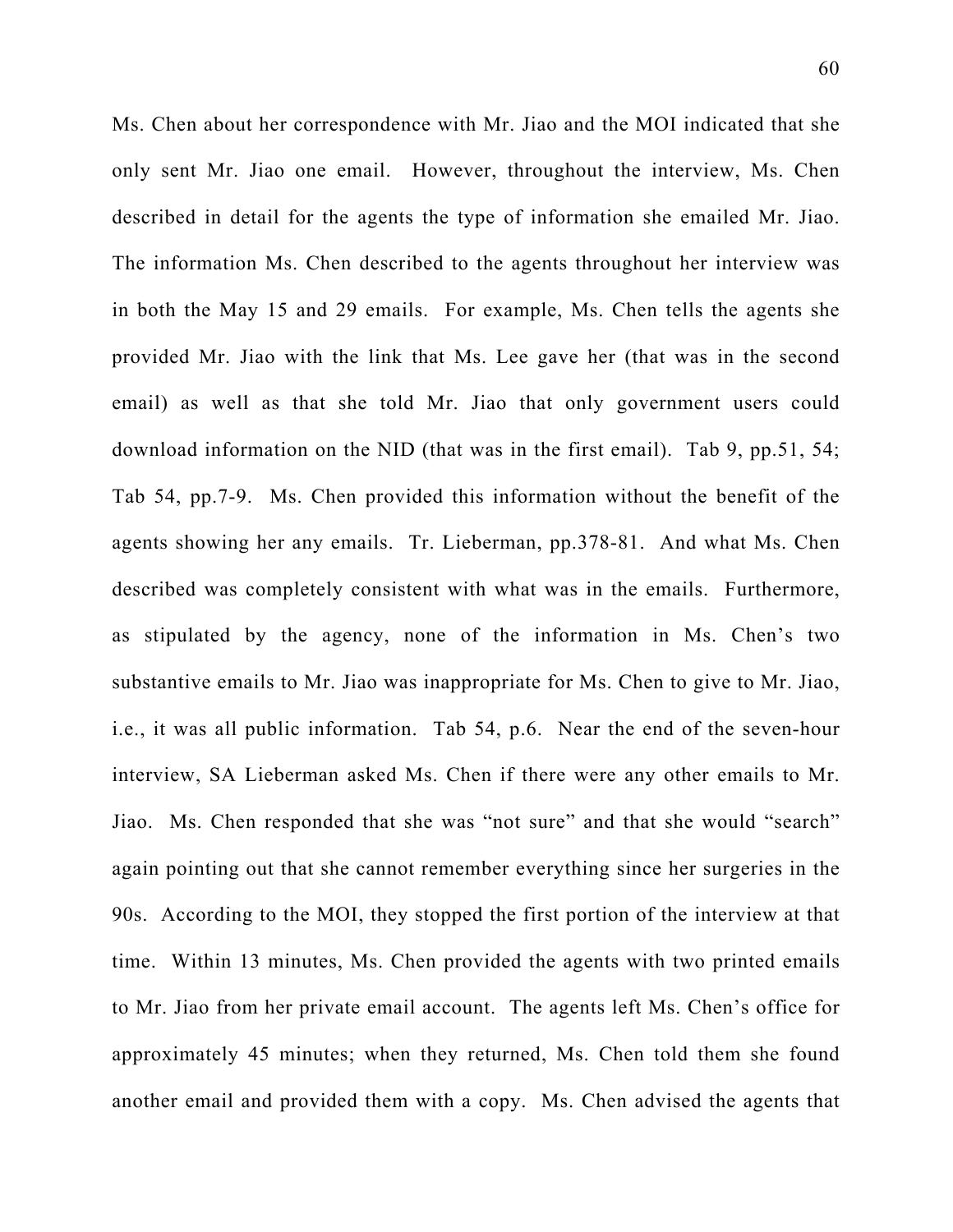she had not corresponded with Mr. Jiao since the time of the emails that she provided to the agents and there was no evidence presented to the contrary. Tab 9, pp.45, 62-63.

Throughout the interview and the follow-up questions the agents asked after Ms. Chen provided the agents with her hand-written statement, Ms. Chen was forthcoming. For instance, when discussing what she did after she spoke to Ms. Lee, Ms. Chen discussed the email she sent to Mr. Jiao. When asked if there are other emails, she stated that she could not trust her memory, but volunteered to search for other emails and subsequently produced them. Tab 9, pp.41-63.

I find that Ms. Chen did not knowingly provide incomplete information to the agents when she initially stated that she only sent one email to Mr. Jiao, rather than two or three. I reiterate that the middle email did not contain any substantive information, as it was only an inquiry as to whether Mr. Jiao received her first email. At the time Agent Lieberman posed the question about the number of emails, thirteen months had elapsed and the two emails were sent only two weeks apart. Ms. Chen never responded with an unequivocal "no" when asked if there were other emails. To the contrary, she commented on her memory issues and said she would search for other emails. Notably, before the interview was over, Ms. Chen produced all three of the emails. Tab 9, pp.41-63; Tab 51, Devany, pp.200-201. Based on the passage of time and the fact that she continued throughout the interview to describe what was in the two substantive emails, I find she simply forgot how many emails she sent to Mr. Jiao.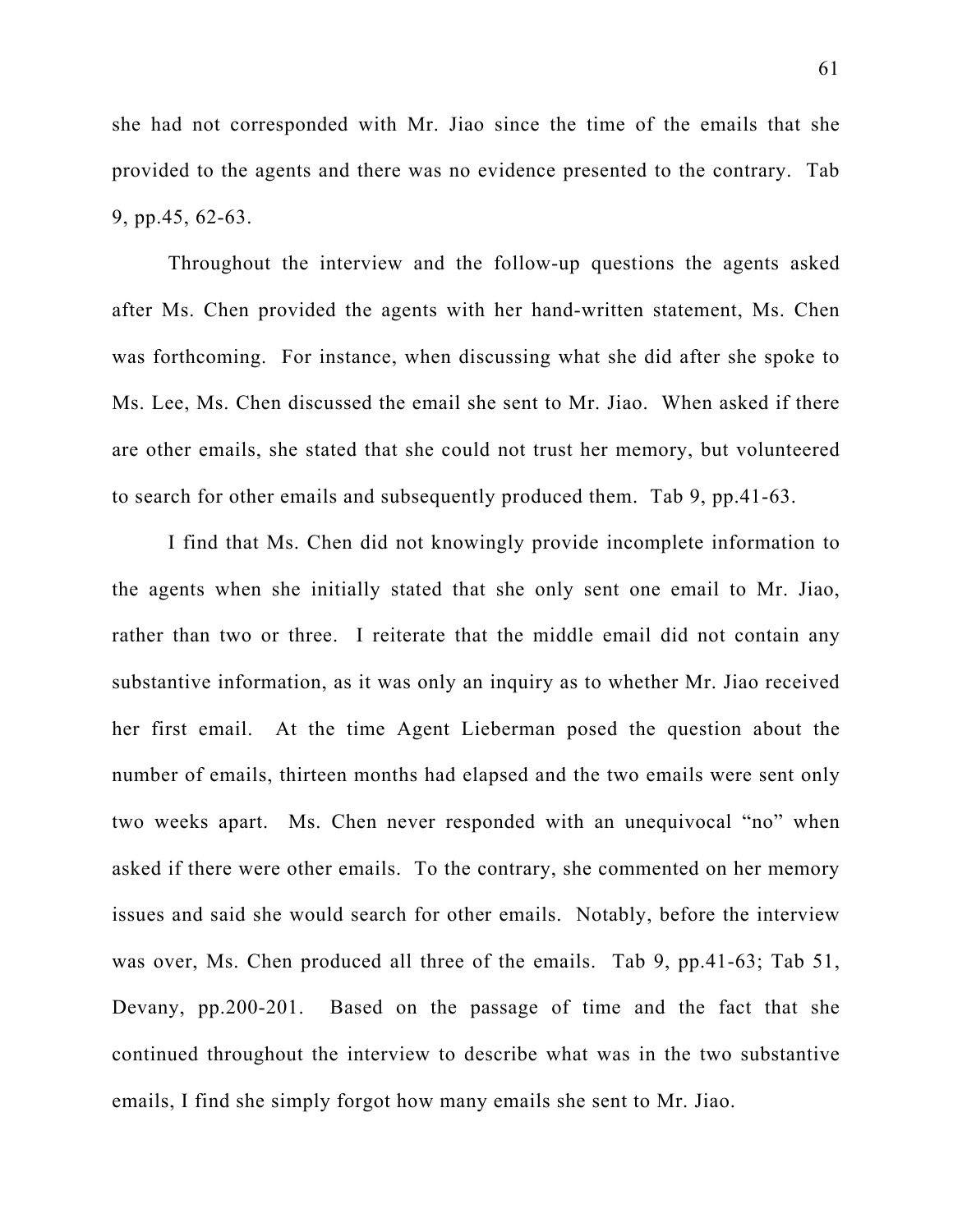The agency has not presented preponderant evidence to support Specification 3 that Ms. Chen knowingly supplied the agents with incorrect or incomplete information. Accordingly, this specification is not sustained.

### Specifications 4, 5, 7, 8 and 9:

These specifications of the lack of candor charge all involve Ms. Chen's responses to the agents when addressing questions relating to her access to and use of the NID website and database. Prior to specifically addressing lack of candor specifications 4, 5, 7, 8, and 9, it is important to discuss some broader aspects of this matter that influence my analysis of these specifications.

## Investigative Interviews

When interviewing Ms. Chen, Agent Lieberman had no experience as a hydrologist. He did not have any expertise regarding data in relation to water movement or locks and dams. Tr. Lieberman, p.308. In fact, going into the interview Agent Lieberman did not even know that Ms. Chen's position required her to acquire information about locks and dams. *Id.* at p.395. Prior to the interview, the agents did not make any inquiries about the type of information Ms. Chen was asking for on behalf of Mr. Jiao, e.g., whether it was public information. In fact, the agents confirmed shortly after Ms. Chen's interview that the information Ms. Chen was seeking for Mr. Jiao was public information and they found no evidence that Ms. Chen had ever provided secret, classified, or proprietary information to a Chinese official or anyone outside of the agency. Tr. Lieberman, pp.308-11.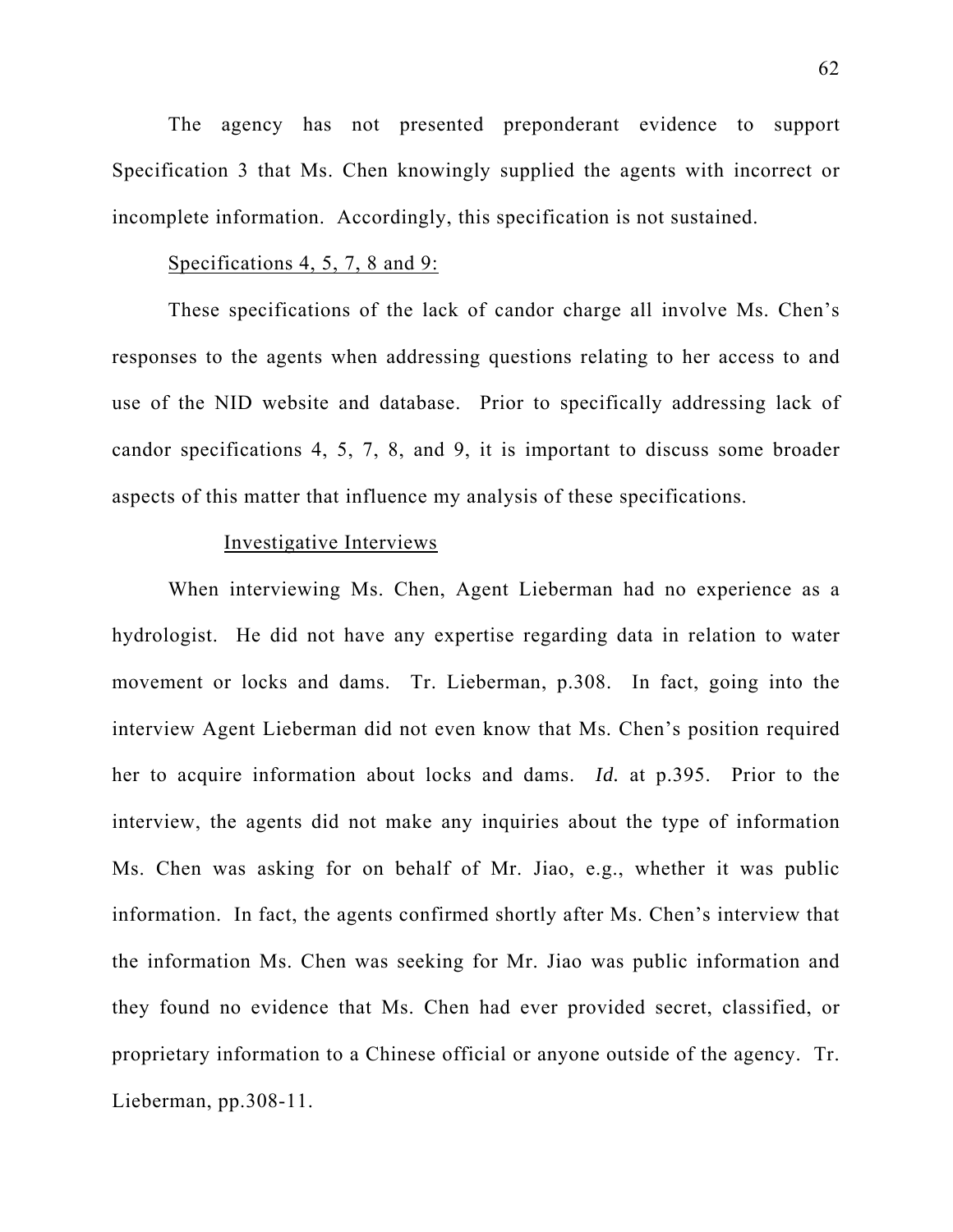In addition, Agent Lieberman did not review and had no understanding as to the meaning of the one file (Ohio) downloaded twice (May 10 and May 15) from the NID. *Id.* at pp.342, 415. There was no evidence presented that, when the agents conducted Ms. Chen's interview, they had an understanding of or exposure to the NID, either through their own investigation or by discussing the NID with anyone with the agency who had knowledge. *Id.* at p.308.

When the agents interviewed Ms. Chen on June 11, 2013, Agent Lieberman asked the questions while Agent Mike Benedict took hand-written notes. *Id.* at pp.254, 260-62. Ms. Chen was not aware of the purpose of the agents' meeting with her and Ms. Chen understood that they were interviewing all employees in the office. *Id.* at 257. The first part of the interview dealt with general areas concerning NWS and its employees, involved open-ended questions about the NWS office, and addressed Ms. Chen's duties and accomplishments. Tab 9, pp.46-49; Tr. Lieberman, p.271. At one point, Agent Lieberman made an inquiry as to whether she needed any additional resources to do her job. Tab 9, p.48. According to Agent Lieberman, Ms. Chen was more relaxed during the general parts of the interview, but once they started "moving into some of the more targeted areas of our discussion — specifically international requests for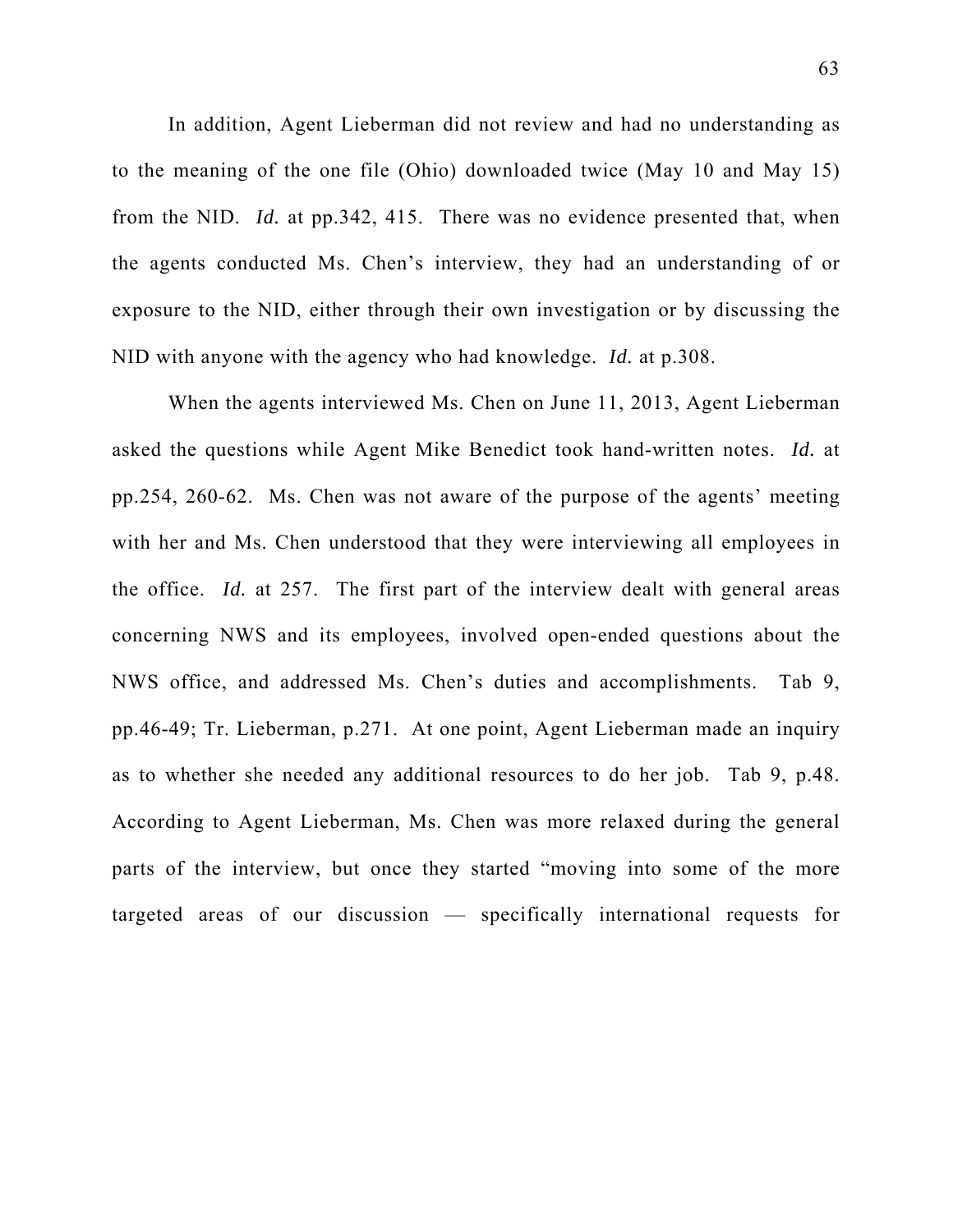information, China" she started looking down and "she may have been nervous during those time frames."<sup>35</sup> Tr. Lieberman, pp.300-01.

According to Agent Lieberman, Agent Benedict<sup>36</sup> prepared a typed MOI within one to two weeks of their June interview with Ms. Chen. However, Agent Benedict did not sign the typed MOI until November 6, 2013. Agent Lieberman testified he reviewed the MOI and that it was a true and accurate record of the interview, although he did not testify as to when he completed his review. Tab 9, pp.46-63; Tr. Lieberman, pp.273-74.

Agent Lieberman stated that only the typed MOIs become part of the agency's investigative report (not the related hand-written notes) and that anything material to the investigation would be part of the typed MOI. The agents decided whether the notes they took during an interview would be reduced to a MOI; if they did, it would be included as part of the overall report. In other words, the agents conducted interviews related to this matter, for which handwritten notes exist, but the notes were not reduced to a typed MOI and thus were not made part of the investigative report relied upon by the agency.<sup>37</sup> Tr.

 $35$  I find it understandable that Ms. Chen may have become nervous when she realized the purpose of the agents' visit to the ORFC was to address specifically issues related to her visit to China. In fact, at the end of the interview, Ms. Chen stated, "You guys came here just for this?" Tab 9, p.62.

<sup>&</sup>lt;sup>36</sup> Agent Benedict did not testify.

 $37$  As previously mentioned, in addition to the hand-written notes taken during interviews (for both interviews that were and were not reduced to MOIs), the agency did not provide Ms. Furgione or Admiral Devany with a number of declarations from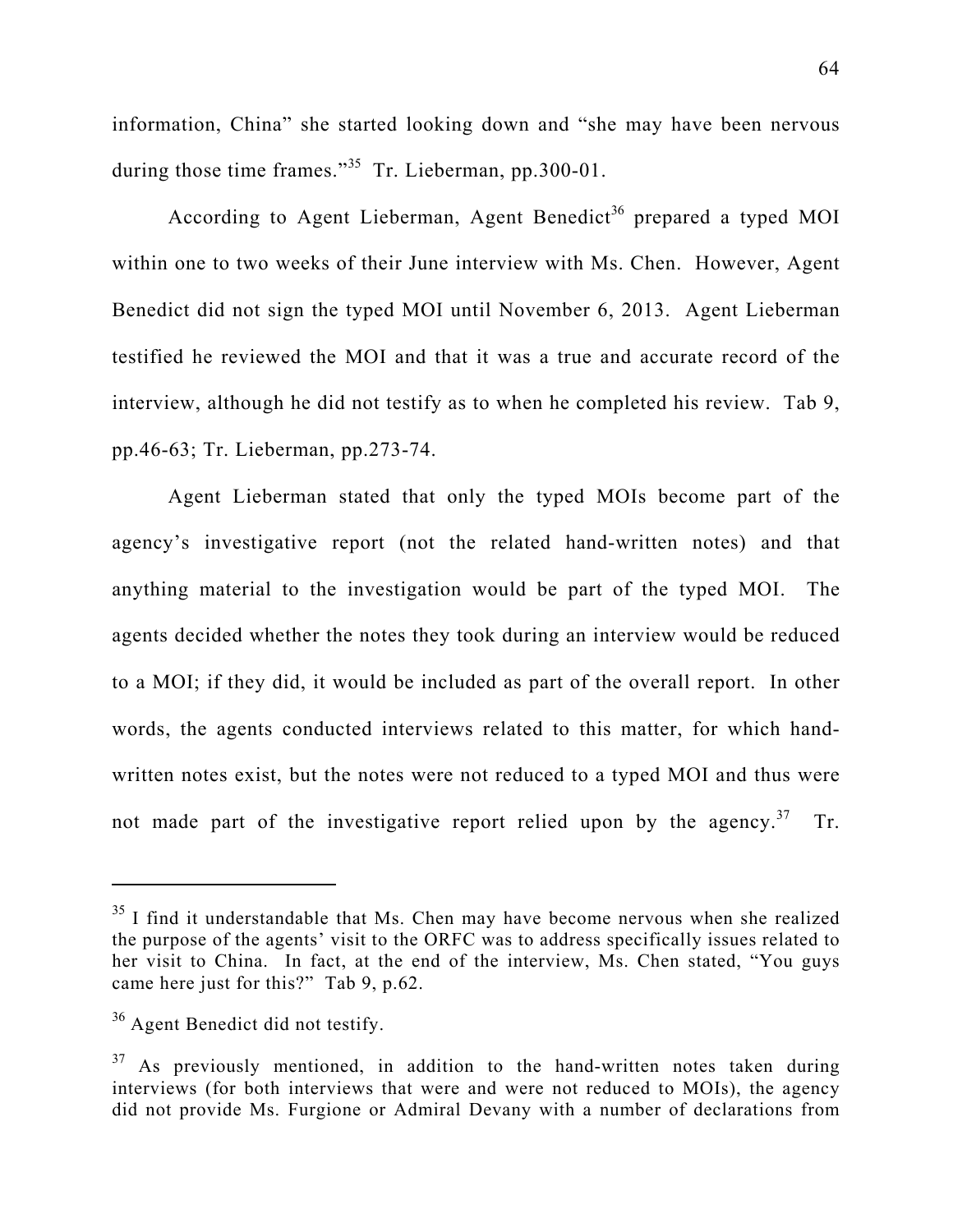Lieberman, pp.298, 334-37. For example, Agent Lieberman took notes during one of Mr. Schade's interviews.<sup>38</sup> During this interview, Mr. Schade indicated Ms. Chen had a work-related reason to look at information on the NID, that NWS "continually share[d] data with academics," and that Ms. Chen and Mr. Davis worked closely together. *Id.* at pp.346-50. Despite the obvious relevance to the events surrounding Ms. Chen's charged conduct, the agents decided not to prepare an MOI and the hand-written notes were not part of the materials the agency provided to Ms. Furgione or Admiral Devany.<sup>39</sup>

Similarly, the agents interviewed Mr. Davis on June 13, 2013, immediately prior to interviewing Ms. Chen at the ORFC. During this interview, Agent Benedict took 11 pages of hand-written notes while Agent Lieberman interviewed Mr. Davis. Tab 8, pp.37-48; Tr. Lieberman, pp.350-51. Agent Lieberman testified he did not prepare a MOI to memorialize this interview. Tr. Lieberman, p.366. During this interview, Mr. Davis told Agent Lieberman numerous times

ORFC employees. The agency did not deem them relevant to Ms. Chen's case. The agency came to this conclusion despite the fact the agency acquired the declarations during a workplace investigation referred to in emails as the "Chen investigation." For example, the employee soliciting the declarations stated in an email that she spoke to Mr. Schade and she would be interviewing the ORFC employees during the next week regarding the Chen case." Tab 41, p.62.

 $38$  Agent Lieberman did not conduct this interview. He took notes while FBI agents interviewed Mr. Schade. Tr. Lieberman, p.345.

 $39$  Ms. Chen obtained the agents' hand-written notes through the discovery process in the criminal proceeding. Tr. Lieberman, p.337. Ms. Chen relied on and provided some of the hand-written notes in her reply to Admiral Devany before he issued his decision. Tab 51, Devany, p.121.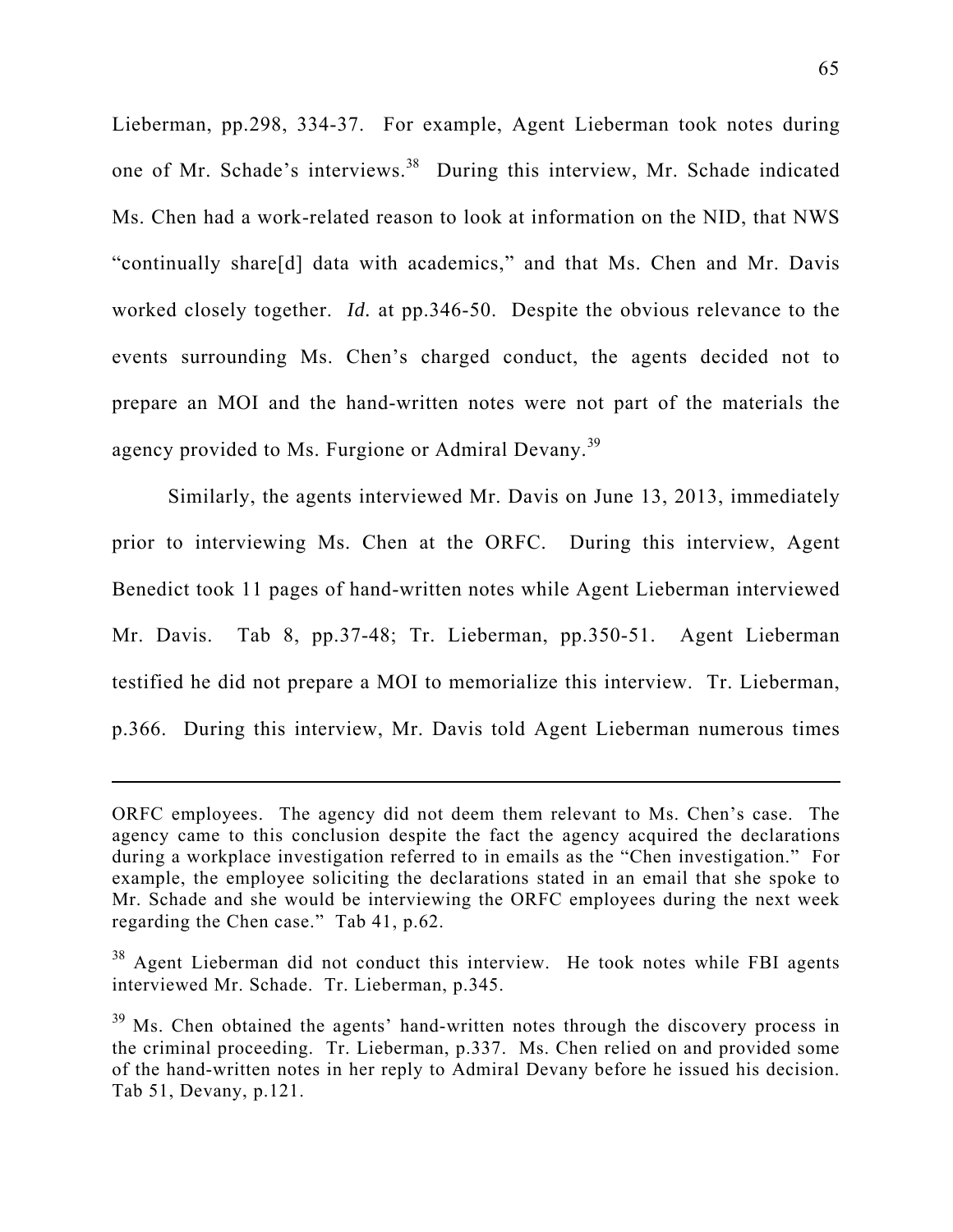that Ms. Chen has work-related reasons  $-$  generally and specifically  $-$  to use the NID database. *Id.* at 418. For example, Mr. Davis said the information would be useful and helpful to Ms. Chen. According to Mr. Davis, Ms. Chen had a need to get data and using the NID would make it easier. Tr. Lieberman, pp.354-60; Davis, pp.624-34. Mr. Davis also discussed "hydro pool capacity" information with the agents, although Agent Lieberman did not understand what that meant and apparently did not follow-up with Mr. Davis to gain an understanding. Tr. Lieberman, pp.361-62. Mr. Davis also responded negatively when asked if accessing the NID would be outside the scope of Ms. Chen's work as a hydrologist. *Id.* at 363.

 During the interview with Mr. Davis that the agents did not memorialize in an MOI, Mr. Davis also discussed the username and the password for the NID. Initially, Mr. Davis did not remember emailing the username and password for the NID database to Ms. Chen. The agents refreshed his recollection by showing him the email he had sent 13 months ago.<sup>40</sup> Tr. Lieberman, pp.351-53. Mr. Davis also informed the agents that he shared the NID password with others in the office; however, despite Agent Lieberman's testimony that "we left no stone unturned" the agents did not talk to any other ORFC employees regarding the availability and use of the password. *Id.* at pp.304, 355-56.

 $40$  The agency did not charge Mr. Davis with lack of candor for initially forgetting that he emailed Ms. Chen the information. The agents believed Mr. Davis "honestly forgot." Tr. Lieberman, p.353.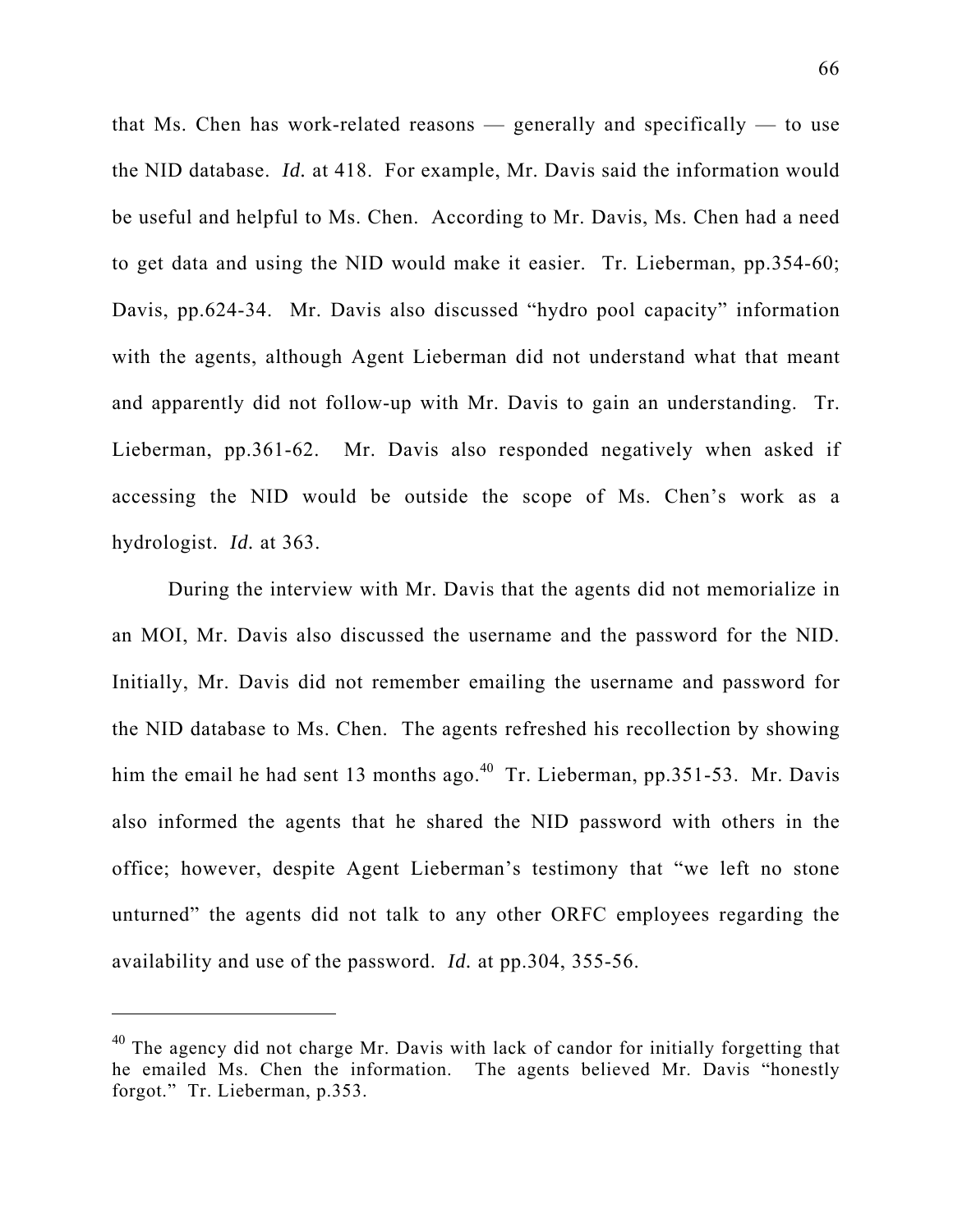Notably, all of Mr. Davis's responses to the agents were based on a general discussion of why Ms. Chen would be using the NID, as Mr. Davis had no knowledge of the request from Mr. Jiao. Because of Mr. Davis's lack of knowledge of the situation involving Mr. Jiao, he did not appear to be in a position of trying to protect Ms. Chen or explain away why the information she looked at on the NID was not for Mr. Jiao. *Id.* at 365.

In fact, Agent Lieberman testified that it was his understanding that Ms. Chen went into the NID — with no differentiation or clarification of when or what Ms. Chen accessed — because of Mr. Jiao's request. *Id.* at p.362. In addition, it is inconceivable (and I do not find credible) how, after the responses given by Mr. Schade and Mr. Davis, that Agent Lieberman could reach the conclusion that "we were able to substantiate during the interview that her access to the NID was as a result of the request [by Mr. Jiao], not for a work-related purpose." *Id.* at p.373. And it is equally inconceivable why the agents did not reduce this information to an MOI, which would have been provided to the agency. The responses from Mr. Davis to Agent Liebermann's questions were directly relevant to the material issues, i.e., work-related reasons why Ms. Chen accessed the NID and the details surrounding the NID username and password.

## National Inventory of Dams

The difference between the NID website and databases is a vital component of this discussion. That is, the NID website is a government site managed by the USACE and available for anyone, including the public to access; however, there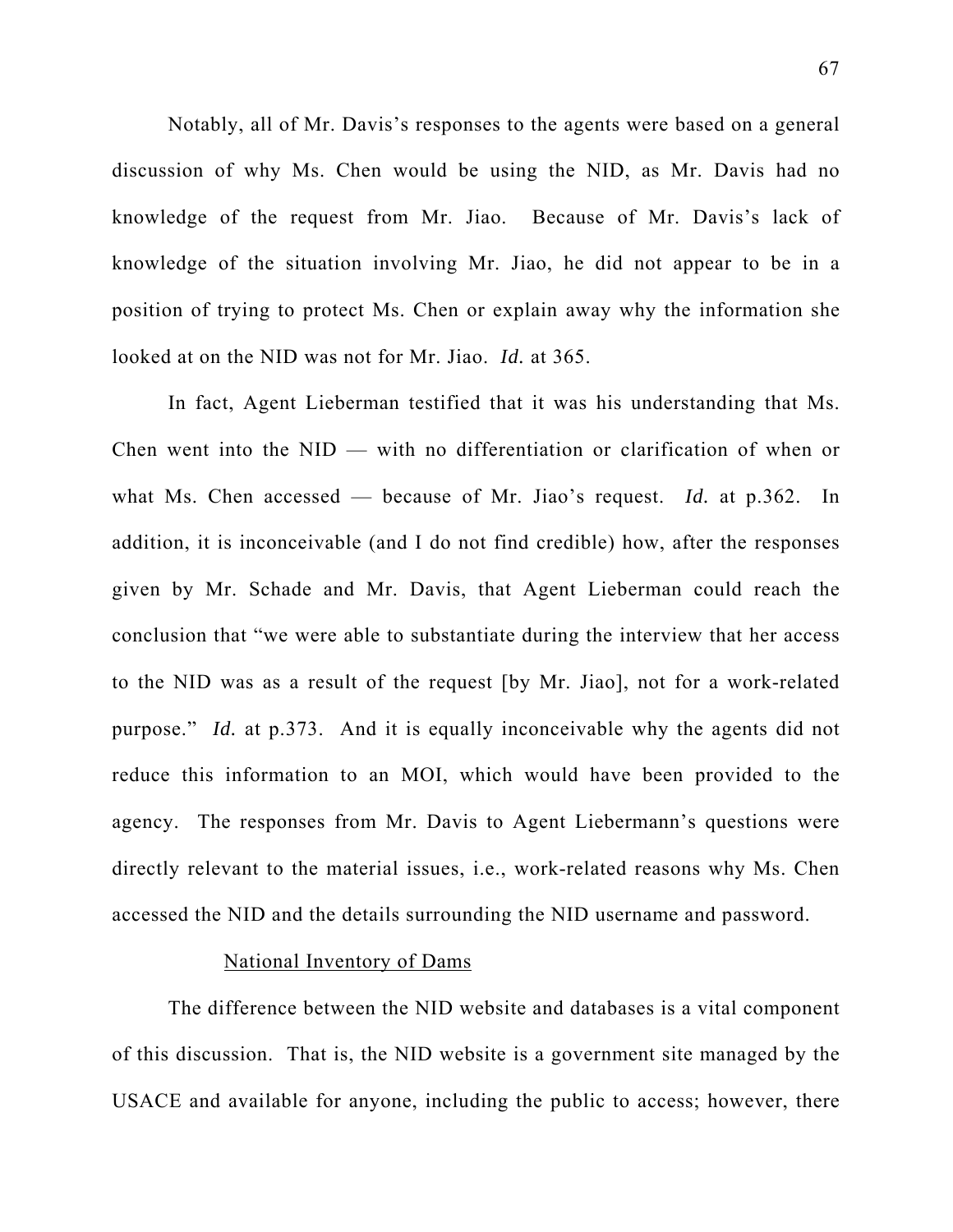are databases within the website that are restricted to government employees and require a username and password. At the time of the events relevant to this matter, an employee could not download documents without governmentauthorized credentials. Prior to 2009, however, the NID did not require login credentials. In 2009, the USACE held a webinar for NWS employees to encourage them to use the NID website. It was at that time that the NID required a password to access certain databases. Tr. Lee, pp.89-92; Lieberman, pp.384-85; Davis, pp.645-47, 655; Chen, pp.680-81.

Agent Lieberman testified that he was not confused about the difference between the public NID and the password protected database side of the NID. Tr. Lieberman, pp.384-85. However, his confusion was apparent by his failure to pose clear questions to Ms. Chen and to follow-up on Ms. Chen's responses. Relevant follow-up questions would have allowed Agent Lieberman to obtain specific information as to what Ms. Chen was looking at on the NID. More importantly, Agent Lieberman could have determined when she was looking at the public portion of the NID versus the password-protected sections. *Id.* at p.385. In fact, the lack of follow-up or clarification is notable in the typed MOI when Agent Lieberman is asking Ms. Chen about requesting blueprints and manuals. Ms. Chen's responses have nothing to do with Ms. Lee's concerns about Ms. Chen's questions to Ms. Lee relating to water manuals, Mr. Jiao, or Ms. Chen's access to the NID in May 2012. As evidenced by her answers to the questions, Ms. Chen was discussing a work project involving a complex situation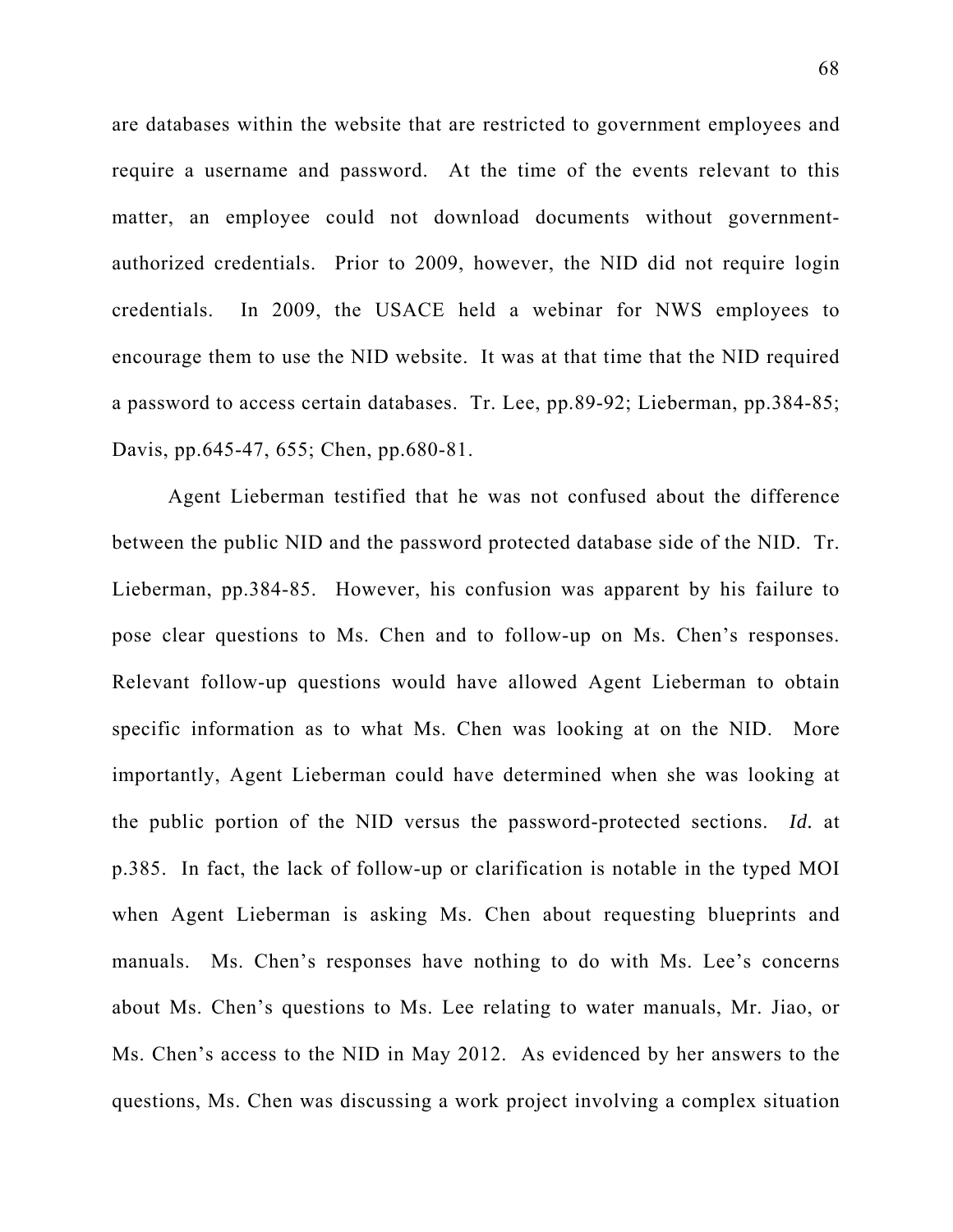caused by split dams in Louisville in 2011. She also stated that she consulted Ms. Lee and Mr. Bruner about this project. Tab 9, pp.54, 56.

It is clear that all employees in the ORFC shared the same username and password for the NID. Michael Fenbers, a Senior Hydro Meteorological Analyst and Support Meteorologist who had worked at ORHC for 24 years submitted an affidavit (unfortunately, not one given to Ms. Furgione or Admiral Devany) stating that a login account for the NID was acquired on behalf of the entire professional staff. He further acknowledged that it was his understanding that employees were to see Ray [Mr. Davis] for the username and password if they needed access. Tab 38, pp.123-24. Scott Young, a Senior Hydrologist with in the ORFC for 17 years, stated that ORFC used a generic password to get access to the NID. According to Mr. Young, "Ray [Mr. Davis] typed the password and put it in the binder. Rather than get everyone a password, it was decided to get one password. He [Mr. Davis] got the password in his name." Tab 38, pp.125-26. In another one of the declarations that the agency did not find relevant to provide to Ms. Furgione or Admiral Devany, Mary Golden-Blair, a hydrologist for 25 years stated that after the training in 2009 (the webinar) she heard from others that "each office" was given a password to use and ORFC's password was put in a binder in the operations area. Tab 41, pp.105-06.

An examination of the agency's narratives in the proposal and decision letters surrounding the Lack of Candor specifications relating to the NID shed considerable light on why I cannot sustain the agency's lack of candor charge.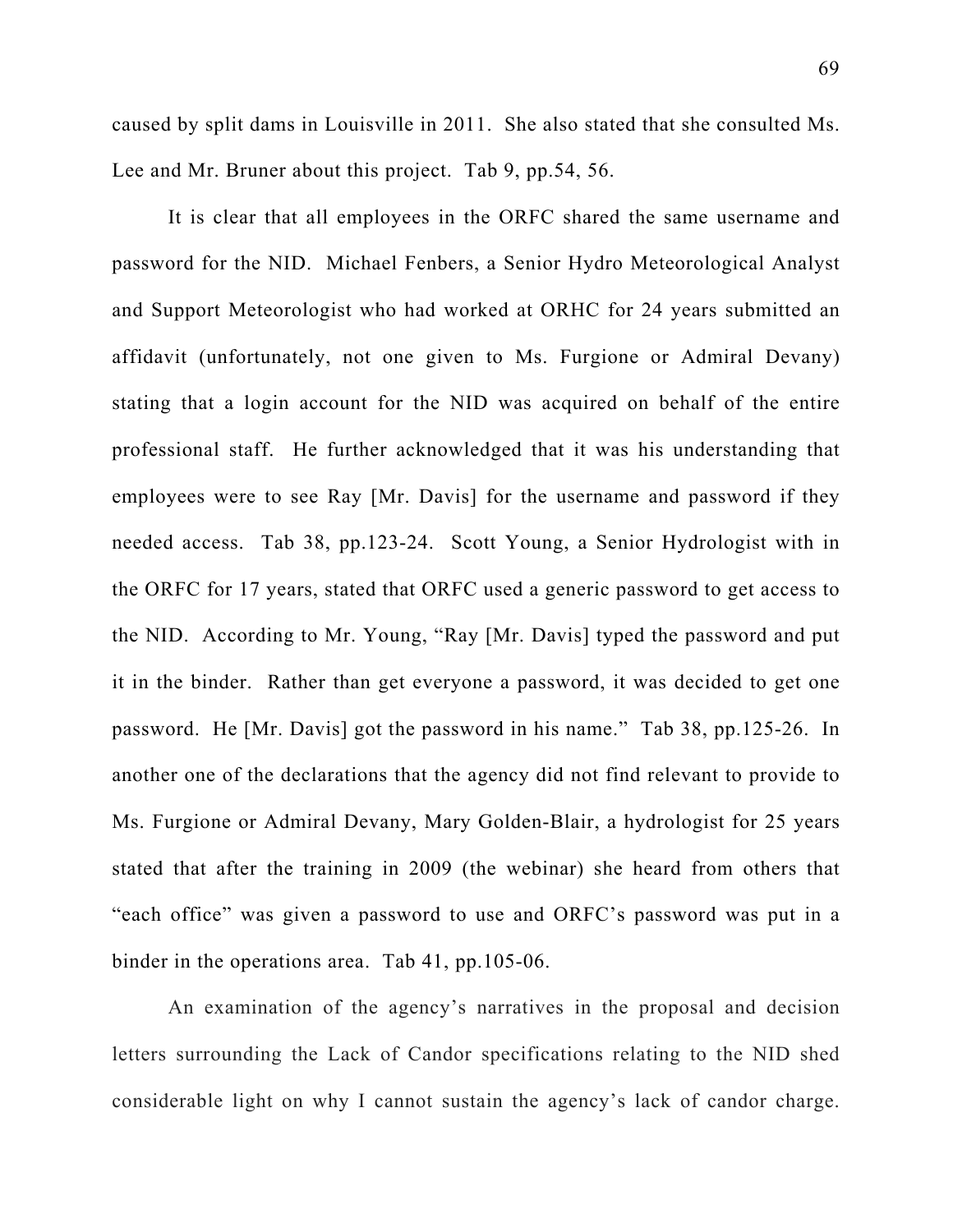Simply put, the agency's descriptions of the NID database, the practice surrounding the username and password, and its characterizations of Ms. Chen's admissions are inaccurate or, at best, incomplete. For example, the agency describes the NID as a secure database whose access is restricted to registered users; in fact, portions are, other are not. The agency also states that Ms. Chen repeatedly asked for Mr. Davis's password; the evidence demonstrates that she did not. Finally, the agency's letters give the impression that it was solely Mr. Davis's password; yet the established ORFC practice was for all employees to use the password. Tab 7, pp.5-16; Tab 9, pp.5-24.

The MOI sections relating to the NID from Ms. Chen's June 2013 interview are challenging to review because of the lack of specificity in Agent Lieberman's questions. Based on my review of the questions posed and Ms. Chen's answers, it is clear that Agent Lieberman and Ms. Chen were, at many times, talking about different situations. Tr. Chen, p.717. The two were conflating Ms. Chen's access to the NID at noon on May 10 when she was looking for public information for Mr. Jiao with Mr. Davis and Ms. Chen's access during the afternoon of May 10 as well as a previous occasion in 2011 when Mr. Davis and Ms. Chen looked for information on the NID. Tab 9, pp.52, 53, 54, 56, 59. Unfortunately, there was no distinction in Agent Lieberman's questions between the public and restricted portions of the NID. There was no distinction or follow-up concerning specifics, such as year, time of day, or purpose. There clearly was an assumption by Agent Lieberman that Ms. Chen had only accessed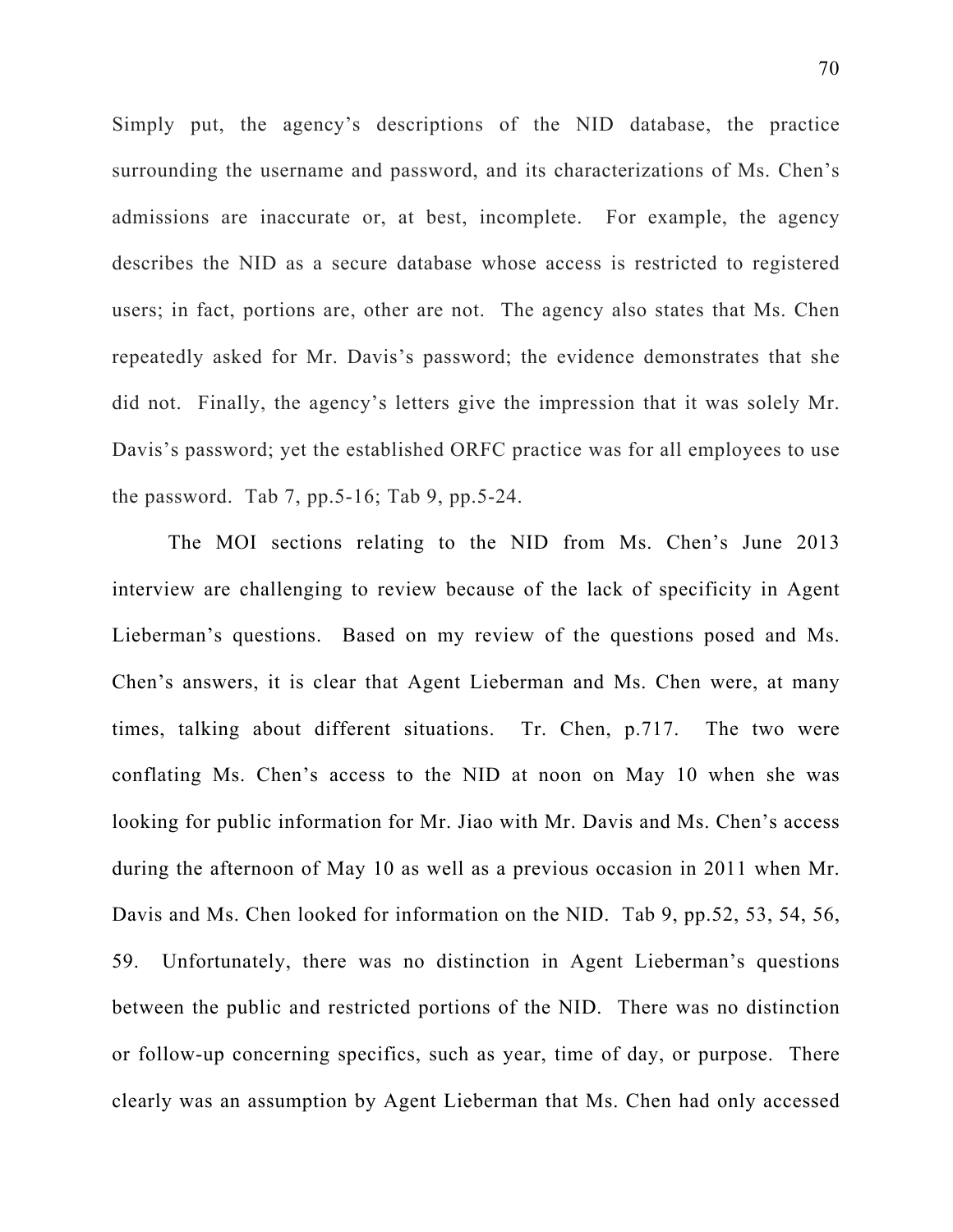the NID database inappropriately with someone else's password, where the evidence demonstrates that the noon access by Ms. Chen did not involve the use of credentials and the afternoon access was made by Mr. Davis in an effort to train Ms. Chen. The forensic report only shows that Ms. Chen used login information to access the NID at 2:30 p.m. on May 10. Tab 54, p.9. Accordingly, there is no evidence that Ms. Chen used credentials and was logged into a restricted NID database when she attempted to locate answers to Mr. Jiao's questions by accessing the NID at noon on May 10. Although Agent Lieberman testified he was not confused between the website and the database when interviewing Ms. Chen, the fact that there was no discussion during the interviews about the differences, makes Agent Lieberman's position dubious. Tr. Lieberman, p.385.

#### Ms. Chen's Activities between May 10 and May 29

I find based on a thorough review of the evidence and testimony, that when Ms. Chen returned from Beijing in May 2012, she wanted to respond to questions posed by her former colleague Mr. Jiao that were raised during a brief conversation they had while she was in China. $41$  Ms. Chen thought about checking the NID when she was in Mr. Jiao's office. At this time, Ms. Chen did not know or remember the NID required a password. Ms. Chen told the agents

<sup>41</sup> Although Ms. Chen and Mr. Jiao met for 15-20 minutes, I find the majority of the conversation dealt with a family matter Ms. Chen was discussing with Mr. Jiao at the request of Ms. Chen's nephew.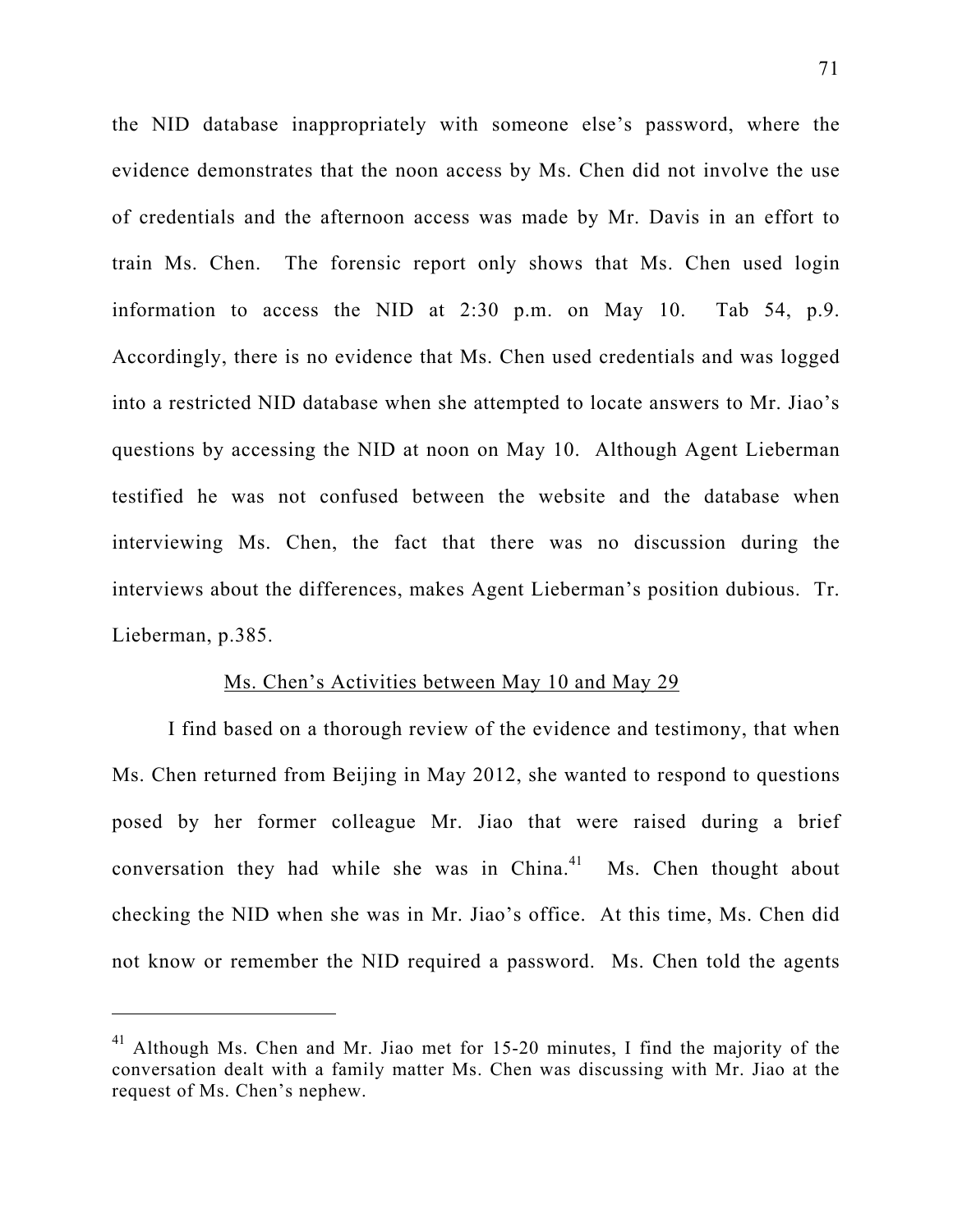that she only thought to herself to check the NID and did not mention the NID in to Mr. Jiao. Tab 9, pp.57, 59; Tr. Lieberman, p.271.

In find that on May 10, 2012, during her lunch break around noon, Ms. Chen went on the NID website to see if there was any public information available that would be responsive to Mr. Jiao's inquiry concerning the United States' total water volume. Tr. Chen,  $680-81<sup>42</sup>$  Once Ms. Chen accessed the NID website, she determined that there was no relevant public information as to total water volume and that she would need a username and password to access the databases. Based on her recollection of the NID, database access credentials were not needed.<sup>43</sup> At that point, she determined that the password-protected areas would not be the place to find answers for Mr. Jiao. Although she was unable to locate any information for Mr. Jiao, Ms. Chen thought there might be new and helpful information available on the NID that would help her with her river modeling responsibilities because the databases were now password protected. Tr. Furgione, pp.589-90; Chen, pp.680-81, 721; Tab 9, pp.42, 55, 60, 61.

 $42$  Although Admiral Devany has never accessed the NID, he acknowledged the public versus restricted aspects of the NID and testified there was no issue with Ms. Chen looking at the public portion of the NID website for Mr. Jiao. Tab 51, Devany, pp.88- 94. Ms. Furgione confirmed that the United States' total water volume is public information. Tr. Furgione, p.528.

<sup>&</sup>lt;sup>43</sup> Ms. Chen used the NID database with Mr. Davis in 2011. I find that she did not remember that login credentials were required at that time, i.e., credentials were required in 2009 after the webinar. Tab 9, pp.52, 56.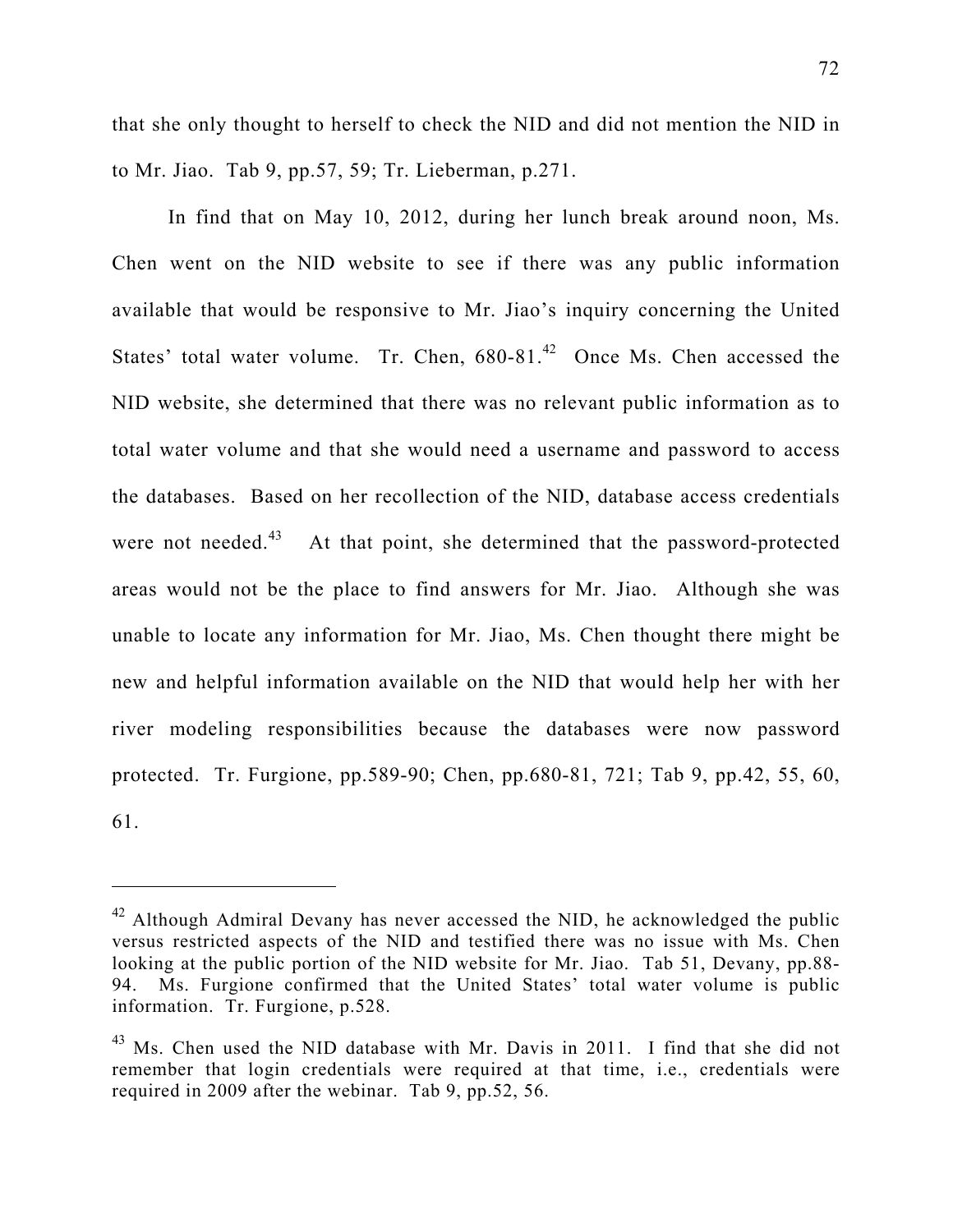Around 2:30 p.m. on May 10, 2012, Ms. Chen asked Mr. Davis if he could help her with the NID. Tr. Davis, p.619. Mr. Davis testified that he agreed to help Ms. Chen and volunteered to give her the password — a password that he and many others in the office considered an office-wide password that was available for anyone to use. Mr. Davis emailed Ms. Chen the username and password and advised her that it was available in a binder in the operations area. According to Mr. Davis, the advantage of keeping the password in a place readily available was that other employees could access the information. *Id.* at p.619-20. The evidence shows Ms. Chen never requested the password from Mr. Davis not once let alone several times as asserted by Admiral Devany.<sup>44</sup>

After offering to give Ms. Chen the username and password, Mr. Davis realized he still was on duty for approximately 30 more minutes so he offered to show Ms. Chen the NID. Mr. Davis sat with Ms. Chen at her computer and he logged in. During the 11 minutes that Mr. Davis and Ms. Chen were on the computer, they downloaded a document related to Ohio. Although Mr. David testified that he does not specifically remember why they downloaded a file

<sup>44</sup> Admiral Devany acknowledged that his decision letter was incorrect when he stated that the investigators found no evidence that the username and password were available in a binder maintained in the ORFC. Tab 51, Devany, pp.98-99. Admiral Devany also acknowledged that he had no information to dispute that Mr. Davis sent Ms. Chen the username and password without Ms. Chen specifically asking for it. However, despite acknowledging that fact, Admiral Devany would not agree that his decision letter was mistaken when he stated that Ms. Chen repeatedly asked Mr. Davis for the NID credentials. Tab 7, p.8; Tab 51, Devany, pp.102-05.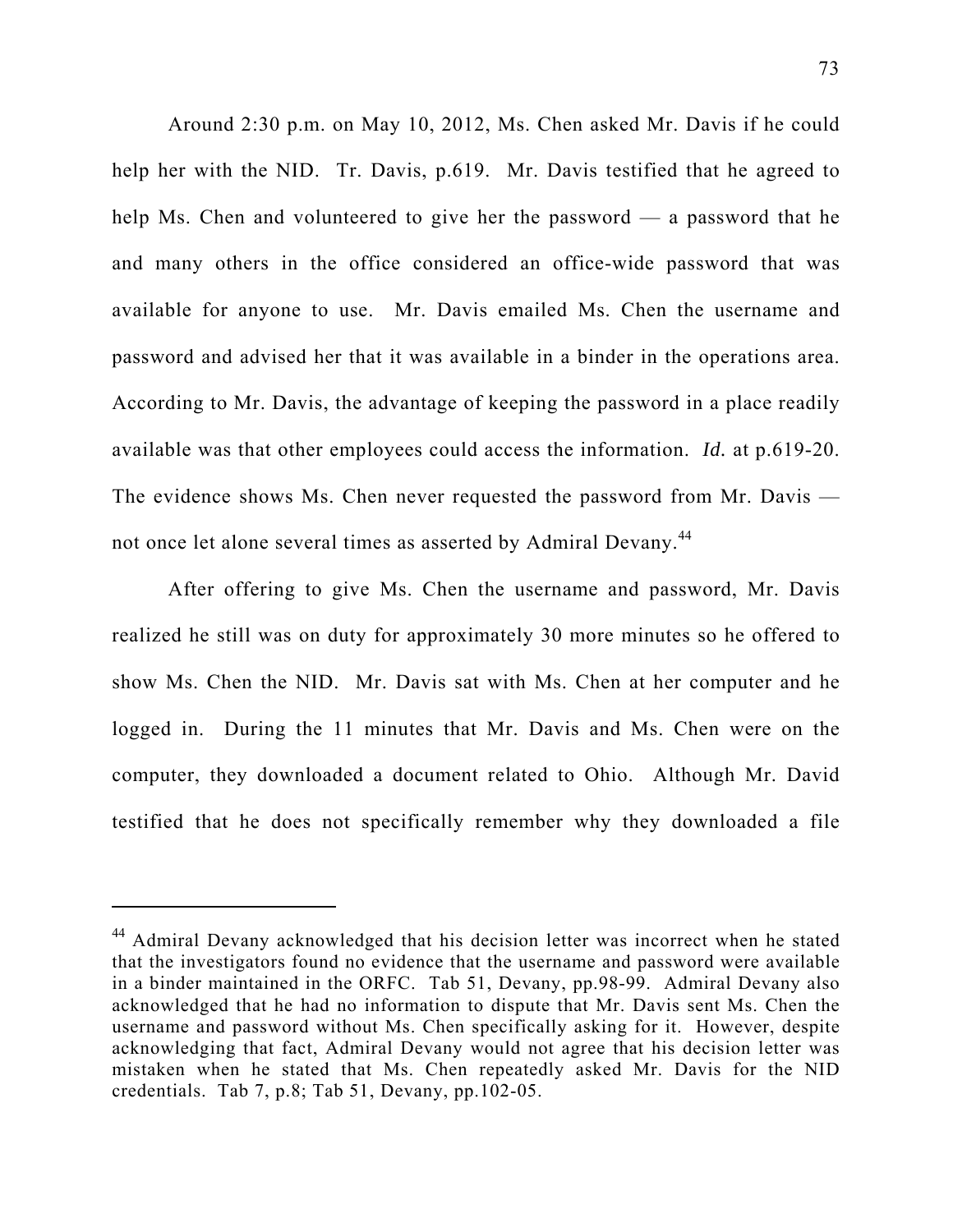relating to Ohio, he stated it made sense because the ORFC's drainage area includes Ohio. Tr. Davis, pp.623-25.

Ms. Chen testified that Mr. Davis spent time giving her a tour of the database and remembers downloading a file so they could see what information it contained and speculated they picked Ohio as it was in their area of responsibility. Tr. Chen, pp.683-85. Mr. Davis further provided very detailed testimony as to why information from the NID could be relevant and useful to Ms. Chen in connection with the development of her river model. Tr. Davis, pp.625-34. Ms. Chen considered the 11 minutes she and Mr. Davis spent on the NID database as a tour, which included the downloading of the Ohio file. Tr. Chen, 683. During Ms. Chen's entire NID 11-minute visit on May 10, Mr. Davis was with her. Tr. Davis, pp.625-34; Chen, pp.683-85.

On May 11, one day after Mr. Davis and Ms. Chen accessed the NID (and four days before she accessed it again), Ms. Chen emailed Mr. Schade and asked him for assistance in responding to Mr. Jiao's questions because she was unable to get public information from the NID database. Ms. Chen testified that she thought Mr. Schade would be able to be of assistance because he used to work at the USACE and that agency administered the NID. The email clearly states that Ms. Chen was looking for "general information for public." Tab 54, p.6; Tr. Chen, pp.685-87.

Mr. Schade forwarded Ms. Chen's email to Deborah Lee at the USACE. In response, Ms. Lee told Mr. Schade to have Ms. Chen refer the request concerning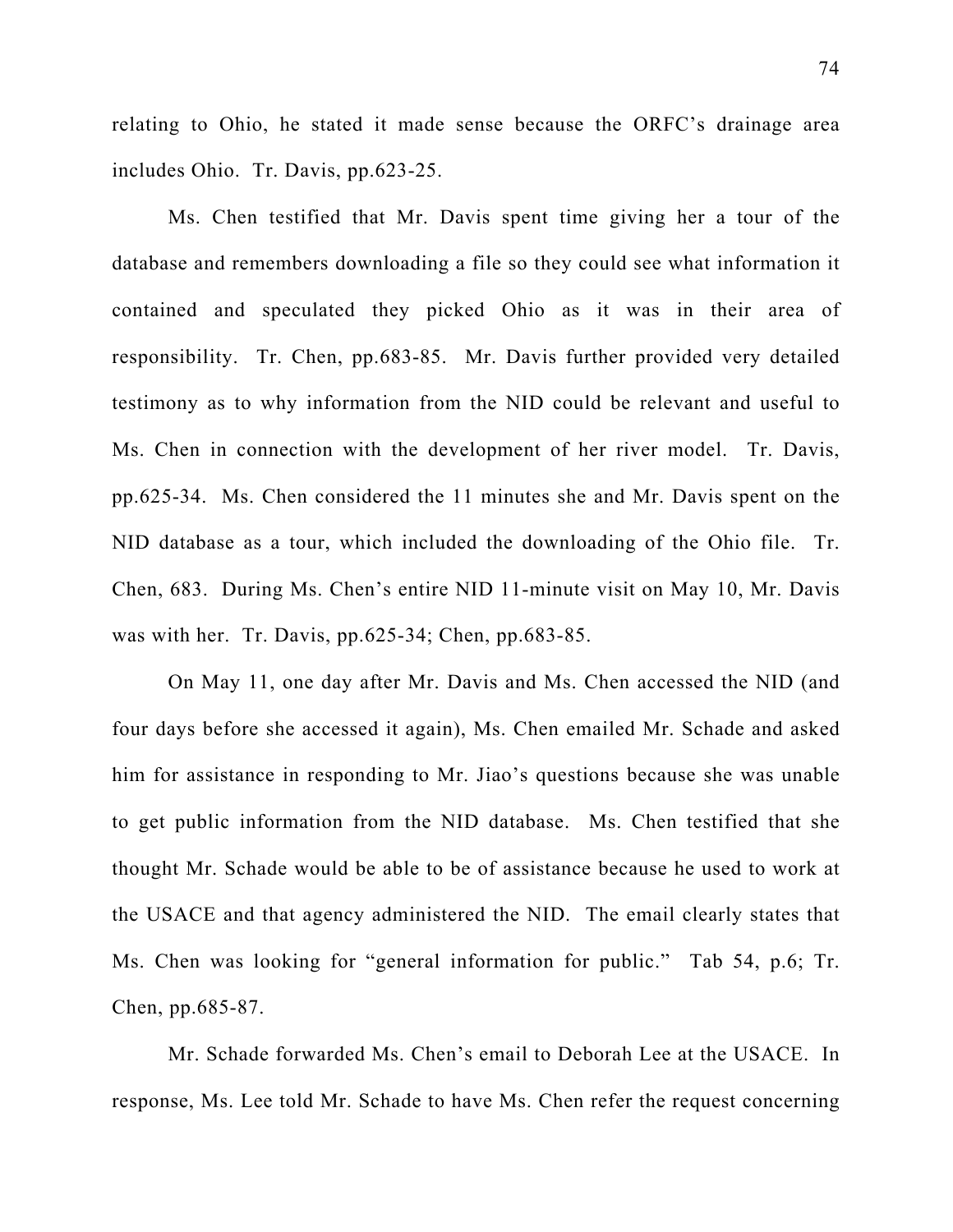dam information to USACE. Tab 37, pp.84-85. Ms. Chen then emailed Mr. Jiao and provided him with articles and websites, all of which were available to the public. In addition, Ms. Chen advised Mr. Jiao that she had contacted the USACE on his behalf and that the Water Management Division would be able to answer his dam-related questions and provided him with the telephone number. Notably in this email, Ms. Chen explained to Mr. Jiao that the NID database is restricted to government users and the public cannot download information. Tab 54, pp.6-7.

On May 15, after Ms. Chen already told Mr. Jiao the NID database was restricted and after asking Mr. Schade for assistance in responding to Mr. Jiao's request, she accessed the NID database for approximately 16 minutes. Tab 54, p.10. Ms. Chen testified credibly that five days after Mr. Davis gave her the tour of the password protected NID; she accessed the database on her own to see if there was anything useful for her river model. She used the access information provided to her by Mr. Davis and downloaded the same Ohio file that she and Mr. Davis downloaded on May 10. There was no difference between the two documents that were downloaded. Ms. Chen testified that the information she was looking for was not relevant to Mr. Jiao's request because he was looking for total water volume and the database on the NID was providing specific information for individual dams. Ms. Chen further explained in detail why she determined that the information she found on the NID was not going to be useful to the development of her Ohio HEC-RAS. Tr. Chen, pp.703-09.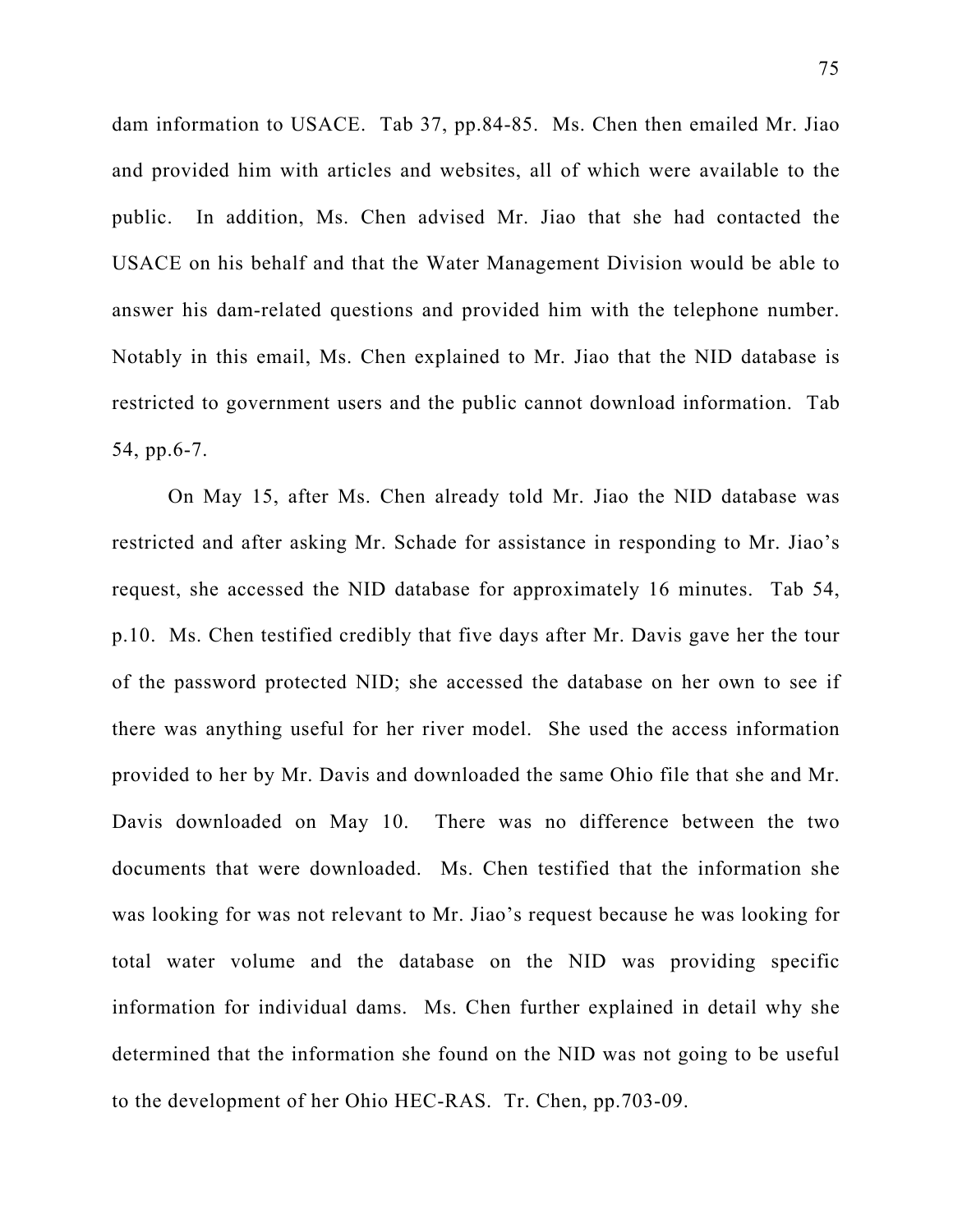About ten days later, Ms. Chen realized there was still more information she wanted to provide to Mr. Jiao so she called Ms. Lee on May 24 to explain what she was looking for to see if Ms. Lee could be of any assistance. Ms. Chen explained to Ms. Lee about being in China and receiving questions from a former classmate.<sup>45</sup> According to Ms. Chen, there was nothing unusual about the conversation, noting that she and Ms. Lee had worked together for many years.<sup>46</sup> Ms. Chen testified that Ms. Lee gave her some information that she was able to pass along to Mr. Jiao, again extending the invitation for Mr. Jiao to contact the USACE with any further questions. In addition, in both the May 15 and May 29 emails, Ms. Chen provided information for Mr. Jiao that she had gathered from internet searches. Tr. Lieberman, p.328; Chen, p.678. Mr. Jiao responded to thank Ms. Chen and, according to the evidence presented, that was the last contact the two of them had. Tab 54, pp.8-9; Tr. Chen, pp.696-701.

Some of my findings above are not specifically relevant to Lack of Candor Specifications 4, 5, 7, 8, and 9. However, they are relevant to understanding the context of Ms. Chen's responses to the agents that resulted in the conduct

<sup>&</sup>lt;sup>45</sup> This telephone call prompted Ms. Lee to send an email to the USCAE's Office of Security.

<sup>&</sup>lt;sup>46</sup> In Ms. Lee's 2015 EEO affidavit, she states that Ms. Chen refused to provide Mr. Jiao's name and was angry and demanding during their May 24 conversation. However, Ms. Lee did not provide this information in her 2012 email to the Office of Security or to the agents in 2013. Tr. Lee, pp.26-27, 95-99; Lieberman, pp.321-32. In fact, the agent's hand-written notes indicate Ms. Lee told the agent that Ms. Chen seem "disappointed" based on Ms. Lee's responses. Tr. Lieberman, pp.327-28; Tab 9, pp.96- 99.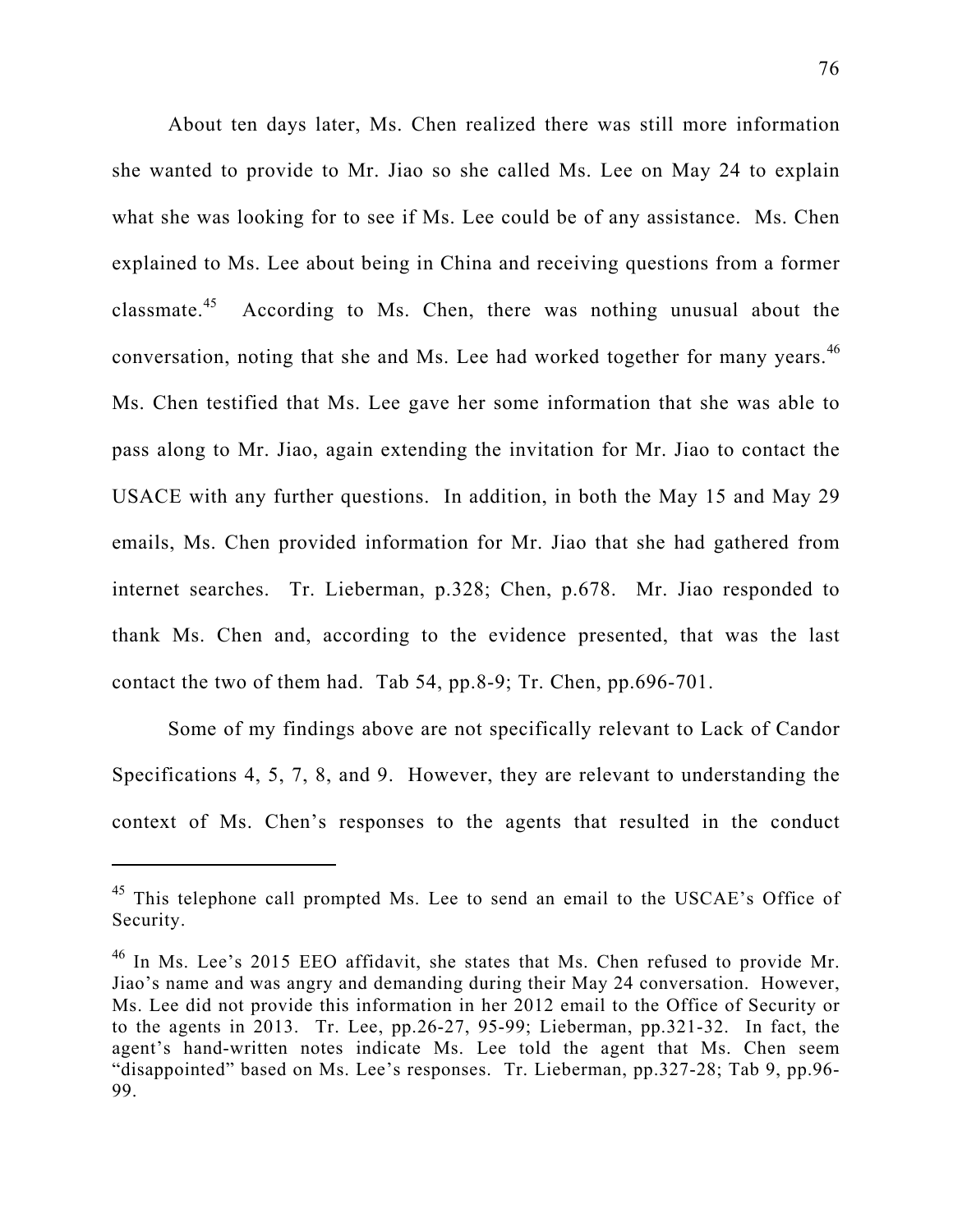identified in these specifications. Based on the findings set forth above, I question whether I could sustain any of these specifications because of the poorly phrased questions along with the agents taking Ms. Chen's responses out of context. Nevertheless, I will address these specifications individually.

Specification  $4:^{47}$  In a June 11, 2013 interview with the DOC OSY, S/A Lieberman asked you whether Mr. Davis gave you his password to the NID database. On June 11, 2013, in response to Department of Commerce Office of Security Special Agent Andrew Lieberman's question to you regarding whether Raymond Davis, your coworker, gave you his password to the National Inventory of Dams (NID) database, you stated, "No-I never used his," or something to that effect.

As to Specification 4, I find that when Ms. Chen responded that she did not use Mr. Davis's password, Ms. Chen was clearly confused by the timeframe, as Agent Lieberman provided no parameters when posing the question. In the questions that immediately follow, Ms. Chen is discussing Mr. Davis logging her on to the NID rather than Ms. Chen logging on by herself. Ms. Chen explained that she and Mr. Davis longed on to get "levy information for Louisville," an event that took place before 2012. Ms. Chen also stated that she talked to Ms.

 $47$  In Specification 4, Admiral Devany notes one of the reasons why it was "inexplicable" that Ms. Chen did not remember that Mr. Davis gave her his password is because Ms. Chen asked Mr. Davis for the password several times. To the contrary, Ms. Chen never asked Mr. Davis for his password — Mr. Davis gave it to her voluntarily. See fn.44.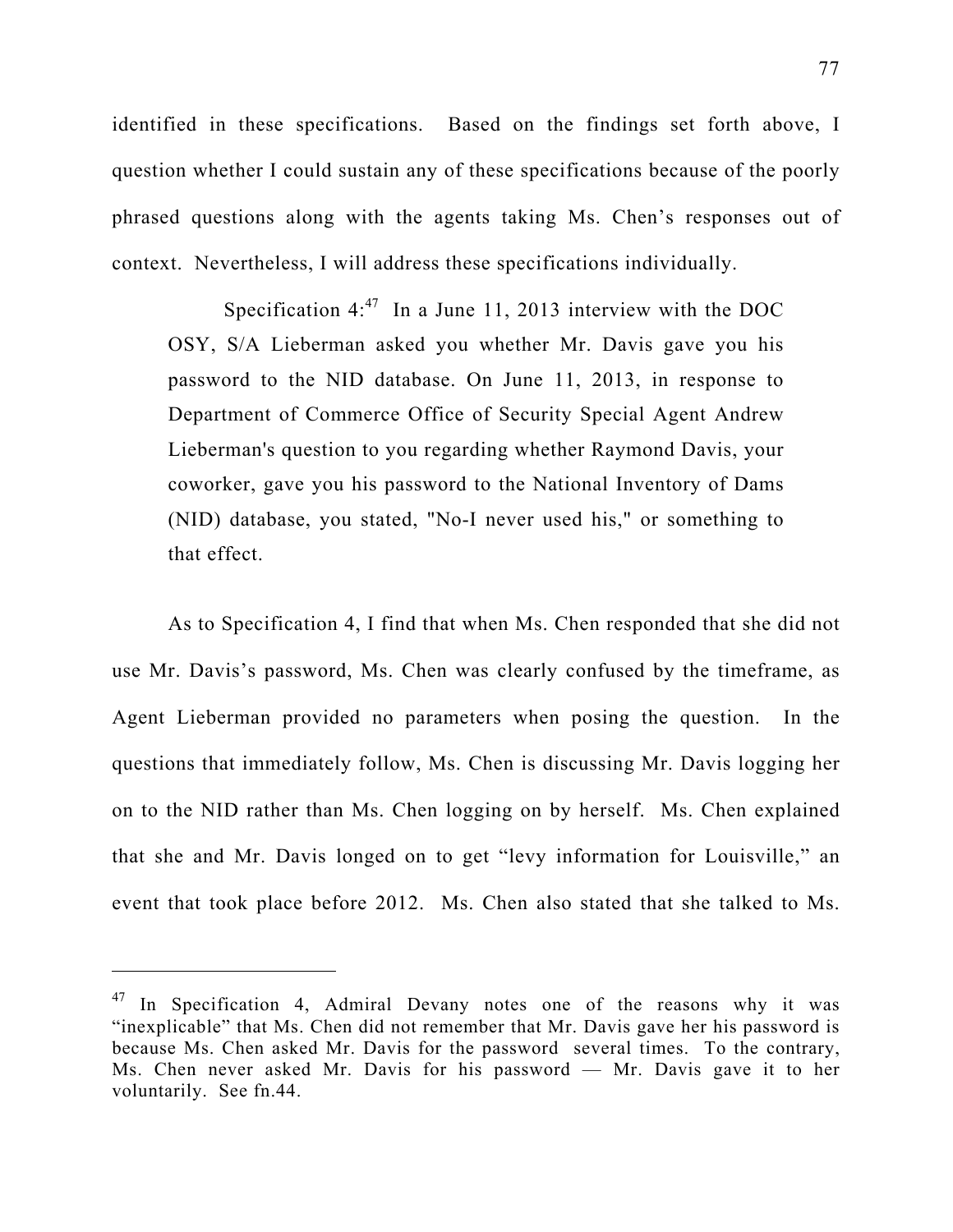Lee about the Louisville information. Ms. Chen then discussed the webinar (which is when the NID became password protected) put on for NWS by the USACE where it was promoting use of the NID. In addition, Ms. Chen, readily admitted during the interview that she and Mr. Davis downloaded the Ohio file that pertained to her Ohio HEC-RAS. Tab 9, pp.53-54. When Ms. Chen stated she did not use Mr. Davis's password, she also stated she did not download anything, again referring again to her access of the website during her lunch hour.

The agency has not presented preponderant evidence to support Specification 4 that Ms. Chen knowingly supplied the agents with incorrect or incomplete information. Accordingly, this specification is not sustained.

Specification 5: On June 11, 2013, when Department of Commerce Office of Security Special Agent Andrew Lieberman showed you a print out of a May 10, 2012 email from your coworker Ray Davis to you containing Mr. Davis's username and password for accessing the National Inventory of Dams (NID) and asked you about whether you provided information from the NID to anyone in China, you stated, "No, these have nothing to do with each other." or something to that effect.

As to Specification 5, I find that Ms. Chen provided accurate information to Agent Lieberman when asked about using Mr. Davis's username and password to access the NID database in connection with the request from Mr. Jiao and she responded, "No, these have nothing to do with each other." Ms. Chen's response was differentiating between her access to the website at noon and her subsequent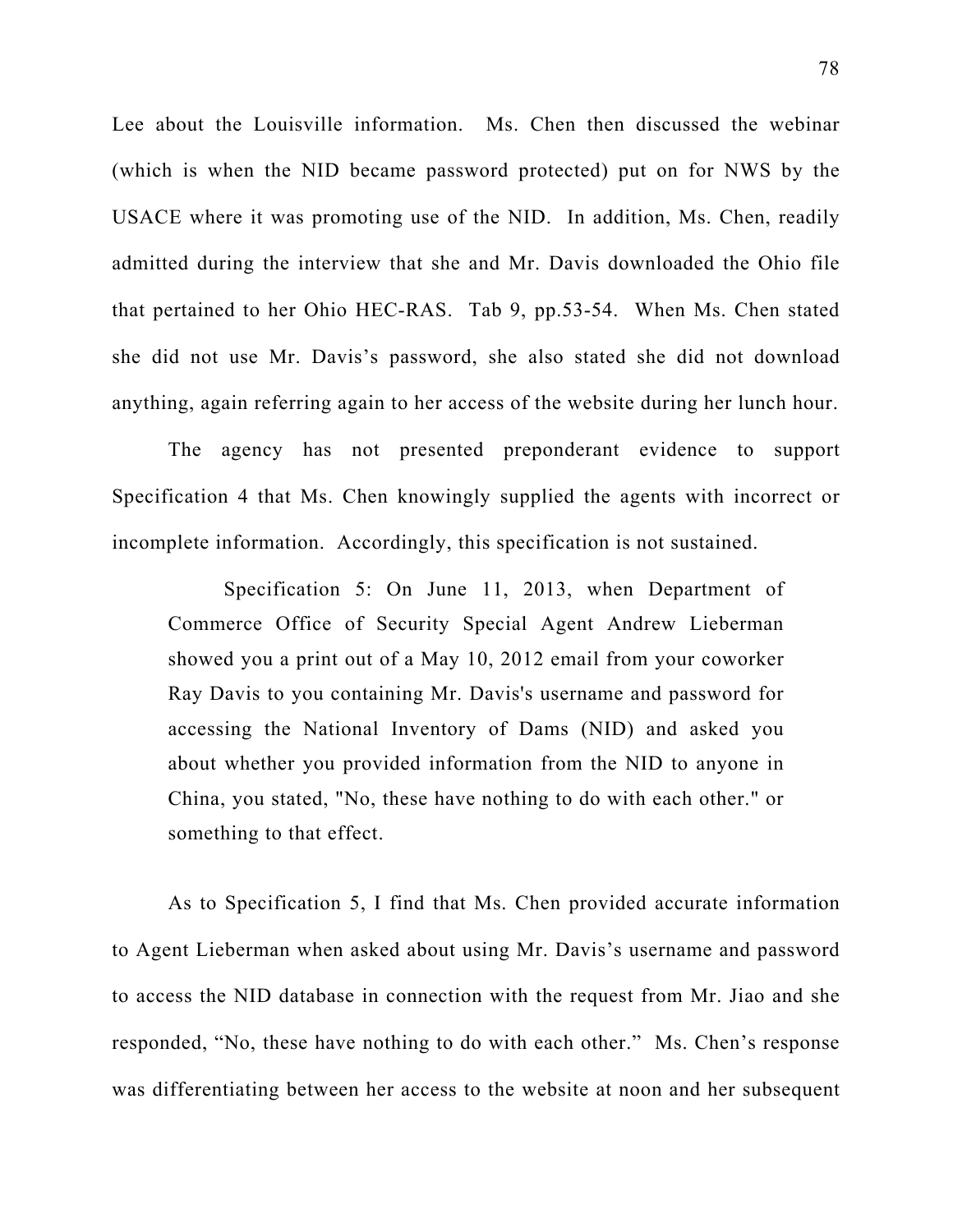training session with Mr. Davis that afternoon. Again, I find that when Ms. Chen realized she needed credentials to access the database, she thought there might be newer or updated information that would be helpful to her Ohio HEC-RAS. Ms. Chen clearly admitted she had gone on the unrestricted or public NID to check for information that would be responsive to Mr. Jiao's questions. Tab 9, pp.55, 57, 61. In response to a follow-up question from the agents after they reviewed her hand-written statement, "I got the National Dam database to find volume/capacity info as I remember Ray Davis and I found some info before.<sup>48</sup> *Id.* at p.42. We didn't need any log in because it was free to public but this time it required password." She further stated when discussing Mr. Davis logging her in to the NID, "This was just for my own curious as some info were related to the HEC-RAS model I am development." *Id.* 

Ms. Chen's actions support her testimony. Ms. Chen sent the email to her supervisor Mr. Schade the very next day after accessing the NID (and prior to logging on to the NID for the second time) and asked him for public information that would be responsive to Mr. Jiao's questions. Ms. Chen's thought process was logical — she could not locate public information on the NID, the NID is managed by the USACE, Mr. Schade is my supervisor and he used to work for the USACE; therefore, let me ask him for assistance. Ms. Chen credibly testified that she checked the public homepage of the NID for Mr. Jiao around noon on May

<sup>&</sup>lt;sup>48</sup> During her interview, Ms. Chen advised the agents on two occasions that she and Mr. Davis logged on to the NID during the 2011 flood. Tab 9, pp.52, 56.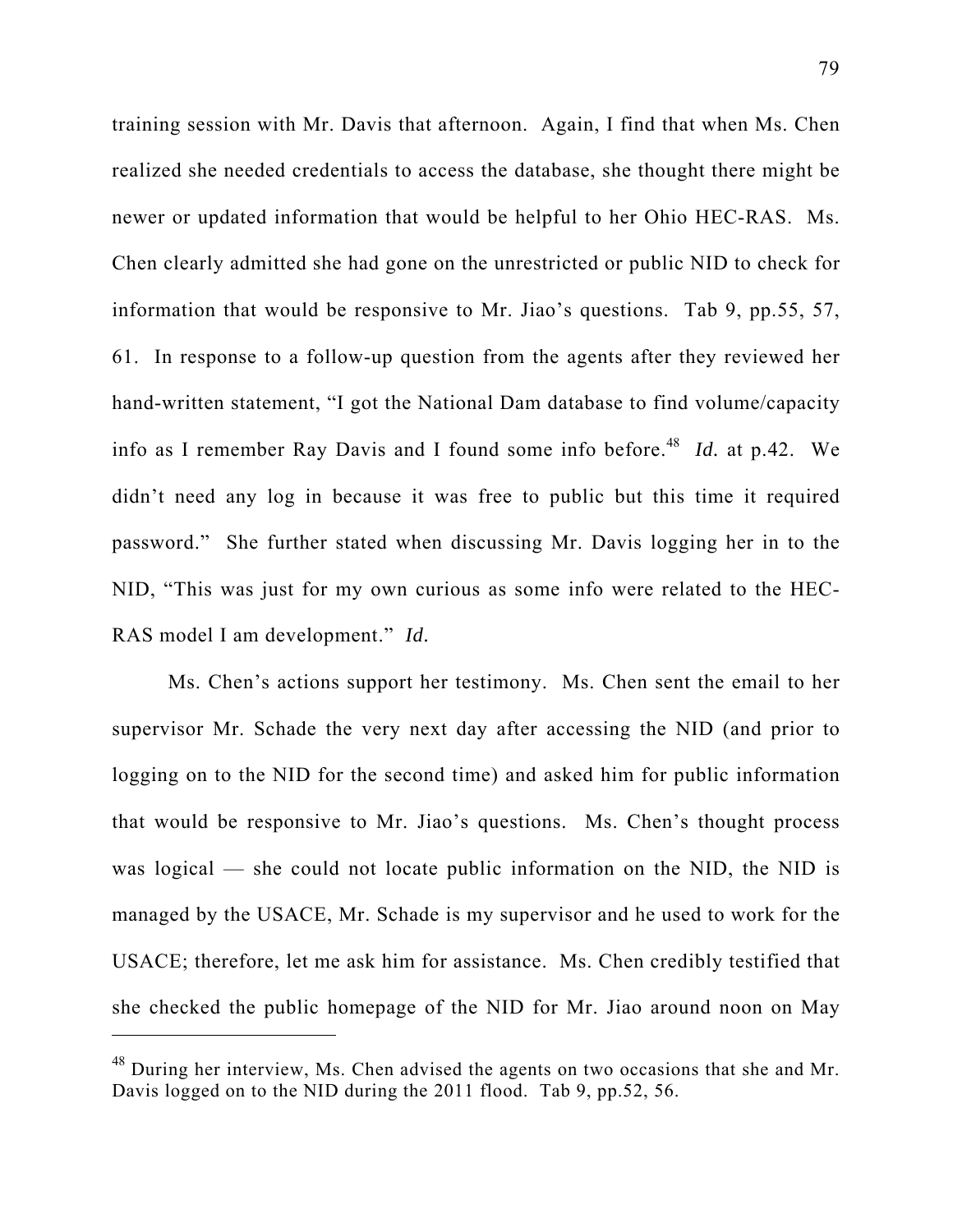10. Because of the NID's password requirement, Ms. Chen decided the NID was not the place to find information for Mr. Jiao. Ms. Chen emailed Mr. Schade in an effort to obtain public information for Mr. Jiao. Tab 54, p.6; Tr. Chen, p.685.

I find Ms. Chen attempted to respond to the agents' questions accurately, but the agents were at a disadvantage of understanding her answers because they did not understand the NID and did not differentiate the different timeframes and events Ms. Chen was describing. When the agents asked Ms. Chen about the downloaded document and if the document was for the request from China, she told the agents that she told the person (Mr. Jiao) that the information was not available. Tab 9, p.54. That is exactly what Ms. Chen told Mr. Jiao in her May 15 email. Ms. Chen advised Mr. Jiao, "this database is only for government users and noon-government users are not able to directly download any data from this site." Tab 54, pp.6-7. Ms. Chen was trying to convey to the agents that she checked the public NID for Mr. Jiao and accessed the restricted database with Mr. Davis because she was curious about data for her river model. Tab 9, p.54.

The agency has not presented preponderant evidence to support Specification 5 that Ms. Chen knowingly supplied the agents with incorrect or incomplete information. Accordingly, this specification is not sustained.

Specification 7: On June 11, 2013, when Department of Commerce Office of Security Special Agent Andrew Lieberman asked you again whether you downloaded information from the NID, you responded, "Never," or something to that effect.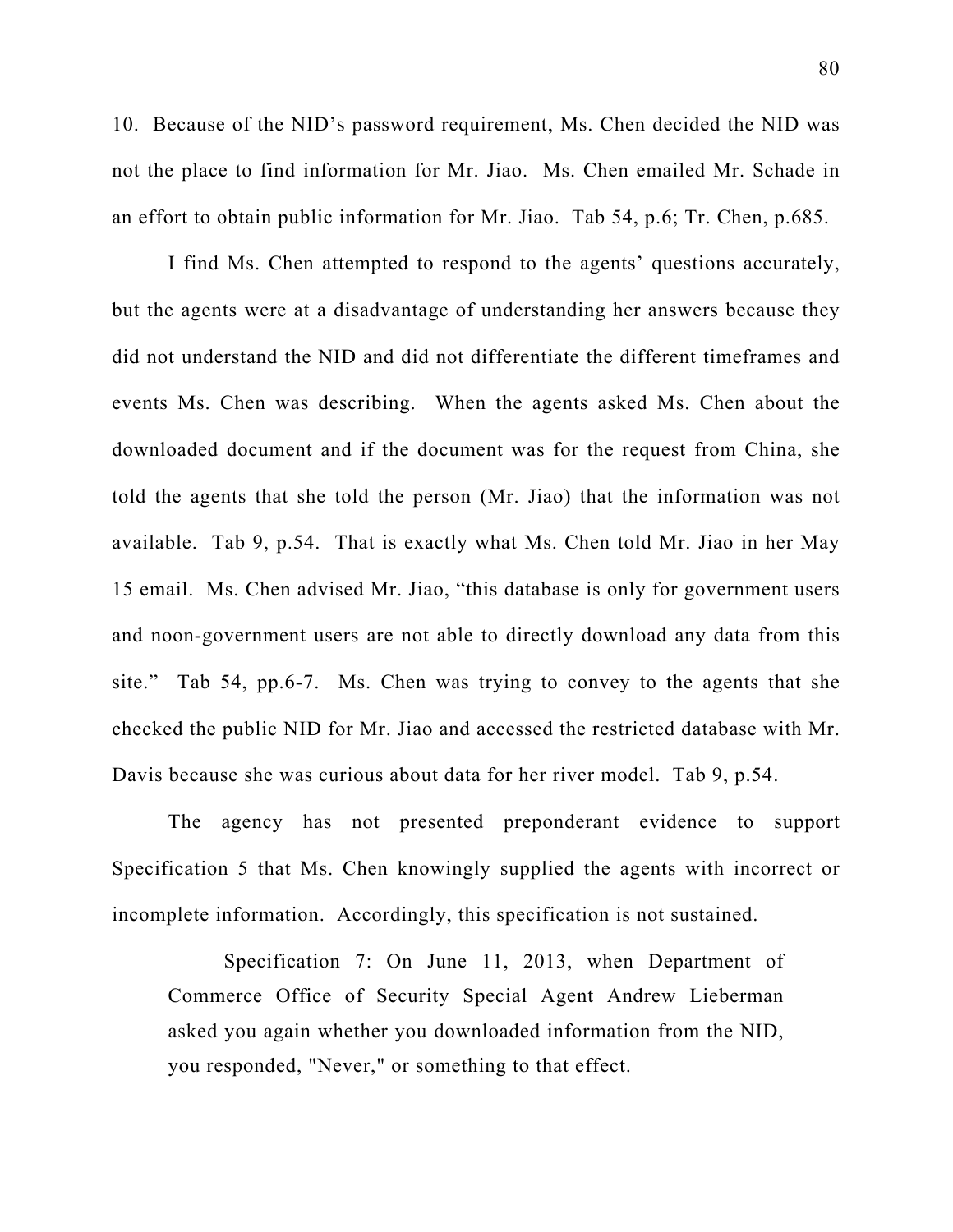As to Specification 7, I find, that when Ms. Chen responded that she did not download anything from the NID, Ms. Chen provided accurate and complete information that she was referring to her noontime access to the website.

The information contained in the document that Ms. Chen and Mr. Davis downloaded on May 10 and Ms. Chen downloaded again five days later did not relate to the type of data that would be responsive to Mr. Jiao's request. Mr. Jiao was looking for total water volume for the United States, whereas the downloaded file involved information about the Ohio River's dams and tributaries. Tr. Lieberman, pp. 362-63, 390-93; Chen, pp.679, 685, 708, 721.

Agent Lieberman was unable to differentiate between searching the NID for total water volume compared to volume of an individual dam. This was relevant because Mr. Jiao had been inquiring about total water volume whereas Ms. Chen was curious to look for individual volume of dams once she became aware that the NID was password protected. Tr. Lieberman, pp.361-62. Ms. Chen advised the agents that the password requirement made her curious as to what information may have changed on the NID that would relate to her Ohio HEC-RAS. Tab 9, 56. Total volume, which would have been responsive to Mr. Jiao's requests, was not available on the NID. Tr. Lieberman, pp.361-62, 418; Davis, pp. 624-25, 633-34; Chen, pp.721-22.

Because of Agent Lieberman's lack of understanding, his question lacked any foundation. Ms. Chen clearly explained (as reflected on the next page of the MOI) that she and Mr. Davis downloaded documents. Tab 9, pp.53-54. If Ms.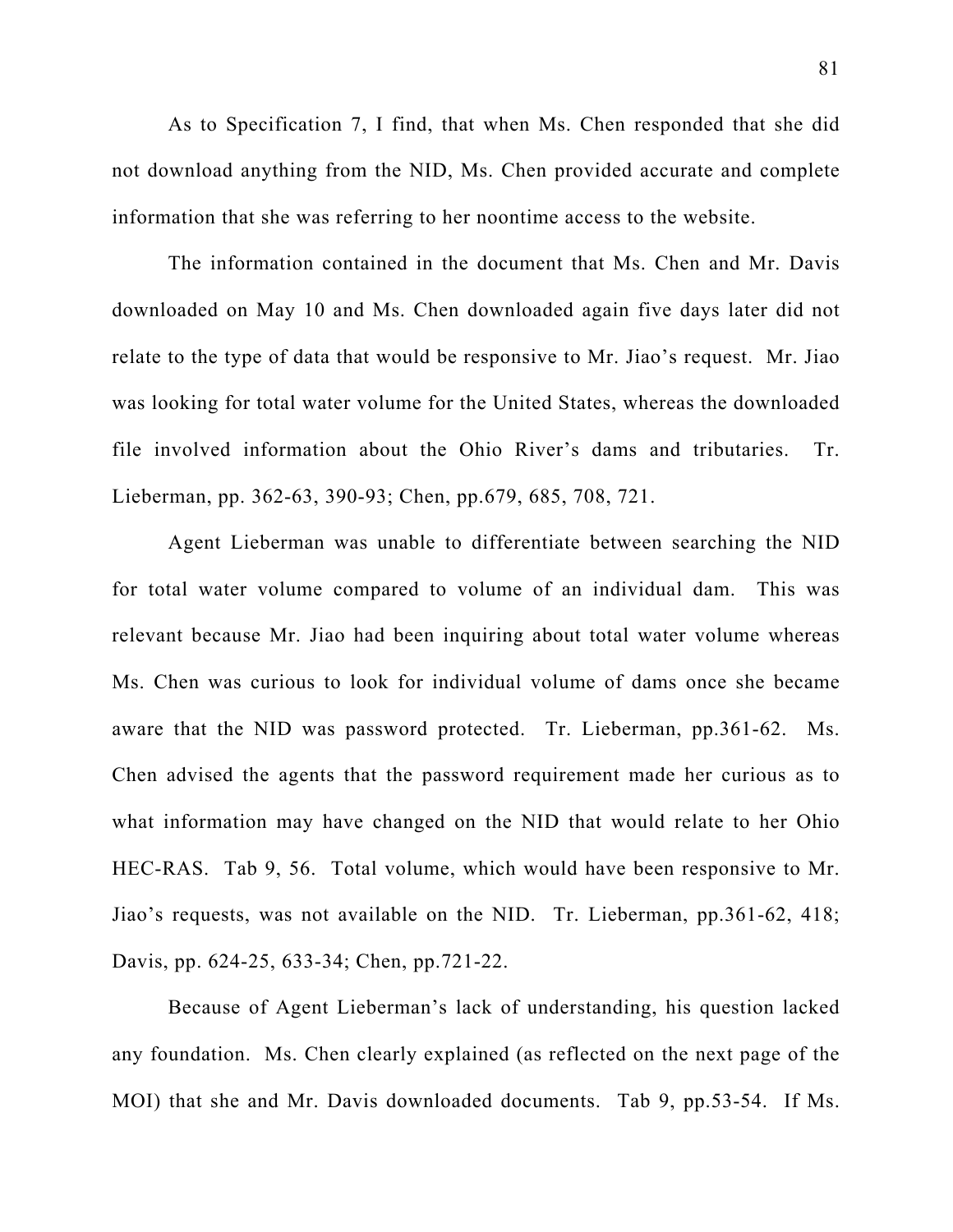Chen was trying not to be candid with the agents, she would not have provided accurate information within such a short time that she and Mr. Davis downloaded documents. Ms. Chen provided this information during the same interview without taking any breaks or leaving the room.

The agency has not presented preponderant evidence to support Specification 7 that Ms. Chen knowingly supplied the agents with incorrect or incomplete information. Accordingly, this specification is not sustained.

Specification 8: On June 11, 2013, when Department of Commerce Office of Security Special Agent Andrew Lieberman showed you a print-out of a forensic report log demonstrating that your NOAA profile was used to download two documents from the National Inventory of Dams. You stated something to the effect of: "Downloaded! Oh these ones are within our model - I told you we downloaded and it was off-Ray and I did at the beginning of model development," or something to that effect. You also said you and Raymond Davis, your coworker, downloaded data in 2011, or something to that effect.

As to Specification 8, I find that Ms. Chen provided accurate and complete information when she responded affirmatively that she and Mr. Davis downloaded the Ohio River file twice after the agents showed her the forensic log report that reported that her NOAA profile downloaded two documents. Ms. Chen clearly differentiates the situation from her access without credentials of the NID noon. By stating the events that resulted in the downloading of the Ohio file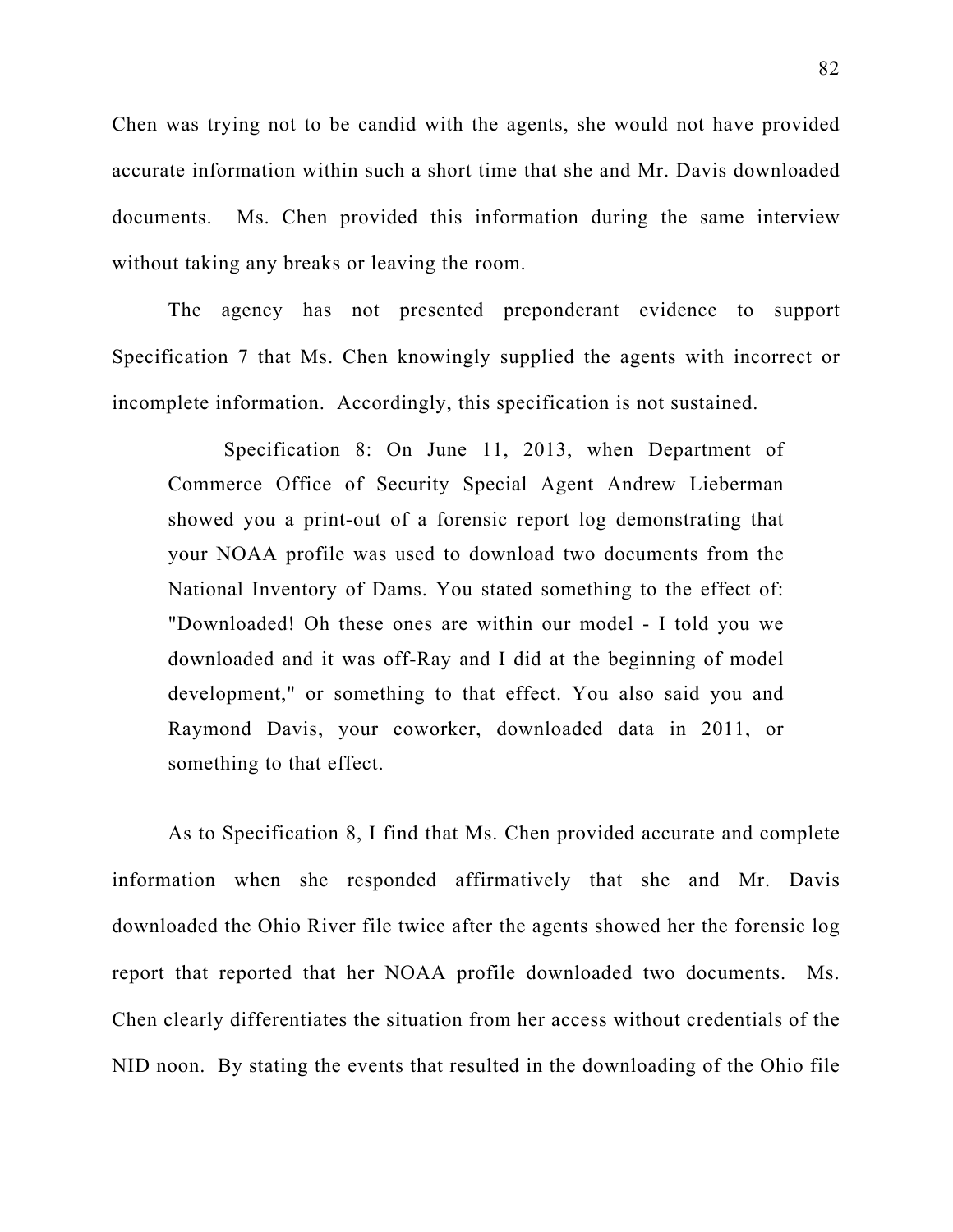were "off Ray," Ms. Chen was presumably referring to the use of the credentials Mr. Davis provided when he accessed the NID on Ms. Chen's computer in the afternoon on May 10 and when she used the same credentials five days later. Tab 9, p.54.

The agency has not presented preponderant evidence to support Specification 8 that Ms. Chen knowingly supplied the agents with incorrect or incomplete information. Accordingly, this specification is not sustained.

Specification 9: On June 1, 2013, in response to Department of Commerce Office of Security Special Agent Andrew Lieberman's question asking you whether your 2012 downloads from the National Inventory of Dams (NID) database were for the request you received in China, you stated, "No, I told the person the information was not available," or something to that effect.

As to Specification 9, I find Ms. Chen provided accurate and complete information when she stated that she told Mr. Jiao that the information on the NID database was not available to the public as evidenced by her email to Mr. Jiao on May 15, 2012. Tab 54, pp.6-7; Tab 9, p.61. And she emailed Mr. Schade for his assistance the day after she learned there was no responsive information to Mr. Jiao's request on the NID that was available to the public. Tab 54, p.6. Furthermore, Ms. Chen never tried to hide accessing the NID for Mr. Jiao. She told the agents during her interview that not only did she access the NID to find information, but even explained to the agents that she first thought of checking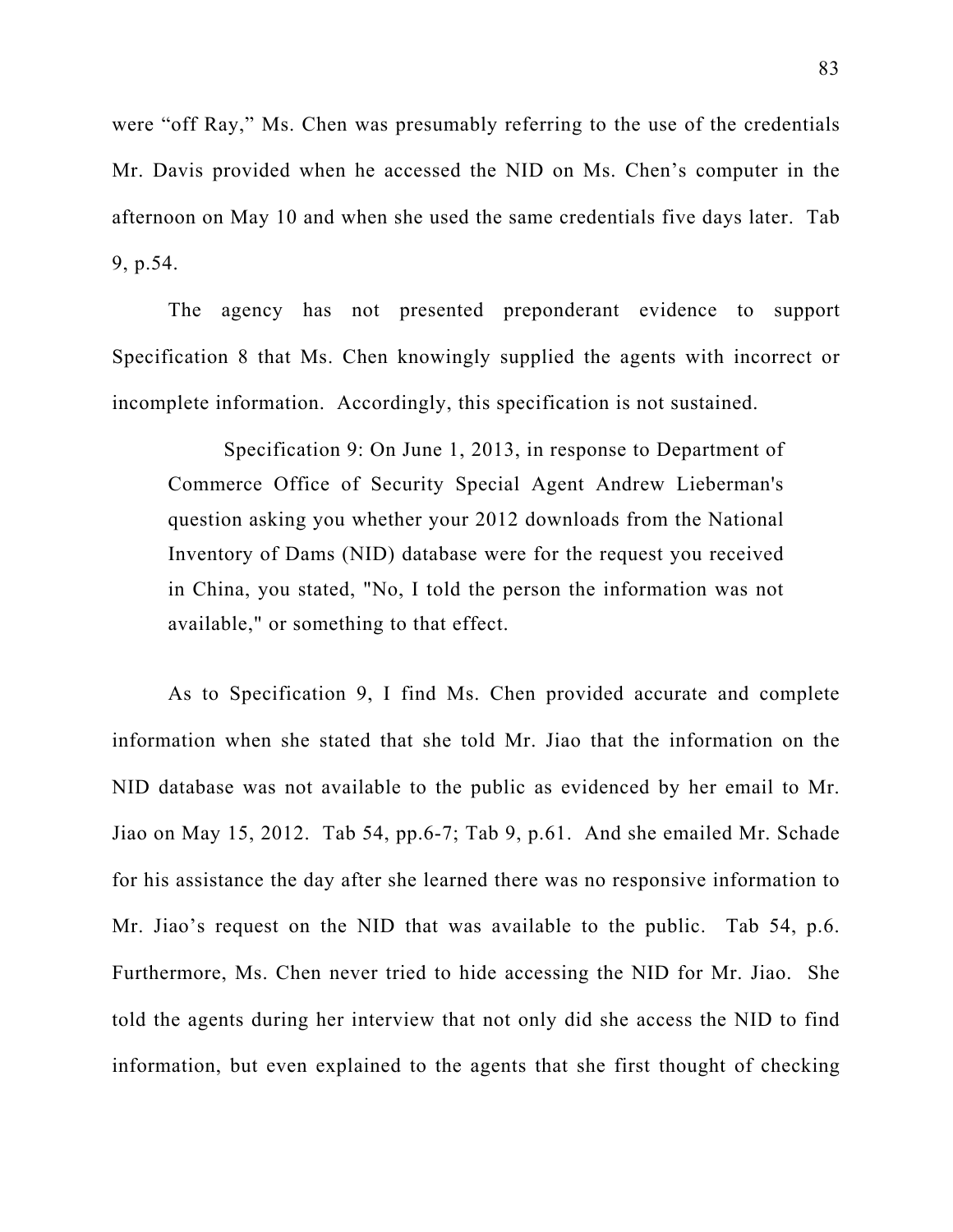the NID when she was standing in Mr. Jiao's office in Beijing. Ms. Chen also explained during her interview that the type of information Mr. Jiao was looking for was federal — total volume, aggregate figures — and what she was looking at when she went on the NID to see if it would be useful for her model was for individual dams. Tab 9, p.60; Tr. Chen, p.708. Ms. Chen and Mr. Davis had randomly picked one document to see what type of information it had relating to volume of individual dams, but it was not specific enough for Ms. Chen's data needs for her river model. Tr. Chen, pp.706-09.

The agency has not presented preponderant evidence to support Specification 9 that Ms. Chen knowingly supplied the agents with incorrect or incomplete information. Accordingly, this specification is not sustained.

#### Summary of Lack of Candor Charges

To the extent any of Ms. Chen's responses identified in the lack of candor specifications could be considered inaccurate or incomplete because Ms. Chen confused her noontime access of the NID with her access on May 10 at 2:30 p.m. and her subsequent use of the NID on May 25, I find that she did not knowingly provide inaccurate or incomplete information to the agents.

If I had found that any of Ms. Chen and Mr. Davis's actions involving the NID database on the afternoon of May 10 or May 15 pertained to the request from Mr. Jiao, which I do not, Ms. Chen's responses to the agents would need a deeper examination. I find, however, that their access on May 10 and Ms. Chen's access on May 15 were simply (1) an effort by Mr. Davis to acclimate Ms. Chen to the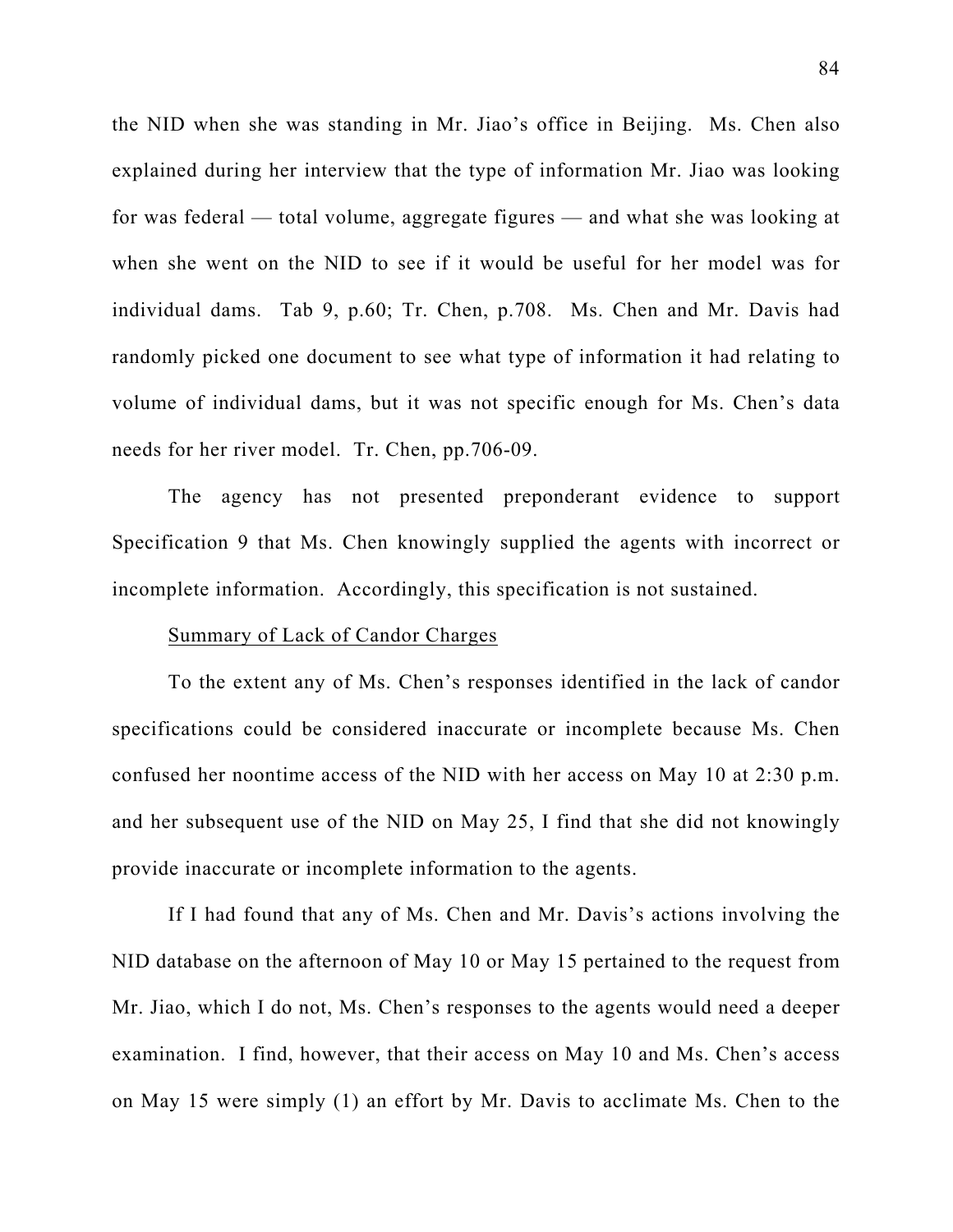NID database and (2) an effort by Ms. Chen to explore the NID for information that she thought might be useful for her river model.

Because I concluded that the agency did not present preponderant evidence as to any of the specifications of the lack of candor charge, the charge is not sustained.

# Reason 3: Misuse of a Federal Government Database<sup>49</sup>

Specification 1: On or about May 10, 2012, you accessed the National Inventory of Dams (NID) database and downloaded a file from the NID. Your Government position did not require you to download the file from the NID at that time.

Specification 2: On or about May 15, 2012, you accessed the National Inventory of Dams (NID) database and downloaded a file from the NID. Your Government position did not require you to download the file from the NID at that time.

The agency has charged Ms. Chen with misusing a federal database because she was accessing the NID outside of her professional capacity, i.e., her access was not related to her work with NWS. Ms. Furgione testified, "accessing a government database for your professional capacity, if you need that information for the issuance of forecasts and warnings for the protection of life and property is one thing, but accessing a government database for personal reasons and giving that information or sending emails on that information to a

<sup>&</sup>lt;sup>49</sup> Because the same file was downloaded on the dates identified in both specifications, I will address them together.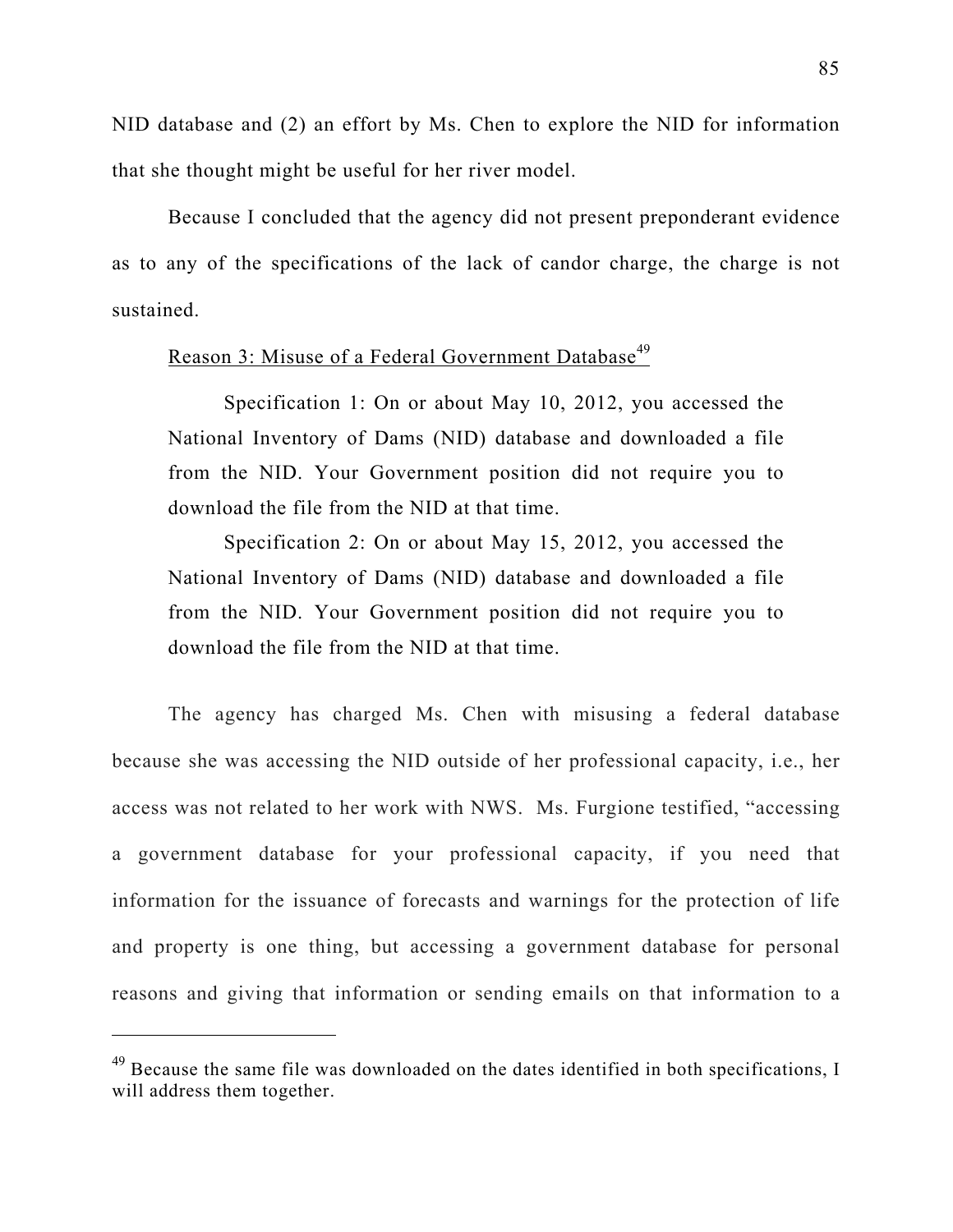foreign entity is a complete misuse of a federal government database." Tr. Furgione, p.460. Simply stated, the agency's charge centers on the premise that Ms. Chen did not need to and, furthermore, did not access the NID on May 10 and 15 for work-related reasons.

According to Admiral Devany's decision letter, his reasons for sustaining the two specifications included the following: (1) Ms. Chen acknowledged accessing the NID based upon her desire to assist Mr. Jiao, (2) Admiral Devany interpreted Ms. Chen's statement that she had not been on the NID in years as evidence that her assigned duties did not require her to use the NID, (3) Ms. Chen was using someone else's access (username and password), (4) because Ms. Chen was not an approved user with a username and password and she had no business to be on the NID on Mr. Jiao's behalf or on her own, (5) the investigators found no evidence that Mr. Davis's personal username and password were contained in the password binder available in the office, and (6) Ms. Chen asked Mr. Davis for his username and password repeatedly. Tab 7, p.8.

When testifying for the agency about his decision to sustain the two specifications relating to Ms. Chen's misuse of a database, Admiral Devany stated he reviewed forensic evidence and the investigative file when reaching his conclusion. Tab 51, Devany, p.30. Admiral Devany testified that Ms. Chen did not dispute the conduct and stated she downloaded a document for a work project. According to Admiral Devany, he did not believe Ms. Chen's explanation because she admitted to the agents that she had downloaded data from the NID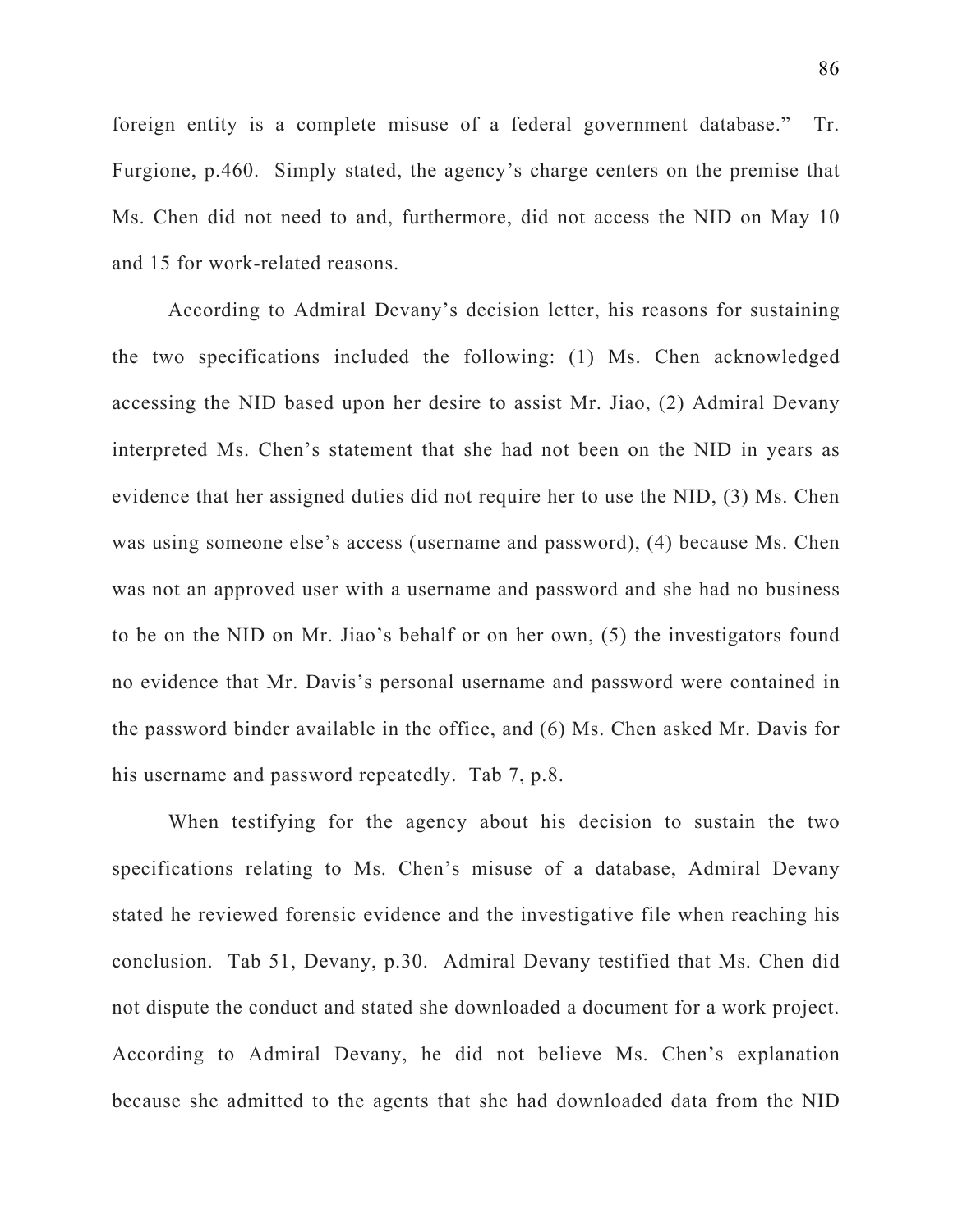for Mr. Jiao and never produced a work project where she used the downloaded document. *Id.* at pp.30-31.

Admiral Devany's conclusions cited in his decision letter and during his testimony are inconsistent with the evidence. Admiral Devany's testimony on cross-examination did not coincide with his direct testimony or his letter. He testified he had no reason to dispute Mr. Davis's statement that "Sherry asked about using the NID on 5/10/2012, and I seized the opportunity to train her as I had my other coworkers." *Id.* at pp.113-14. The evidence establishes that Mr. Davis was with Ms. Chen for the entire 11 minutes when they accessed the NID and downloaded a file on May 10, 2012. If Admiral Devany does not dispute Mr. Davis's account of what happened, then there clearly was a work-related reason for her and Mr. Davis to be on the NID and download a file for training purposes. Even Mr. Schade testified that Mr. Davis training Ms. Chen on the NID was important. Tr. Schade, p.169.

Although I found that Ms. Chen initially accessed the NID without using a username or password during her lunch hour on May 10 to see if there was public information available that would be responsive to Mr. Jiao's inquiries, I found no evidence that Ms. Chen used the password protected government database to assist Mr. Jiao.<sup>50</sup> The evidence does not support Admiral Devany's conclusion

 $50$  The forensic evidence only shows Ms. Chen accessed the password-protected NID database once on May 10, 2012; the same time when Mr. Davis was training her. Tab 54, pp.9-10.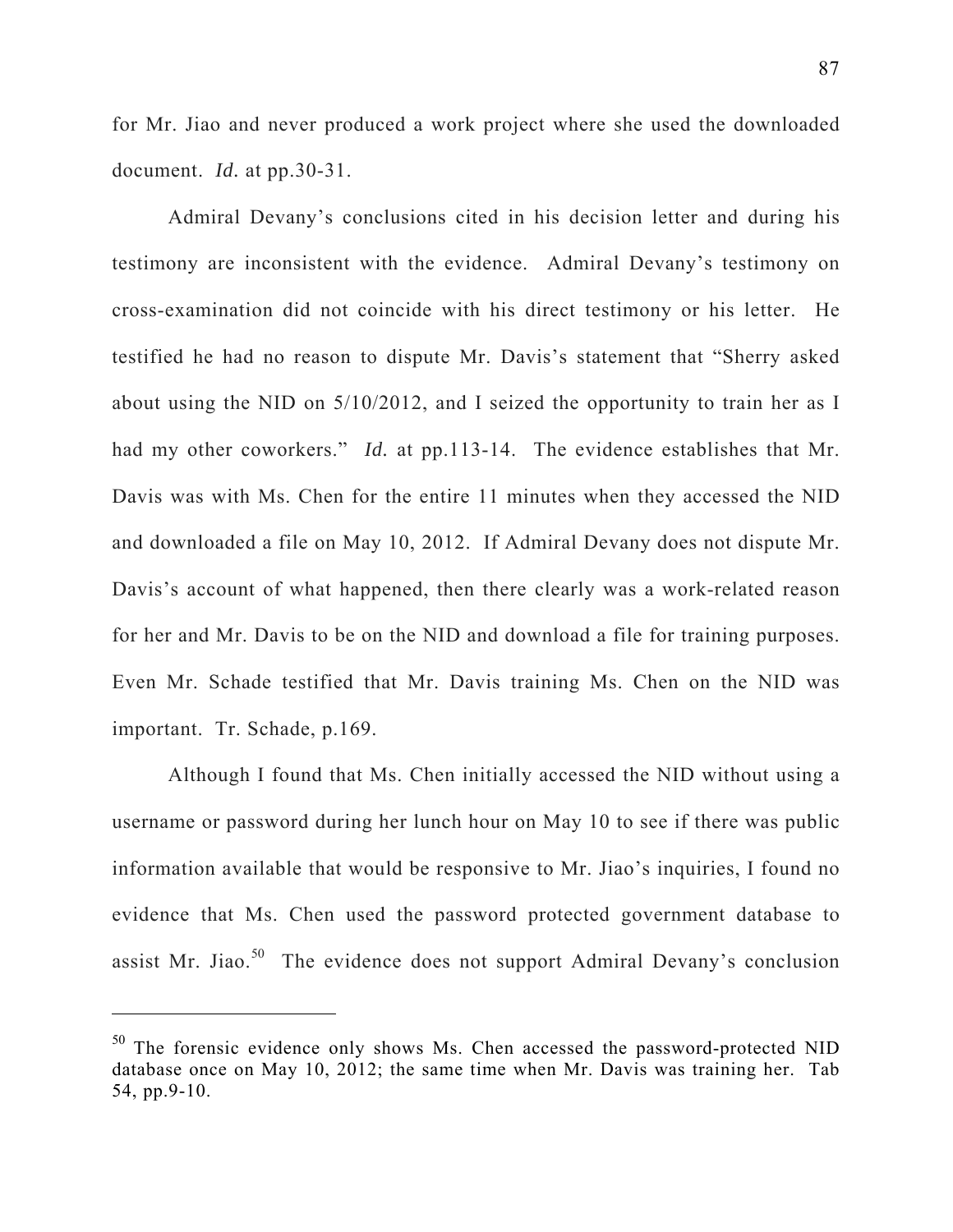that Ms. Chen's duties did not require her to use the NID because she had not used it in years. Ms. Chen credibly explained that she previously did not find the information on the NID useful because it was dated. When Ms. Chen saw that there were databases only available to government users, she wanted to find out whether the NID would now contain useful information for her HEC-RAS model. Tr. Chen, pp.680-81, 706-09. Ms. Chen's reasoning refutes Ms. Lee and Mr. Schade's position that the information in the NID would be too general to be of any benefit to Ms. Chen. Tr. Lee, p.22; Schade, pp.117-18. That is exactly what Ms. Chen previously thought and why the need for a password prompted her to check the NID for potential improvements. Ms. Chen even told the agents during her interview that she asked Mr. Davis why the NID required a password. The agents requested Ms. Chen to provide them with a written statement before they left the ORFC on June 13. Prior to departing, the agents reviewed Ms. Chen's statement and asked her follow-up questions. Agent Lieberman asked, "When you asked Ray for NID login, what did you tell him it was for." Ms. Chen responded, "Do you know the website for the dam inventory? Do you know why it needs password no? Ray said he have the info and will email me." Tab 9, p.44.

The fact that Ms. Chen ultimately came to the same conclusion as Ms. Lee and Mr. Schade when Ms. Chen determined that the information on the NID would not be useful does not equate to her misusing the database. To reach that conclusion, Ms. Chen would have to have psychic abilities to know what was in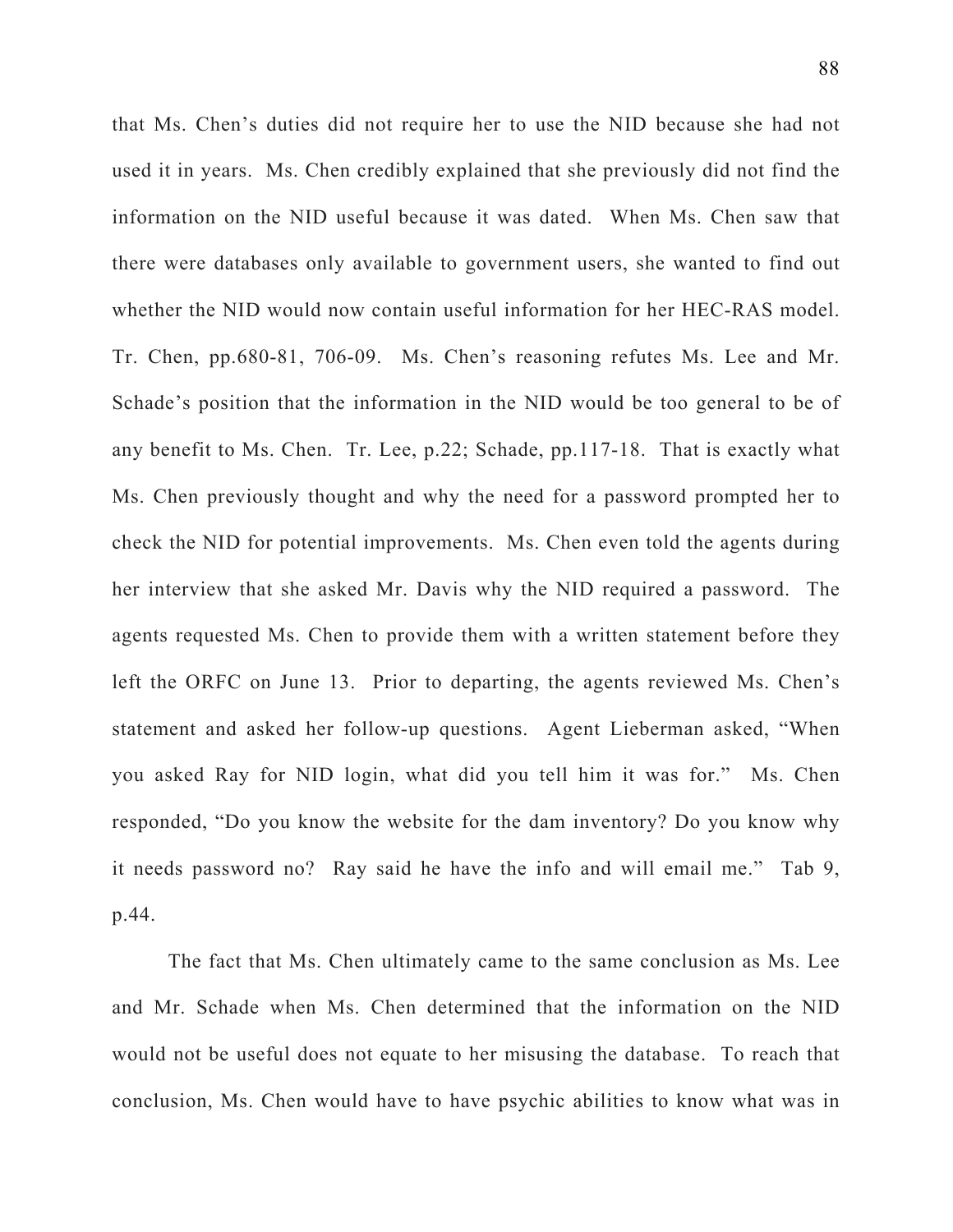the databases without looking at them. And the fact that she did not find useful information explains why she did not produce a work-product with information from the NID.

Furthermore, experienced hydrologists established that the NID databases could provide useful information. Gary Bruner is a well-respected hydrologist who had knowledge of the development of river models and is responsible for quality control of the HEC-RAS river models. Tr. Lee, p.76; Schade, p.159. Mr. Bruner had worked with Ms. Chen for numerous years and stated unequivocally that Ms. Chen had a work-related reason to access the NID. Tab 38, p.44. Scott Young, a Senior Hydrologist with 16 years' experience, testified that he knew the data that Sherry needed, which included all of the Ohio River and its tributaries. Mr. Young estimated that there were  $60 - 70$  dams under the Ohio River tributaries. According to Mr. Young, the USACE held a webinar for NWS employees in 2009 and that the USACE was encouraging the NWS employees to use the NID. Mr. Young further explained that information in the NID would be helpful to Ms. Chen in the performance of her job, e.g., the NID contained a lot of levee information. Tr.2 Young, pp.43-47. Another experienced hydrologist, Mary Golden-Blair, stated that she has used data from the NID for forecasting dam breaks and possible flooding in towns downstream from the dams. According to Ms. Golden-Blair, Ms. Chen would have needed access to the NID because of her HEC-RAS duties. Tab 41, pp.104-05. The agency was also aware that Mr. Noel, a Service Coordination Hydrologist at ORFC, stated his belief that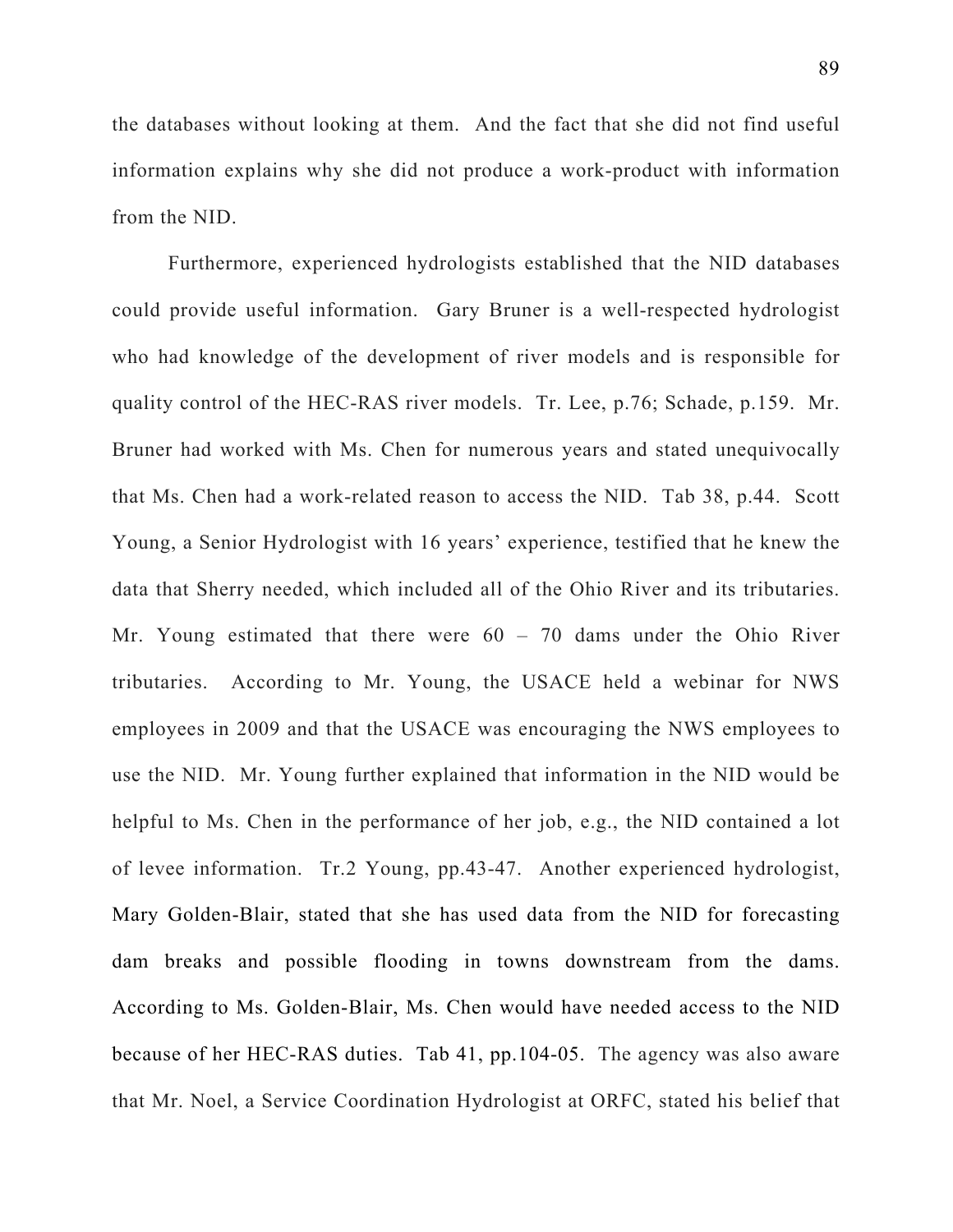the NID databases could have been useful to Ms. Chen because her responsibilities included hydraulic developmental flood forecasting. Tab 14, p.83. In fact, Mr. Davis who worked quite closely with Ms. Chen and provided her with data for her river model was with Ms. Chen when he walked her through downloading the "Ohio" file on May 10.

Although Mr. Schade stated Ms. Chen did not have a work-related reason to access the NID, the first time he looked up information about the NID was after the agents interviewed him in 2013 and the first time he accessed the NID was five weeks before his March 2017 testimony before me in this matter. Tr. Schade, pp.156-57. Based on Mr. Schade's experience (or lack thereof) with the NID and his lack of experience with river model forecasting, I do not find his opinion as to Ms. Chen's use of the NID useful. Because Mr. Schade had such limited experience with the NID, I do not find compelling Mr. Schade's professional disagreement with other employees who were experienced with the NID and stated Ms. Chen had a work-related reason for accessing the NID. *Id.* at p.165.

Admiral Devany had no river forecasting experience and was not familiar with Ms. Chen's Ohio HEC-RAS; in fact, he never even looked at the one file that Mr. Davis and Ms. Chen downloaded. Tab 51, Devany, pp.130-41. It is perplexing how the agency concluded that Ms. Chen's government position did not require her to download a file from the NID, when the agency's own employees (Mr. Davis, Mr. Young, and Ms. Golden-Blair), and an employee from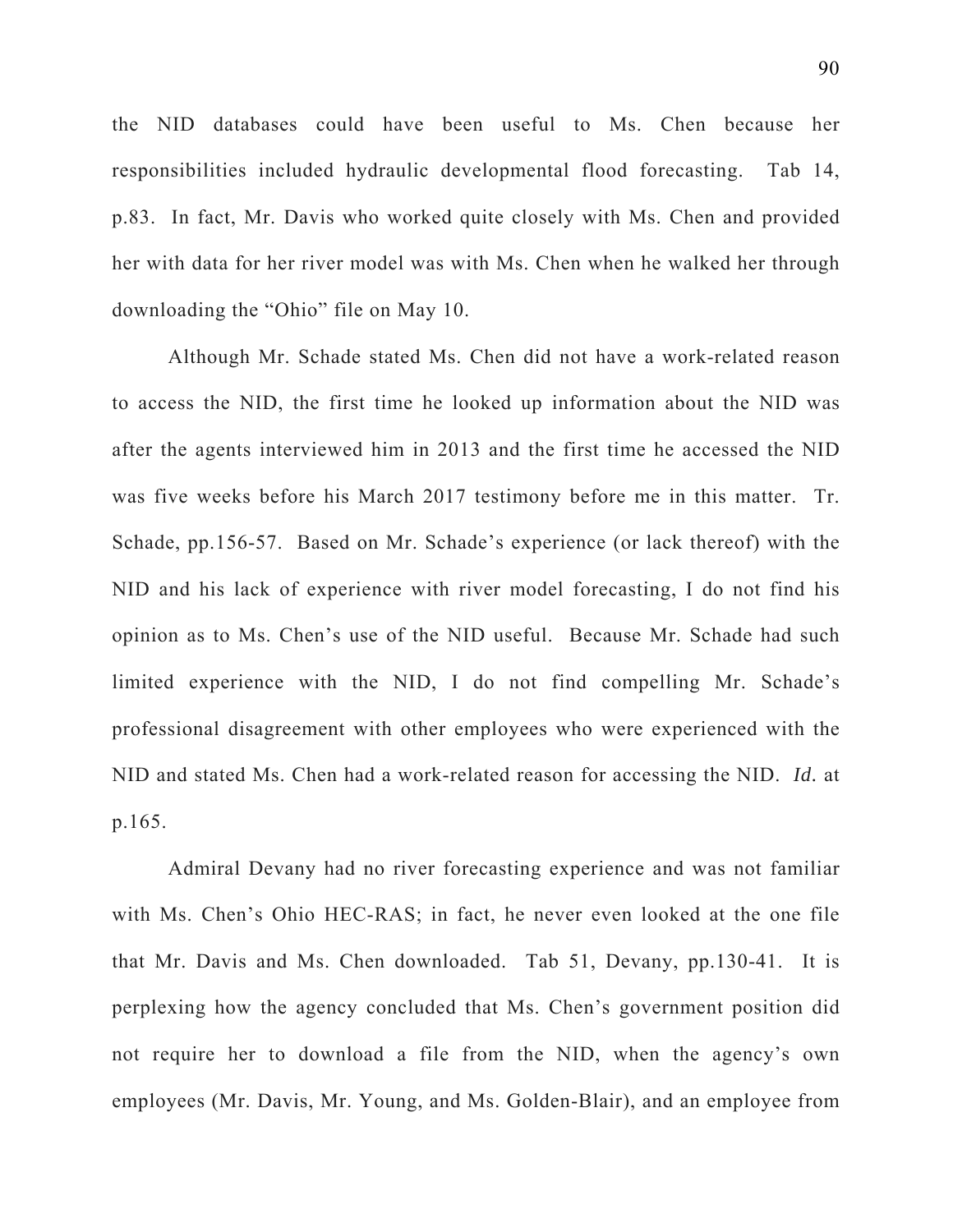ACOE who managed the NID (Mr. Bruner) who are familiar with Ms. Chen's data needs, provided information to the contrary. Even Admiral Devany testified that others would be in a better position to know if Ms. Chen needed something for work-related reasons. *Id.* at p.131.

A plethora of evidence refutes Admiral Devany's statements concerning the NID username and password. It was clearly established that the ORFC was using the username and password obtained by Mr. Davis as an office password and that the password was maintained in a binder that was accessible to all ORFC employees. It even remained in the binder for 15 months after the agents disclosed the situation in June 2013. Tr. Schade, pp.182-84. There was no evidence presented that Ms. Chen "had no business browsing the NID" as stated in Admiral Devany's decision letter. Tab 7, p.8. Furthermore, Admiral Devany's statement that Ms. Chen asked Mr. Davis for his username and password repeatedly is simply false; after Ms. Chen made one inquiry to Mr. Davis about the NID, Mr. Davis volunteered to and supplied the user name and password to Ms. Chen.

In summary, I find the evidence supports the finding that on May 10, 2012, Ms. Davis accessed the NID in an effort to train Ms. Chen and they jointly downloaded one file that contained information related to Ms. Chen's HEC-RAS. On May 15, 2012, Ms. Chen accessed the NID using the username and password provided to her by Mr. Davis in an effort to see if she could navigate the NID as demonstrated to her by Mr. Davis in order to determine if there was useful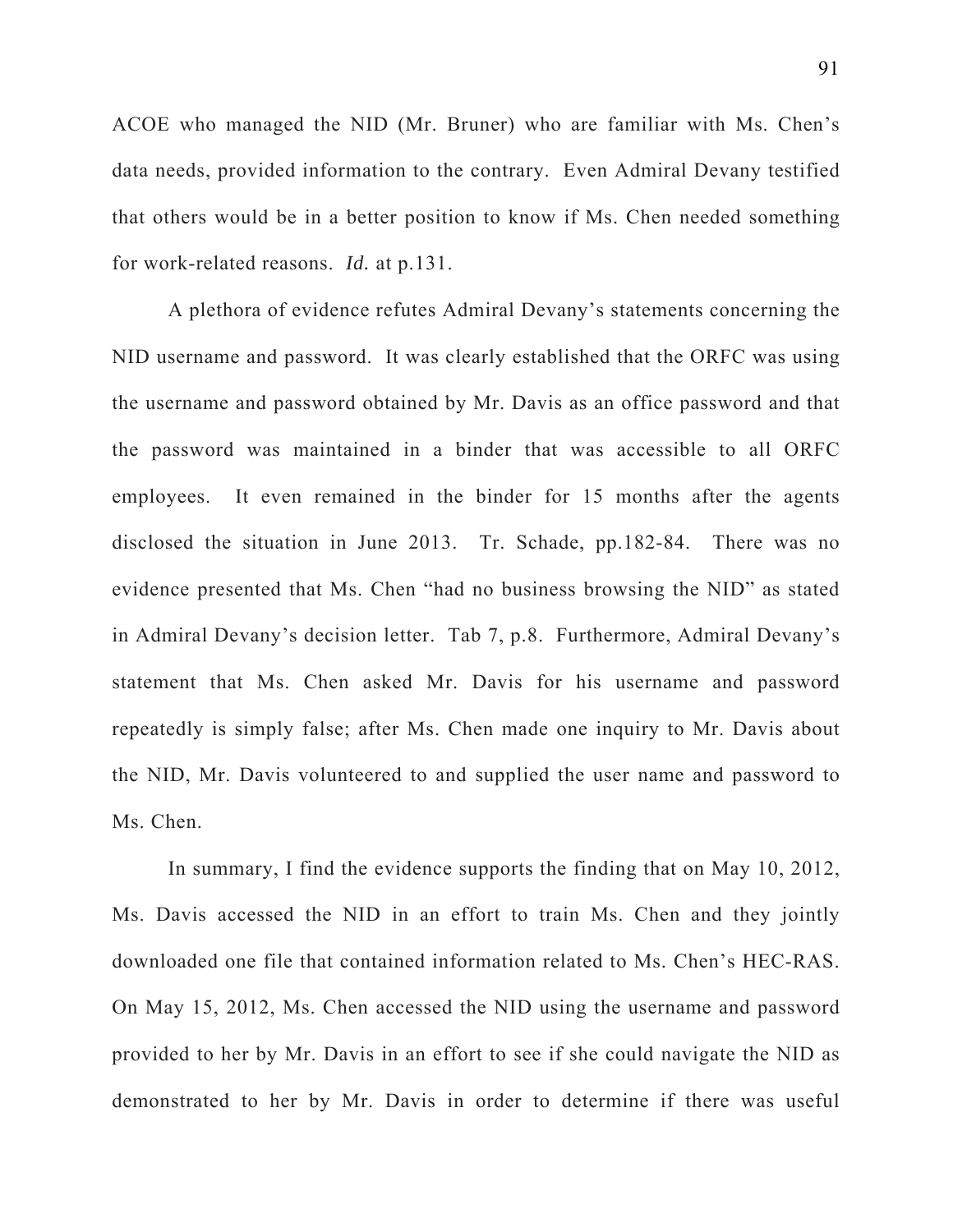information for her Ohio HEC-RAS. During that access, she downloaded the same file that she and Mr. Davis downloaded on May 10. The evidence further supports the finding that Ms. Chen, as confirmed by other experienced hydrologists, had work-related reasons for accessing the NID databases.

The agency did not establish by preponderant evidence that Ms. Chen misused a federal government database on either May 10 or May 15, 2012. Accordingly, Reason 3 is not sustained.

In summary, after considering all the evidence and testimony of all the witnesses along with consideration of the *Hillen* factors, I find the agency only presented preponderant evidence to sustain Specification 1 of Reason 1 – Conduct Demonstrating Untrustworthiness.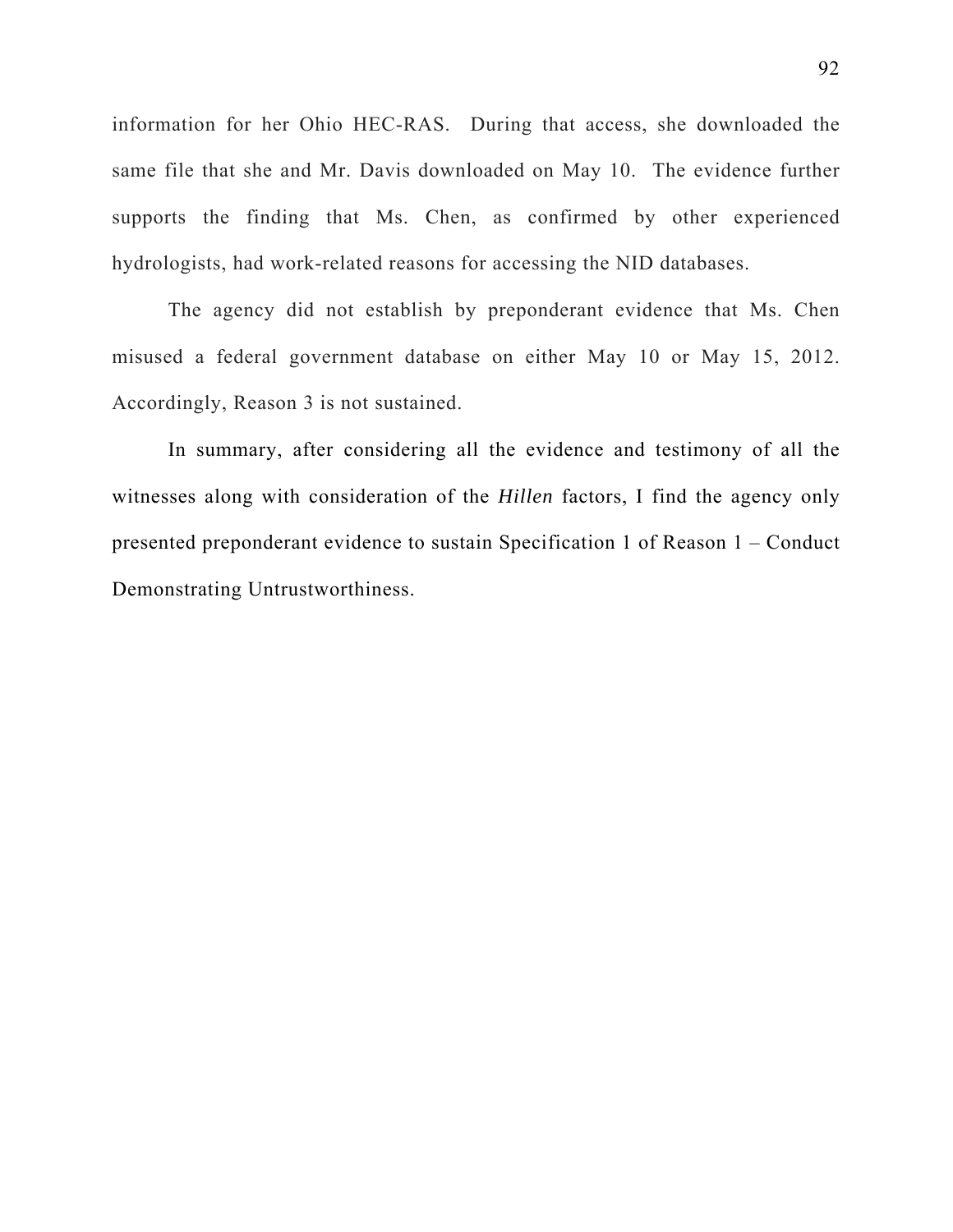## **Nexus**

The agency has the burden of establishing that disciplinary action is necessary based on the proven conduct by demonstrating a nexus exists between the misconduct and the efficiency of the service. *See Doe v. Department of Justice*, 103 M.S.P.R. 135,  $\parallel$  5 (2006). When the alleged conduct occurs in the workplace, it is well settled that there is a nexus between the conduct and the efficiency of the service. *See Miles v. Department of the Navy*, 102 M.S.P.R. 316, ¶ 11 (2006).

In this matter, the parties stipulated that there was a nexus between the charged conduct and the efficiency of the service. Tab 52, p.3. The parties may stipulate to any matter of fact and the stipulation satisfies a party's burden. 5 C.F.R. § 1201.63. Accordingly, the agency has met its burden of establishing nexus.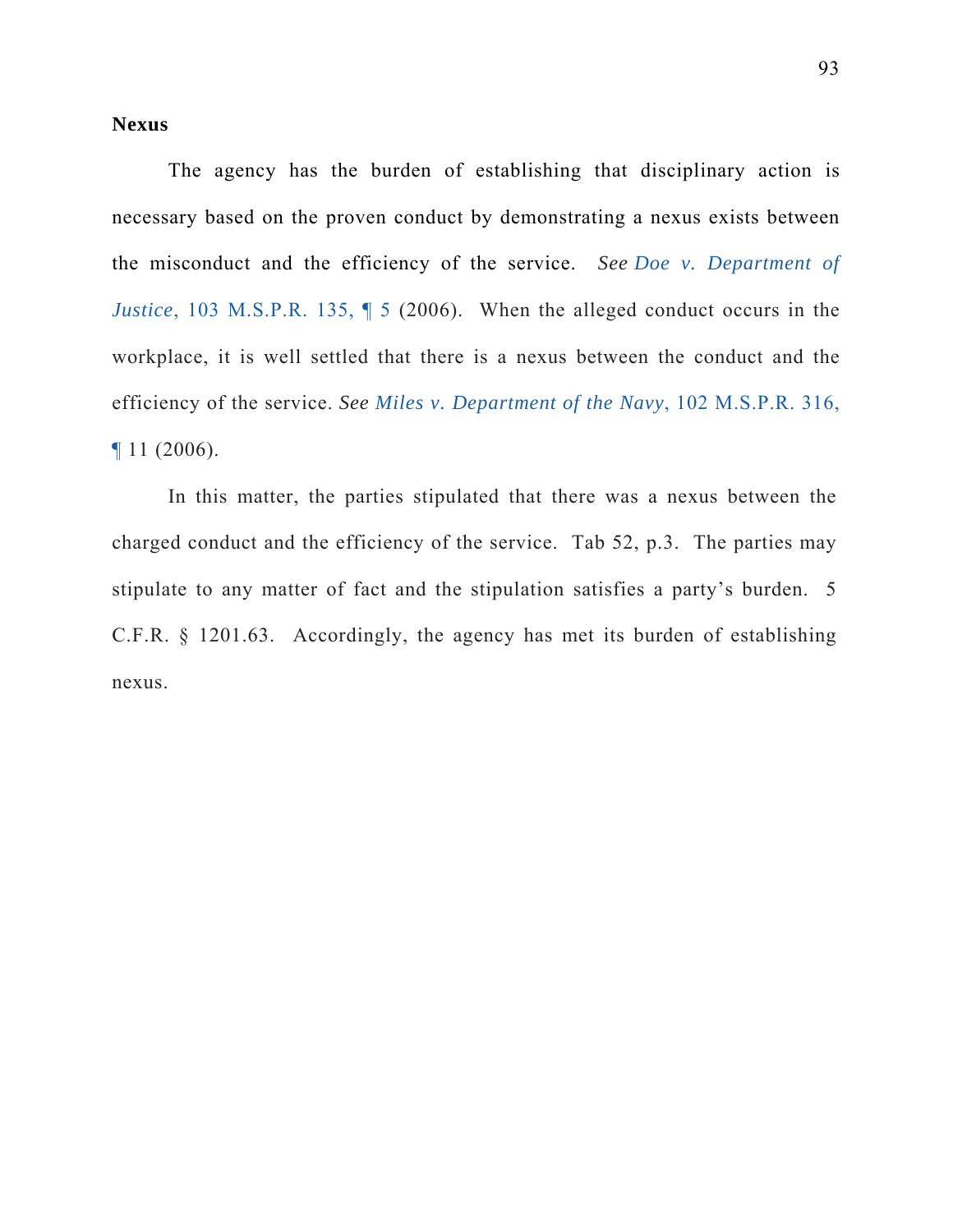### **Affirmative Defenses**

#### Discrimination Based on Race and National Origin

Ms. Chen alleges that her termination was the result of discrimination based on her race (Asian) and national origin (Chinese). Tab 21. An appellant must prove discrimination allegations by preponderant evidence. *See* 5 § C.F.R. 1201.56(b)(2). The requirements necessary for an employee to prevail in discrimination and retaliation claims are set forth in *Savage v. Department of the Army*, 122 M.S.P.R. 612, ¶¶ 36, 37 (2015), where the Board announced 42 U.S.C. § 2000e-16 protects Federal employees against discrimination based on race, color, sex, religion, and national origin, as well as retaliation for the exercise of Title VII rights, and that a violation is established where the appellant shows that discrimination or retaliation "was a motivating factor in the contested personnel action, even if it was not the only reason." *Id*. at ¶ 41.

An appellant may meet her burden to establish a violation of 42 U.S.C. § 2000e-16 in several ways. One way is by introducing direct evidence of discrimination or retaliation. *Id*. at ¶ 42. An appellant may also meet her burden through circumstantial evidence. Circumstantial evidence is evidence that may support an inference that intentional discrimination or retaliation was a motivating factor in an employment action. The Board has identified three types of circumstantial evidence. The first kind "consists of suspicious timing, ambiguous statements oral or written, behavior toward or comments directed at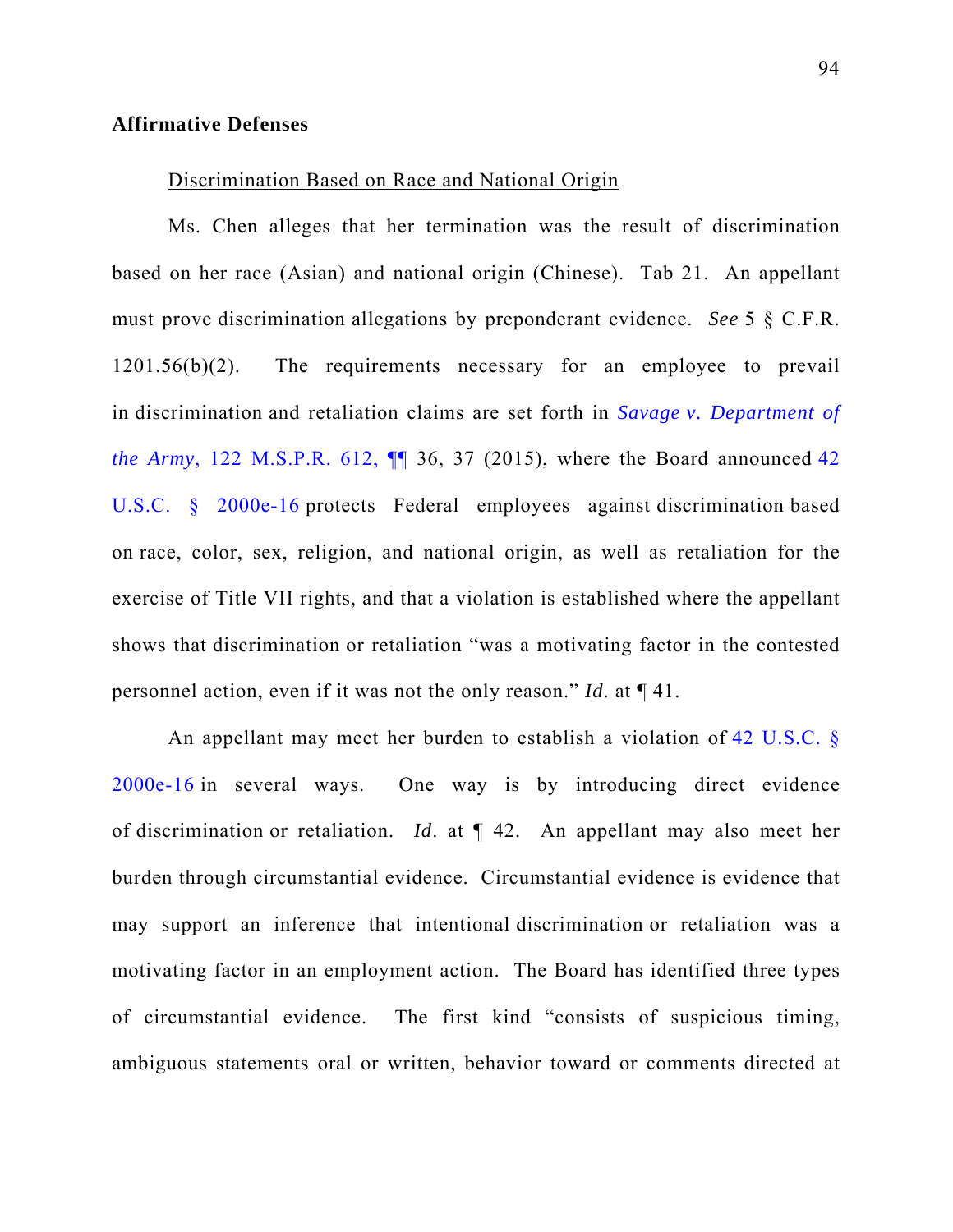other employees in the protected group, and other bits and pieces from which an inference of discriminatory intent might be drawn." *Savage*, 122 M.S.P.R. 612, ¶

42, quoting *Troupe v. May Department Stores Company*, 20 F.3d 734 (7th Cir.

1994). Considered together, such bits and pieces may compose "a convincing mosaic of discrimination." *Troupe,* 20 F.3d at 736-37. Second is comparator evidence, consisting of "evidence, whether or not rigorously statistical, that employees similarly situated to the plaintiff other than in the characteristic . . . on which an employer is forbidden to base a difference in treatment received systematically better treatment." *Id*. Third is evidence that the agency's stated reason for its action is "unworthy of belief, a mere pretext for discrimination." *Id*. "Each type of evidence," the court explained, "is sufficient by itself . . . to support a judgment for [the employee]; or they can be used together." *Id*.

Accordingly, the Board will first examine the record to determine if an appellant has shown by preponderant evidence that the prohibited consideration was a motivating factor in the contested personnel action. The evidence may consist of any of the four types discussed above, alone or in combination. If an appellant has made such a showing, the Board will find that the agency committed a prohibited personnel practice in violation of 5 U.S.C. § 2302(b)(1). If she has not made such a showing, the inquiry will end at that point.

If an appellant makes the required showing, the next issue is whether she is entitled to corrective action. A violation of 42 U.S.C. § 2000e-16 will entitle the appellant to reversal of the personnel action only if the prohibited personnel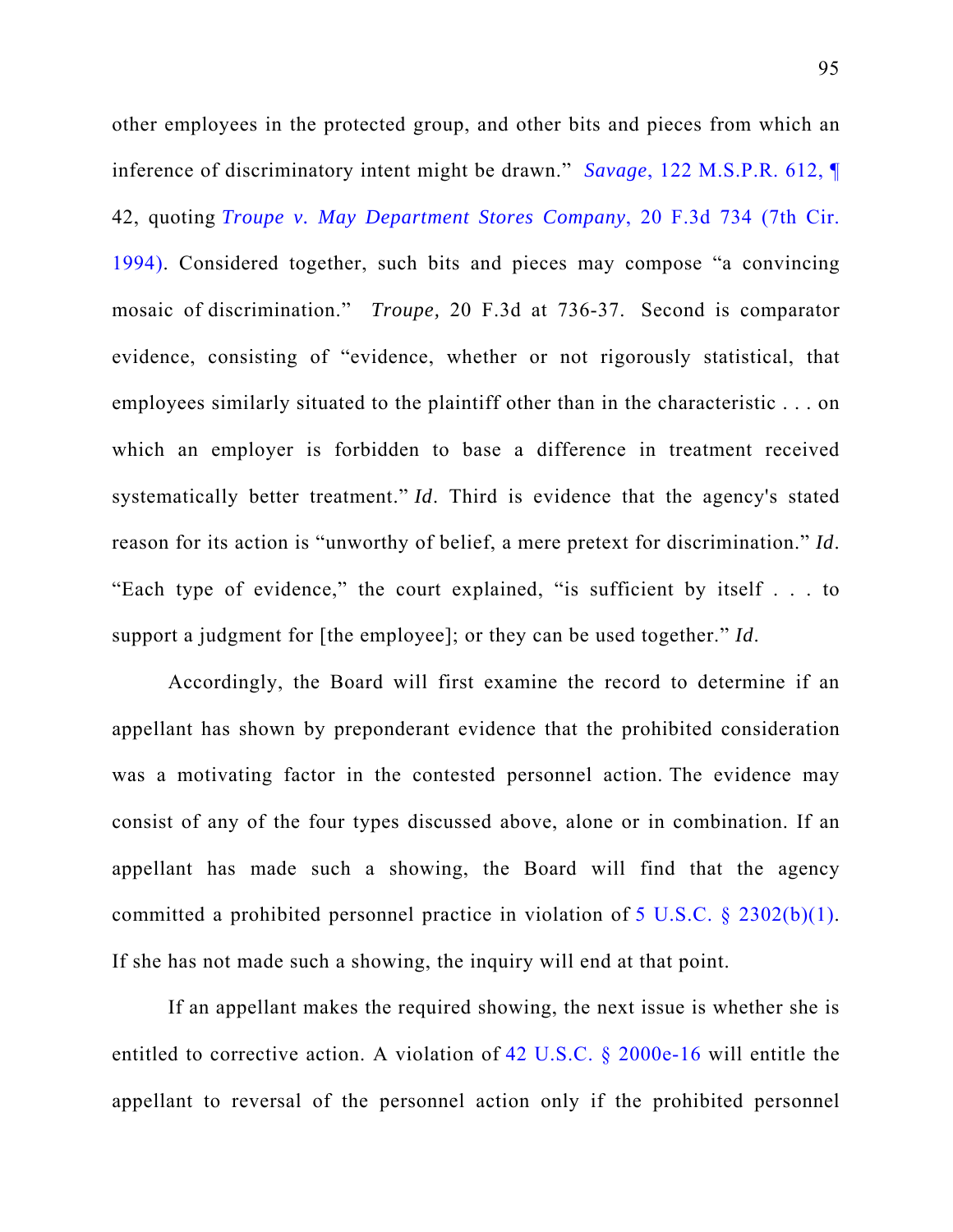practice was its "but for" cause, meaning that the agency would not have taken the same action in the absence of the discriminatory or retaliatory motive. *Savage*, 112 M.S.P.R. 612 at ¶¶ 48, 49. The burden of proof shifts to the agency to show, also by preponderant evidence, that it would have taken the action even if it lacked such a motive. *Gerlach v. Federal Trade Commission*, 9 M.S.P.R. 268, 273 (1981). "If we (the Board) find that the agency has made that showing, its violation of 42 U.S.C. § 2000e-16 will not require reversal of the action." *Savage*, 112 M.S.P.R. 612 at ¶ 51. Ms. Chen seeks to prove her discrimination claims with a variety of circumstantial evidence and, under *Savage,* I am obligated to review all of the evidence presented as a whole. *Sabio v. Department of Veterans Affairs,* 124 M.S.P.R. 161, ¶ 36 (2017).

Ms. Chen testified that she never heard Ms. Furgione or Admiral Devany make any discriminatory comments or any comments relating to her complaints of discrimination. Ms. Chen had not had any previous interactions with Ms. Furgione or Admiral Devany prior to the circumstances giving rise to this appeal. Similarly, prior to the events in this matter, Ms. Furgione and Admiral Devany had never met or heard of Ms. Chen. Tr. Furgione, p.484; Tr.2 Chen, p.34; Tab 51, Devany, p.11.

In terms of comparators, Ms. Chen points to Mr. Davis and Mr. Schade as similarly situated employees that the agency treated more favorably. Tab 21. Other employees are deemed to be similarly situated for purposes of a claim of disparate treatment based on discrimination when all relevant aspects of an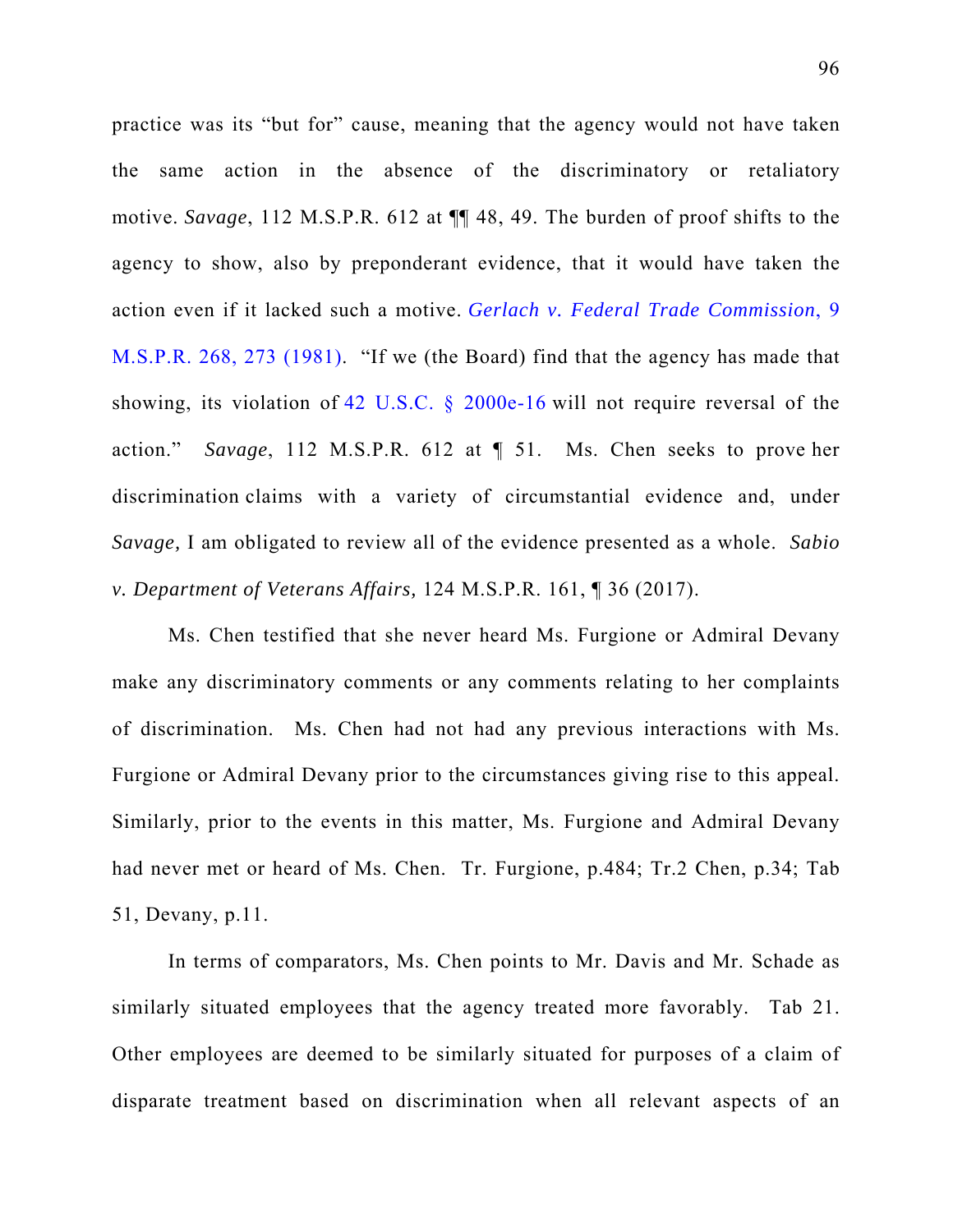appellant's employment situation are "nearly identical to those of the comparative employees. *Spahn v. Department of Justice*, 93 MSPR 195, ¶ 13 (2003).

The conduct identified by Ms. Chen as to both Mr. Davis and Mr. Schade involve the same general events surrounding Ms. Chen's charged conduct. However, I cannot find that Mr. Davis and Mr. Schade were similarly situated to Ms. Chen. Mr. Davis's proposed suspension and resulting letter of reprimand addressed his decision to email the NID's username and password to Ms. Chen.<sup>51</sup> Conversely, the agency did not charge Ms. Chen with any conduct involving the emailing of passwords. Further, the agency's decision not to charge Mr. Davis with lack of candor when the agents asked him about sending an email to Ms. Chen and he failed to remember the incident until they refreshed his recollection falls far short, in terms of quantity, to the numerous lack of candor charges brought against Ms. Chen. Tr. Furgione, pp. 546-48. The same analysis holds true for Mr. Schade. Forgetting a conversation he had with Ms. Lee about Ms. Chen's request for information for Mr. Jiao and confusing the order of events as to when Ms. Chen accessed the NID are not nearly identical to Ms. Chen's situation that resulted in four charges, most with multiple specifications. Tr. Schade, pp. 177-78; Furgione, pp. 537-39. In addition, Ms. Chen was not a supervisor so the agency's decision not to discipline Mr. Schade when one of his subordinates improperly maintained the NID password is not relevant comparator

 $51$  See fn.9.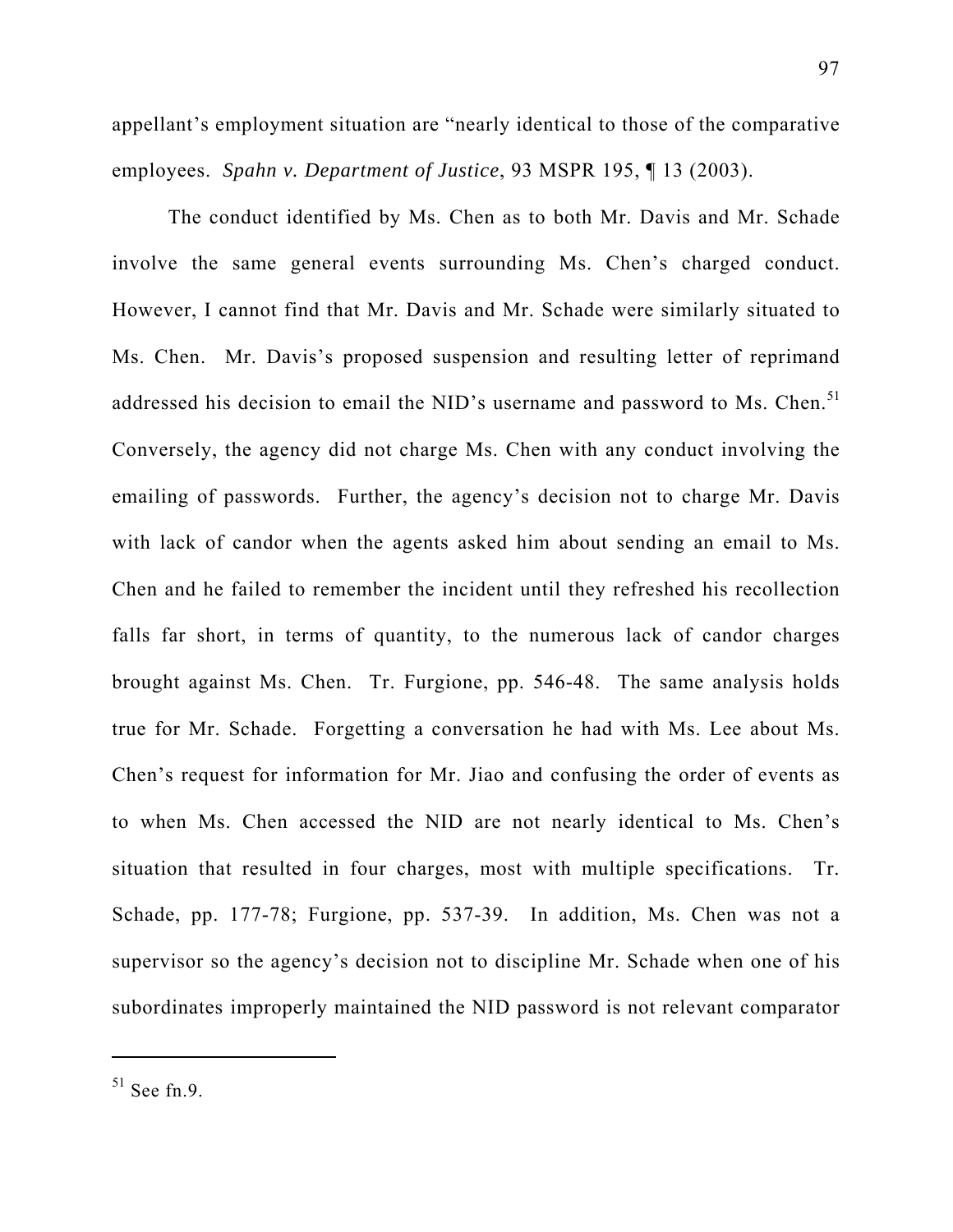evidence. Ms. Chen did not establish by preponderant evidence the existence of any similarly situated employees.

I do not find that the agency's stated reasons for Ms. Chen's removal from employment are unworthy of belief. While I found the charges to be suspect or overreaching, those findings do not, in and of themselves, demonstrate a discriminatory nexus.

Nor do I find that Ms. Chen has presented preponderant evidence that the record demonstrates a convincing mosaic of discrimination.<sup>52</sup> I clearly understand that Ms. Chen may subjectively feel or believe the agency singled her out based on her race and national origin. The event that initiated the investigation that ultimately resulted in Ms. Chen's removal from employment was Ms. Lee's report to the Army Corp of Engineers Security Department, and Ms. Lee specifically referenced Ms. Chen's national origin in her email.<sup>53</sup> Tab 54, p.8. However, Ms. Lee did not send the email to the security department just because she knew Ms. Chen was Chinese. Ms. Lee and Ms. Chen had worked

<sup>&</sup>lt;sup>52</sup> There was no evidence before me that NOAA or NWS previously encountered a disciplinary situation involving concerns of national security based on an information request from an employee; accordingly, there was no prior activity for me to compare with Ms. Chen's situation.

<sup>&</sup>lt;sup>53</sup> A question arises whether Ms. Lee's report that raised Ms. Chen's ethnicity to her security officer could be a basis for a discrimination claim. That is, whether an agency could be liable under Title VII when an employee makes a report that she believes involves national security issues. *See, e.g., Rattigan v. Holder*, 689 F.3d 764 (D.C. Cir. 2012).However, as explained below, I find there was no discriminatory animus or motive, so I do not need to address this issue.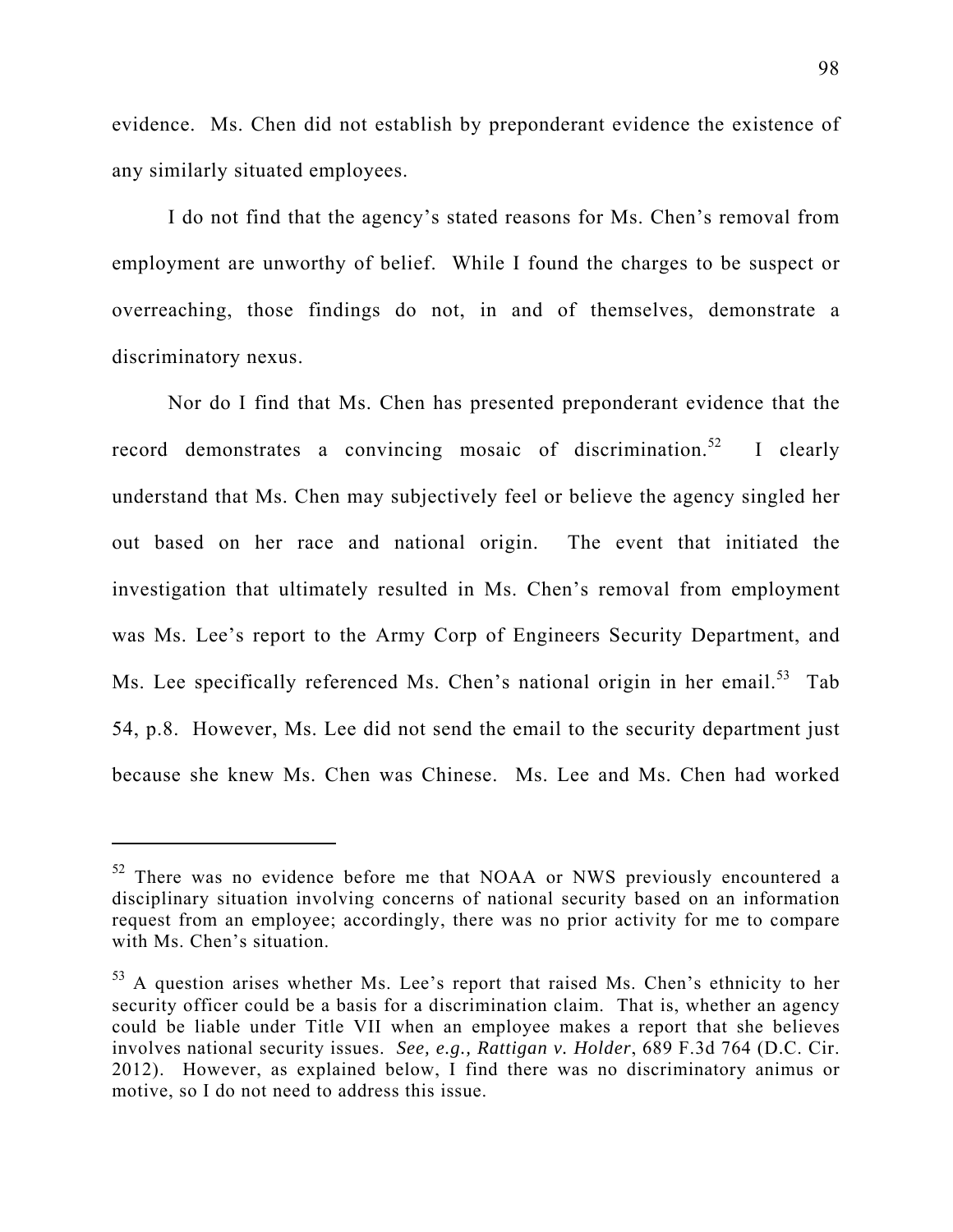together for years. They first became acquainted with each other when Ms. Chen began her career with the NWS. Tr. Lee, p.17. There was no evidence presented that there were any issues between them or that Ms. Lee had ever raised issues because of Ms. Chen's race or national origin. In fact, there is no question that Ms. Chen was a valued NWS employee; co-workers and supervisors respected Ms. Chen and NWS repeatedly recognized Ms. Chen for her exemplary performance.

Rather, Ms. Lee sent the email to the Office of Security after she received the email from Ms. Chen (forwarded by Mr. Schade on May 11) and after having a conversation with Ms. Chen on May 24, where Ms. Chen was seeking information for someone outside of the United States. Ms. Lee believed the information that Ms. Chen was seeking could involve matters of national security. In addition, according to Ms. Lee, when she spoke to Ms. Chen on May 24, Ms. Lee believed Ms. Chen was acting differently and may have been under duress. Ms. Lee testified that she referenced Ms. Chen's nationality in her email as relevant information. Tr. Lee, pp.23-31, 38-46.

Ms. Lee testified credibly that, because Ms. Chen was collecting information for someone outside the United States, she believed that Ms. Chen's request could have national security implications. Tr. Lee, pp.34-35. Based on that belief, Ms. Lee felt she had an obligation based on her security training to report her concerns to the security office. As stated in the email Ms. Lee sent to the security office, Ms. Lee was worried that "a foreign interest [was] trying to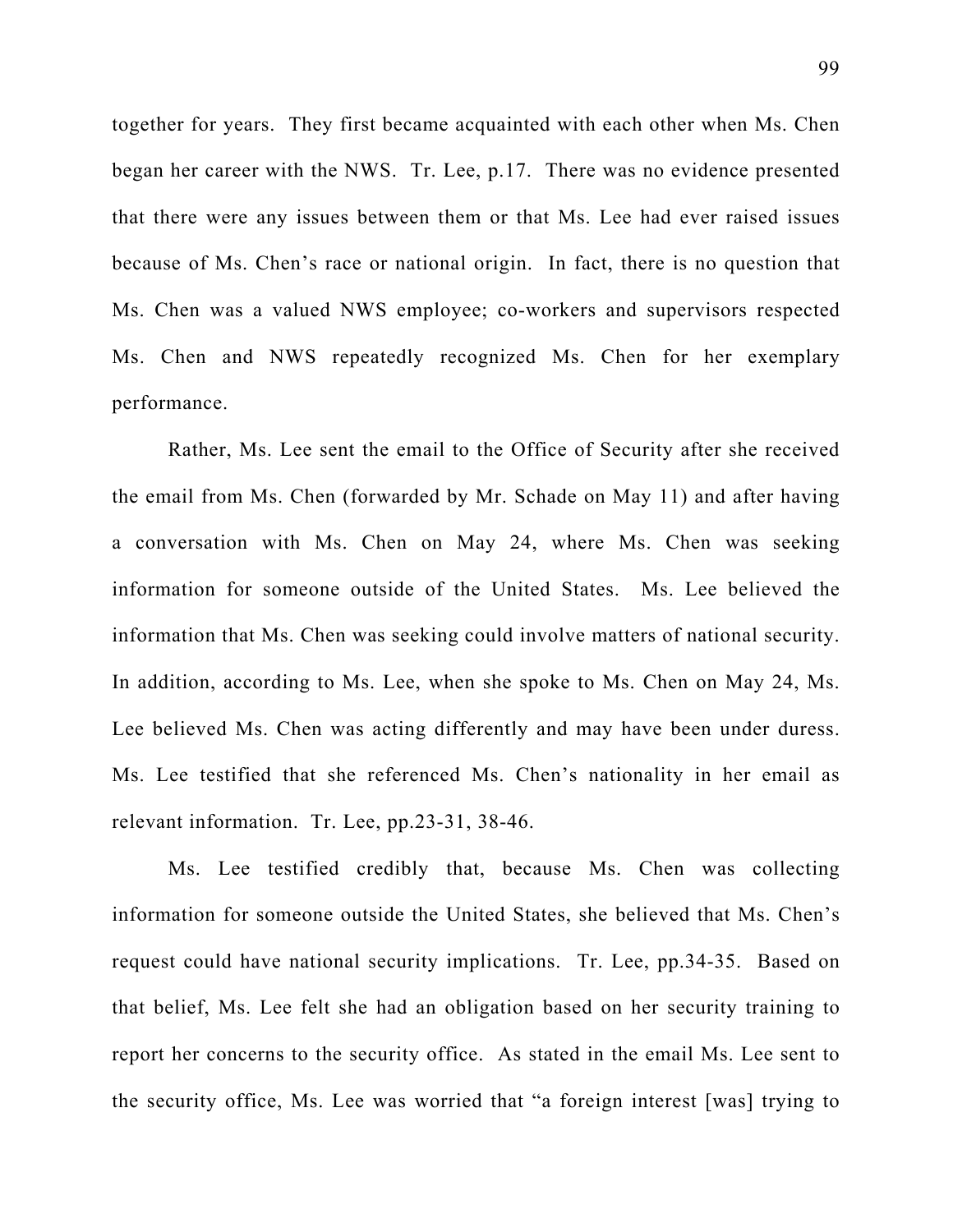obtain secret information of the U.S. Government" and Ms. Lee had concerns that sensitive information would be provided outside the agency. Tr. Lee, p.39. In fact, even at the hearing, Ms. Lee did not focus on Ms. Chen, but on the information request. Ms. Lee testified, "I did not report Sherry Chen. I reported an incident of a foreign interest trying to acquire sensitive data on a national scope and scale." Tr. Lee, p.100. Although I find that Ms. Lee's belief was not objectively reasonable, I do not find that Ms. Lee had any discriminatory animus or motive toward Ms. Chen.<sup>54</sup>

 Ms. Chen states that, inter alia, Ms. Furgione and Admiral Devany inappropriately relied upon Ms. Lee's statements to support the decision to terminate Ms. Chen,<sup>55</sup> stating that Ms. Furgione relied upon and specifically cited Ms. Lee's affidavit — as did Admiral Devany — to support the decision to terminate Ms. Chen. Tab 72, p.18. A review of Ms. Furgione's testimony does

 $54$  Ms. Lee continued to follow this matter closely; after the court granted the Department of Justice's motion to dismiss Ms. Chen's criminal charges, Ms. Lee wrote to the U.S. Attorney expressing her concerns. Tab 36, pp.46-47.

<sup>&</sup>lt;sup>55</sup> Ms. Lee was an employee of the USACE not NOAA, the NWS, or any component of the Department of Commerce. To the extent Ms. Chen is asserting a "cat's paw" theory, it appears the question is unanswered as to whether an employee of a separate federal agency would fall within the Supreme Court's parameters of demonstrating that a management official, acting because of an improper animus, can influence an agency official who is unaware of the improper animus when implementing a personnel action. *Staub v. Proctor Hospital*, 562 U.S. 411 (2011); *Naval Station Norfolk v. Department of the Navy*, 123 M.S.P.R. 144, ¶ 26 (2016). It is not necessary for me to address this question because of my finding that Ms. Lee's mindset at the time she emailed her security officer involved a security concern and not an improper animus toward Ms. Chen.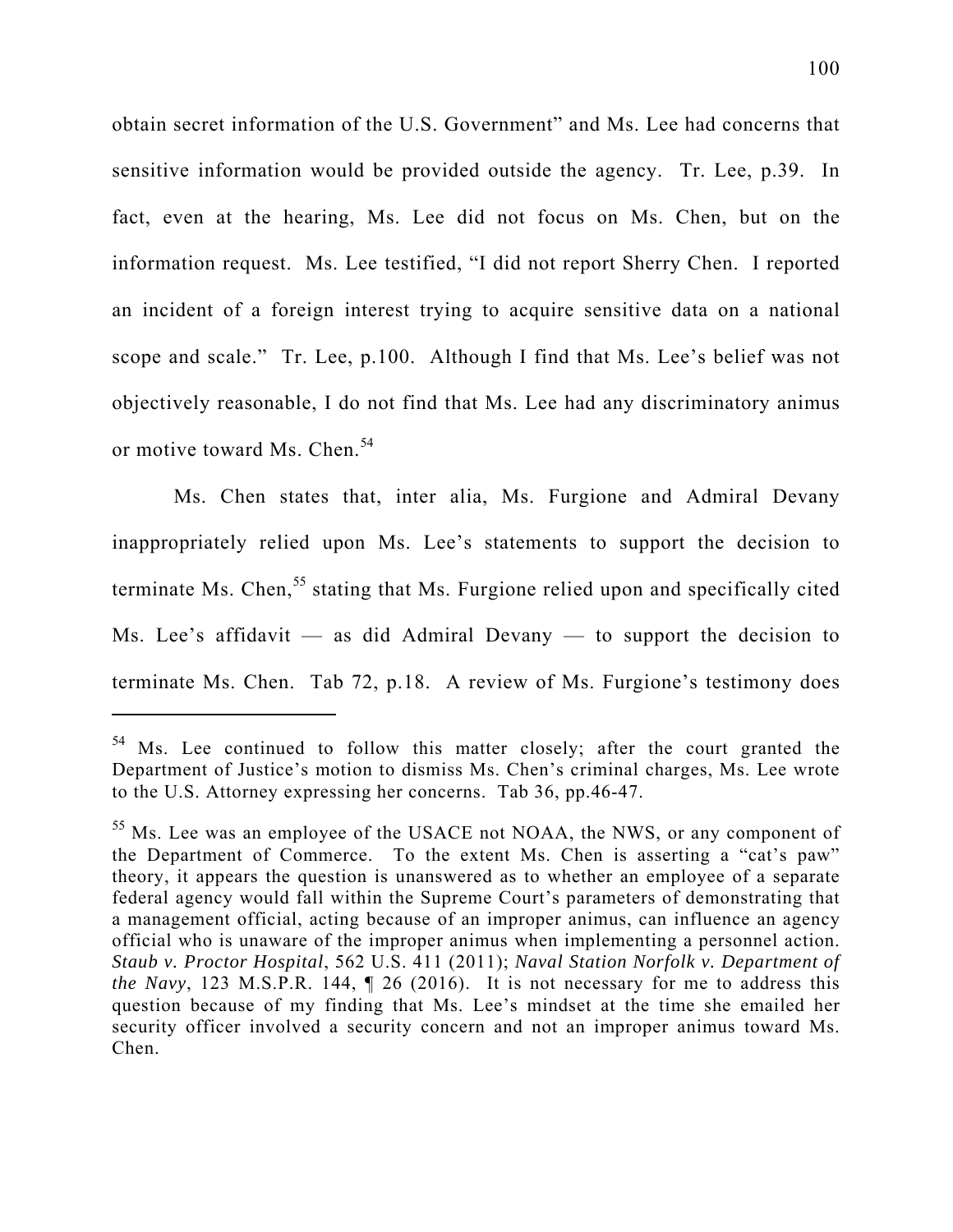not indicate that Ms. Furgione reached a conclusion because Ms. Chen was born in China as stated in Ms. Lee's affidavit, but rather her testimony shows that she was looking at the facts in Ms. Lee's affidavit to determine if there were appropriate charges to propose against Ms. Chen. Tr. Furgione, pp.464-65. A similar conclusion can be drawn from Admiral Devany's testimony where he simply states he reviewed Ms. Lee's affidavit and believed that she was reporting a security matter and that Ms. Lee did not have a discriminatory animus against Ms. Chen. Tab 51, Devany, pp.59-60.

Ms. Furgione initially proposed Ms. Chen's removal from employment in September 2015. The charges brought by the agency were the result of information provided to Ms. Furgione as part of an administrative action after more than two years of investigation and after the Department of Justice dismissed the criminal charges brought against Ms. Chen. Ms. Furgione and Admiral Devany never met Ms. Chen prior to their involvement with her disciplinary proceedings. Ms. Chen had no knowledge of either of them making any disparaging statements concerning her ethnicity. I am not persuaded by Ms. Chen's conclusion that, because her national origin was initially mentioned in Ms. Lee's report, Ms. Furgione's and Admiral Devany's conclusions regarding the charges were discriminatory. There was no evidence, direct or circumstantial, that would lead me to find that Ms. Furgione or Admiral Devany based their decisions to proposed or sustain the charges because of Ms. Chen's race or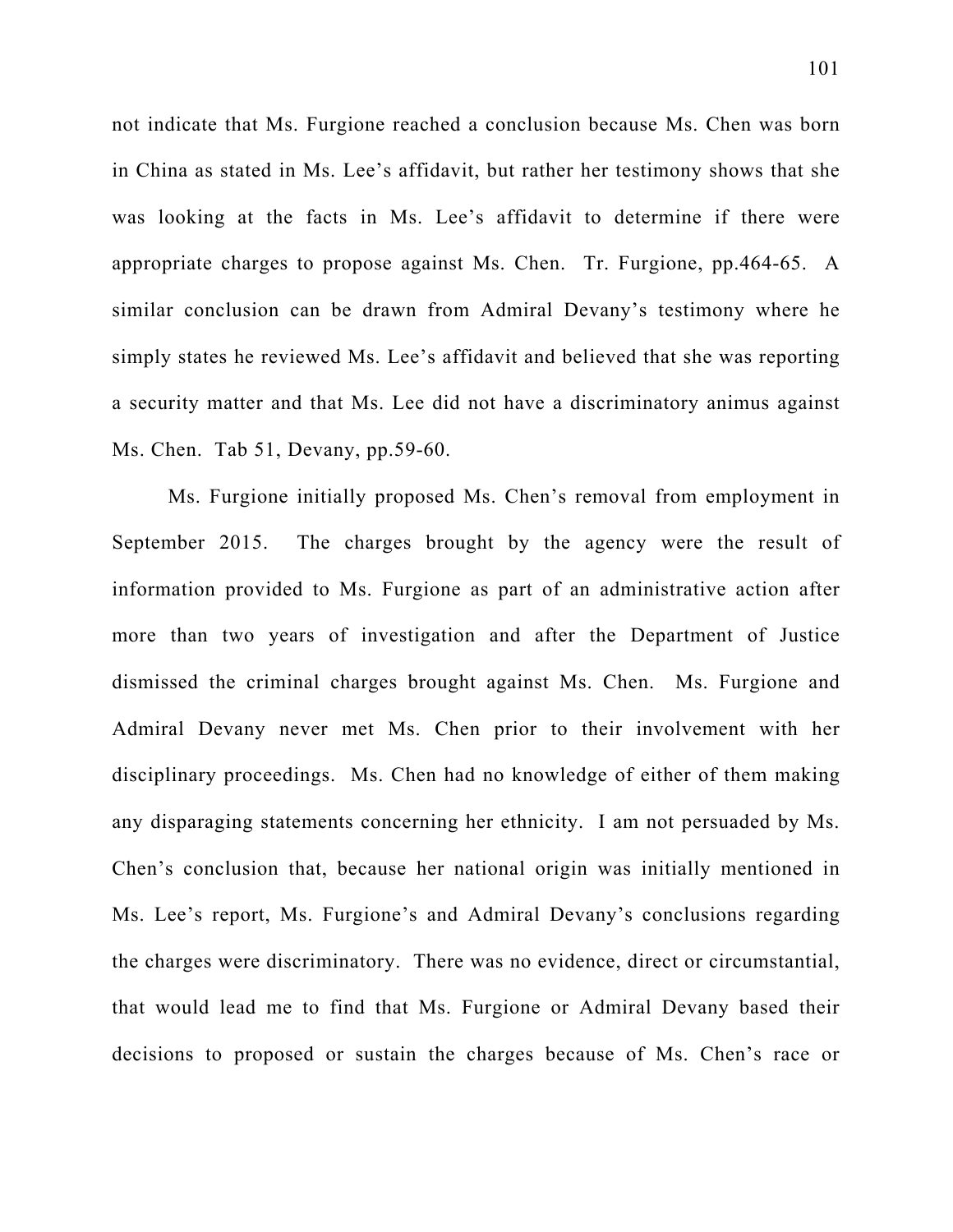national origin. I find their testimony credible that Ms. Chen's ethnicity had no bearing on their decisions to propose or decide the charged conduct in question.

It was, however, extremely evident by their demeanor, that both Ms. Furgione and Admiral Devany were simply digging their heels in when it came time to support the decision they had made. Even when shown a document that disproved a statement Ms. Furgione made in the proposal letter, she testified, "I stand by my proposal as written." Tr. Furgione, p.564. When Admiral Devany was asked if he would keep an open mind if he learned of new evidence that would show that Ms. Chen did not commit the misconduct, Admiral Devany responded, "I would have to stand by the decision I stated in my decision." Tab 51, Devany, p.67. Admiral Devany took a similar stance regarding Ms. Chen's use of the "office" password. *Id.* at pp.118-19. In the following question, counsel asked Admiral Devany if he was going to maintain the termination was proper no matter what the facts show today, and Admiral Devany responded, "Correct." *Id.* at pp.64-65. In short, Ms. Furgione and Admiral Devany seemed more concerned about being right than doing the right thing. Based on the unyielding nature of their testimony, I would not have been surprised if they rejected that  $2 + 2 = 4$ . My conclusion that Ms. Furgione and Admiral Devany testified truthfully about their lack of discriminatory motive does not diminish the fact that the agency did not prove the vast majority of Ms. Chen's charged conduct; but I believe the agency was wrong, not discriminatory.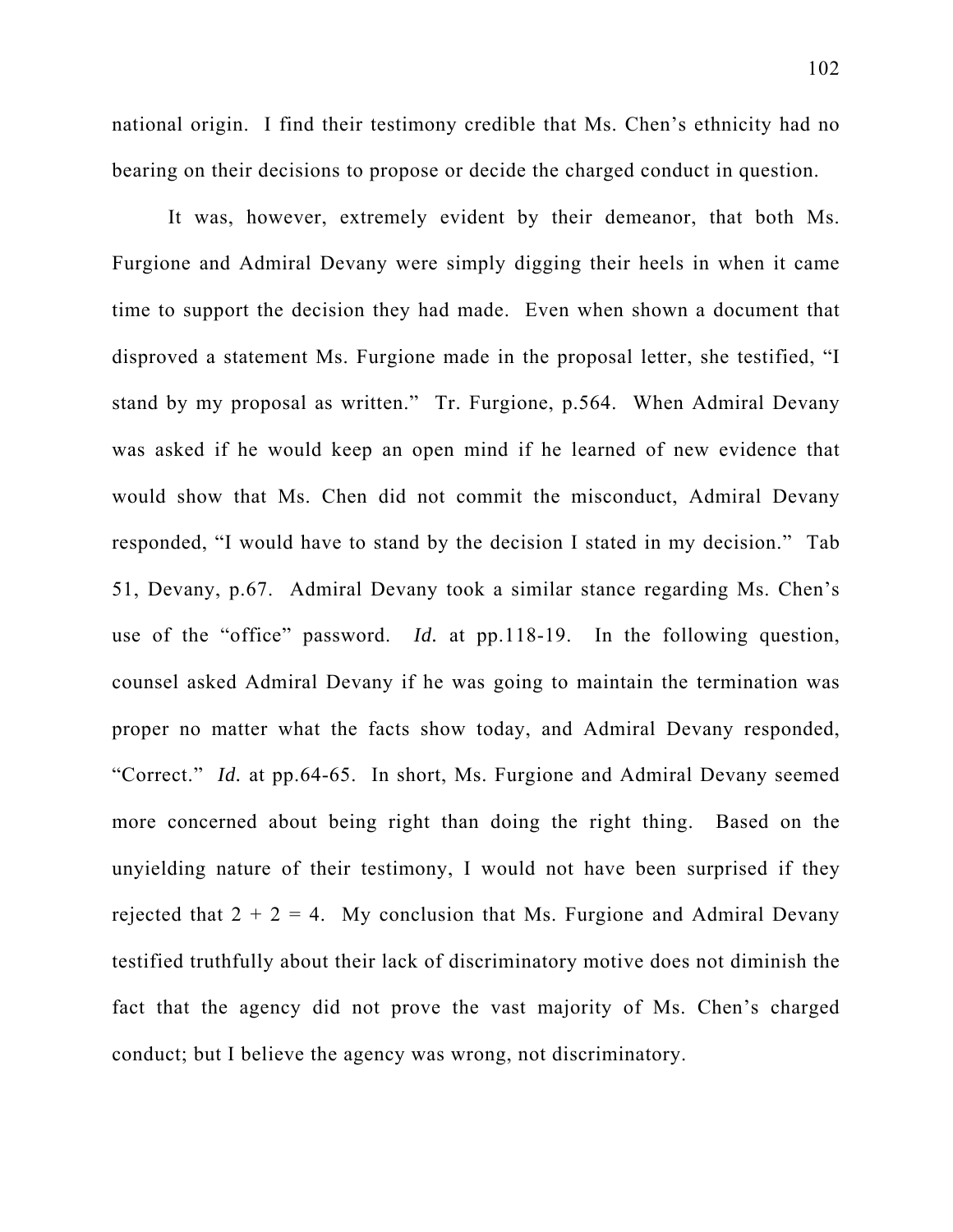It is not my place nor is it necessary for me to the decide whether Ms. Furgione or Admiral Devany had a blinding desire to save face for the agency in light of the press coverage and the length of time that had passed since Ms. Lee first submitted her concerns to the security office, whether they felt Ms. Chen returning to the agency would embarrass or not reflect well on the agency's initial actions, whether their thought process was tainted by the dismissed criminal charges, or whether they simply did not have the competence or experience to impartially perform their respective roles as proposing and deciding officials in this matter. It is my duty to determine whether the evidence showed that their actions were the result of a discriminatory motive based on Ms. Chen's race and national origin and the evidence does not support such a finding. The fact that after a thorough review of the evidence and testimony I found the agency did not produce preponderant evidence to support its charges does not automatically result in a finding that it must have been based on Ms. Chen's ethnic background. The same thorough review of the evidence reveals that Ms. Furgione and Admiral Devany were simply wrong, albeit not discriminatory.

### Retaliation for Engaging in Protected Activity

In addition, Ms. Chen alleges her termination was in retaliation for engaging in protected activity. Ms. Chen's claim is predicated on the fact that she and her representative publicly asserted that the government's failed prosecution of her was racially motivated and the agency retaliated against her for those statements. Tab 21; Tab 72, p.18.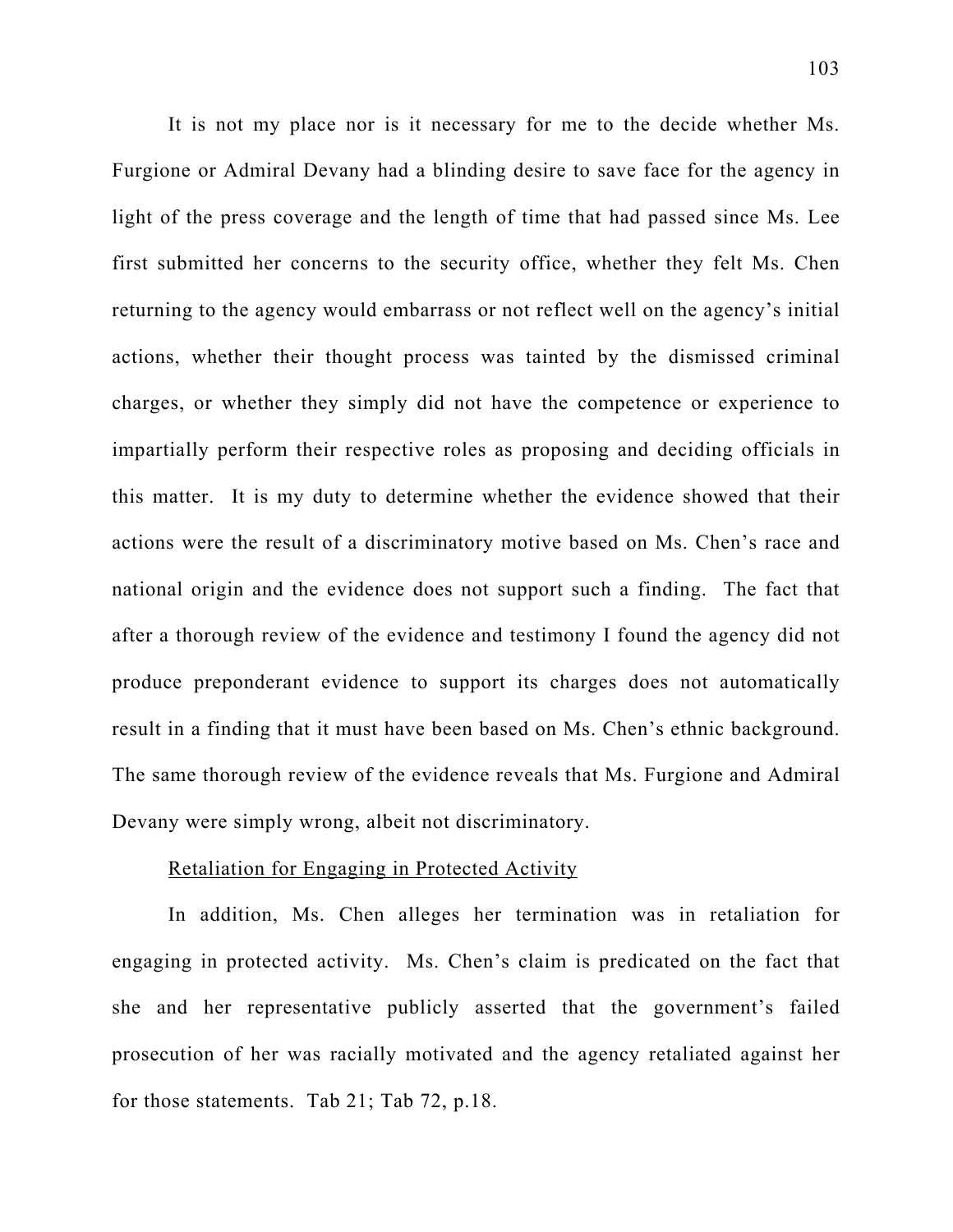When an appellant asserts an affirmative defense of retaliation, the Board first will inquire whether the appellant has shown by preponderant evidence that the prohibited consideration was a motivating factor in the contested personnel action. *Savage*, 122 M.S.P.R. 612, ¶ 51. The record demonstrates that Ms. Chen engaged in protected EEO activity based on the statements to the press made by Ms. Chen and her representative when discussing the criminal charges brought against Ms. Chen and the subsequent dismissal of the charges. For example, Ms. Chen's counsel was quoted in the *New York Times* as saying, "How is this not a clear case of racial discrimination." Tab 39, p.86. In addition, Ms. Chen released a statement saying, "I know they treated me unfairly, but I'm proud of my service." *Id.* at p.82.

Relying in part on my discussion of Ms. Chen's discrimination claim, I find that the agency's action against Ms. Chen was not in retaliation for the statements, directly or indirectly citing discrimination, by Ms. Chen or her representative, but rather for what the agency believed to be her misconduct. Although there is no question Ms. Furgione and Admiral Devany were aware of the media coverage, I found their testimony credible that the media coverage, including the statements alleging discrimination, did not influence their decisions. Tr. Furgione, pp.482-83; Tab 51, Devany, pp.63-64.

### Summary of Discrimination and Retaliation Claims

Considering all the documentary evidence and testimony, I found no discriminatory animus or retaliatory motive on the part of Ms. Furgione or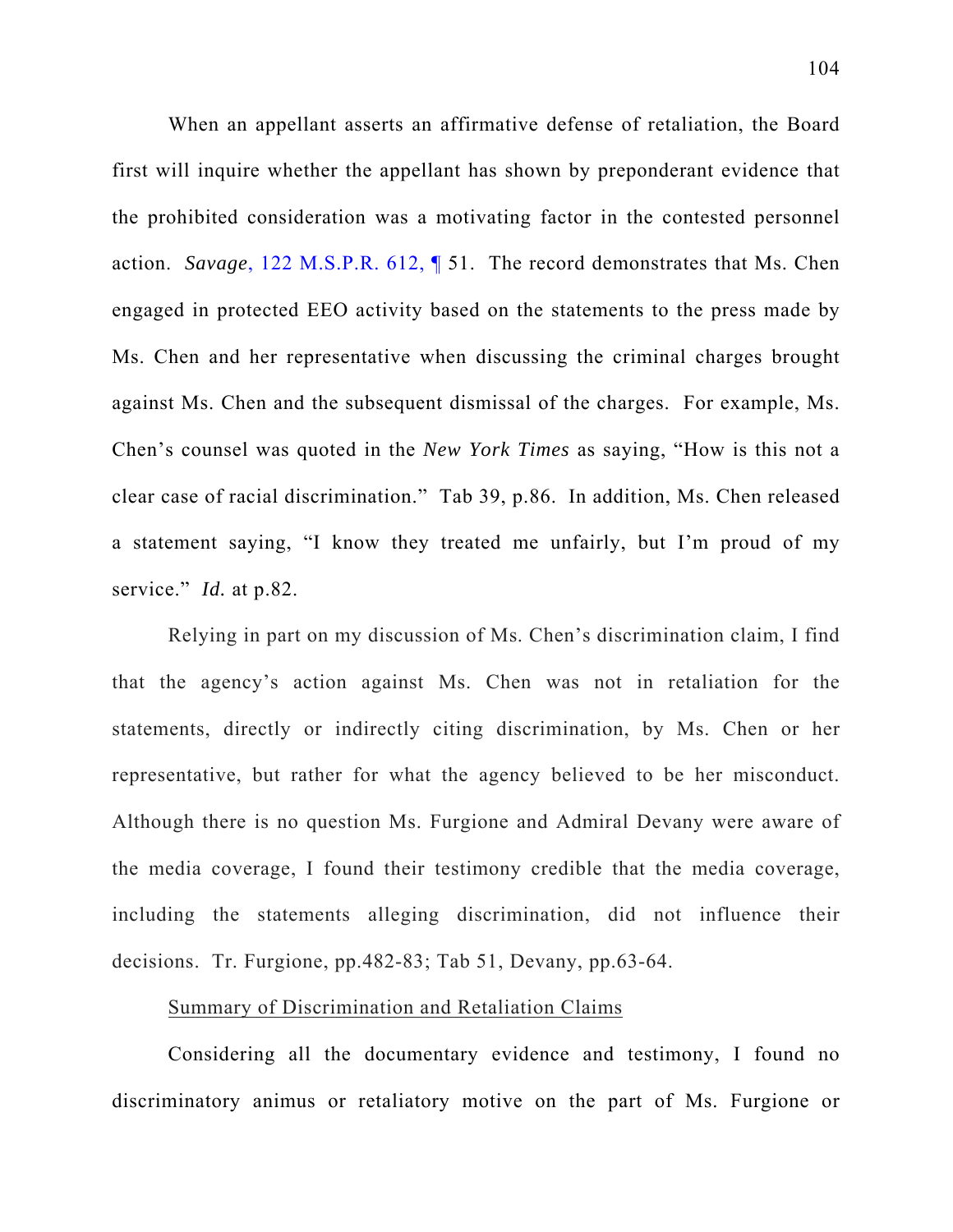Admiral Devany. Ms. Chen failed to produce preponderant evidence and the record is void of evidence to support a conclusion that Ms. Furgione and Admiral Devany made their decisions based on Ms. Chen's ethnicity or statements to the press. Ms. Chen's ethnicity and the statements made to the press were not a motivating in the agency's action to remove Ms. Chen from employment. Accordingly, I find that the agency did not commit a prohibited personnel practice in violation of 5 U.S.C. § 2302(b)(1). Under *Savage*, the inquiry ends here.  $56$ 

Ms. Chen asserts that she is the "victim of a gross injustice." After reviewing the evidence and testimony in this matter in this matter, I believe Ms. Chen's assertion is correct; however, the gross injustice was caused not by discrimination or retaliation, but by the agency's mishandling of the situation on a number of different levels as discussed throughout this decision.

#### Harmful Procedural Error

 $\overline{a}$ 

Ms. Chen asserts the agency committed harmful procedural error for failing to follow its progressive disciplinary policy when it removed her from employment. An appellant bears the burden of proof to show harmful error by the agency in effecting an adverse action. 5 U.S.C. § 7701(c)(2)(A); *see ¶* 9 (2013); *Helms v. Department of the Army*, 114 M.S.P.R. 447, ¶ 6 (2010). Harmful

<sup>56</sup> Even assuming Ms. Chen could satisfy her burden of showing that her protected activity was a motivating factor in the decisions to propose or sustain the charged conduct, I find that the agency would have made the same decision to remove Ms. Chen from employment based on the gravity of the misconduct at issue, however misplaced.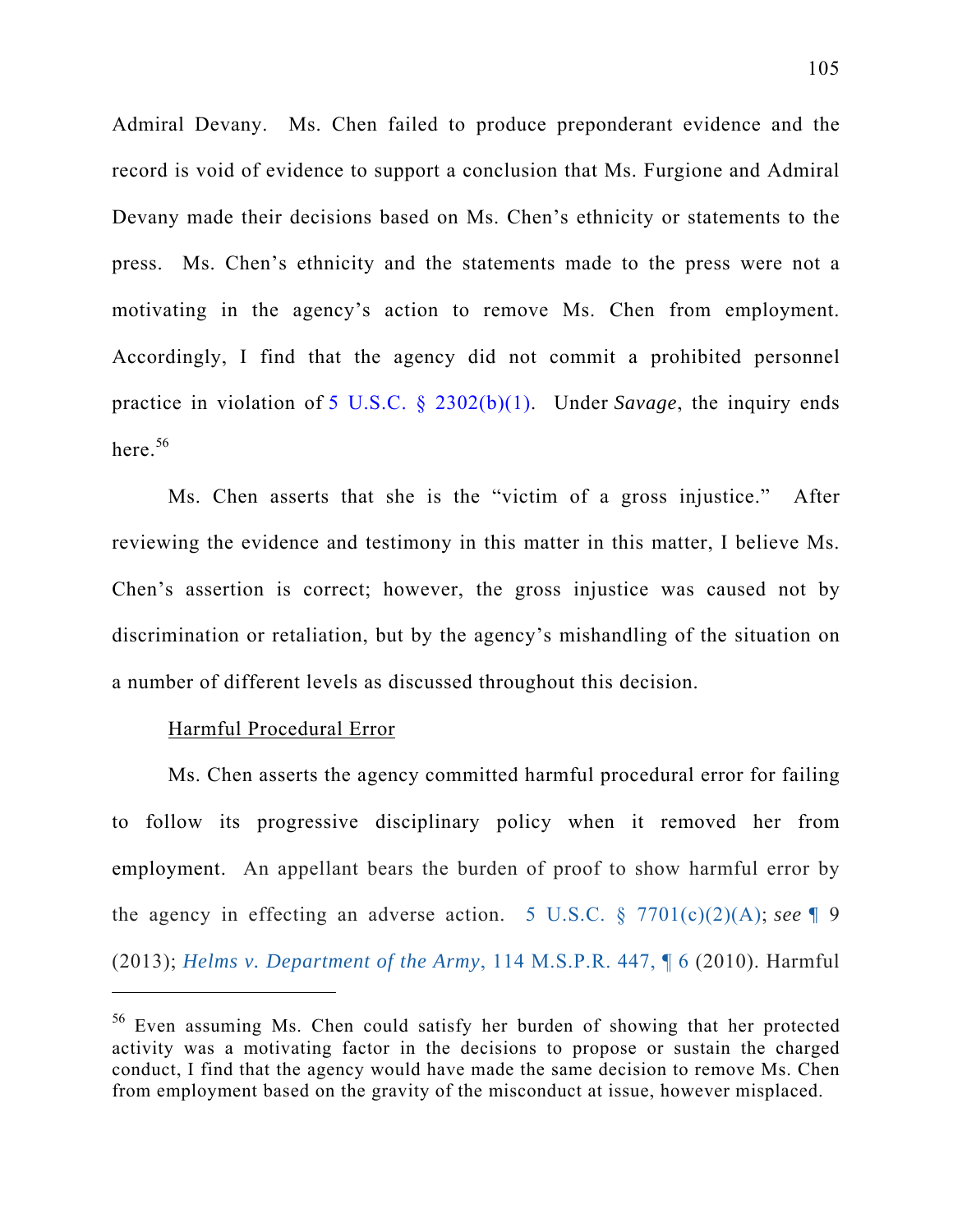error cannot be presumed; an agency error is harmful only where the record shows that the procedural error was likely to have caused the agency to reach a conclusion different from the one it would have reached in the absence or cure of the error. *Canary*, 119 M.S.P.R. 310 at ¶ 12.

There is no dispute that Ms. Chen had a stellar employment history at NWS no prior discipline. Nevertheless, those facts by themselves would not preclude a penalty of removal from employment. If all (or at least more) of the agency's charged conduct had been sustained, there is a likelihood that removal would have been a reasonable penalty based on the egregiousness of the conduct and the agency would have been within its rights to bypass progressive discipline. The agency's discipline policy provides that some situations, such as sustained charges of misrepresentation, may warrant removal for the first offense. Tab 13. *Weaver v. Social Security Administration,* 94 M.S.P.R. 447, ¶¶ 21-23 (2003)(progressive discipline is not required if the *Douglas* factors are appropriately considered). However, it is not necessary for me to analyze Ms. Chen's claim based on my determination that the agency failed to present preponderant evidence for three of its four charges and my resulting conclusion that the maximum reasonable penalty for the one sustained charge is a 15-day suspension.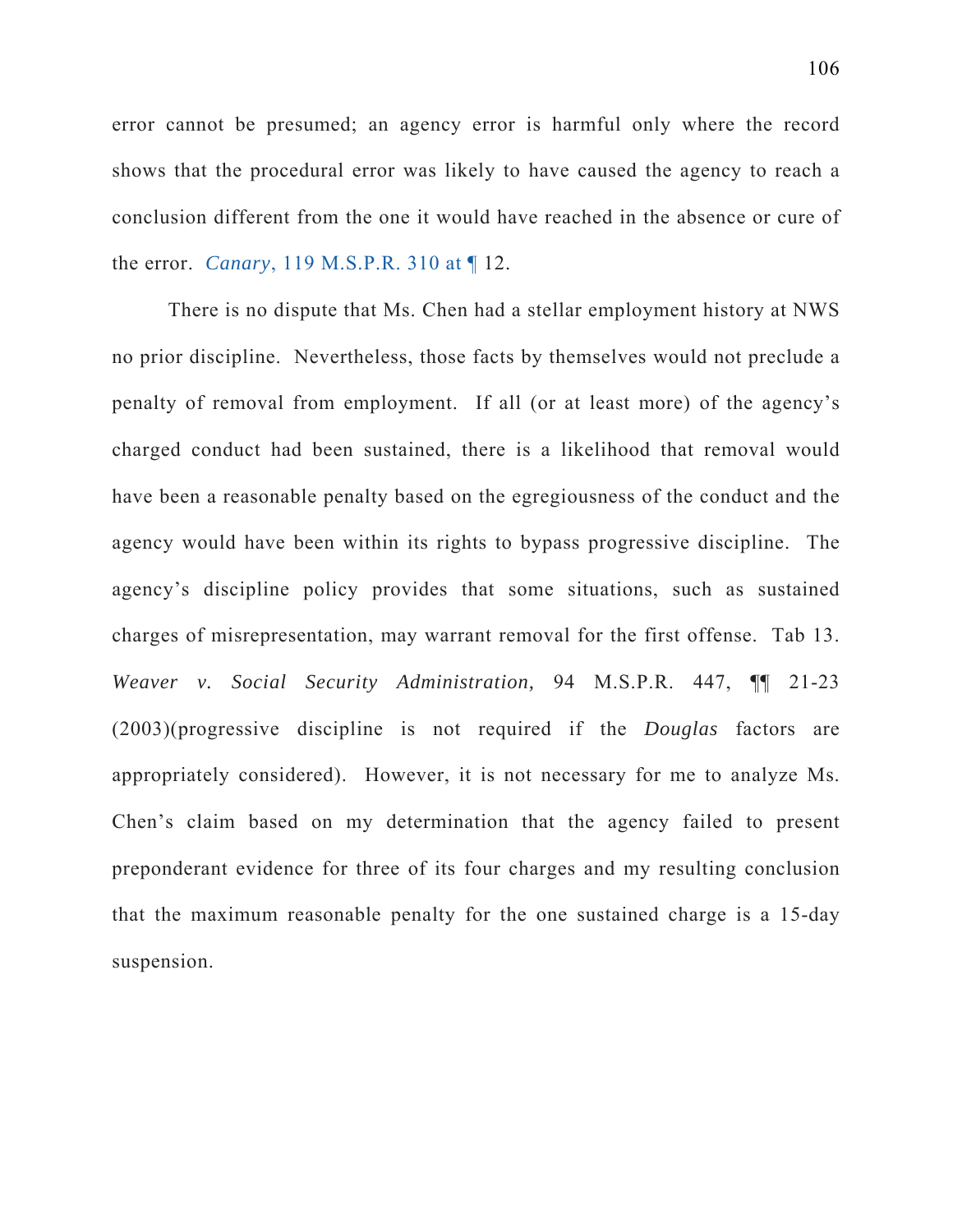### **Penalty**

When all of an agency's charges have been sustained, the Board will review an agency-imposed penalty only to determine if the agency considered all of the relevant factors and exercised management discretion within tolerable limits of reasonableness. *Douglas,* 5 M.S.P.R. at 306; *McNab v. Department of the Army*, 121 M.S.P.R. 661, ¶ 11 (2014). However, when not all of the charges are sustained, the Board will consider carefully whether the sustained charges merit the penalty imposed by the agency. *Reid v. Department of the Navy,* 118 M.S.P.R. 396, ¶ 24 (2012) (citing *Douglas,* 5 M.S.P.R. at 308). The Board may mitigate the agency's penalty to the maximum reasonable penalty so long as the agency has not indicated, which it did not, in either its final decision or in proceedings before the Board that it desires that a lesser penalty be imposed on fewer charges. *Id.* In doing so, however, the Board may not disconnect its penalty determination from the agency's managerial will and primary discretion in disciplining employees. *Id.* In *Douglas,* 5 M.S.P.R. at 305-06, the Board set forth the means by which an administrative judge may determine whether the penalty imposed is within the tolerable bounds of reasonableness. The administrative judge must take into consideration, where applicable: (1) the type of offense the appellant committed, (2) the appellant's type of employment, (3) her past disciplinary record, (4) her past work record, (5) the effect of her conduct upon the service, (6) penalties imposed for similar offenses, (7) standard agency penalties, (8) any notoriety, (9) whether the appellant was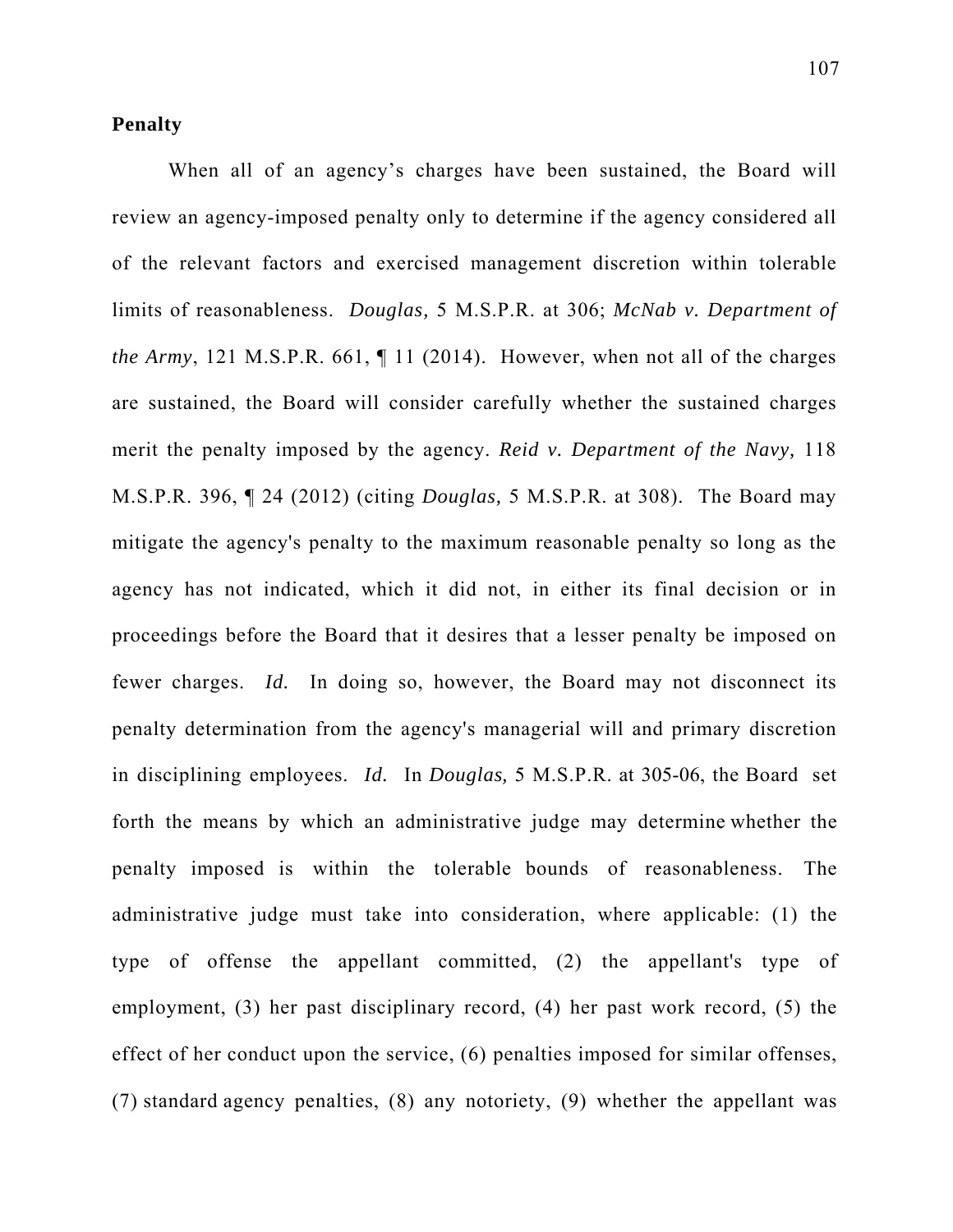on notice to avoid the particular misconduct at issue, (10) her potential for rehabilitation, (11) any mitigating circumstances, and (12) the availability of alternative sanctions. Not all of the factors will be pertinent in every instance, and the relevant factors must be balanced in each case to arrive at the appropriate penalty. *Id*. at 306.

In assessing whether an agency's selected penalty is within the tolerable limits of reasonableness, the most important factor is the nature and seriousness of the misconduct and its relation to the employee's duties, position, and responsibilities. *Edwards v. U.S. Postal Service,* 116 M.S.P.R. 173 ¶ 14 (2010). An agency's failure to prove all of its supporting specifications may require, or contribute to, a finding that the agency's penalty is not reasonable. *See Payne v. U.S. Postal Service*, 72 M.S.P.R. 646, 650 (1996). Admiral Devany did not indicate in his decision or during the hearing that he would have imposed anything short of a removal if I sustained fewer than all of the charges. As such, all relevant factors must be considered to determine whether removal was the appropriate penalty. *See Byers v. Department of Veterans Affairs*, 89 M.S.P.R. 655, ¶ 20 (2001).

I have thoroughly reviewed and considered Admiral Devany's decision letter and testimony relating to his determination of a penalty. He states that all four charges independently require Ms. Chen's removal from employment because they all involved integrity. While Admiral Devany considered mitigating factors in reaching his decision, he found them outweighed by the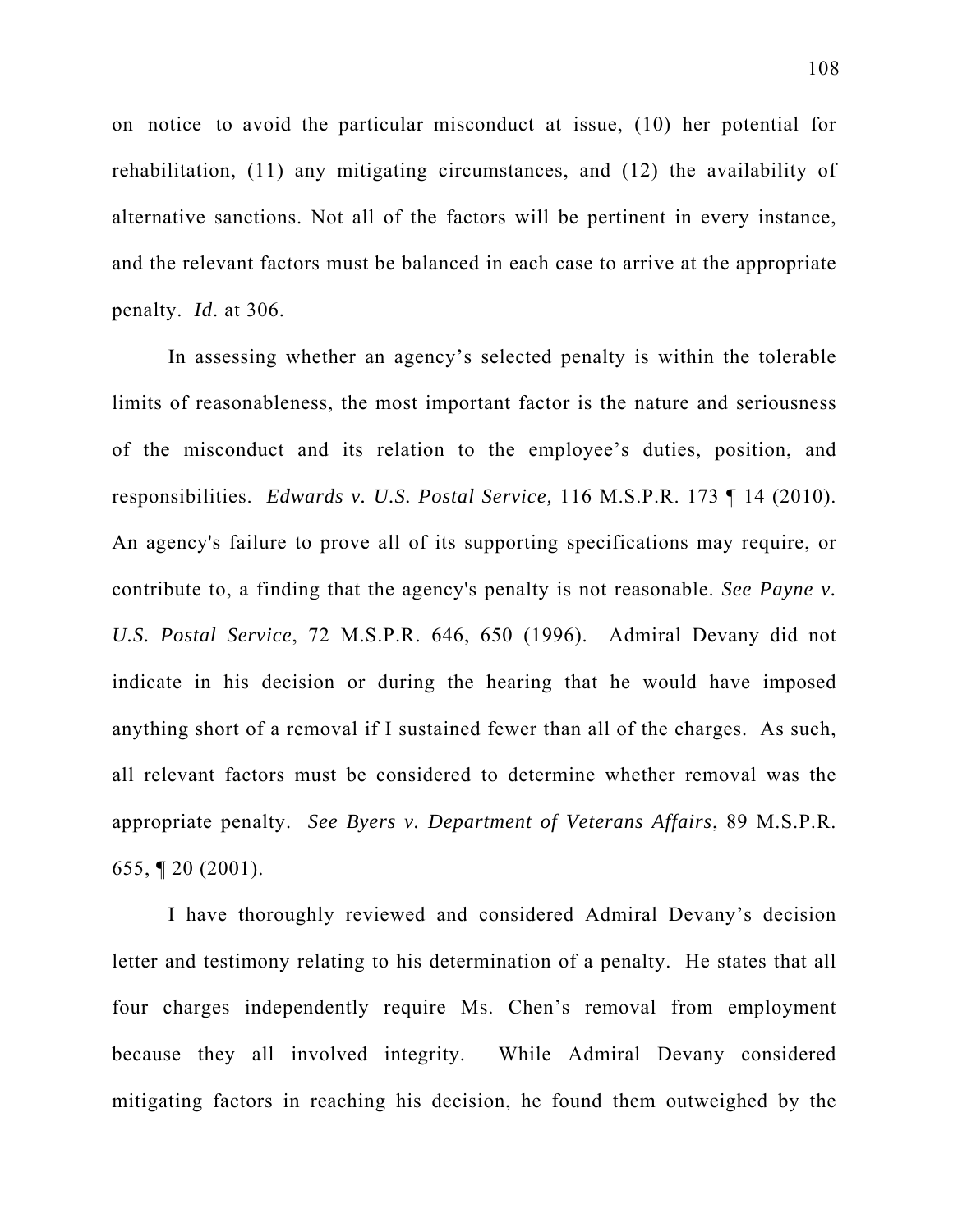gravity of Ms. Chen's misconduct. However, given that I have not sustained the most serious charges against Ms. Chen, Admiral Devany was conducting a balancing test that was inherently flawed. Similarly, while Admiral Devany stated that he had lost trust in Ms. Chen, that she was not a good candidate for rehabilitation, and that her misconduct involved notoriety, he based his conclusions on allegations of widespread, serious, and intentional misconduct that the agency has not demonstrated actually occurred. *Cf. Jefferson v. U.S. Postal Service*, 73 M.S.P.R. 376, 384 (1997)(an agency's claim that supervisors have lost trust and confidence in an appellant, that the appellant is not a good candidate for rehabilitation, or that the appellant's misconduct involved notoriety must be supported by evidence and cannot be based solely on a mere conclusory statement). After careful review and consideration, I find the one sustained charge of conduct demonstrating untrustworthiness does not merit the penalty imposed by the agency. *Reid v. Department of the Navy,* 118 M.S.P.R. 396, ¶ 24 (2012) (citing *Douglas,* 5 M.S.P.R. at 308.). As set forth below, after taking into consideration the relevant factors, I have determined that the maximum reasonable penalty under the circumstances of this case is a 15-day suspension.

The one sustained charge, Conduct Demonstrating Untrustworthiness, by its label is a serious offense because it involves the agency's ability to fully trust its employees. Because it is a generic charge and the range of seriousness of the underlying conduct can differ significantly, I looked to the specification to determine specifically what conduct the agency was relying on as the basis for its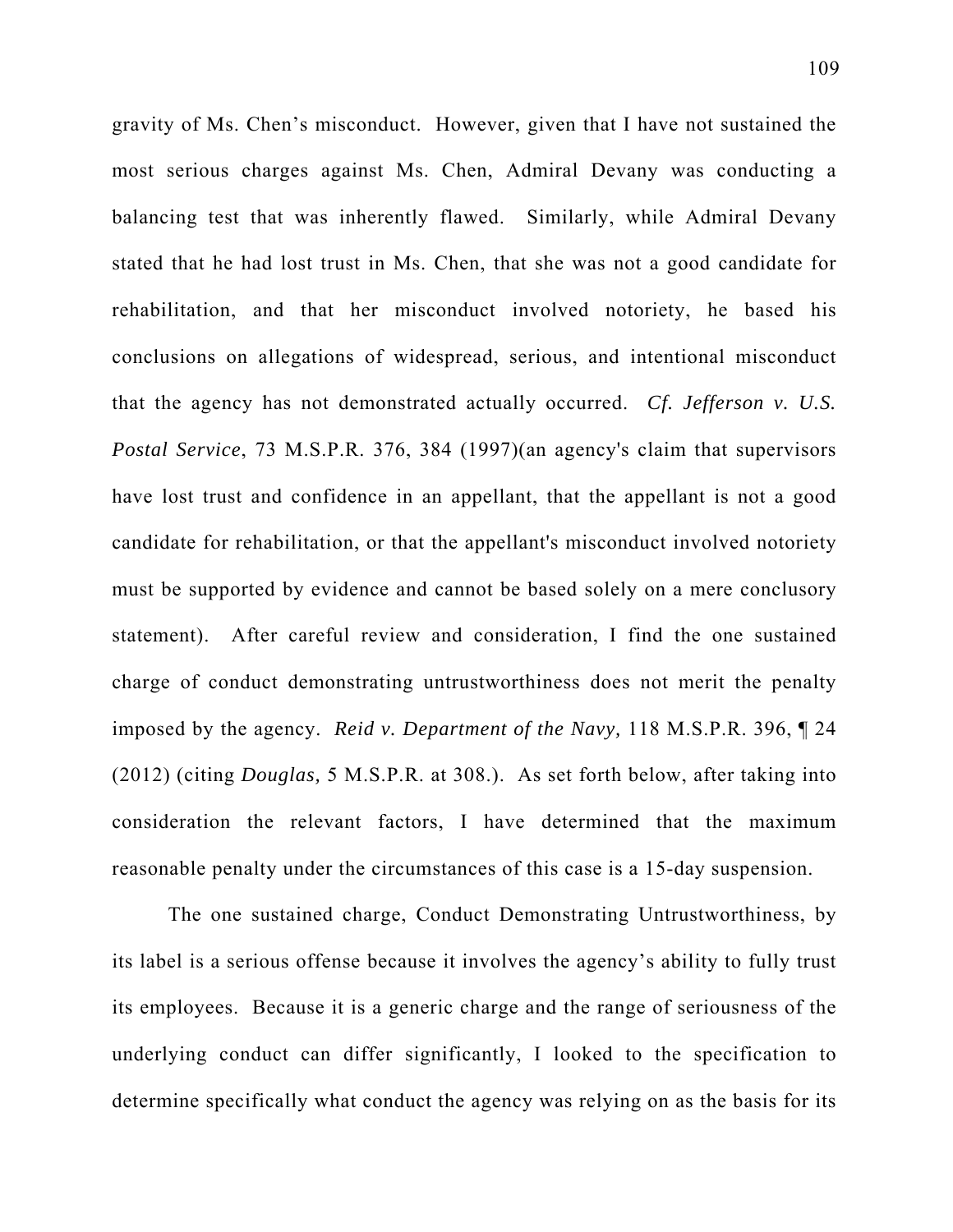proposed action and ultimately the penalty. *Boltz v. Social Security Administration*, 111 M.S.P.R. 568, ¶ 16 (2009) citing, *Lachance v. Merit Systems Protection Board*, 147 F.3d 1367, 1372 (Fed. Cir. 1998).

The sustained charge involves Ms. Chen's agreement to provide data to Mr. Adams with a written assurance not to tell anyone she was doing so. In his decision letter, Admiral Devany notes as an aggravating factor that Ms. Chen provided the data to Ms. Adams (a member of the public), while resisting attempts to provide it to the USACE. Tab 7, p.6. The evidence does not support Admiral Devany's conclusion. Based on Ms. Chen's credible explanation when she testified, I could differentiate between Ms. Chen (1) not wanting to release her river model and (2) providing Mr. Adams with simulated data. Ms. Chen noted in her email that she was going to a meeting and USACE had been pushing her to release her Ohio HEC-RAS model. Because she was still waiting to improve her model by incorporating updated data, she did not want to release the model. On the other hand, she was providing simulated data rather than the model to Mr. Adams. Tab 9, pp.88-93; Tr. Chen, pp.741-45. Ms. Chen provided a clear distinction of the difference between what she did not want to release to USACE and what she was giving to Mr. Adams.

Although I believe Ms. Chen testified credibly when she stated that she simply repeated Mr. Adams' language to "not tell anyone" when she sent her email in response, by her own admission she still agreed not to advise the agency that she was providing Mr. Adams with data. I also found Ms. Chen's testimony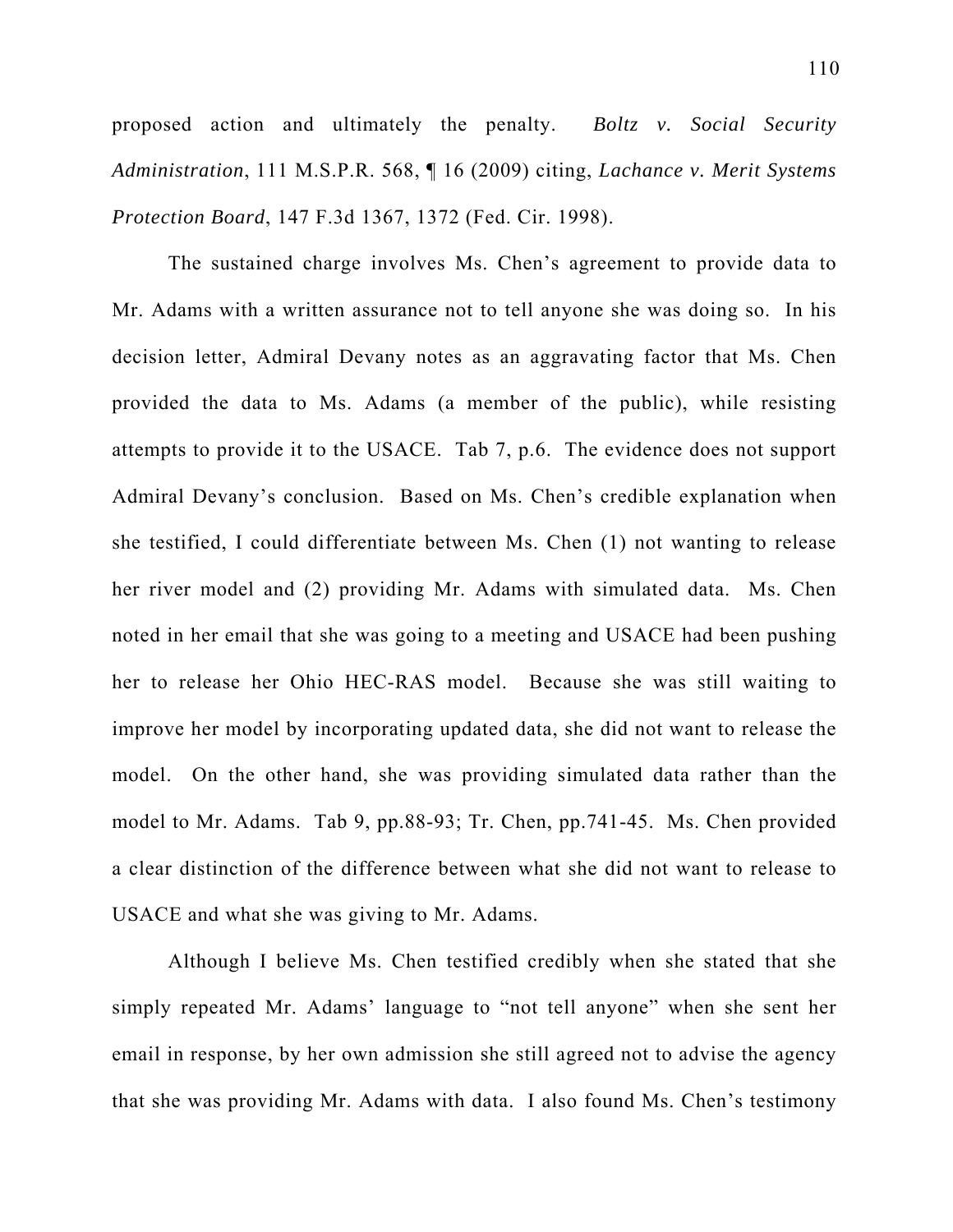credible that she learned of Mr. Schade's April 16, 2013 email after she sent the data to Mr. Adams. Although I cannot speculate as to what Ms. Chen would have done if the agency asked her about sending data to Mr. Adams, I note that after she learned of Mr. Schade's email from Mr. Noel, she did not at that time go to Mr. Schade and explain that she sent the email without knowledge of his email. Tr.2, Chen, p.24. I also note that despite the agents making Mr. Schade aware of what happened concerning Ms. Chen's release of data to Mr. Adams in September 2013, his statement that he would have difficulties in continuing to trust Ms. Chen involved no mention of that incident, but solely focused on the "shocking charges in the indictment." Tr. Schade, pp.222-23. It was the allegations in the indictment that changed Mr. Schade's view of Ms. Chen, not her release of information to Mr. Adams. *Id.* at pp.219-20. In addition, although it never made it into Agent Lieberman's typed notes of his September 25 interview of Mr. Schade, the handwritten notes indicate that Mr. Schade told the agents on September 25 that Ms. Chen's emails with Mr. Adams were "within Sherry's scope" although he considered it insubordinate because of the email he sent out.<sup>57</sup> Tab 38, p.81(hand-written notes); Tab 9, p.72(typed notes).

With the exception of the type of offense committed, the remaining *Douglas* factors weigh significantly in favor of a mitigated penalty. The agency

 $\overline{a}$ 

 $57$  Although Admiral Devany did not believe that Ms. Chen missed the April 16 email, the agency did not charge her with failing to obey Mr. Schade's email. Furthermore, I previously found that Ms. Chen was not aware of Mr. Schade's April 16, 2013 email at the time she sent the data to Mr. Adams in May 2013.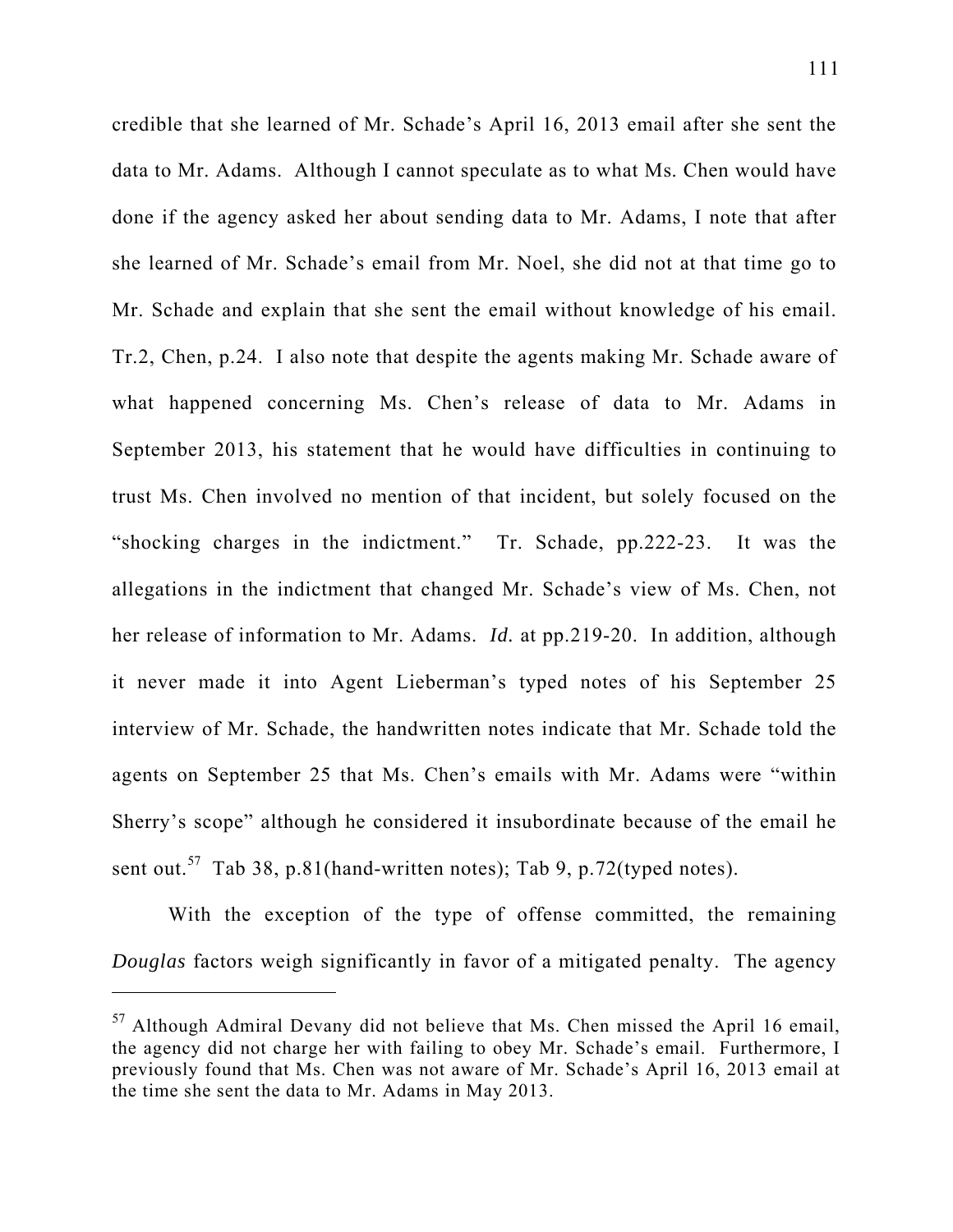removed Ms. Chen from employment after a seven-year stellar career with NWS. During her employment, there were no instances of disciplinary action relating to performance or conduct. To the contrary, Ms. Chen's peers and supervisors respected her. According to Mr. Davis, she was "very hard working, very dedicated, focused. She really – when I say focused, she was very focused on what she was doing and did a very, very good job." Tr. Davis, p.651. Scott Young, a senior hydrologist in the ORFC testified that Ms. Chen was very committed, trustworthy, and had a good work ethic. Tr.2, Young, p.48. Gary Bruner, Senior Hydraulic Technical Engineer for the USACE in California worked with Ms. Chen for over seven years. During that time, he found Ms. Chen to be honest, hardworking, and believed her goal was to improve the river forecasting model of the Ohio River System. Tab 38, p.44.

Mr. Schade, who was her supervisor at the time of the event at issue, testified that Ms. Chen's performance was great all around, she was professional and hardworking, and was a model employee in terms of her operational expertise and development work. Tr. Schade, pp.194-95. Mr. Schade told the agents that Ms. Chen was an exemplary employee. Tr. Lieberman, p.323.

When reviewing Ms. Chen's performance in October 2013, Mr. Schade found that she met or exceeded all critical elements of her performance plan, which was the best rating possible under NWS's appraisal system. Tr. Schade, p.208. Mr. Schade reached the same conclusions in October 2014. Neither of the performance evaluations noted any constructive criticism. Tr. Schade,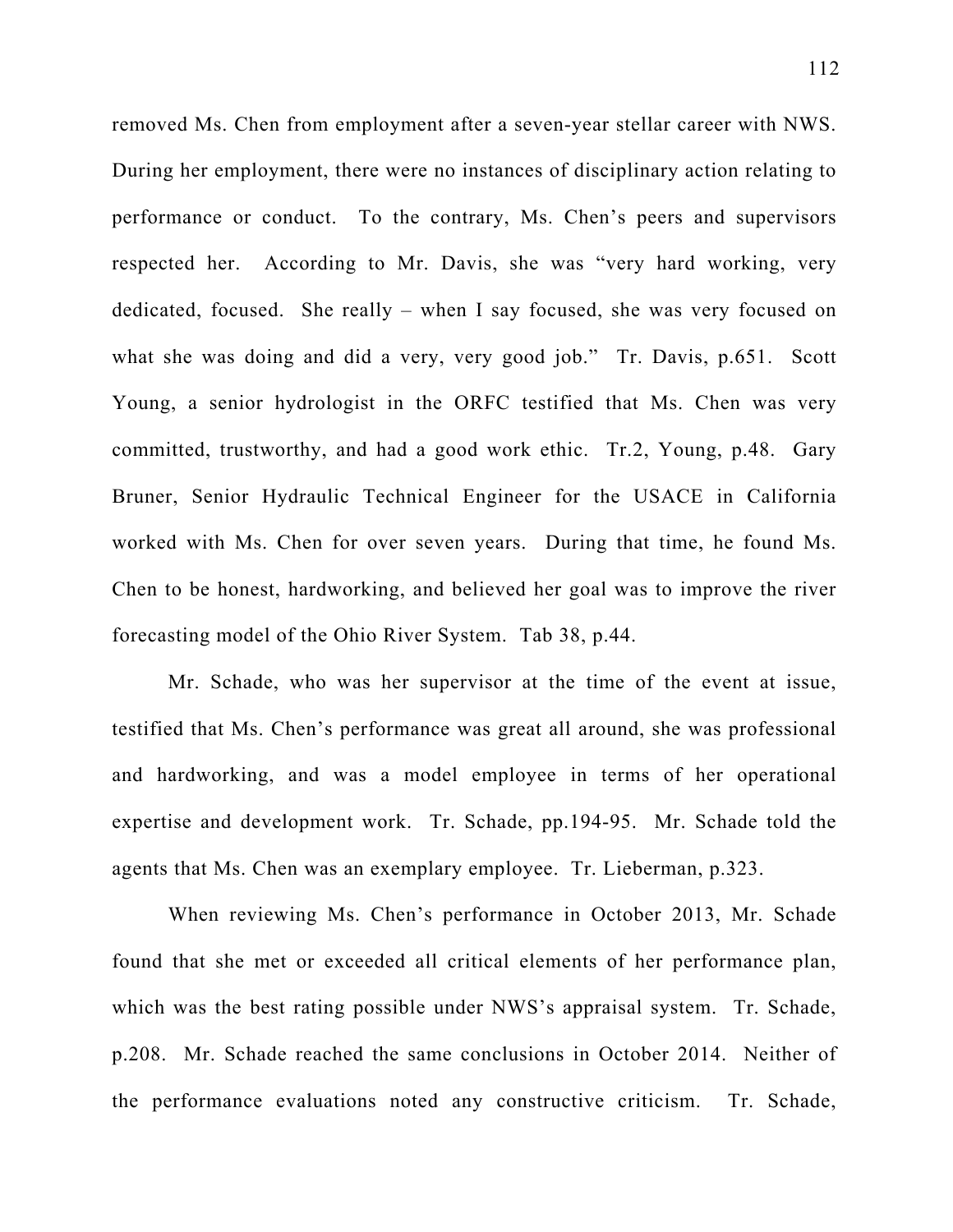pp.208-10; Tab 37, pp.38-43. Her previous supervisor, Craig Hunter provided Ms. Chen with a similar performance appraisal, where he stated, "Throughout the year, Ms. Chen has demonstrated remarkable skill and dedication to the implementation and calibration of HEC-RAS along the entire length of the main stem Ohio River. The work represents the largest implementation of HEC-RAS ever attempted and represents a major accomplishment for Ms. Chen, the ORFC, and NWS. She is to be commended for her continued hard work." Tab 37, p.27.

Throughout her tenure with NWS, the agency repeatedly recognized Ms. Chen with awards for special achievements. For example, in 2008, NWS recognized Ms. Chen for her excellent work relating to the winter and spring flooding in the Ohio Valley. Tab 37, p.45. Ms. Chen was also recognized for her outreach efforts when NWS acknowledged that her willingness to help with exhibits, as well as staffing the exhibits for the entire weekend at an outreach event in Dayton, were essential to the success of the event. Tab 37, p.55.

Ms. Chen's most notable recognition with NWS came about after her efforts in 2010, where she was recognized for her work to calibrate and implement her HEC-RAS model so that it was able to be utilized effectively during the historic flooding on the lower Ohio and mid-Mississippi Rivers. NWS acknowledged Ms. Chen for working tirelessly with the USACE daily for two months where she ran different scenarios, frequently coming in on her days off to make sure correct information was being processed and passed to the USACE. NWS noted that her work was outstanding and produced positive results of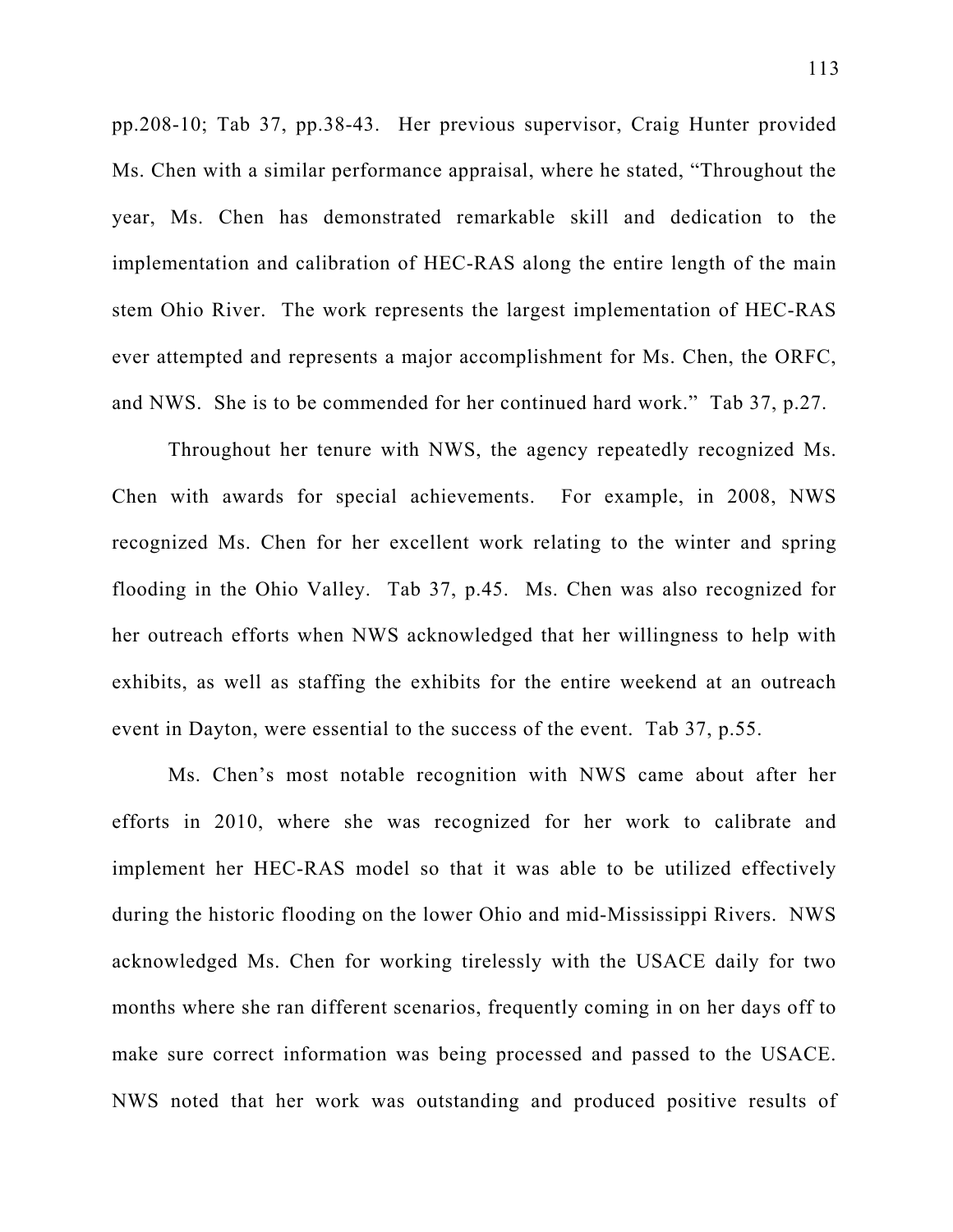national significance during a historic event. Tab 37, p.52. As a result, NWS selected Ms. Chen to accept the Larry Johnson Special Award in Birmingham, Alabama, on behalf of the ORFC. Tr. Lee, p.57; Schade, p.194; Chen, pp.668- 70. The plaque presented stated, "For the development and implementation into operations a new hydrologic model used to produce lifesaving rover forecasts for the Ohio and Mississippi Rivers during the 2011 record flooding." Tr. Lee, pp.56-57.

Although there was significant media coverage relating to the charged conduct relating to her visit with Mr. Jiao in China and her activities to provide him with information upon her return, the agency did not present any evidence relating to notoriety or impact on the agency as to the conduct of the one sustained specification involving Mr. Adams. Admiral Devany testified that NOAA was embarrassed; however, the alleged embarrassment did not arise out of the conduct set forth in the one sustained specification. Tab 51, Devany, p.49.

In determining the maximum reasonable penalty, I have also considered other circumstances surrounding Ms. Chen's May 16 email. It is clear that NWS shared information with others outside of the agency and there was considerable collaboration with NWS and universities, researchers, and academics. Tr. Furgione, p.451; Davis, pp.648-51; Chen, p.665. Ms. Chen's supervisor, Mr. Schade, also agreed that NWS routinely shared information with academics. Tr. Schade, p.224. It is clear that as of April 16, 2013, Mr. Schade created a policy that requests from Mr. Adams had to be routed through him, but prior to that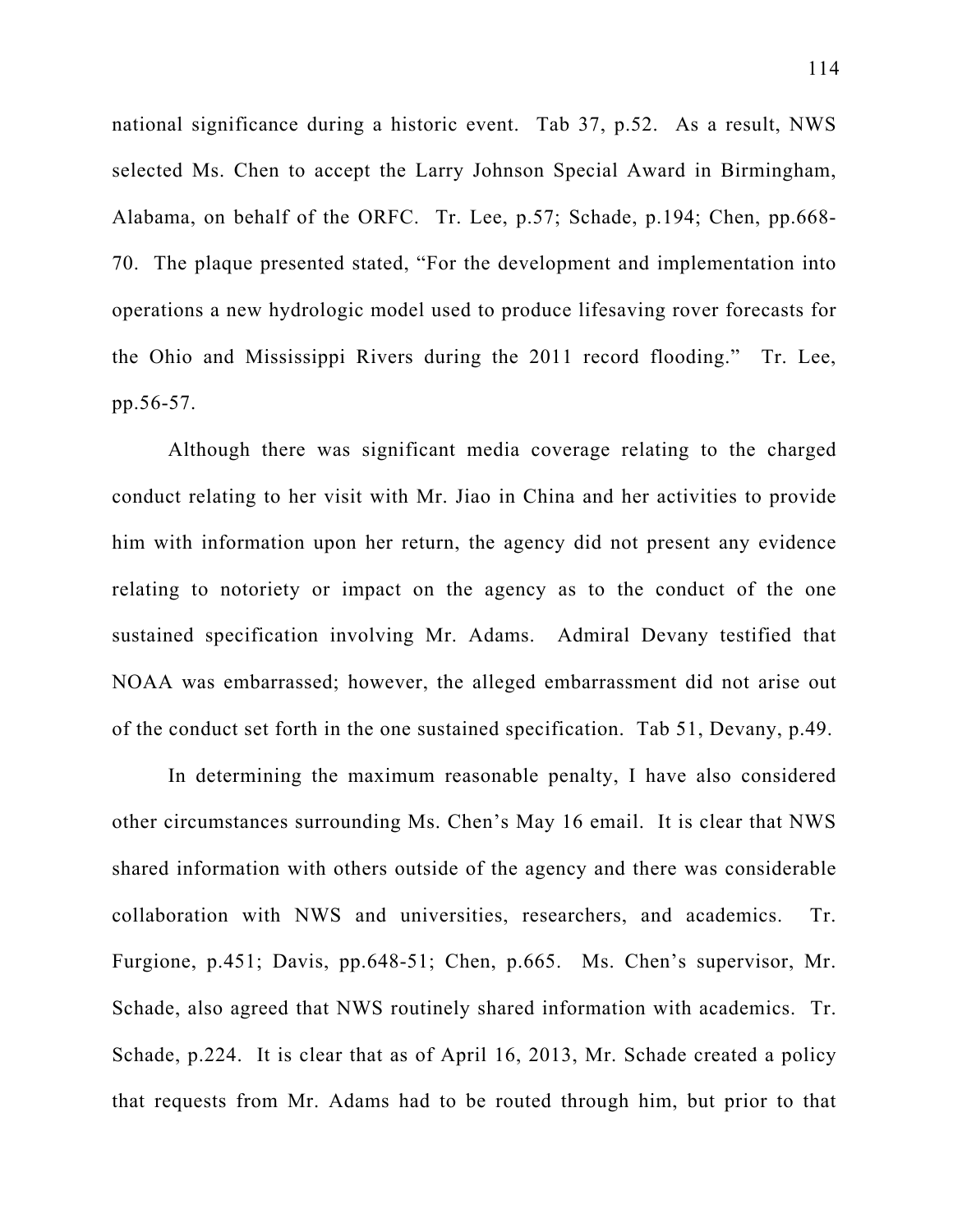there is not credible evidence that he had changed the policy of releasing information to the public that had existed for some time in the ORFC. Tr. Davis, pp.648-651. According to Mr. Schade, the two-line email sent to Mr. Adams was the only way he memorialized his policy. Tr. Schade, pp.224-25.

The agency stipulated that there was nothing inappropriate, e.g., proprietary, with the information Ms. Chen sent to Mr. Adams. Tab 54, p.6. It is also obvious that Ms. Chen relied on Mr. Adams's statistical analysis to improve on her model. In her May 16 email, Ms. Chen states, "I really like to know how our model is doing and your analysis will tell. No one in the office can do what you can do on the statistic analysis." Tab 9, p.92. On October 22, Ms. Chen states, "Your statistic analysis of the model results definitely help us to see how the model is doing and give me insights where it should be improved." Tab 37, p.87. In addition, the email from Mr. Adams indicates it was a past practice to obtain information from NWS as Ms. Chen and Mr. Davis testified — on May 16, Mr. Adams tells Ms. Chen, "Please send me data exactly like you did before so we can make exact comparisons." Tab 9, p.89. When requesting information on April 10, 2013, Mr. Adams states, ". . . I need help from you and Ray," and Ms. Chen's responds, "let us know what you need." *Id.* at p.93. This indicates that Mr. Adams' request was not unusual and presumably, at least Mr. Davis had previously been involved with providing information to Mr. Adams.

Ms. Chen testified credibly that she wished she did not miss Mr. Schade's April 16 email. She also testified credibly that she would not have risked her job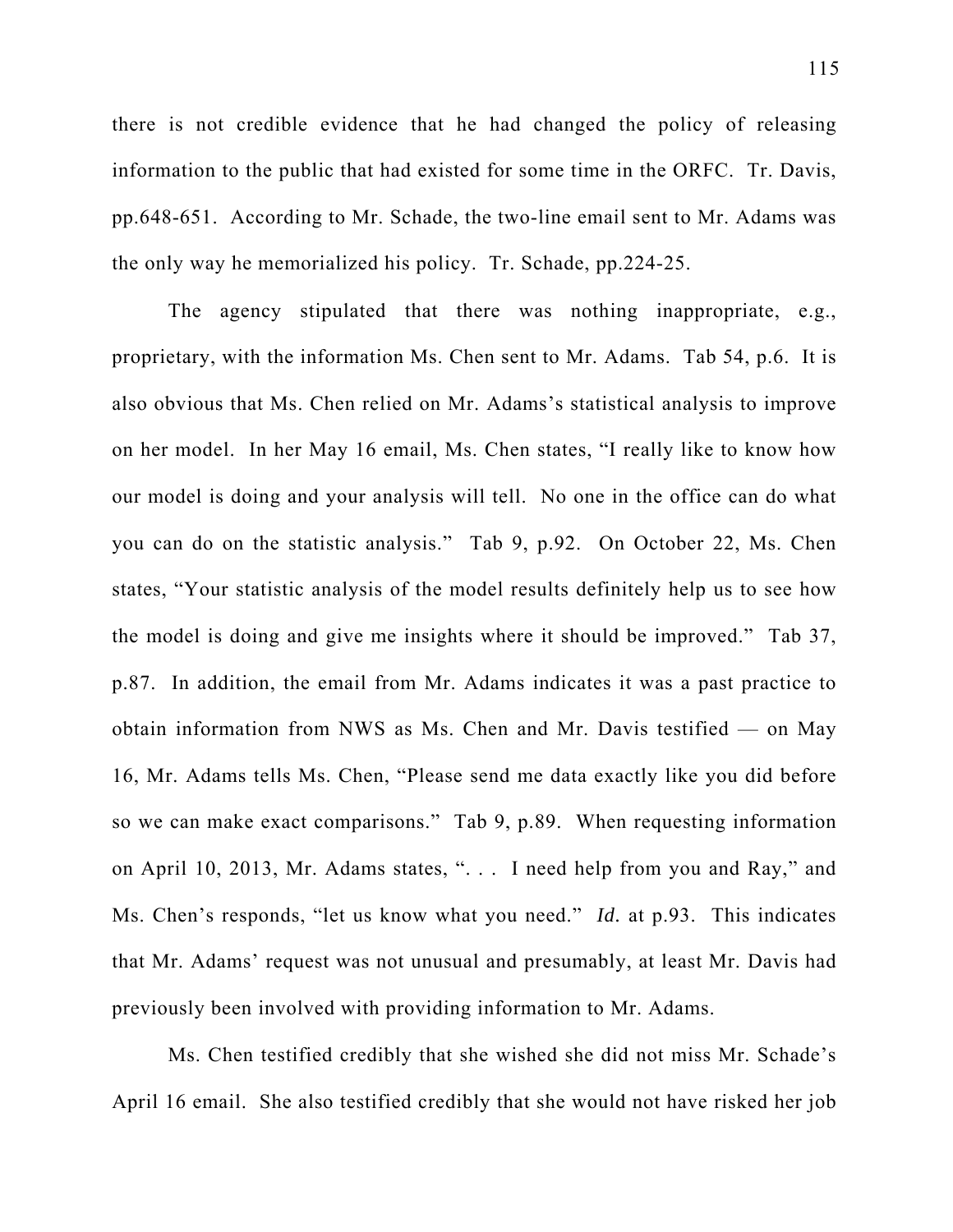or career by disregarding Mr. Schade's instruction. Tr. Chen, pp.729, 740-41; Tr.2, Chen, p.39. When asked on future occasions, Ms. Chen did not send Mr. Adams any information. In October, Mr. Adams sent Ms. Chen an email stating that he sent her other emails, but had not received a response. Ms. Chen responded and told Mr. Adams that after she sent the data the last time in May, she learned that she missed the email that Mr. Schade sent stating all requests from Mr. Adams had to be submitted to Mr. Schade. Ms. Chen acknowledged how helpful Mr. Adams statistical analysis is to see how her model is performing, but nevertheless stated that she had to get permission from "Trent" and offered to talk to Mr. Schade or send him an email. Mr. Adams responded that the HIC (Mr. Schade) is being very vindictive by not allowing anyone to send him data or files and feels that Mr. Schade is "punishing [Mr. Adams] for not worshipping him." Mr. Adams again asked Ms. Chen for information and stated, "None of this is data, so it should not involve the HIC." Once again, Ms. Chen stated she could not provide the information and that Mr. Adams must go through Mr. Schade. Tab 37, pp.87-89; Tr. Chen, pp.736-37. Lastly, I consider that Ms. Chen testified credibly that she simply was repeating Mr. Adams's words back when she said she would not tell anyone because she knew "these two had really bad difficulty working relationship" and she thought Mr. Adams just did not want her to say anything to Mr. Schade. Tr. Chen, pp.738-40.

Ms. Chen has asserted throughout the proceedings that the agency treated her more harshly than other employees who engaged in similar misconduct.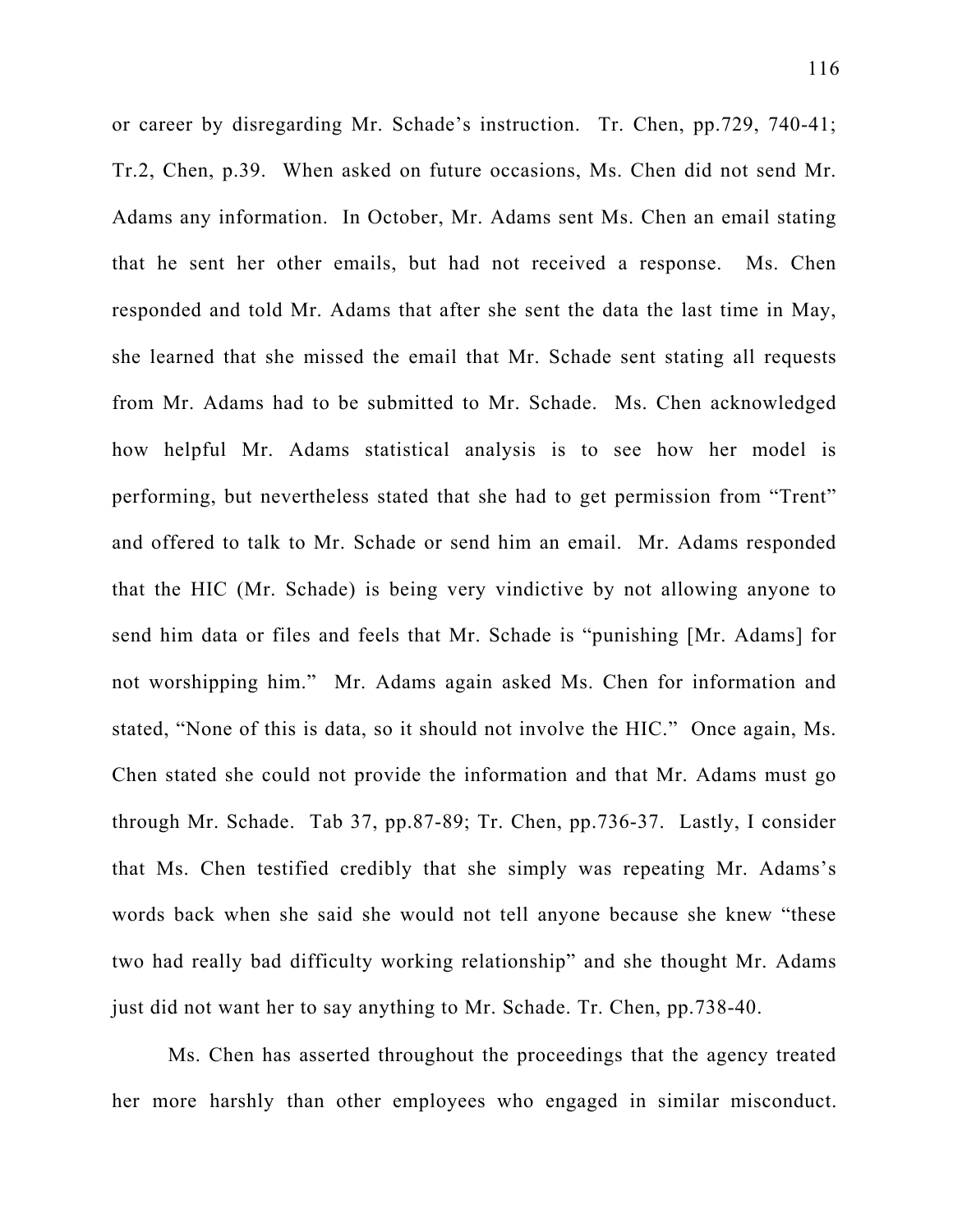Although I previously considered her claim within the context of prohibited discrimination as an affirmative defense, the Board in determining the reasonableness of the penalty may also consider a claim of disparate penalty. *See Woebcke v. Department of Homeland Security*, 114 M.S.P.R. 100, ¶ 20 (2010). To establish disparate penalties, the appellant must prove the charges and circumstances surrounding the charged behavior are substantially similar. *See Hamilton v. Department of Homeland Security*, 117 M.S.P.R. 384, ¶ 14 (2012).<sup>58</sup> I do not find Ms. Chen proved that the one sustained specification in her case was substantially similar to her assertions relating to Mr. Davis and Mr. Schade's conduct. Mr. Davis's conduct raised by Ms. Chen involved one instance of lack of candor when he forgot he provided Ms. Chen with the NID's login information until the agents refreshed his recollection by showing him an email and emailing her the NID password.<sup>59</sup> Mr. Schade's conduct involved two instances of lack of candor based on his failure to recollect Ms. Chen's request for information in

 $\overline{a}$ 

<sup>&</sup>lt;sup>58</sup> The standard for determining whether employees are similarly situated for purposes of a disparate penalty analysis differs from the standard used for determining whether employees are similarly situated for purposes of a discrimination claim. *See Lewis v. Department of Veterans Affairs*, 113 M.S.P.R. 657, ¶ 15 (2010). In a disparate penalty claim, the Board has no hard and fast rules regarding the outcome-determinative nature of these factors. *Hooper v. Department of the Interior*, 120 M.S.P.R. 658, ¶ 8 (2014). An appellant's initial showing that there is enough similarity between both the nature of the misconduct and the other factors to lead a reasonable person to conclude that an agency treated similarly-situated employees differently shifts the burden of proof to the agency to show a legitimate reason for the difference in treatment between employees. *Id*.

<sup>&</sup>lt;sup>59</sup> Mr. Davis received a reprimand for emailing the NID password to Ms. Chen. See fn.9.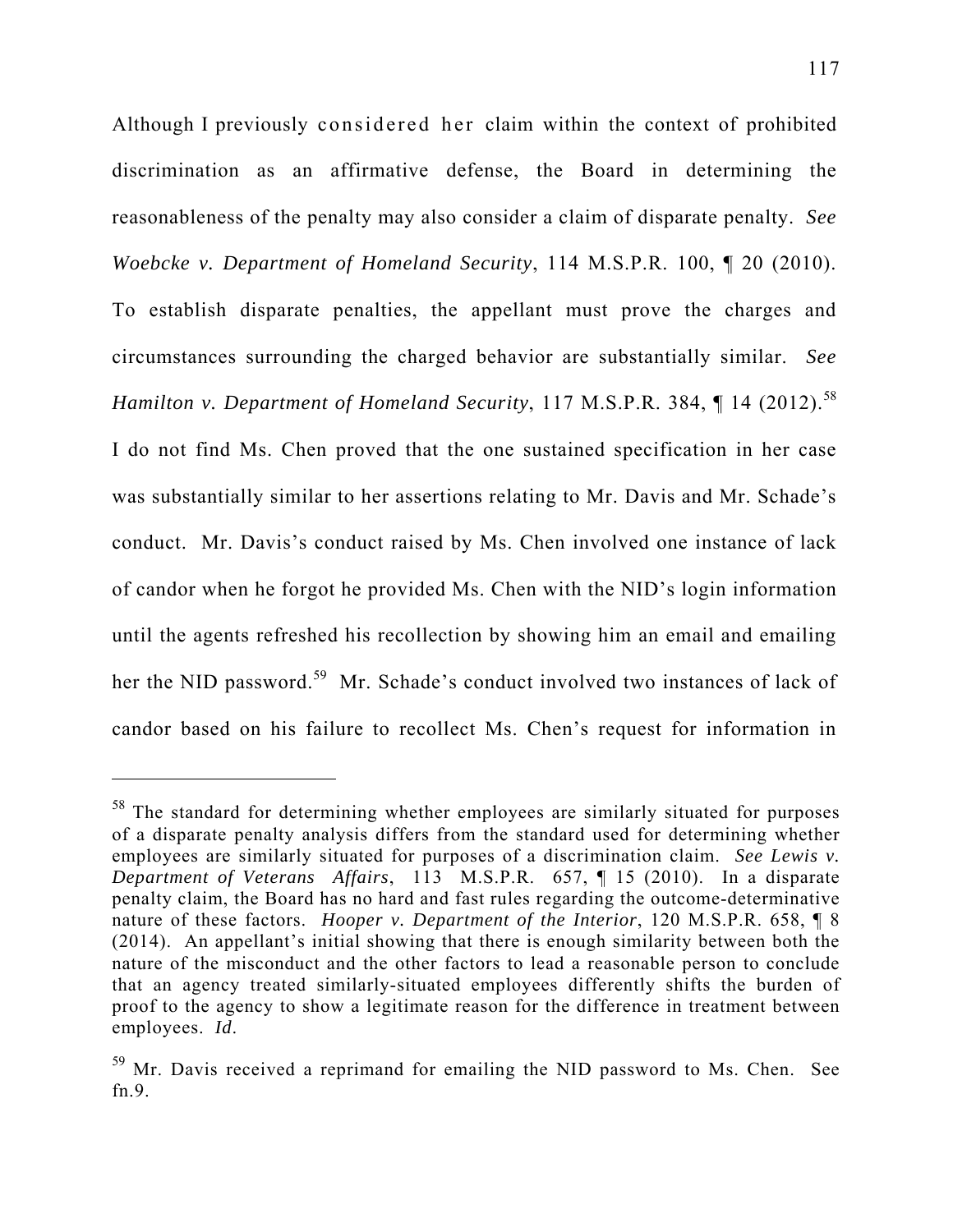May 2012 and confusing a time sequence on another occasion. Additionally, Ms. Chen raises the fact that the agency did not discipline Mr. Schade after it learned that one of Mr. Schade's subordinates had improperly maintained the NID password. Tr. Furgione, pp.538-547. Ms. Chen was not a supervisor so any charge relating to a supervisor's responsibilities would not be substantially similar to Ms. Chen's conduct.

I conclude that an analysis of disparate penalties is not relevant because Ms. Chen has not raised any circumstances where other employees engaged in similar conduct as reflected in the one sustained charge of conduct demonstrating untrustworthiness.

Ms. Chen should have been aware not to make an assurance to Mr. Adams that she would not tell anyone she was giving him data. However, based on my findings that (1) she did not see Mr. Schade's email until after she corresponded with and provided the data to Mr. Adams, (2) she was sharing the data with a former colleague for academic purposes, (3) sharing with the public was a routine occurrence, (4) she did not share anything that was proprietary, (5) she did not provide Mr. Adams with material that she would not give to the USACE, (6) she would not have risked her career with NWS to provide Mr. Adams with data, (7) she refused to provide Mr. Adams with information after she became aware of Mr. Schade's directive, and (8) she believed Mr. Adams made the request not to tell anyone because of his contentious relationship with Mr. Schade, I find there is clearly an available alternative sanction. A suspension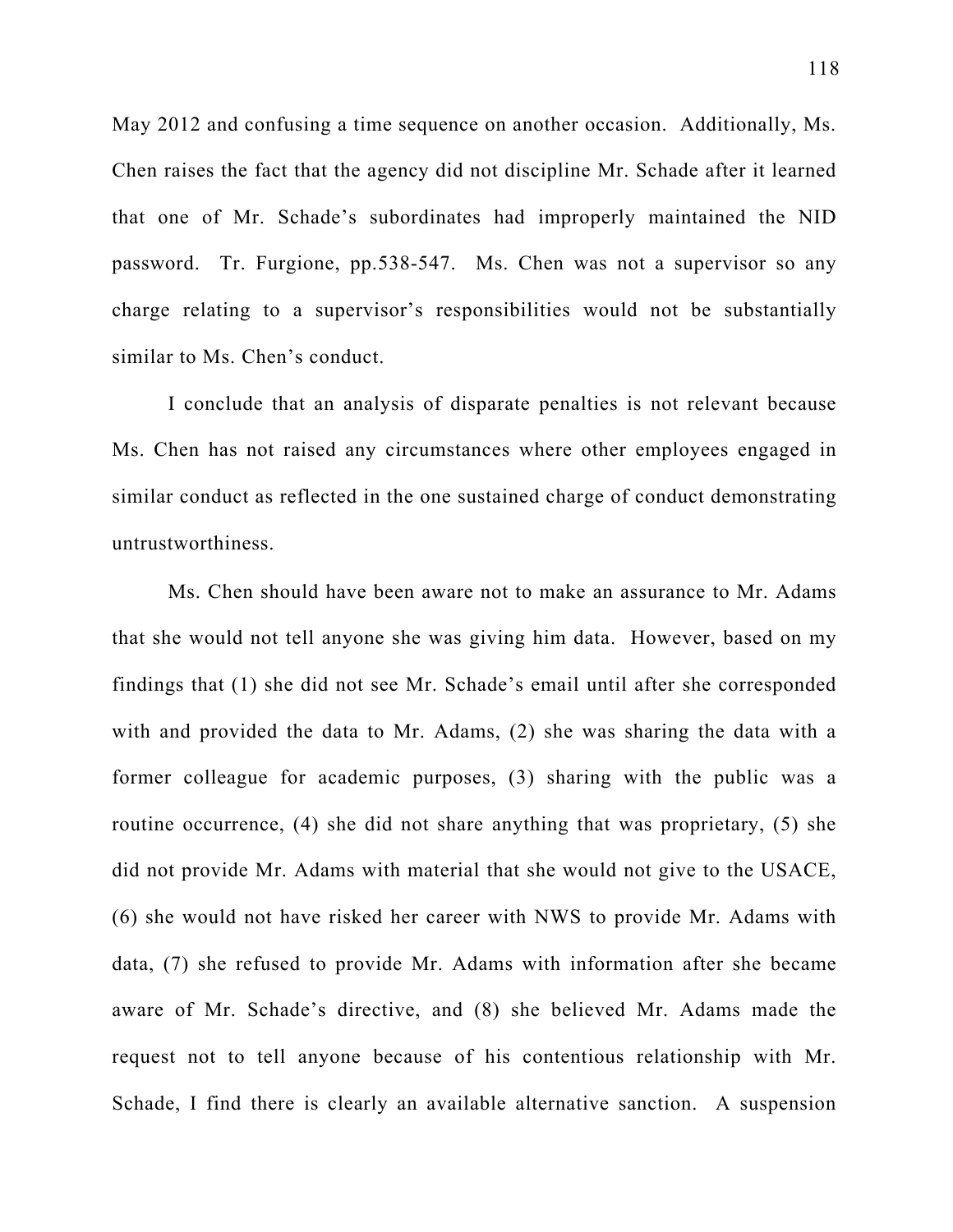clearly sends a message to Ms. Chen that despite what she may understand a situation to be, she simply is not able to agree not to tell anyone that she is providing information, regardless if there is nothing improper in supplying the information. I conclude that my findings indicate that Ms. Chen is an expert in her field of hydrology and the one sustained charge was a singular lapse of judgment on Ms. Chen's part. There is no reason why she cannot continue to be a productive employee and continue to contribute to NWS's mission. Accordingly, I find that a 15-day suspension, rather than removal, is the maximum reasonable penalty in this case for the one specification that was sustained.

#### **DECISION**

The agency's action is MITIGATED.

## **ORDER**

I **ORDER** the agency to cancel the removal and substitute in its place a **fifteen-day** suspension without pay. This action must be accomplished no later than 20 calendar days after the date this initial decision becomes final.

I **ORDER** the agency to pay appellant by check or through electronic funds transfer for the appropriate amount of back pay, with interest and to adjust benefits with appropriate credits and deductions in accordance with the Office of Personnel Management's regulations no later than 60 calendar days after the date this initial decision becomes final. I **ORDER** the appellant to cooperate in good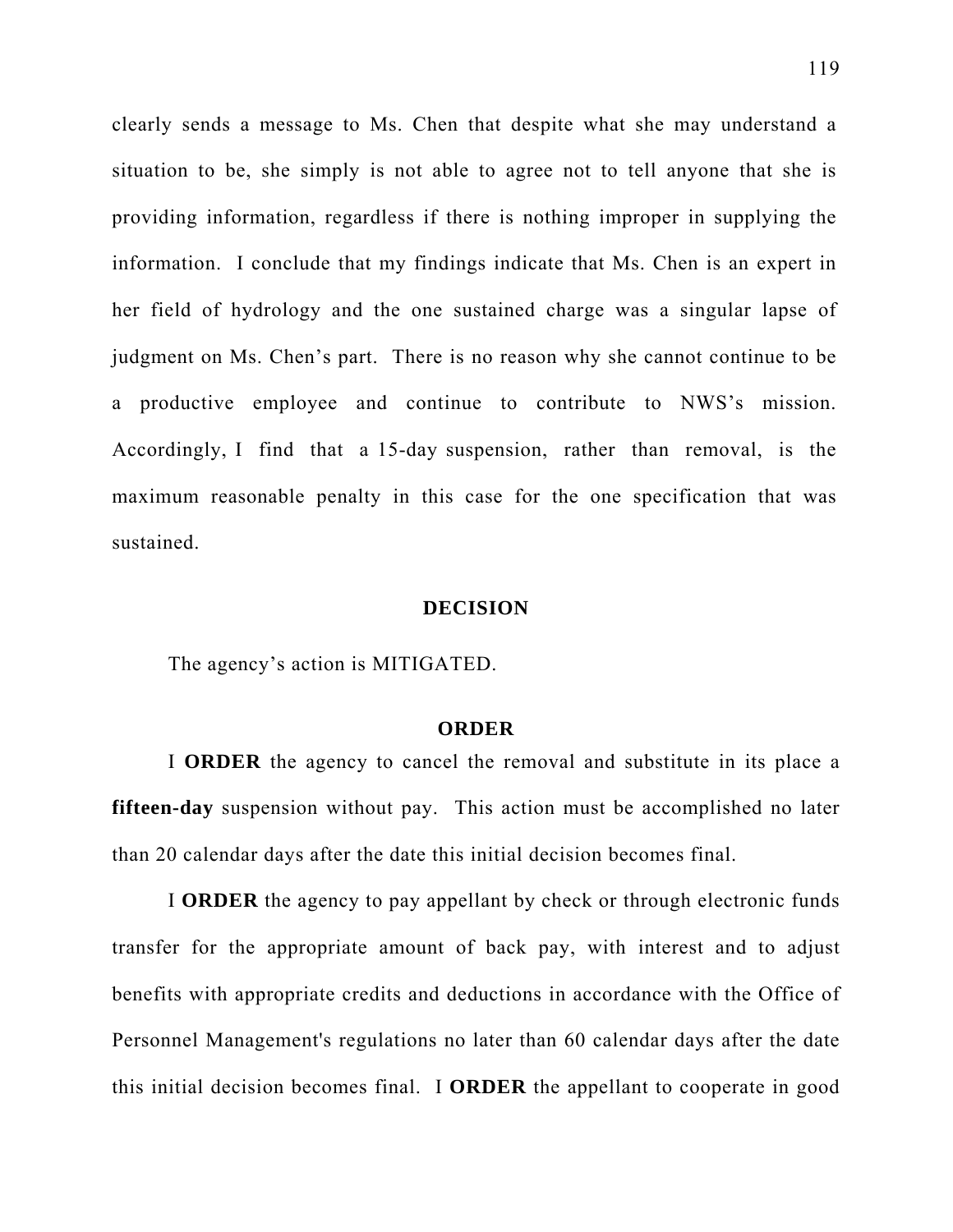faith with the agency's efforts to compute the amount of back pay and benefits due and to provide all necessary information requested by the agency to help it comply.

If there is a dispute about the amount of back pay due, I **ORDER** the agency to pay appellant by check or through electronic funds transfer for the undisputed amount no later than 60 calendar days after the date this initial decision becomes final. Appellant may then file a petition for enforcement with this office to resolve the disputed amount.

I **ORDER** the agency to inform appellant in writing of all actions taken to comply with the Board's Order and the date on which it believes it has fully complied. If not notified, appellant must ask the agency about its efforts to comply before filing a petition for enforcement with this office.

For agencies whose payroll is administered by either the National Finance Center of the Department of Agriculture (NFC) or the Defense Finance and Accounting Service (DFAS), two lists of the information and documentation necessary to process payments and adjustments resulting from a Board decision are attached. I **ORDER** the agency to timely provide DFAS or NFC with all documentation necessary to process payments and adjustments resulting from the Board's decision in accordance with the attached lists so that payment can be made within the 60-day period set forth above.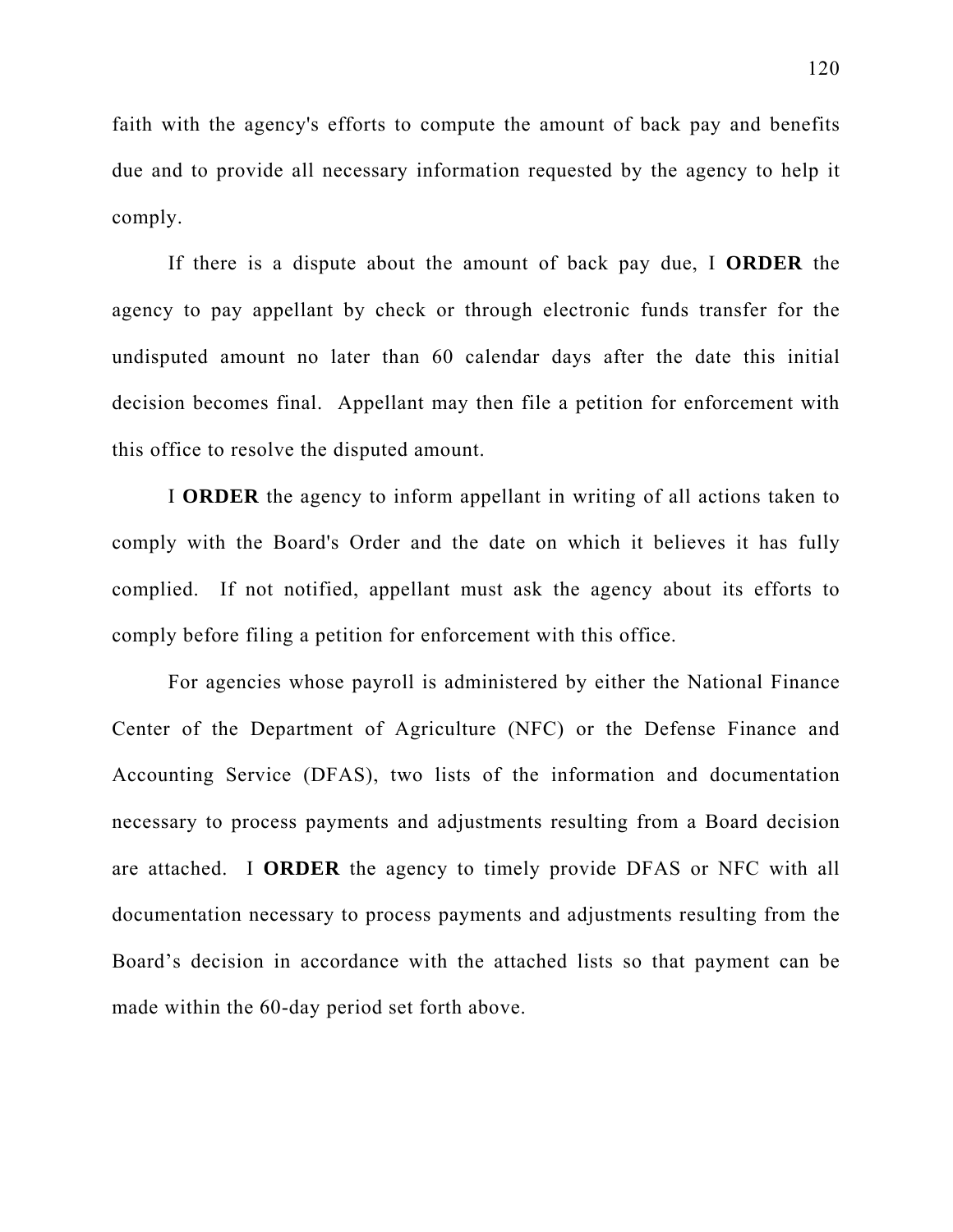#### **INTERIM RELIEF**

If a petition for review is filed by either party, I **ORDER** the agency to provide interim relief to the appellant in accordance with 5 U.S.C.  $\S 7701(b)(2)(A)$ . The relief shall be effective as of the date of this decision and will remain in effect until the decision of the Board becomes final.

Any petition for review or cross petition for review filed by the agency must be accompanied by a certification that the agency has complied with the interim relief order, either by providing the required interim relief or by satisfying the requirements of  $5 \text{ U.S.C. } \frac{6}{7701(b)(2)(A)(ii)}$  and (B). If the appellant challenges this certification, the Board will issue an order affording the agency the opportunity to submit evidence of its compliance. If an agency petition or cross petition for review does not include this certification, or if the agency does not provide evidence of compliance in response to the Board's order, the Board may dismiss the agency's petition or cross petition for review on that basis.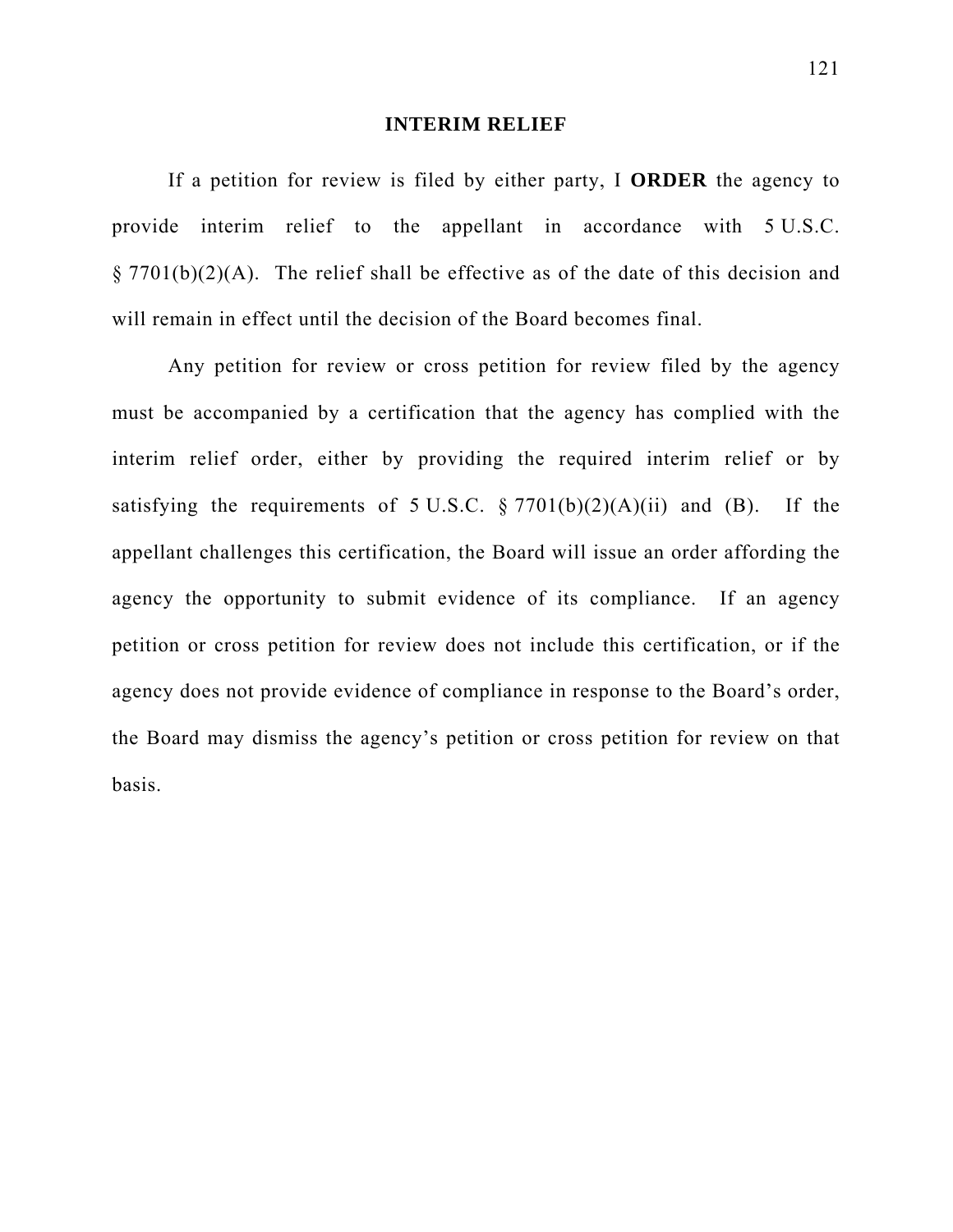FOR THE BOARD:

Michele Szary Schroeder Chief Administrative Judge

#### **ENFORCEMENT**

If, after the agency has informed you that it has fully complied with this decision, you believe that there has not been full compliance, you may ask the Board to enforce its decision by filing a petition for enforcement with this office, describing specifically the reasons why you believe there is noncompliance. Your petition must include the date and results of any communications regarding compliance, and a statement showing that a copy of the petition was either mailed or hand-delivered to the agency.

Any petition for enforcement must be filed no more than 30 days after the date of service of the agency's notice that it has complied with the decision. If you believe that your petition is filed late, you should include a statement and evidence showing good cause for the delay and a request for an extension of time for filing.

### **NOTICE TO PARTIES CONCERNING SETTLEMENT**

The date that this initial decision becomes final, which is set forth below, is the last day that the parties may file a settlement agreement, but the administrative judge may vacate the initial decision in order to accept such an agreement into the record after that date. See 5 C.F.R. § 1201.112(a)(4).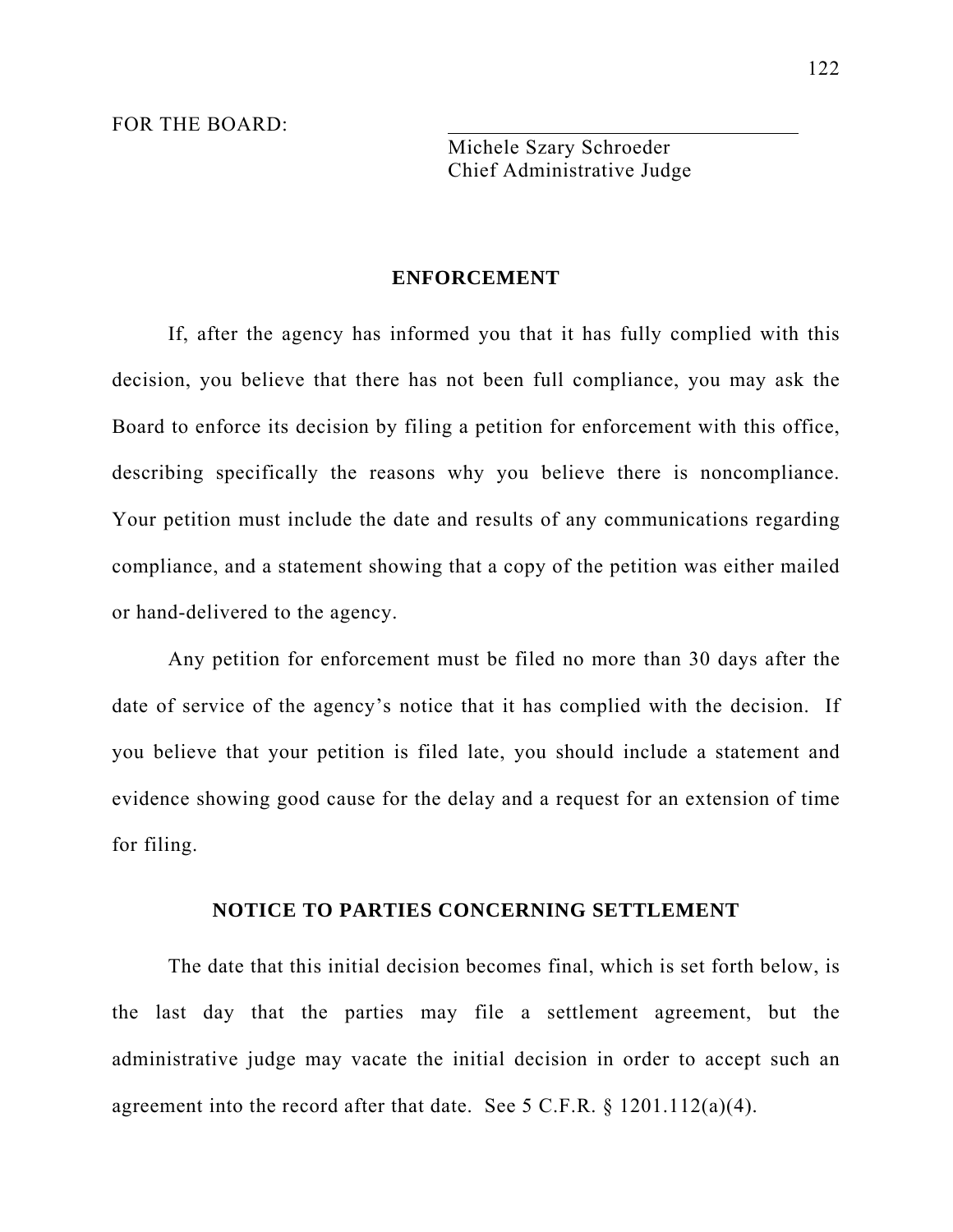#### **NOTICE TO APPELLANT**

This initial decision will become final on May 28, 2018, unless a petition for review is filed by that date. This is an important date because it is usually the last day on which you can file a petition for review with the Board. However, if you prove that you received this initial decision more than 5 days after the date of issuance, you may file a petition for review within 30 days after the date you actually receive the initial decision. If you are represented, the 30-day period begins to run upon either your receipt of the initial decision or its receipt by your representative, whichever comes first. You must establish the date on which you or your representative received it. The date on which the initial decision becomes final also controls when you can file a petition for review with one of the authorities discussed in the "Notice of Appeal Rights" section, below. The paragraphs that follow tell you how and when to file with the Board or one of those authorities. These instructions are important because if you wish to file a petition, you must file it within the proper time period.

#### **BOARD REVIEW**

You may request Board review of this initial decision by filing a petition for review.

If the other party has already filed a timely petition for review, you may file a cross petition for review. Your petition or cross petition for review must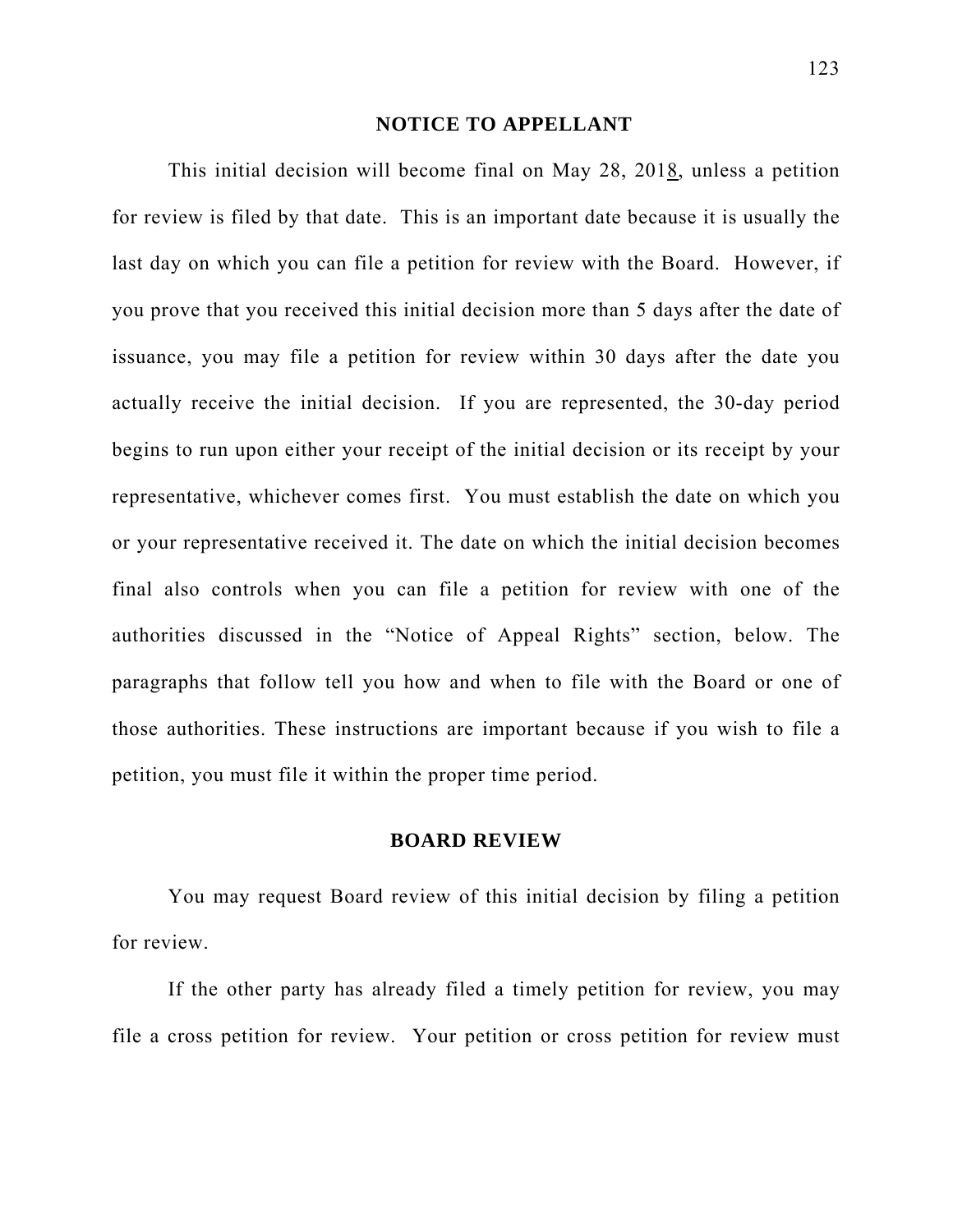state your objections to the initial decision, supported by references to applicable laws, regulations, and the record. You must file it with:

> The Clerk of the Board Merit Systems Protection Board 1615 M Street, NW. Washington, DC 20419

A petition or cross petition for review may be filed by mail, facsimile (fax), personal or commercial delivery, or electronic filing. A petition submitted by electronic filing must comply with the requirements of 5 C.F.R. § 1201.14, and may only be accomplished at the Board's e-Appeal website (https://e-appeal.mspb.gov).

#### **NOTICE OF LACK OF QUORUM**

The Merit Systems Protection Board ordinarily is composed of three members, 5 U.S.C. § 1201, but currently only one member is in place. Because a majority vote of the Board is required to decide a case, see 5 C.F.R. § 1200.3(a), (e), the Board is unable to issue decisions on petitions for review filed with it at this time. See 5 U.S.C. § 1203. Thus, while parties may continue to file petitions for review during this period, no decisions will be issued until at least one additional member is appointed by the President and confirmed by the Senate. The lack of a quorum does not serve to extend the time limit for filing a petition or cross petition. Any party who files such a petition must comply with the time limits specified herein.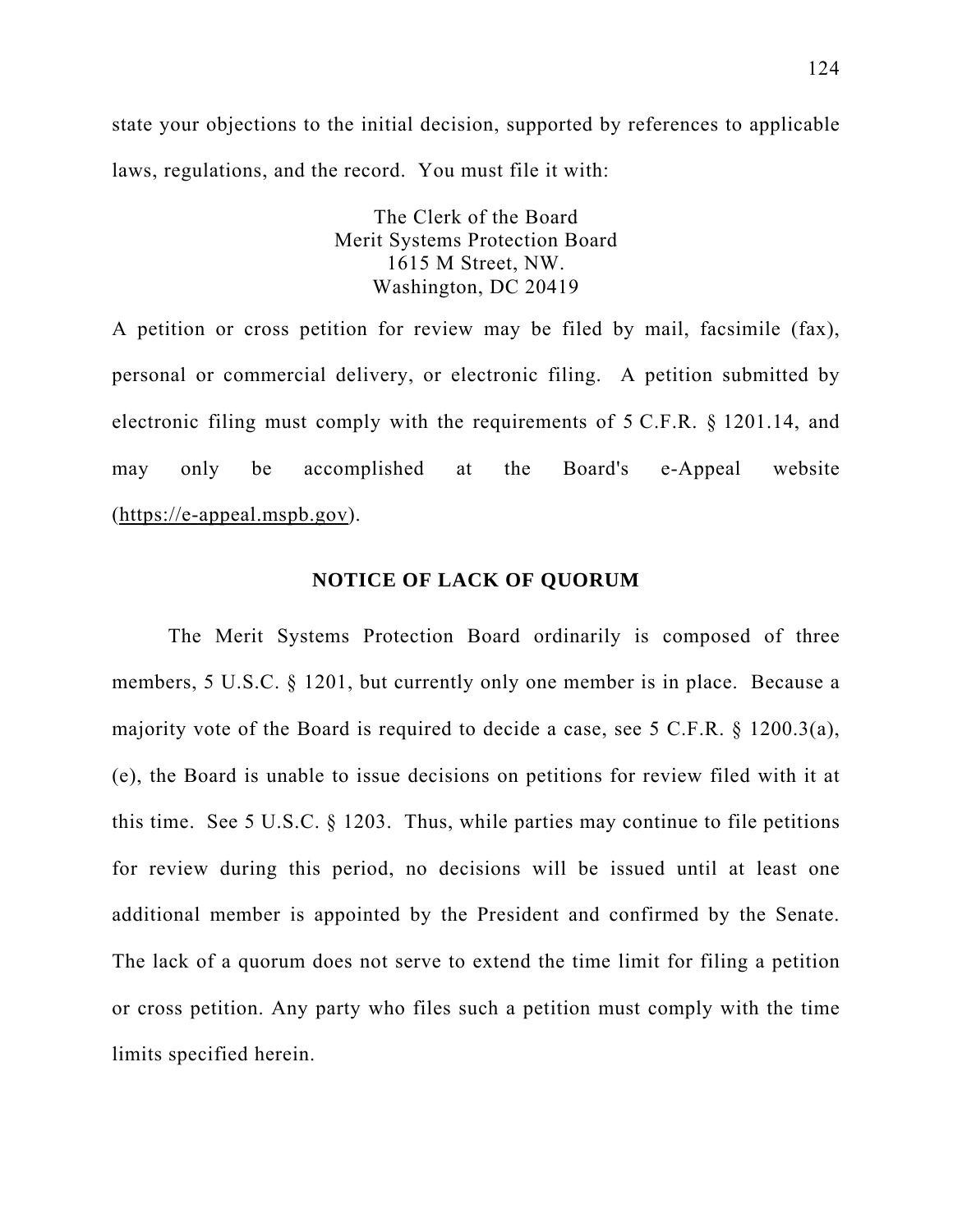For alternative review options, please consult the section below titled "Notice of Appeal Rights," which sets forth other review options.

# **Criteria for Granting a Petition or Cross Petition for Review**

Pursuant to 5 C.F.R. § 1201.115, the Board normally will consider only issues raised in a timely filed petition or cross petition for review. Situations in which the Board may grant a petition or cross petition for review include, but are not limited to, a showing that:

(a) The initial decision contains erroneous findings of material fact. (1) Any alleged factual error must be material, meaning of sufficient weight to warrant an outcome different from that of the initial decision. (2) A petitioner who alleges that the judge made erroneous findings of material fact must explain why the challenged factual determination is incorrect and identify specific evidence in the record that demonstrates the error. In reviewing a claim of an erroneous finding of fact, the Board will give deference to an administrative judge's credibility determinations when they are based, explicitly or implicitly, on the observation of the demeanor of witnesses testifying at a hearing.

(b) The initial decision is based on an erroneous interpretation of statute or regulation or the erroneous application of the law to the facts of the case. The petitioner must explain how the error affected the outcome of the case.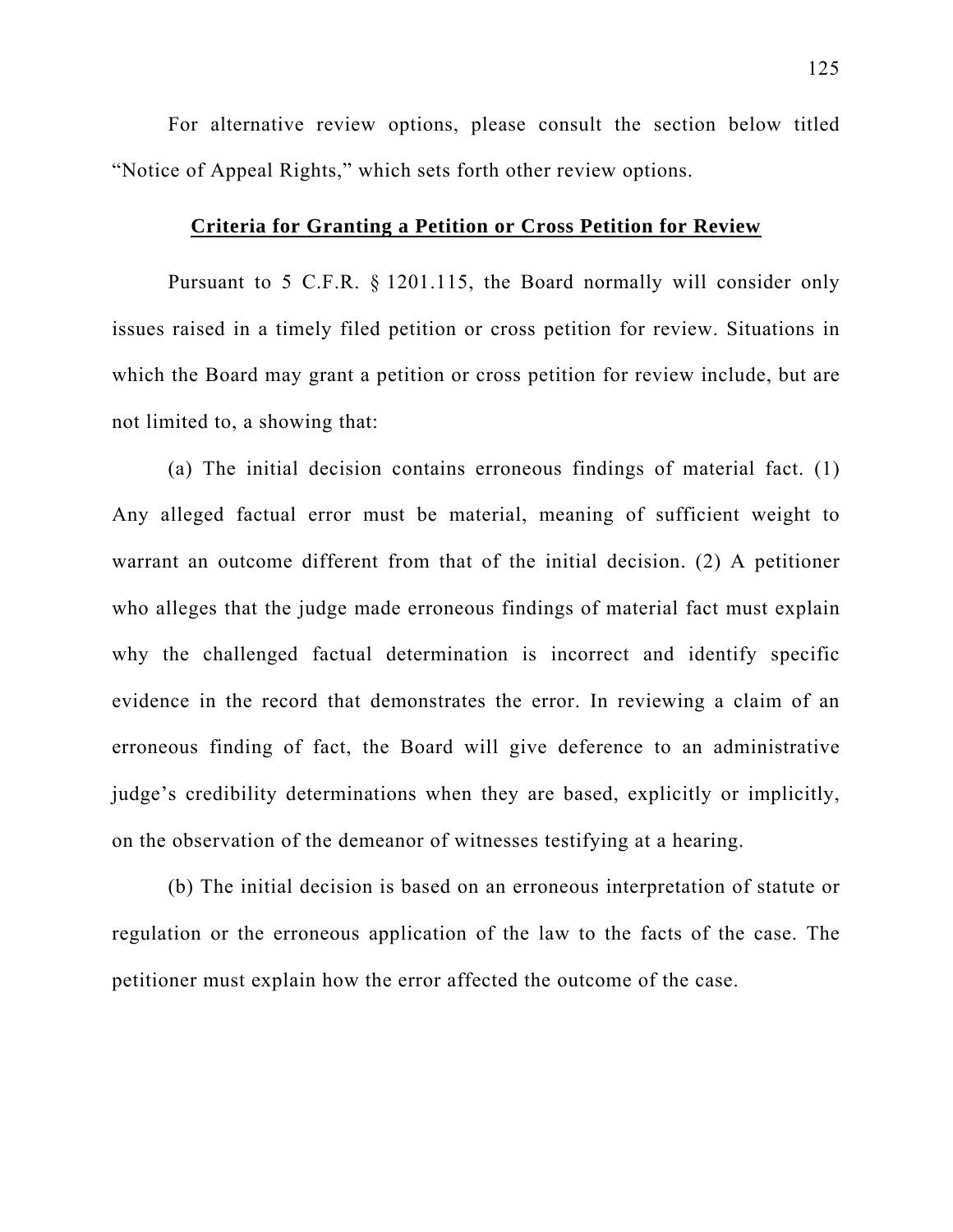(c) The judge's rulings during either the course of the appeal or the initial decision were not consistent with required procedures or involved an abuse of discretion, and the resulting error affected the outcome of the case.

(d) New and material evidence or legal argument is available that, despite the petitioner's due diligence, was not available when the record closed. To constitute new evidence, the information contained in the documents, not just the documents themselves, must have been unavailable despite due diligence when the record closed.

As stated in 5 C.F.R. § 1201.114(h), a petition for review, a cross petition for review, or a response to a petition for review, whether computer generated, typed, or handwritten, is limited to 30 pages or 7500 words, whichever is less. A reply to a response to a petition for review is limited to 15 pages or 3750 words, whichever is less. Computer generated and typed pleadings must use no less than 12 point typeface and 1-inch margins and must be double spaced and only use one side of a page. The length limitation is exclusive of any table of contents, table of authorities, attachments, and certificate of service. A request for leave to file a pleading that exceeds the limitations prescribed in this paragraph must be received by the Clerk of the Board at least 3 days before the filing deadline. Such requests must give the reasons for a waiver as well as the desired length of the pleading and are granted only in exceptional circumstances. The page and word limits set forth above are maximum limits. Parties are not expected or required to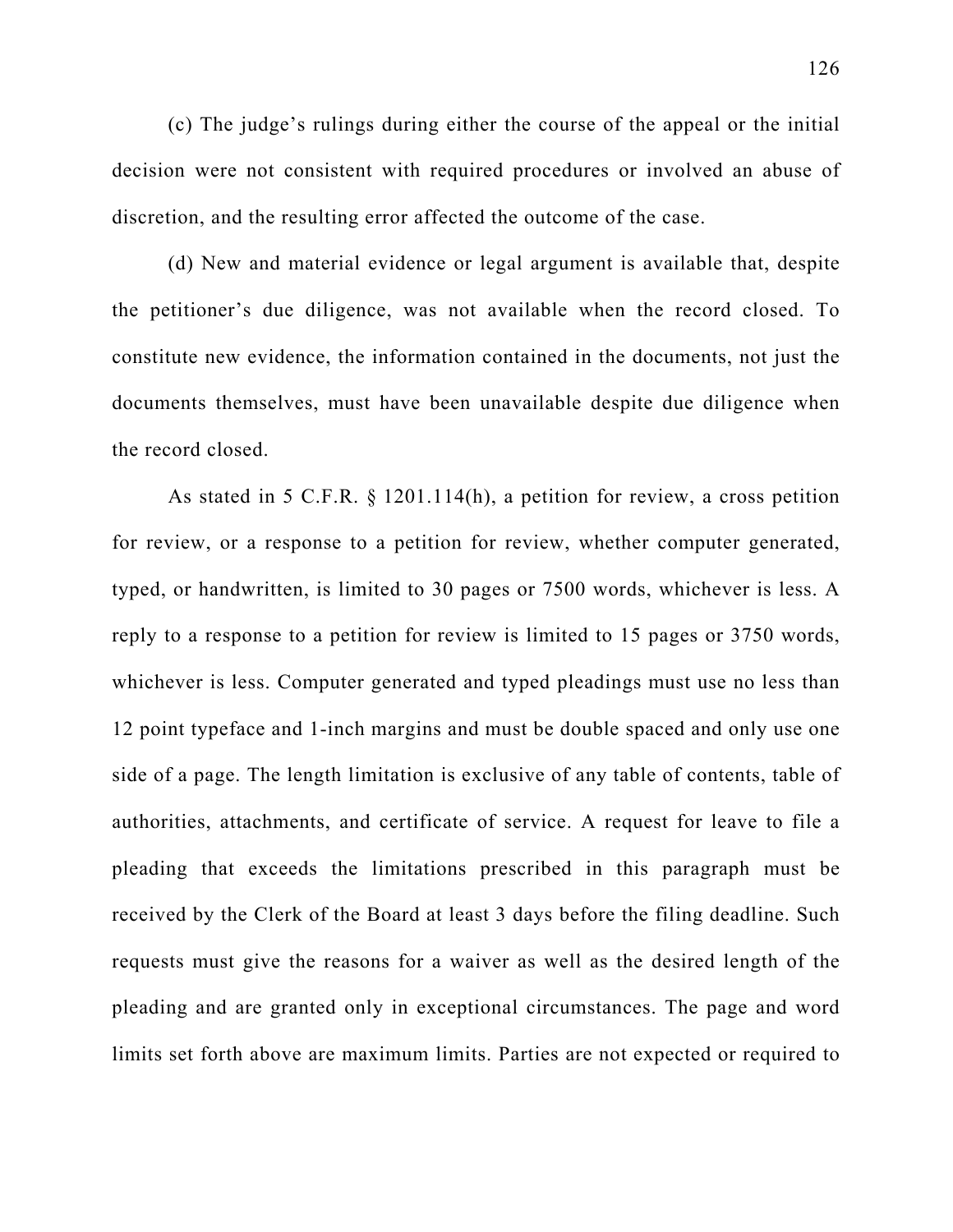submit pleadings of the maximum length. Typically, a well-written petition for review is between 5 and 10 pages long.

If you file a petition or cross petition for review, the Board will obtain the record in your case from the administrative judge and you should not submit anything to the Board that is already part of the record. A petition for review must be filed with the Clerk of the Board no later than the date this initial decision becomes final, or if this initial decision is received by you or your representative more than 5 days after the date of issuance, 30 days after the date you or your representative actually received the initial decision, whichever was first. If you claim that you and your representative both received this decision more than 5 days after its issuance, you have the burden to prove to the Board the earlier date of receipt. You must also show that any delay in receiving the initial decision was not due to the deliberate evasion of receipt. You may meet your burden by filing evidence and argument, sworn or under penalty of perjury (see 5 C.F.R. Part 1201, Appendix 4) to support your claim. The date of filing by mail is determined by the postmark date. The date of filing by fax or by electronic filing is the date of submission. The date of filing by personal delivery is the date on which the Board receives the document. The date of filing by commercial delivery is the date the document was delivered to the commercial delivery service. Your petition may be rejected and returned to you if you fail to provide a statement of how you served your petition on the other party. See 5 C.F.R.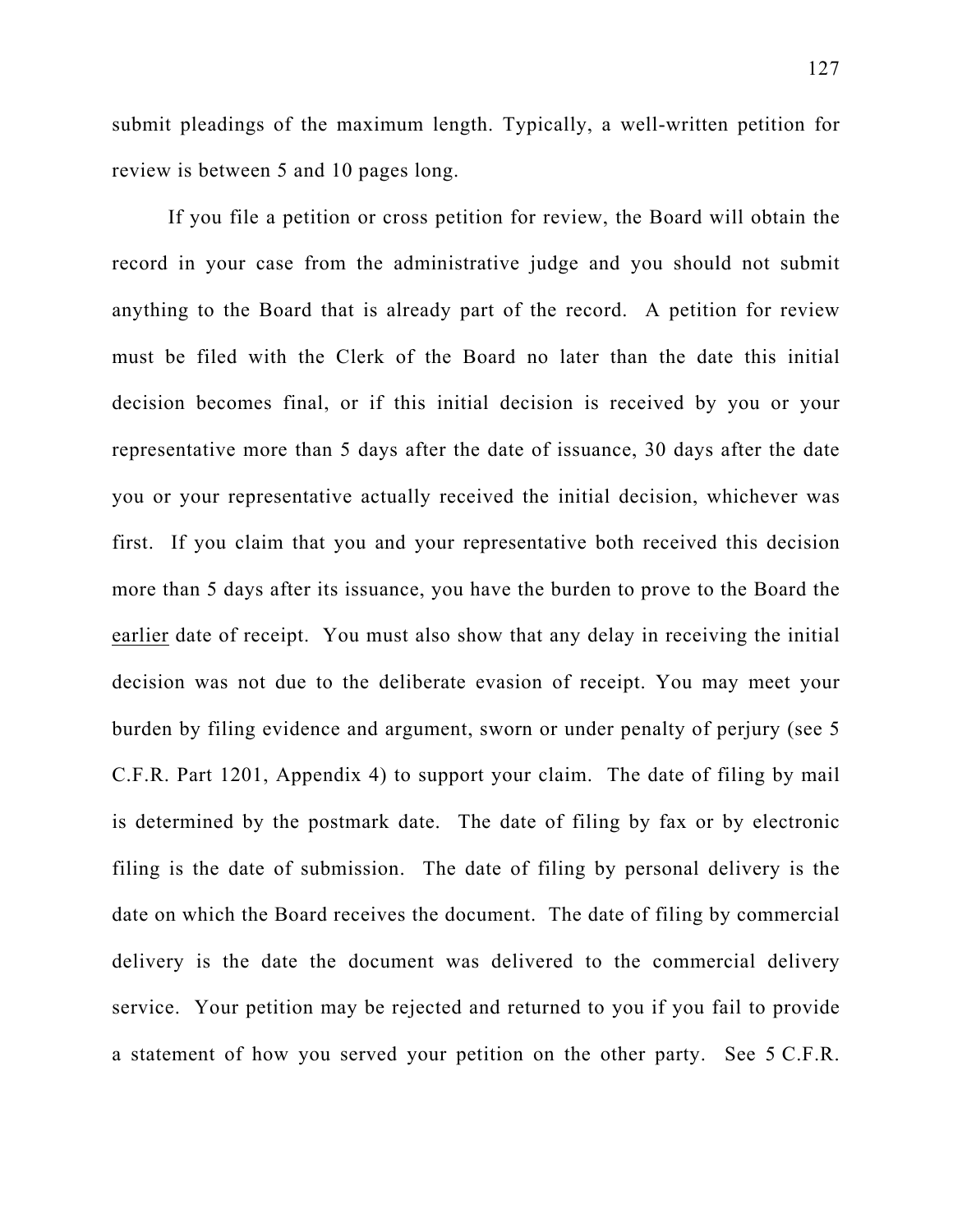§ 1201.4(j). If the petition is filed electronically, the online process itself will serve the petition on other e-filers. See 5 C.F.R.  $\S$  1201.14(j)(1).

A cross petition for review must be filed within 25 days after the date of service of the petition for review.

#### **ATTORNEY FEES**

If no petition for review is filed, you may ask for the payment of attorney fees (plus costs, expert witness fees, and litigation expenses, where applicable) by filing a motion with this office as soon as possible, but no later than 60 calendar days after the date this initial decision becomes final. Any such motion must be prepared in accordance with the provisions of 5 C.F.R. Part 1201, Subpart H, and applicable case law.

#### **NOTICE TO AGENCY/INTERVENOR**

The agency or intervenor may file a petition for review of this initial decision in accordance with the Board's regulations.

## **NOTICE OF APPEAL RIGHTS**

You may obtain review of this initial decision only after it becomes final, as explained in the "Notice to Appellant" section above. 5 U.S.C.  $\S 7703(a)(1)$ . By statute, the nature of your claims determines the time limit for seeking such review and the appropriate forum with which to file. 5 U.S.C. § 7703(b). Although we offer the following summary of available appeal rights, the Merit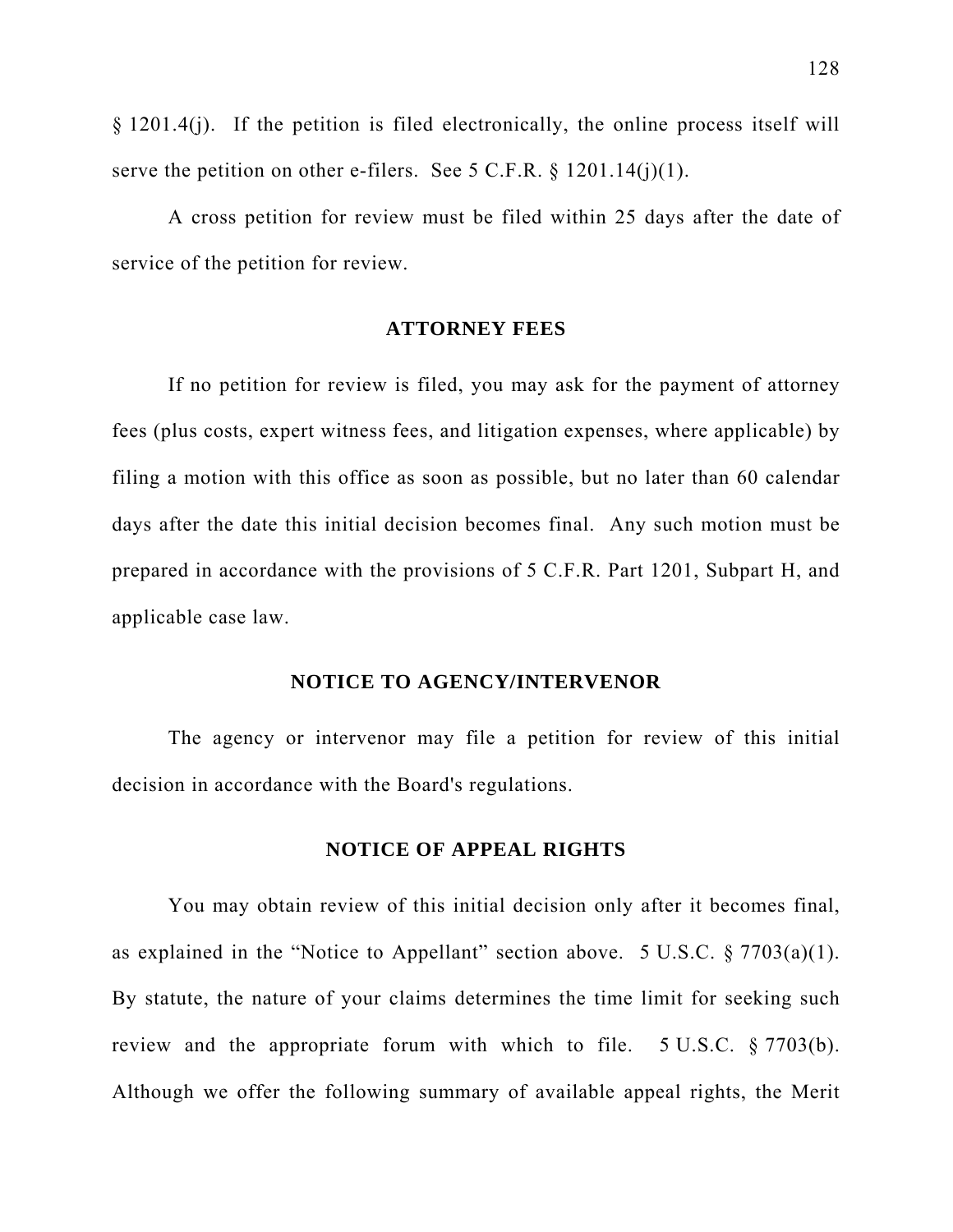Systems Protection Board does not provide legal advice on which option is most appropriate for your situation and the rights described below do not represent a statement of how courts will rule regarding which cases fall within their jurisdiction. If you wish to seek review of this decision when it becomes final, you should immediately review the law applicable to your claims and carefully follow all filing time limits and requirements. Failure to file within the applicable time limit may result in the dismissal of your case by your chosen forum.

Please read carefully the two main possible choices of review below to decide which one applies to your particular case. If you have questions about whether a particular forum is the appropriate one to review your case, you should contact that forum for more information.

**(1) Judicial review in general**. As a general rule, an appellant seeking judicial review of a final Board order must file a petition for review with the U.S. Court of Appeals for the Federal Circuit, which must be received by the court within **60 calendar days** of the date this decision becomes final. 5 U.S.C.  $$7703(b)(1)(A).^{60}$ 

 $\overline{a}$ 

<sup>60</sup> A provision of the Whistleblower Protection Enhancement Act (WPEA) of 2012 provided for judicial review of MSPB decisions in whistleblower reprisal cases in circuit courts of appeal other than the United States Court of Appeals for the Federal Circuit. That authority expired on December 27, 2017, which means that requests for judicial review of MSPB decisions in whistleblower reprisal cases filed after that date must now be filed with the Federal Circuit.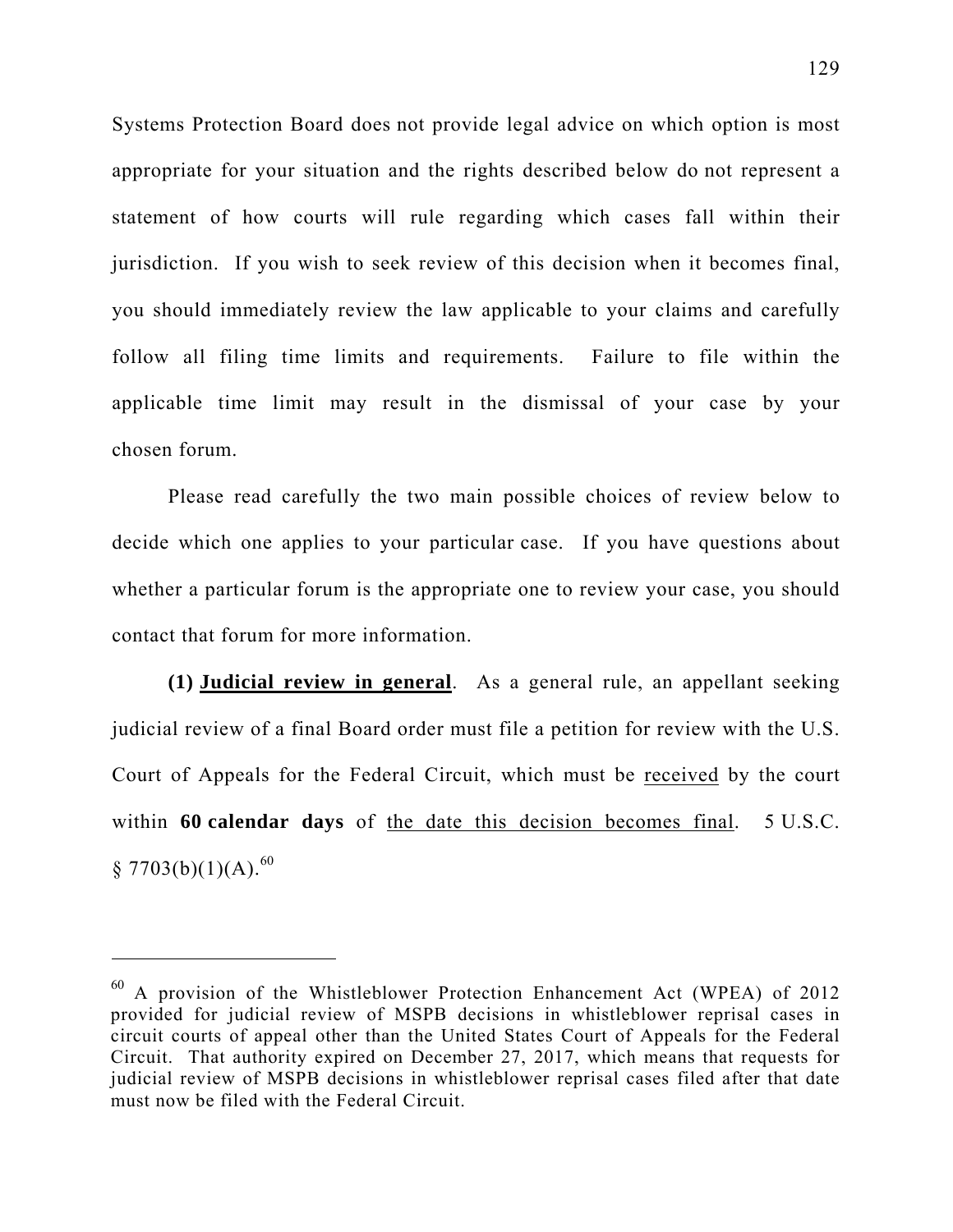If you submit a petition for review to the U.S. Court of Appeals for the Federal Circuit, you must submit your petition to the court at the following address:

> U.S. Court of Appeals for the Federal Circuit 717 Madison Place, N.W. Washington, D.C. 20439

Additional information about the U.S. Court of Appeals for the Federal Circuit is available at the court's website, www.cafc.uscourts.gov. Of particular relevance is the court's "Guide for Pro Se Petitioners and Appellants," which is contained within the court's Rules of Practice, and Forms 5, 6, 10, and 11.

If you are interested in securing pro bono representation for an appeal to the U.S. Court of Appeals for the Federal Circuit, you may visit our website at http://www.mspb.gov/probono for information regarding pro bono representation for Merit Systems Protection Board appellants before the Federal Circuit. The Board neither endorses the services provided by any attorney nor warrants that any attorney will accept representation in a given case.

**(2) Judicial or EEOC review of cases involving a claim of discrimination.** This option applies to you only if you have claimed that you were affected by an action that is appealable to the Board and that such action was based, in whole or in part, on unlawful discrimination. If so, you may obtain judicial review of this decision—including a disposition of your discrimination claims—by filing a civil action with an appropriate U.S. district court (not the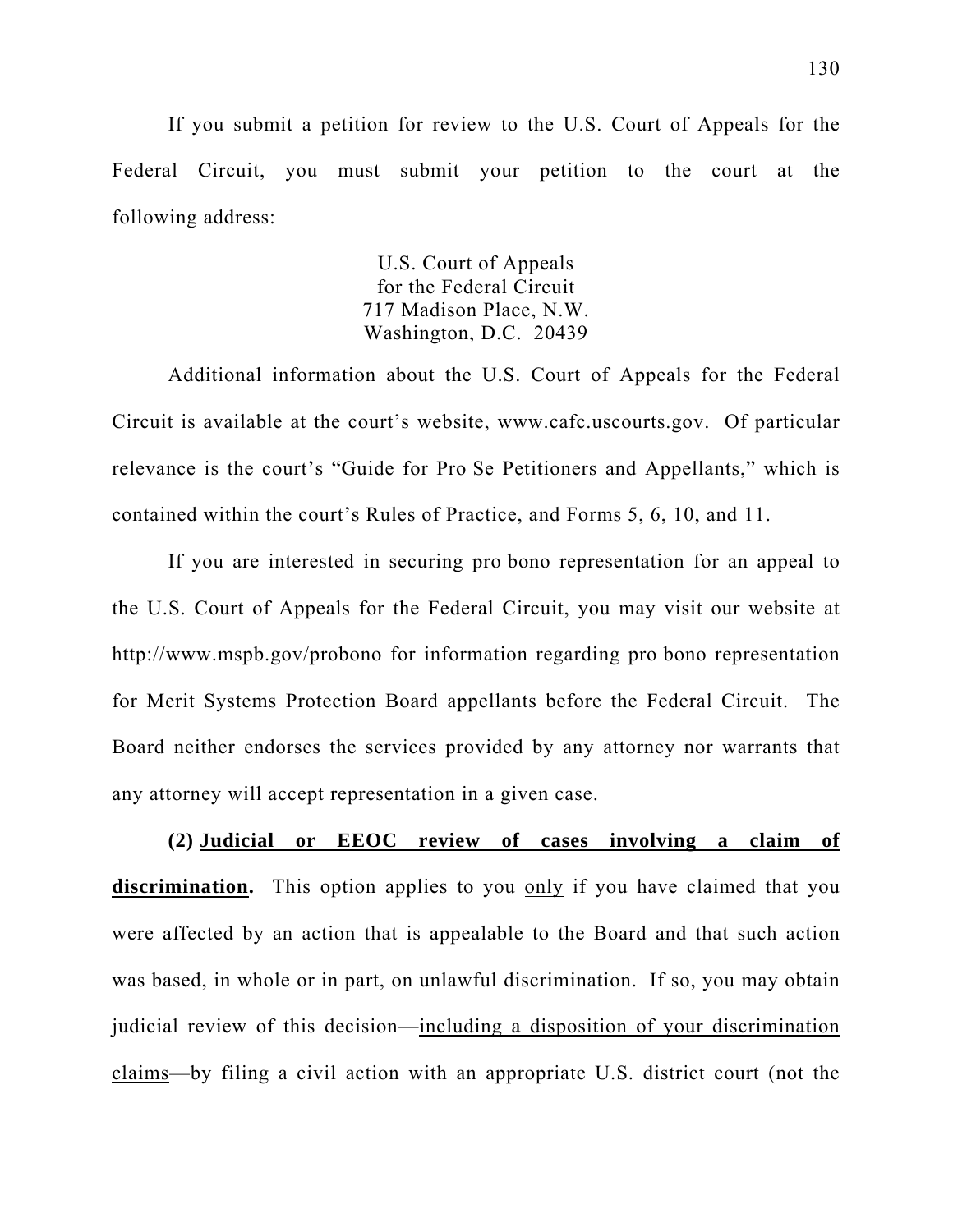U.S. Court of Appeals for the Federal Circuit), **within 30 calendar days** after this decision becomes final under the rules set out in the Notice to Appellant section, above. 5 U.S.C. § 7703(b)(2); see Perry v. Merit Systems Protection Board, 582 U.S. \_\_\_\_ , 137 S. Ct. 1975 (2017). If the action involves a claim of discrimination based on race, color, religion, sex, national origin, or a disabling condition, you may be entitled to representation by a court-appointed lawyer and to waiver of any requirement of prepayment of fees, costs, or other security. See 42 U.S.C. § 2000e-5(f) and 29 U.S.C. § 794a.

Contact information for U.S. district courts can be found at their respective websites, which can be accessed through the link below:

## http://www.uscourts.gov/Court\_Locator/CourtWebsites.aspx.

Alternatively, you may request review by the Equal Employment Opportunity Commission (EEOC) of your discrimination claims only, excluding all other issues. 5 U.S.C.  $\S 7702(b)(1)$ . You must file any such request with the EEOC's Office of Federal Operations within 30 calendar days after this decision becomes final as explained above. 5 U.S.C. § 7702(b)(1).

If you submit a request for review to the EEOC by regular U.S. mail, the address of the EEOC is:

> Office of Federal Operations Equal Employment Opportunity Commission P.O. Box 77960 Washington, D.C. 20013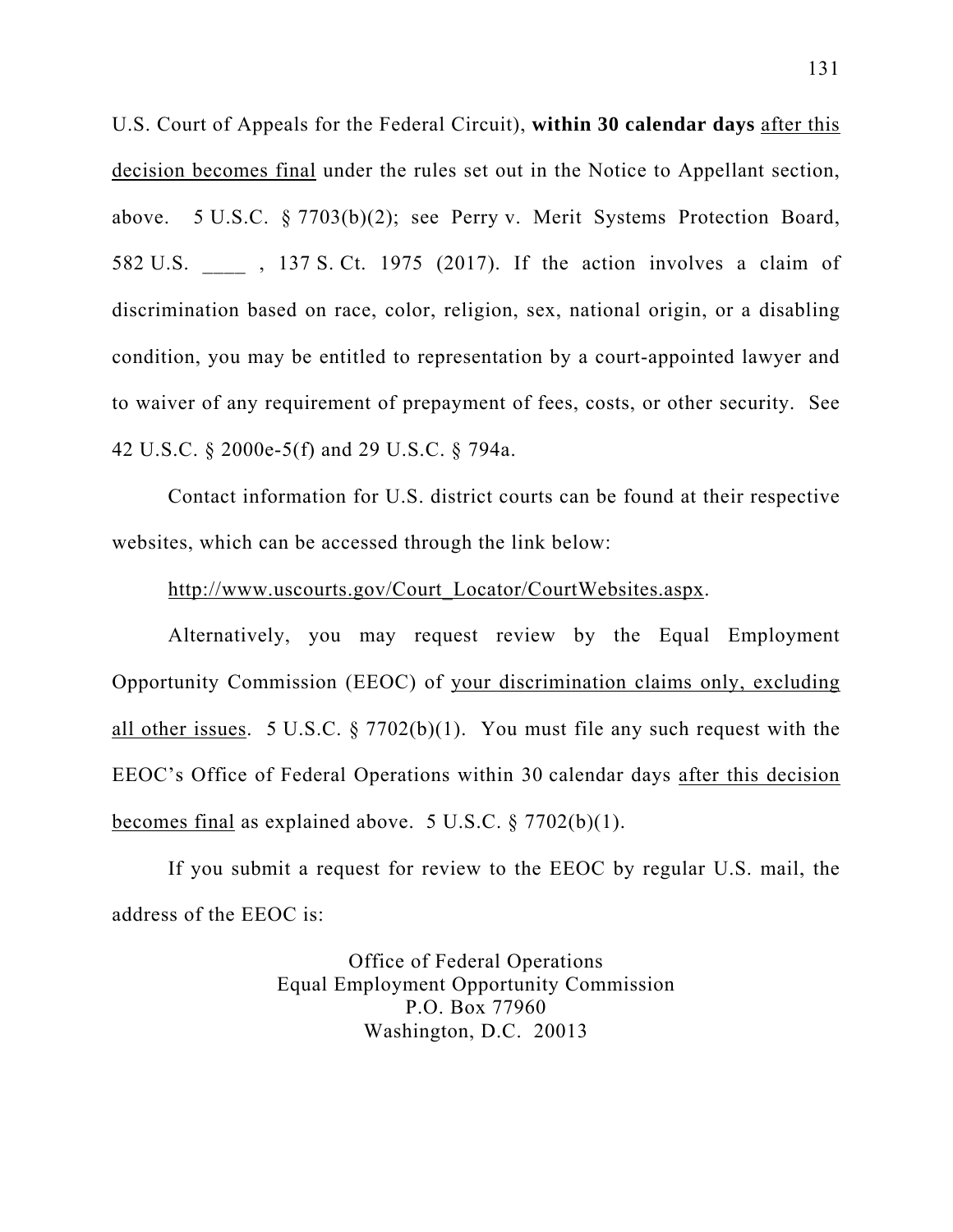If you submit a request for review to the EEOC via commercial delivery or by a method requiring a signature, it must be addressed to:

> Office of Federal Operations Equal Employment Opportunity Commission 131 M Street, N.E. Suite 5SW12G Washington, D.C. 20507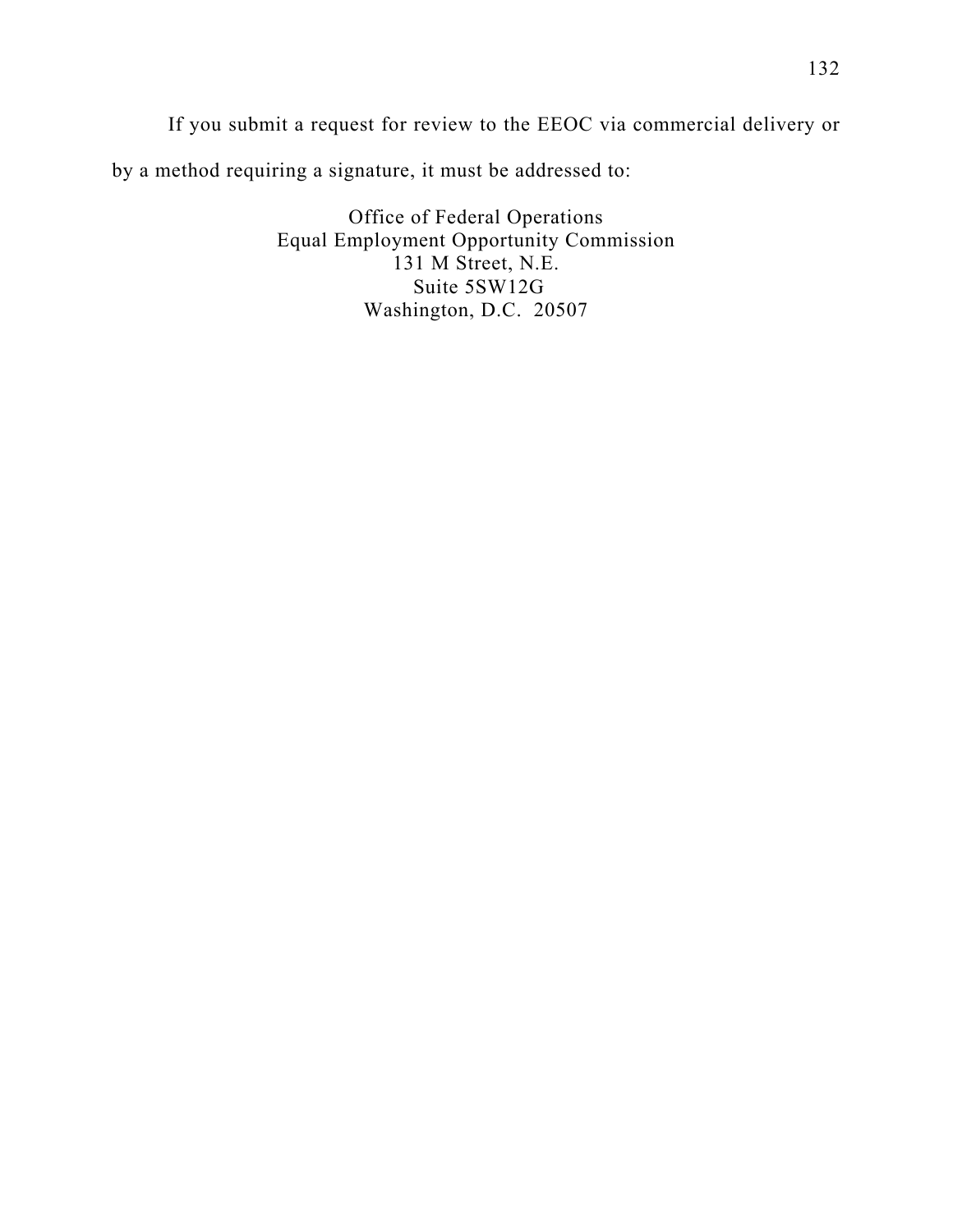# DFAS CHECKLIST



# INFORMATION REQUIRED BY DFAS IN ORDER TO PROCESS PAYMENTS AGREED UPON IN PROCESS PAYMENTS AGREED UPON IN<br>SETTLEMENT CASES OR AS ORDERED BY THE MERIT SYSTEMS PROTECTION BOARD

# MERIT SYSTEMS PROTECTION BOARD<br>AS CHECKLIST: INFORMATION REQUIRED BY IN ORDER TO PROCESS CIVILIAN PERSONNEL OFFICE MUST NOTIFY CIVILIAN PAYROLL CIVILIAN PERSONNEL OFFICE MUST NOTIFY CIVILIAN PAYROLL<br>OFFICE VIA COMMAND LETTER WITH THE FOLLOWING:<br>1. Statement if Unemployment Benefits are to be deducted, with dollar amount, PAYMENTS AGREED UPON IN SETTLEMENT CASES OFFICE VIA COMMAND LETTER WITH THE FOLLOWING:

- address and POC to send.
- 2. Statement that employee was counseled concerning Health Benefits and TSP and the election forms if necessary.
- 3. Statement concerning entitlement to overtime, night differential, shift premium, Sunday Premium, etc, with number of hours and dates for each e ntitlement .
- 4. If Back Pay Settlement was prior to conversion to DCPS (Defense Civilian Pay System), a statement certifying any lump sum payment with number of hours and amount paid and/or any severance pay that was paid with dollar a mount.
- 5. Statement if interest is payable with beginning date of accrual.
- 6. Corrected Time and Attendance if applicable.

ATTACHMENTS TO THE LETTER SHOULD BE AS FOLLOWS:

- 1. Copy of Settlement Agreement and/or the MSPB Order.
- 2. Corrected d or cancel led SF 50' s.
- 3. Election forms for Health Benefits and/or TSP if applicable.
- 4. Statement certified to be accurate by the employee which includes:
	- a. Outside earnings with copies of W2's or statement from employer.
		- b. Statement that employee was ready, willing and able to work during the period.

c. Statement of erroneous payments employee received such as; lump sum leave, severance pay, VERA/VSIP, retirement annuity payments (if applicable) and if employee withdrew Retirement Funds.

5. If employee was unable to work during any or part of the period involved, certification of the type of leave to be charged and number of hours.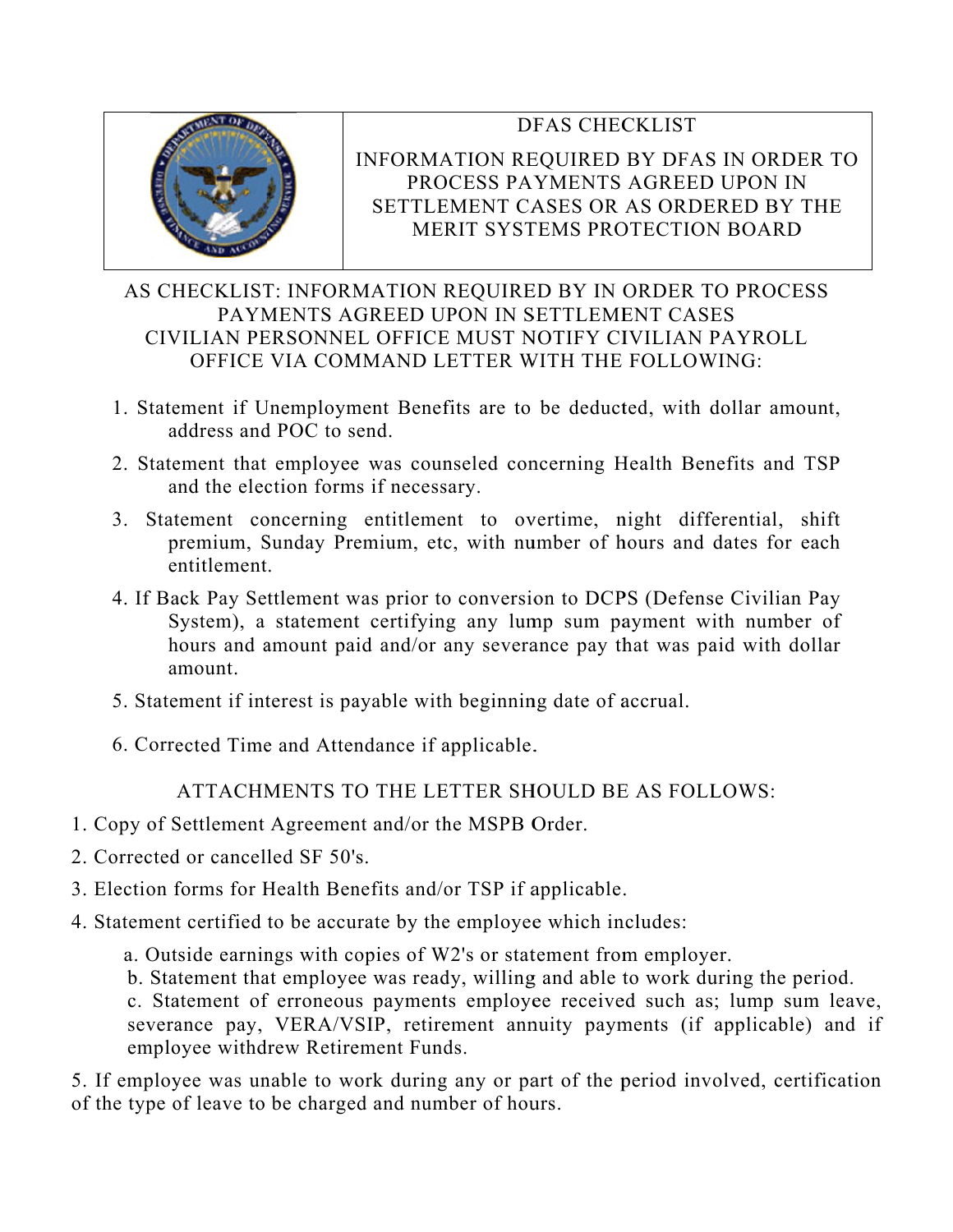

# NATIONAL FINANCE CENTER CHECKLIST FOR BACK PAY CASES

Below is the information/documentation required by National Finance Center to process payments/adjustments agreed on in Back Pay Cases (settlements, restorations) or as ordered by the Merit Systems Protection Board, EEOC, and courts.

1. Initiate and submit AD-343 (Payroll/Action Request) with clear and concise information describing what to do in accordance with decision.

2. The following information must be included on AD-343 for Restoration:

- a. Employee name and social security number.
- b. Detailed explanation of request.
- c. Valid agency accounting.
- d. Authorized signature (Table 63)
- e. If interest is to be included.
- f. Check mailing address.
- g. Indicate if case is prior to conversion. Computations must be attached.

h. Indicate the amount of Severance and Lump Sum Annual Leave Payment to be collected. (if applicable)

Attachm ments to A D-343

1. Provide pay entitlement to include Overtime, Night Differential, Shift Premium, Sunday Premium, etc. with number of hours and dates for each entitlement. (if applicable)

2. Copies of SF-50's (Personnel Actions) or list of salary adjustments/changes and amounts.

3. Outside earnings documentation statement from agency.

4. If employee received retirement annuity or unemployment, provide amount and address to return monies.

5. Provide forms for FEGLI, FEHBA, or TSP deductions. (if applicable)

6. If employee was unable to work during any or part of the period involved, certification of the type of leave to be charged and number of hours. 4. If employee received retirement annuity or unemployment, provide amount<br>and address to return monies.<br>5. Provide forms for FEGLI, FEHBA, or TSP deductions. (if applicable)<br>6. If employee was unable to work during any or

Annual Leave to b be paid.

NOTE: If prior to conversion, agency must attach Computation Worksheet by Pay Period and required data in 1-7 above.